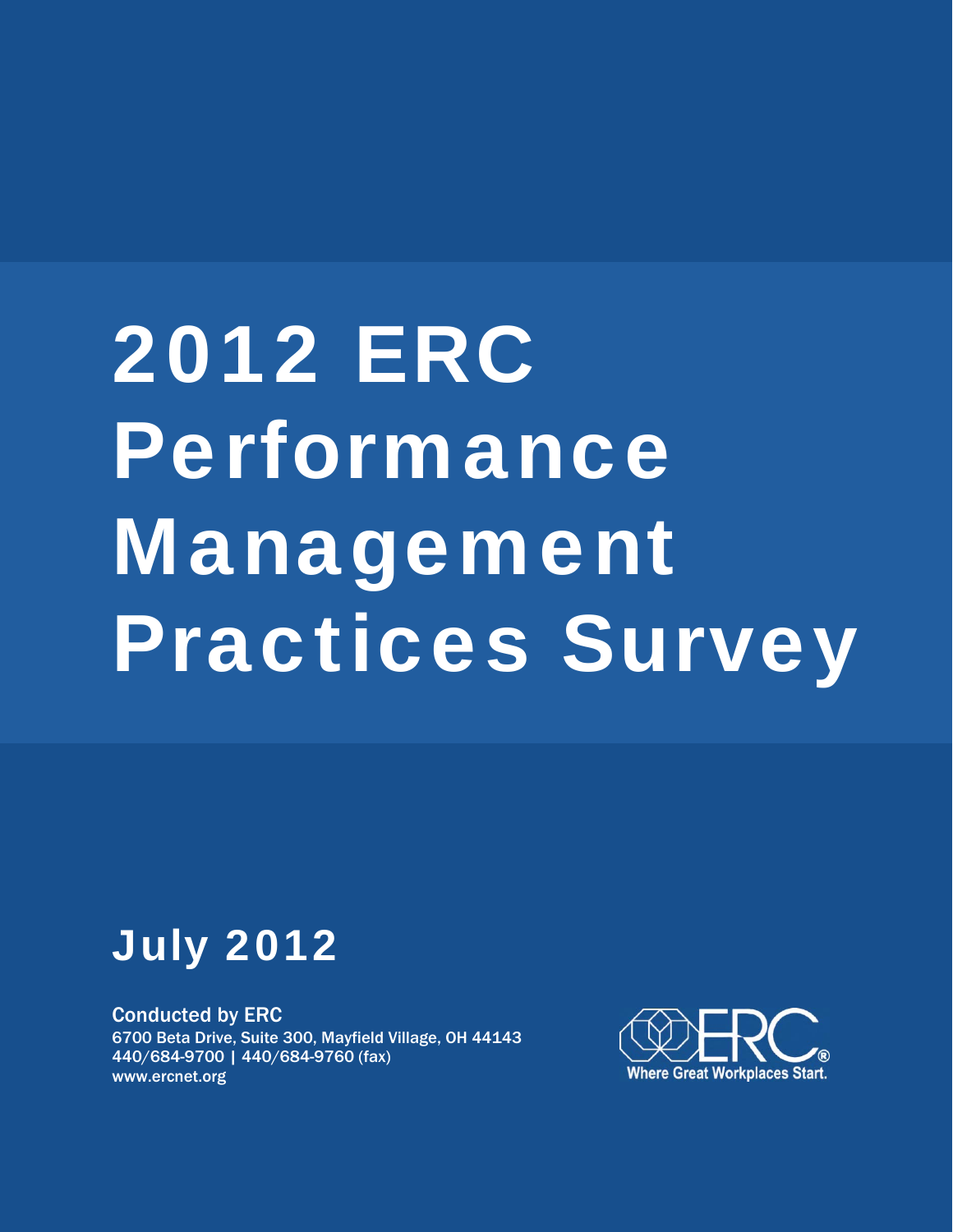# **About ERC**

ERC is Northeast Ohio's largest organization dedicated to HR and workplace programs, practices, training and consulting. ERC membership provides employers access to an incredible amount of information, expertise, and cost savings that supports the attraction, retention, and development of great employees. We also host the nationally recognized NorthCoast 99 program and sponsor the ERC Health insurance program. For more information about ERC, please visit www.ercnet.org.

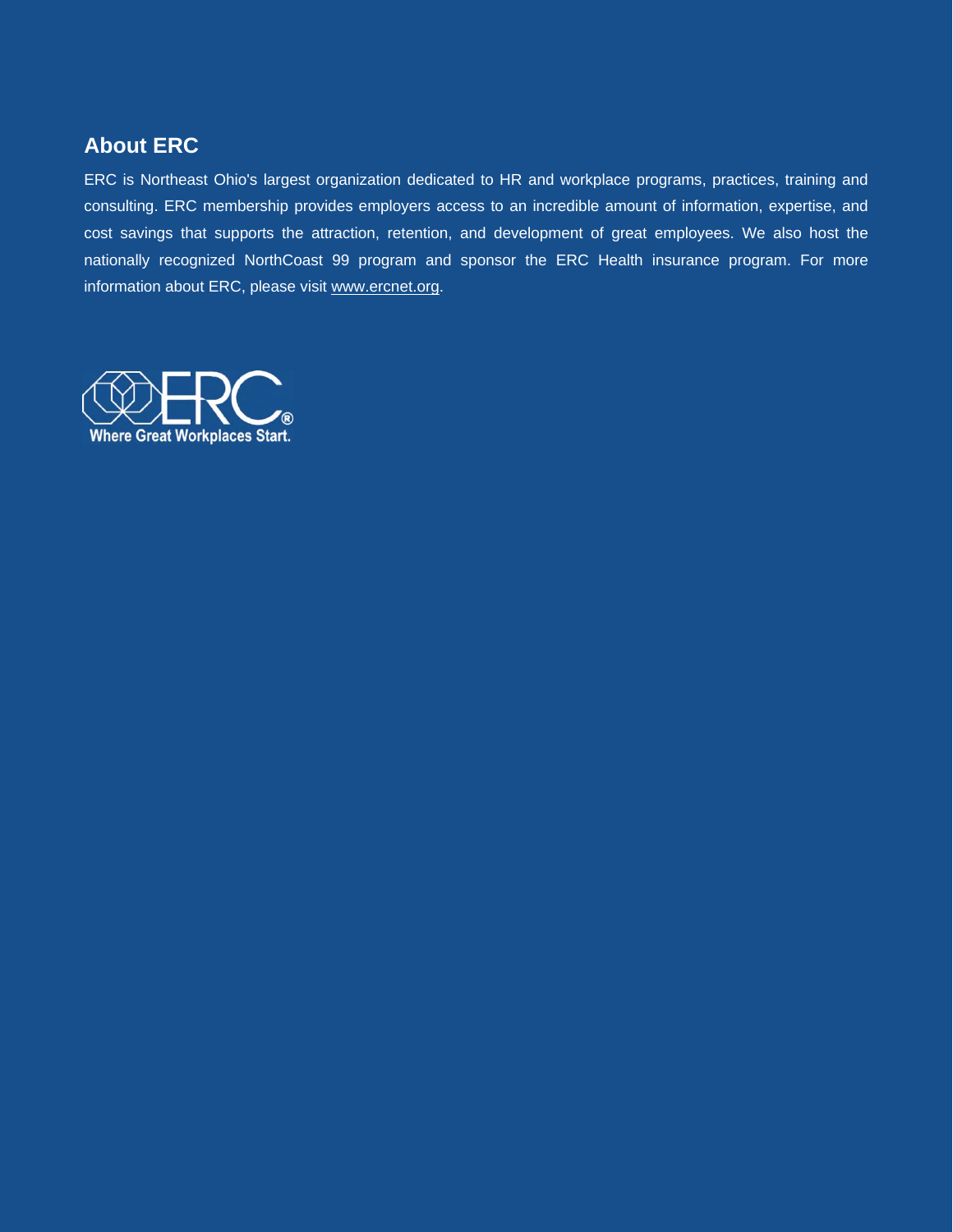# Table of Contents

| <b>Overview</b>                                                 | 3              |
|-----------------------------------------------------------------|----------------|
| <b>Key Findings in the Survey</b>                               | 4              |
| <b>Performance Reviews</b>                                      | $5\phantom{1}$ |
| <b>Performance Criteria</b>                                     | 12             |
| <b>Supervisor's Role in Managing Performance</b>                | 16             |
| <b>Other Performance Management Issues</b>                      | 18             |
| <b>Performance Management Technology</b>                        | 21             |
| <b>Respondent Demographics</b>                                  | 23             |
| <b>Appendix A: Industry &amp; Organizational Size Breakouts</b> | 24             |
| <b>Appendix B: Numeric Rating Scales</b>                        | 102            |
| <b>Appendix C: Self-Appraisal</b>                               | 105            |
| <b>Appendix D: Below Standard Performance</b>                   | 108            |
| <b>Appendix E: Performance Evaluation and Compensation</b>      | 112            |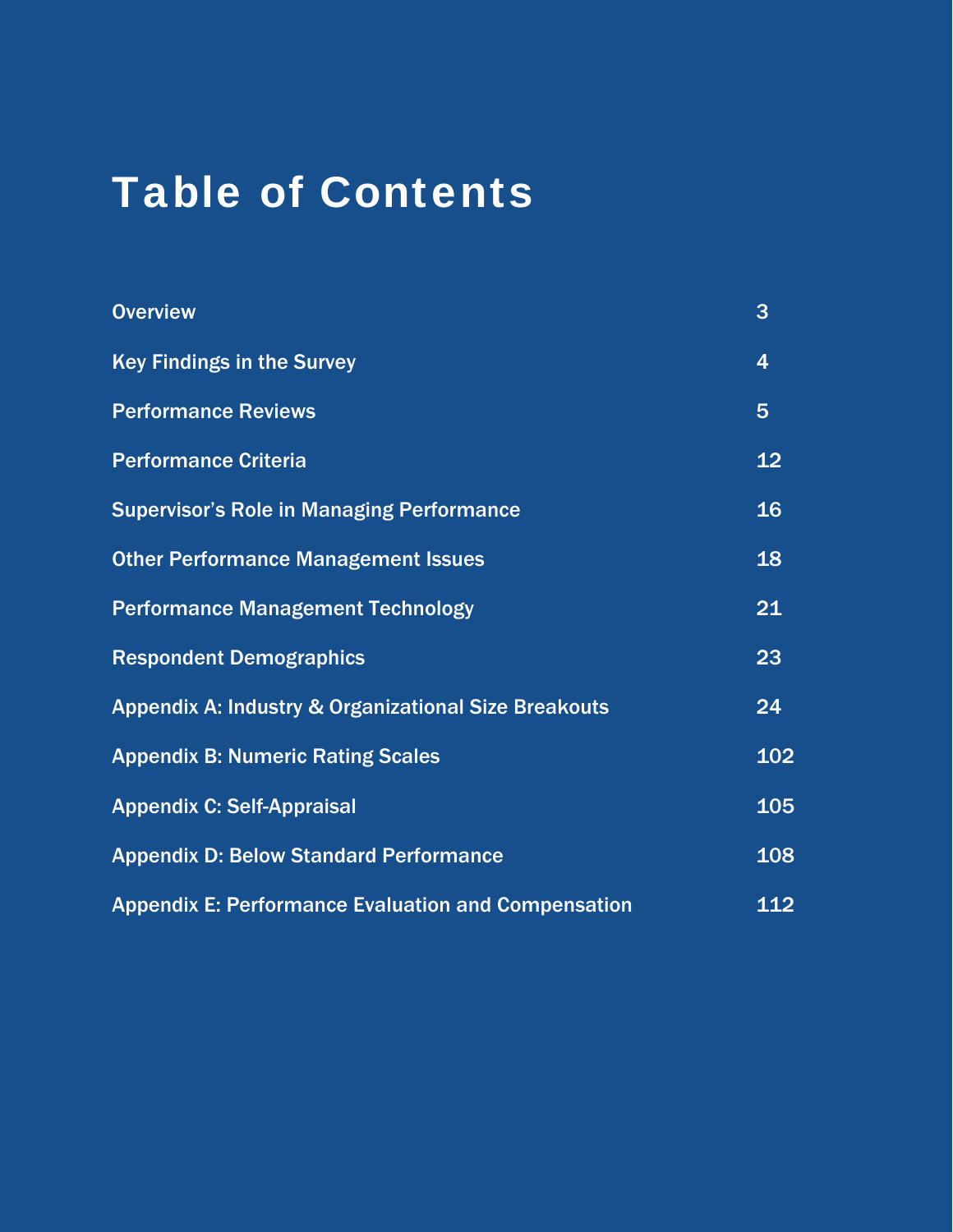# <span id="page-3-0"></span>**Overview**

In May/June of 2012, ERC conducted a survey of organizations in Northeast Ohio to explore performance management practices specifically related to performance reviews, performance criteria, role of the supervisor in managing performance, and other performance management issues. The results show several key trends among Northeast Ohio employers in terms of their performance management practices.

All ERC members were invited to participate in the survey in May via email invitation and other promotions, and participated in the survey throughout the month. The survey officially closed on June 15, 2012. In order to provide the most reliable and accurate information, data was cleaned and duplicate records were removed. Any outliers or invalid data were also eliminated, yielding a final data set of 83 participating organizations, only from Northeast Ohio. All quantitative data was analyzed using statistical software to ensure data validity and reliability.

This report shows several frequencies and response distributions. Breakouts of data are provided for industry and number of employees. Frequencies of data responses may not total 100% exactly in some cases due to rounding of decimals or the ability for participating organizations to select multiple response options. Additionally, some breakouts may not be reported due to insufficient or invalid data.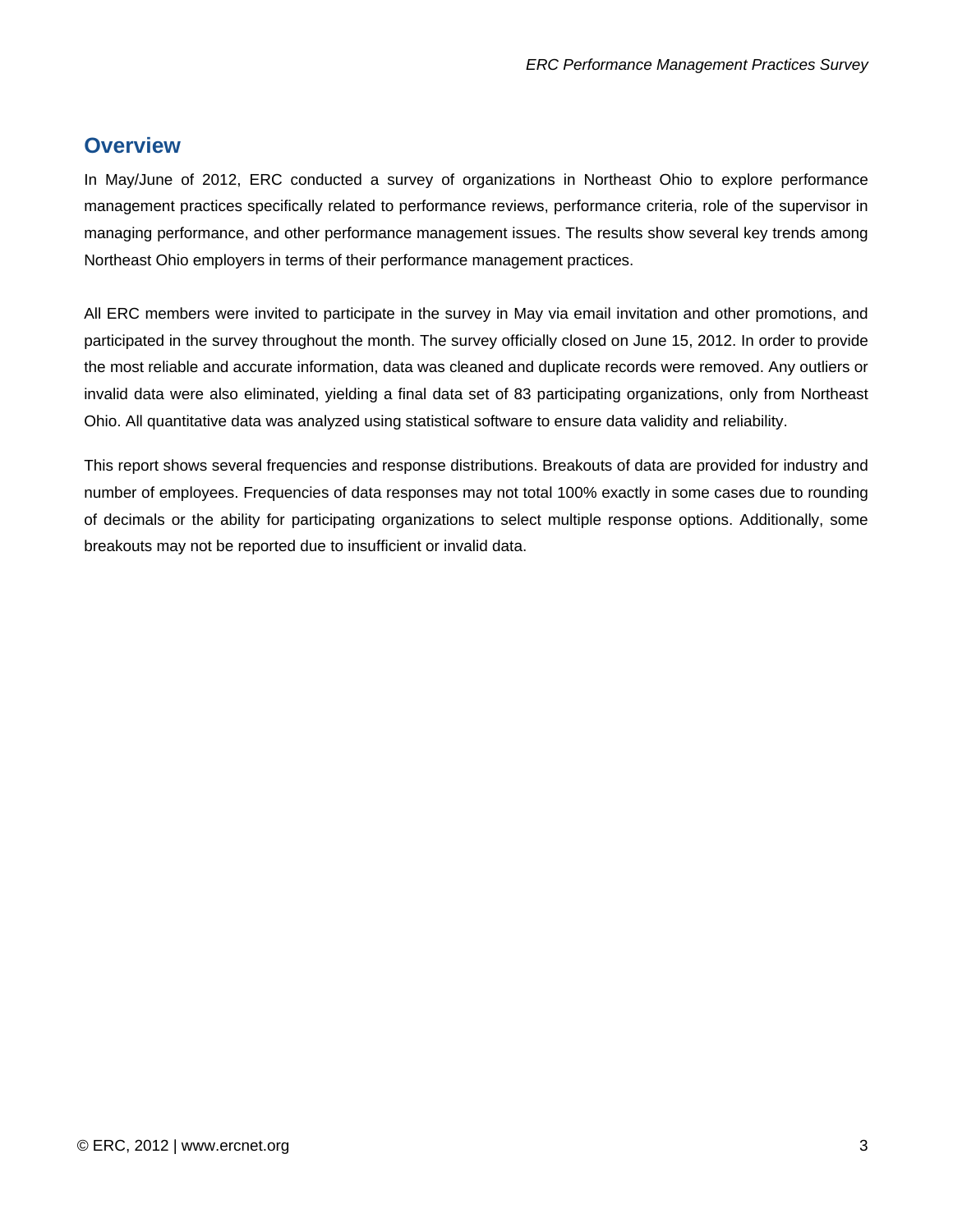# <span id="page-4-0"></span>**Key Findings**

- Virtually all organizations use individual performance evaluations regardless of industry or organizational size. Performance improvement plans, goal setting and individual development plans are also highly utilized by 90% of employers or greater.
- Approximately equal numbers of organizations use a numeric scale as the format of their performance evaluations as those that use comments/summaries- just under two-thirds.
- Performance improvement plans are used by the majority of respondents and typically require employee and supervisor signatures as a formal acknowledgement of the plan. The plan's content most often includes expected behavior or results and activities to be conducted.
- Designing and implementing the performance management process within an organization is primarily driven by human resource representatives, senior managers or executives and managers.
- Supervisors commonly set performance criteria for employees, while goals tend to be set mutually (by both the employee and supervisor).
- The most frequently assessed performance criteria include quality of work, job knowledge/job specific competencies, and quantity of work/productivity. More soft-skill type criteria such as attitude/professionalism and teamwork/cooperation are also assessed by more than three-quarters of respondents.
- Supervisors have a high level of involvement with nearly every aspect of managing employee performance, but organizations typically provide supervisors with performance management training as it relates directly to the performance evaluation discussion and documentation process itself. Areas such as developmental coaching and reward and recognition are less commonly included in these trainings.
- The most commonly reported challenges organizations experience with their performance management systems are failure of supervisor to provide on-going feedback and inconsistent performance documentation by supervisors.
- Performance management technology solutions are not particularly common within this group of respondents. Additionally, the wide majority of these organizations indicate that they do not currently have plans to implement one in the foreseeable future.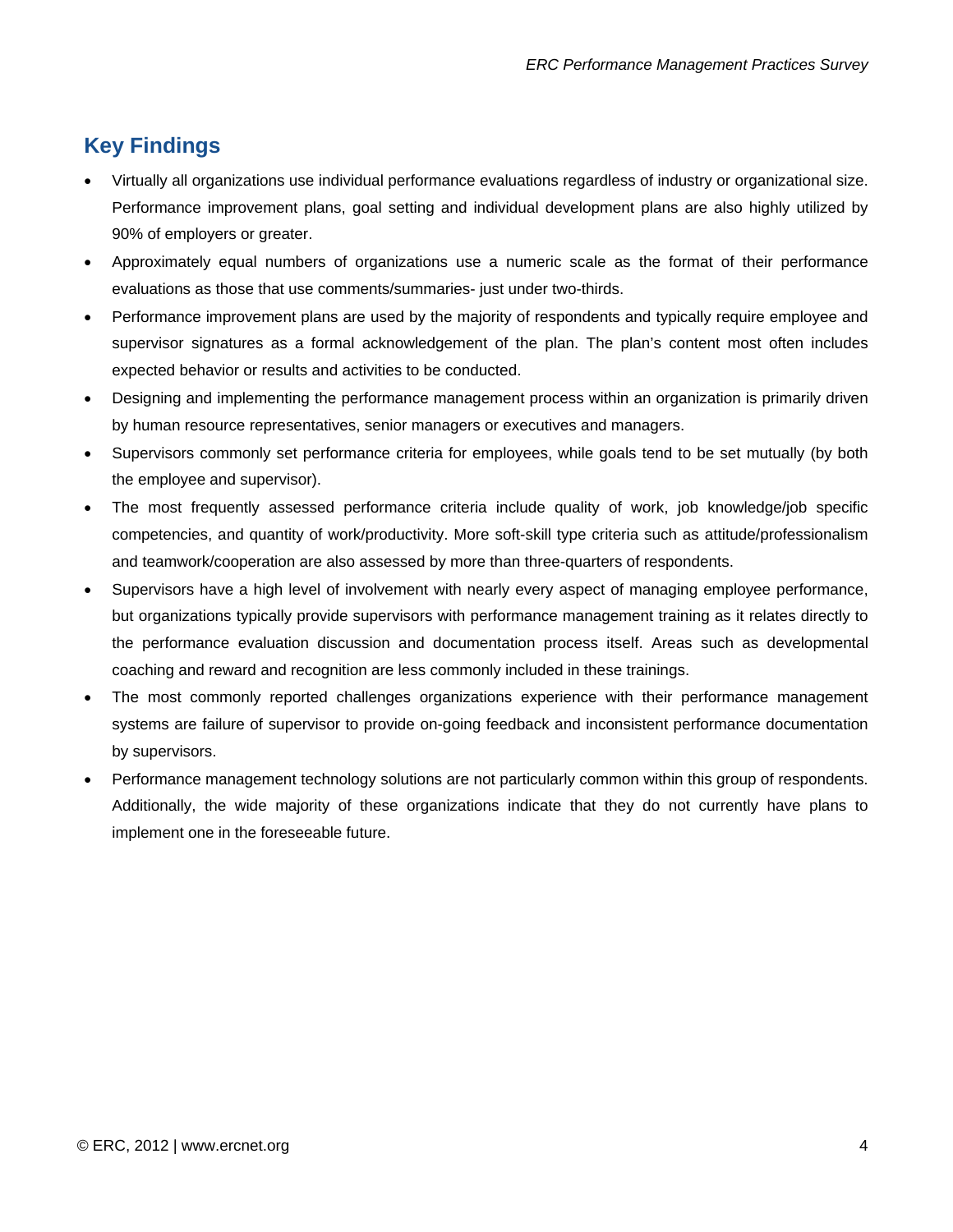# **Performance Reviews**

Employers tend to utilize a variety of activities in their performance management programs. Nearly every organization (99%) uses individual performance evaluations. More than ninety percent of the organizations surveyed use performance improvement plans (93%), performance goal setting (92%) and individual development plans (90%). Over 70% also use reward and recognition, feedback/coaching, developmental goal setting, performance management training and self appraisal.

Fewer employers report using mid-year reviews (45%), 360 feedback (42%), team performance evaluations (35%), peer reviews (34%) and performance reviews following an introductory period (28%).



**Figure 1 | What activities are featured in your performance management program?**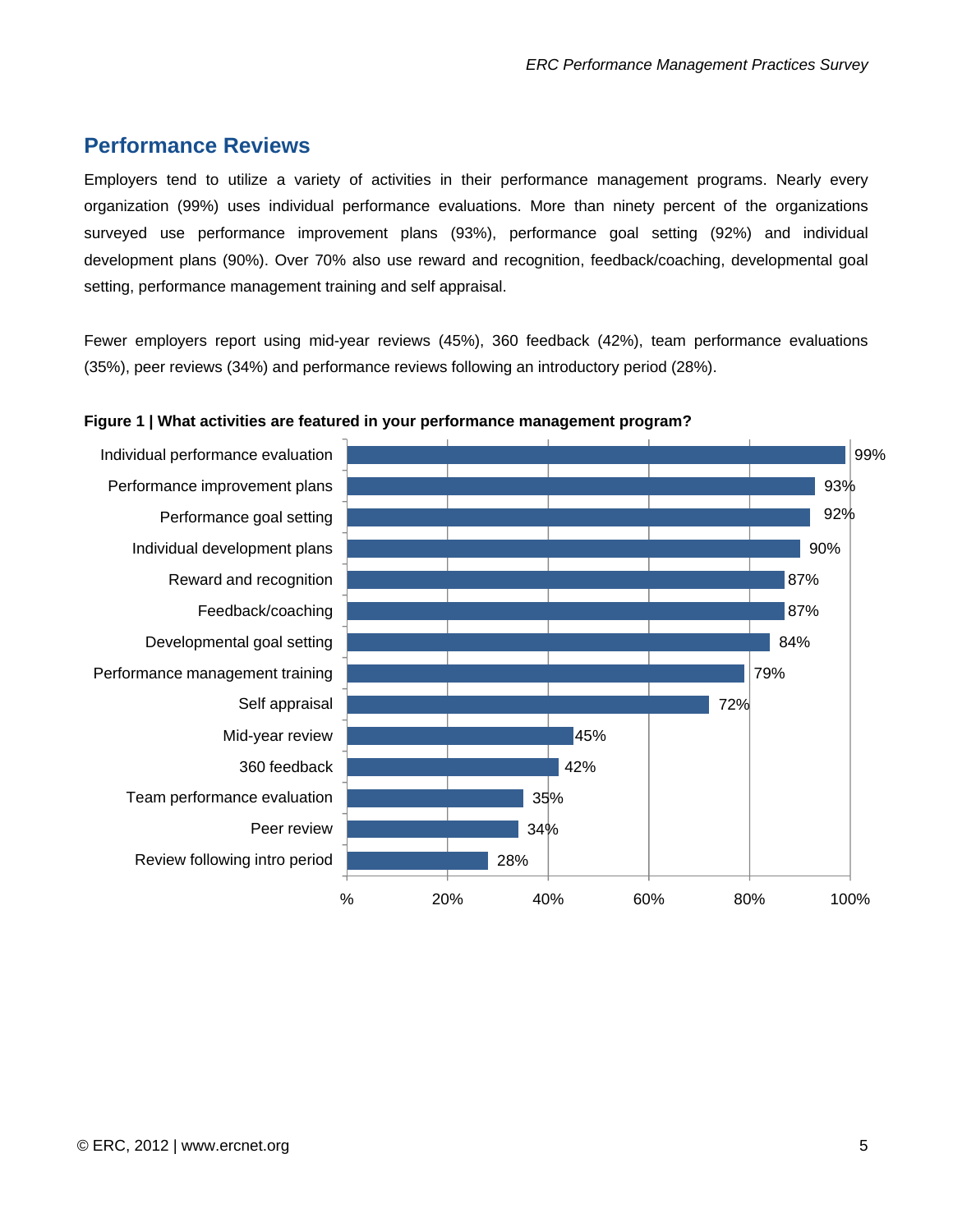Organizations differ somewhat on the frequency in which they conduct various performance management activities. The majority of organizations conduct their performance management activities on an annual basis, particularly individual performance evaluations (77%), performance goal setting (61%), developmental goal setting (51%) and self appraisal (49%). Many organizations provide feedback/coaching and reward and recognition on an on-going basis, while others use performance improvement plans, individual development plans, performance management training and performance review following an introductory period on an asneeded basis.

|                                                     | <b>Annually</b> | Bi-<br>annually | Quarterly | On-going | As<br>needed | Less<br>often than<br>annually | Not used |
|-----------------------------------------------------|-----------------|-----------------|-----------|----------|--------------|--------------------------------|----------|
| Individual performance<br>evaluation                | 77%             | 17%             | 6%        | 4%       | 7%           | 4%                             | 1%       |
| Feedback/coaching                                   | 16%             | 7%              | 1%        | 41%      | 29%          | 1%                             | 13%      |
| Performance goal setting                            | 61%             | 16%             | 2%        | 13%      | 11%          | 1%                             | 8%       |
| Performance improvement<br>plans                    | 16%             | 4%              | 0%        | 11%      | 59%          | 0%                             | 7%       |
| Reward and recognition                              | 17%             | 6%              | 5%        | 36%      | 23%          | 1%                             | 13%      |
| Individual development<br>plans                     | 34%             | 8%              | 0%        | 15%      | 35%          | 2%                             | 10%      |
| Developmental goal setting                          | 51%             | 11%             | 1%        | 11%      | 12%          | 4%                             | 16%      |
| Self appraisal                                      | 49%             | 8%              | $0\%$     | 4%       | 7%           | 1%                             | 28%      |
| Performance management<br>training                  | 15%             | 0%              | 1%        | 13%      | 32%          | 9%                             | 21%      |
| 360 feedback                                        | 12%             | 1%              | 0%        | 1%       | 13%          | 2%                             | 58%      |
| Team performance<br>evaluation                      | 7%              | 2%              | 2%        | 10%      | 8%           | 0%                             | 65%      |
| Peer review                                         | 8%              | 0%              | 0%        | 1%       | 10%          | 4%                             | 66%      |
| Mid-year review                                     | 13%             | 11%             | 1%        | 1%       | 11%          | 1%                             | 55%      |
| Performance review<br>following introductory period | 10%             | 6%              | 6%        | 18%      | 30%          | 7%                             | 22%      |

#### **Figure 2 | How frequently do your performance management activities occur?**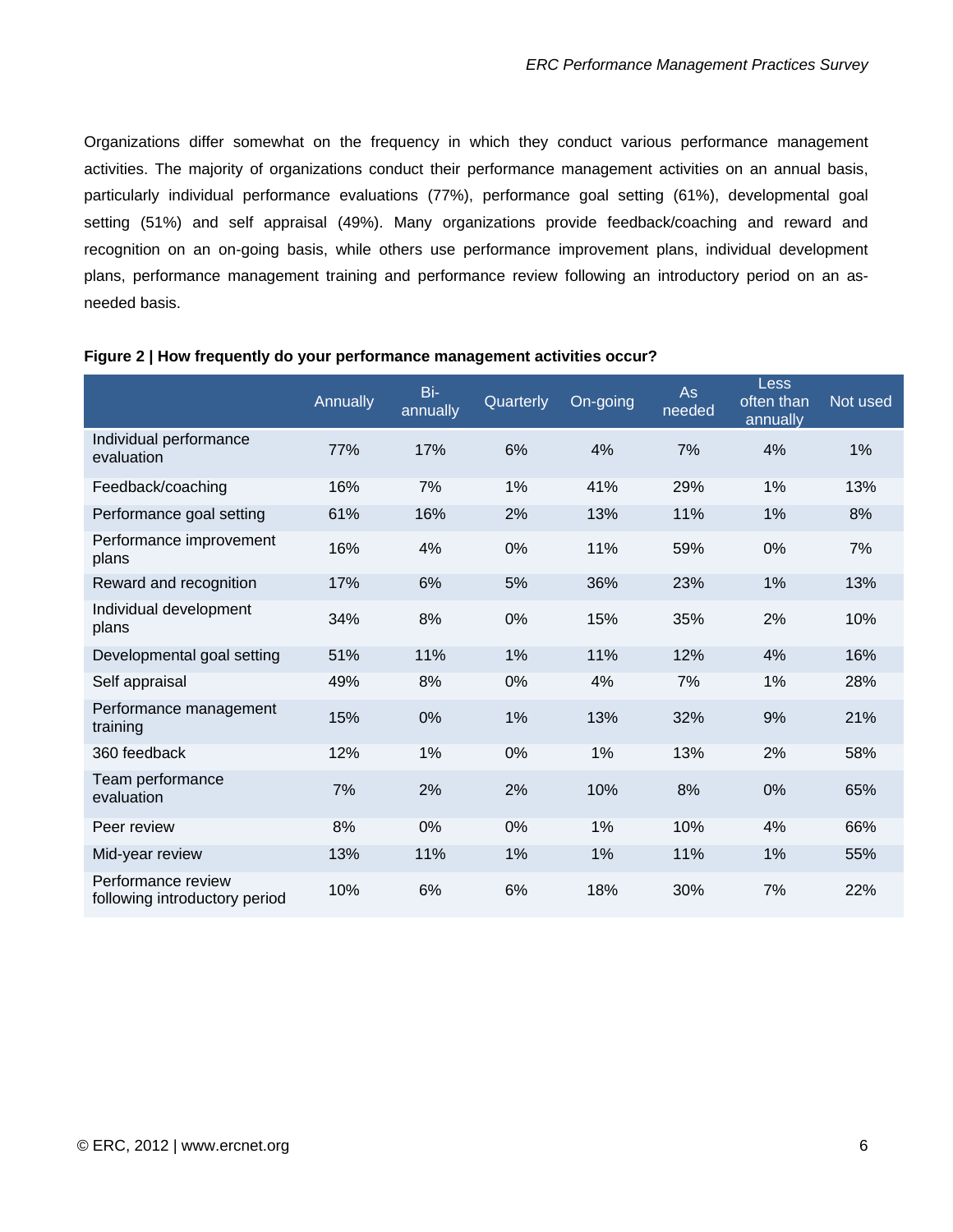Organizations (66%) most frequently describe the format of their annual performance evaluation as that of numeric ratings. Slightly fewer organizations (65%) report using comments/summaries as the format of their evaluations. Goal setting/management by objectives is also used by more than half of organizations (55%). Competency-based evaluations are slightly less common, but are still used by 45% of organizations. Numeric rating systems and comments/summaries are common across size and industry. However, smaller organizations outside of the manufacturing industry are more likely to use more individualized performance evaluation formats such as goal setting/management by objectives (MBO) and customized forms.





The majority of organizations (69%) that use a numeric rating for performance evaluations tend to rate employees on a five-point scale. Less frequently used are four-point (11%) and ten-point (6%) scales. Full responses are provided in Appendix B.



**Figure 4 | If numeric ratings are used, what type of scale is employed?**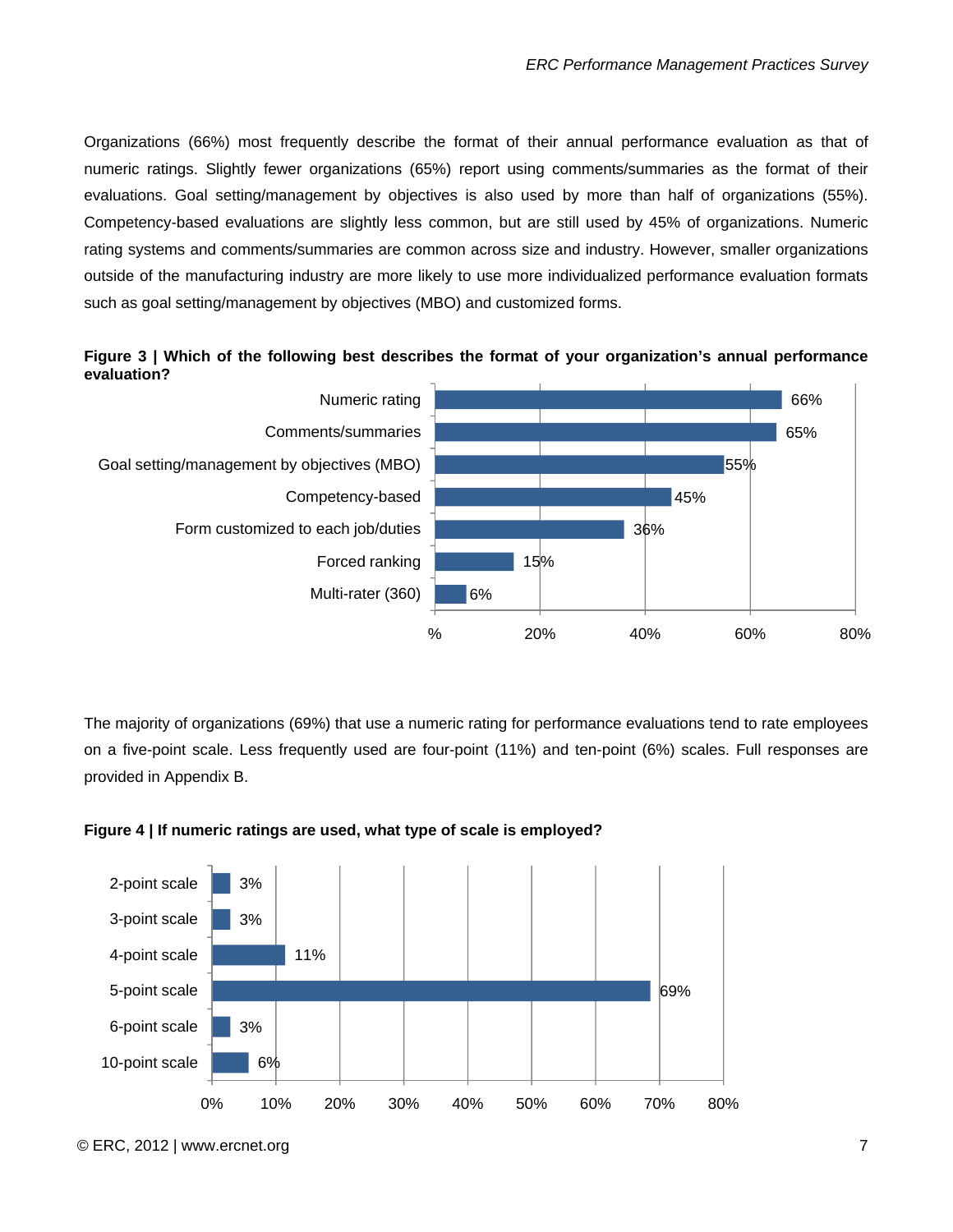A slight majority of organizations (54%) use the same performance evaluation form to evaluate all employees. Large organizations (500+ employees) are the most likely breakout to use different evaluation forms.



**Figure 5 | Are all employees evaluated using the same performance evaluation form?** 

Of those organizations that do not evaluate all employees using the same form, one-third report using separate evaluations for exempt and management and non-management employees as well as for employees with different jobs (job specific). Twenty-three percent use separate forms for exempt and non-exempt employees.



**Figure 6 | What employees receive different evaluations?**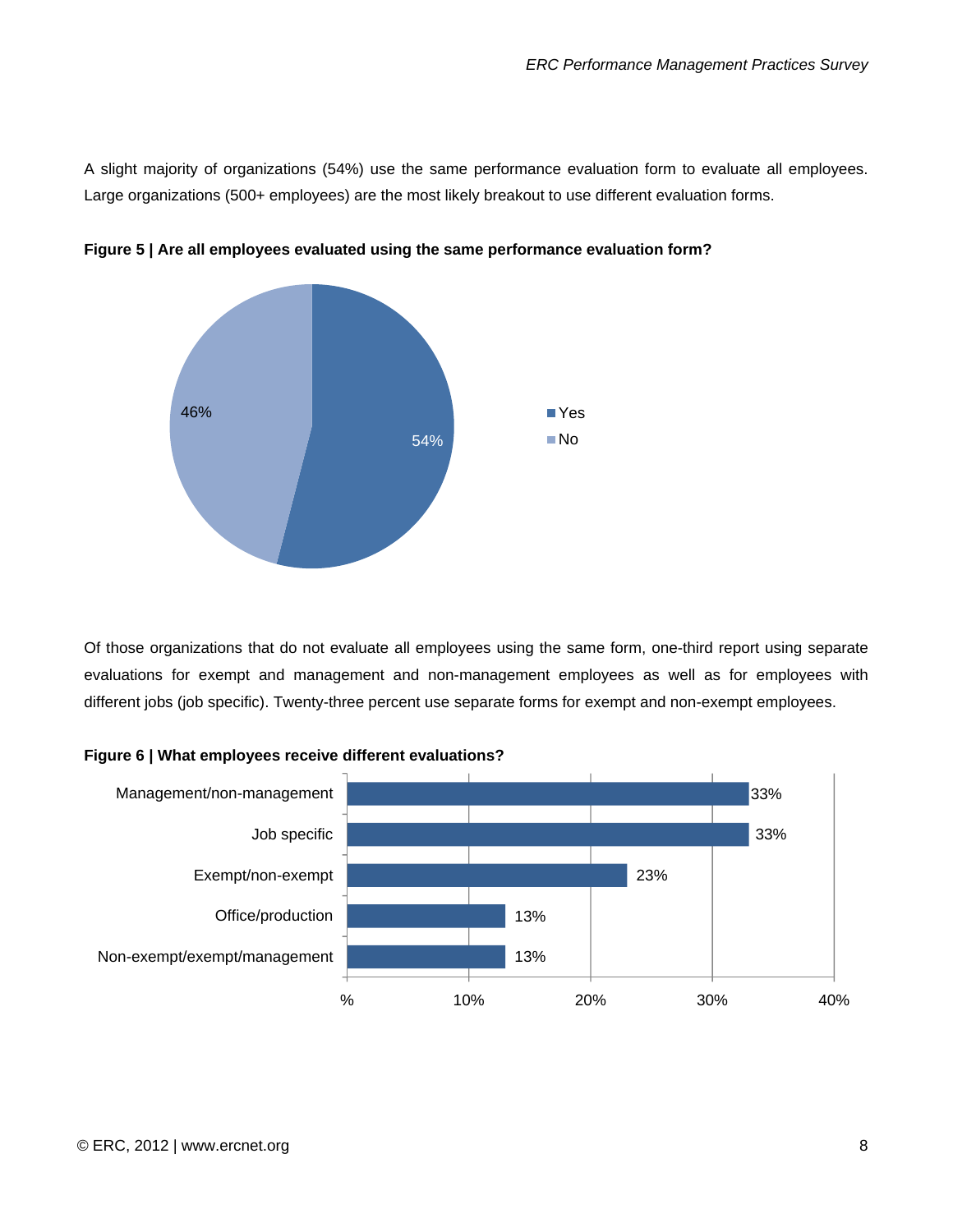The vast majority of employers (82%) report that employees see their evaluations during the meeting or discussion of the evaluation. A few organizations (11%) provide evaluations to employees prior to the meeting or discussion.





Approval of performance evaluations is most commonly provided by the supervisor's immediate supervisor (1 level up) (46%). Human Resources (41%) is also often involved in the approval process. In some organizations (37%), only the immediate supervisor needs to approve performance evaluations. Other (12%) positions noted included top level executives such as COO, CFO and CEO. Manufacturers are the most likely industry type to report involving the HR department in performance evaluation approvals.



#### **Figure 8 | Who approves performance evaluations?**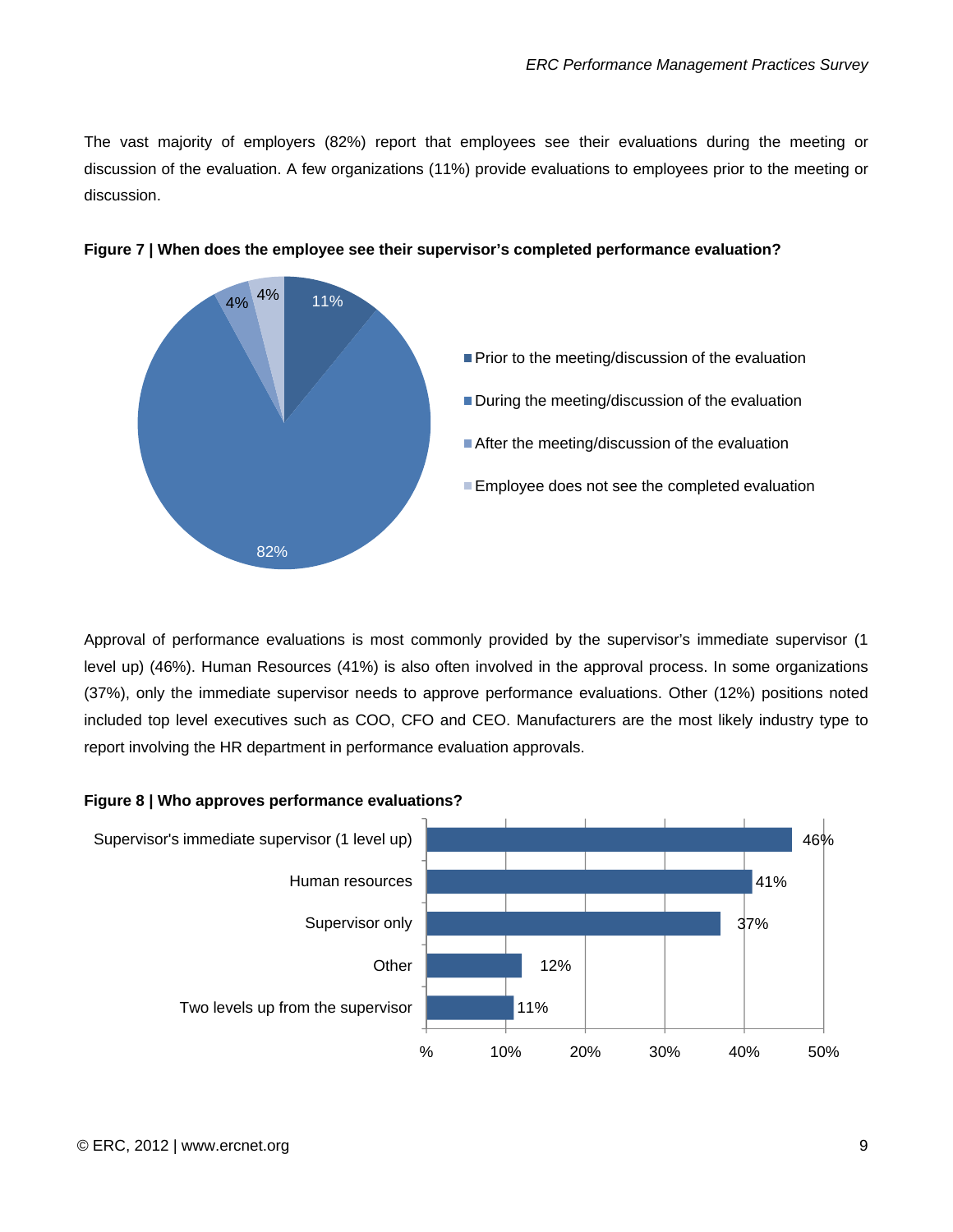Performance improvement plans in organizations tend to include a variety of information. The vast majority of organizations include the employee (86%) and supervisor signatures (85%), expected behavior or results (85%), activities to be conducted (81%) and a target date for improvement (78%). Other (6%) aspects that are included in performance improvement plans are HR review, HR signature, and consequences for failure to comply.



**Figure 9 | If your organization uses performance improvement plans, what is included?** 

According to respondents, when organizations use self-appraisals, the employees and their supervisors typically fill out the same forms (63%). Manufacturers report a fairly even split, but and non-manufacturers and non-profits tended to have employees and supervisors use the same evaluations forms for self-appraisals.



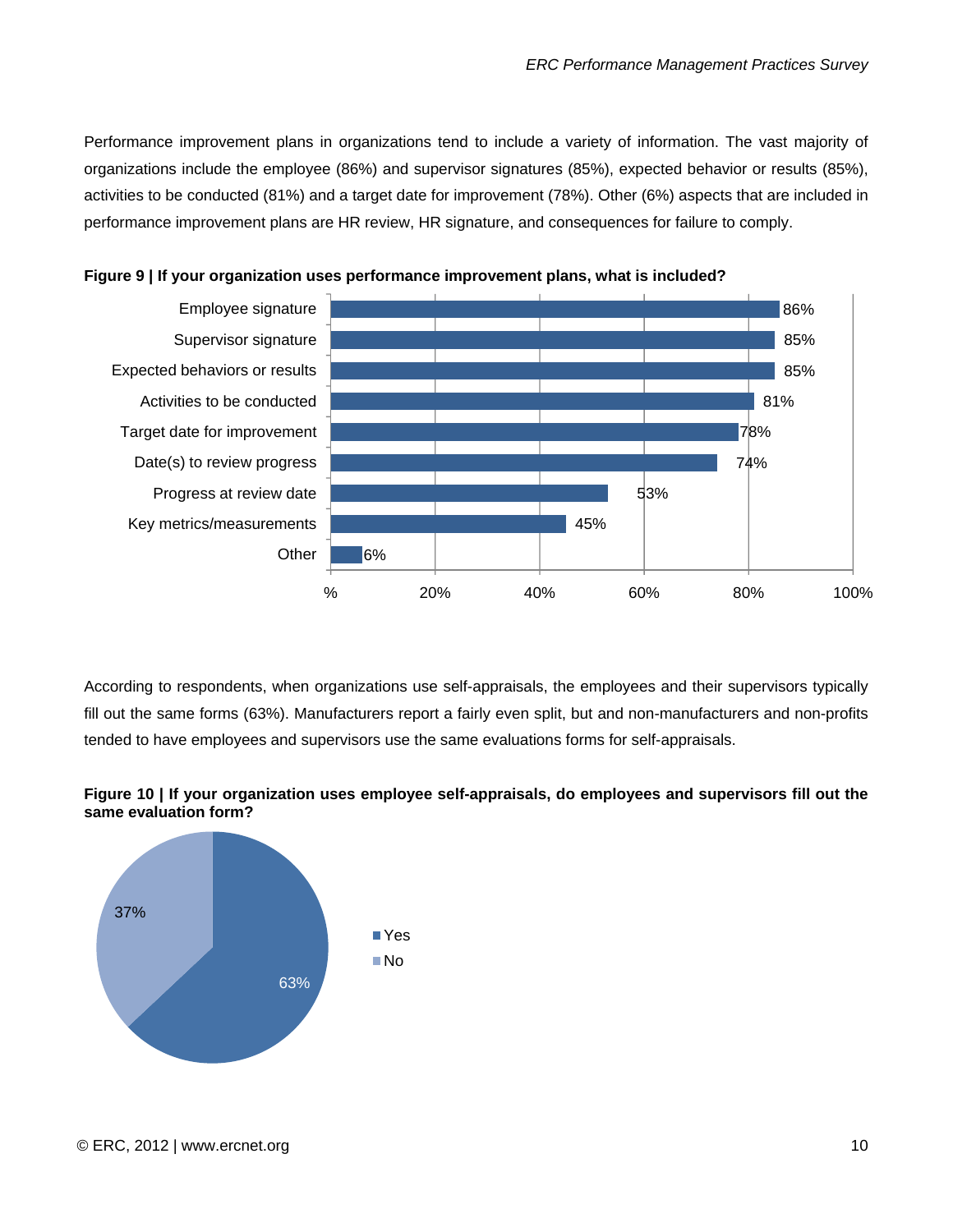Among organizations that use self-appraisals, the most common items to evaluate are their accomplishments and strengths (24%), goal progress over the past year (24%) and competencies (22%). Full responses are provided in Appendix C.





According to respondents, the supervisor most frequently sees the employee's completed self-appraisal prior to writing his/her performance evaluation of the employee (70%). Larger organizations tend to have less variation in this timing- nearly all organizations with over 200 employees allow the supervisor to see the employee's selfappraisal prior to writing his/her performance evaluation of the employee.



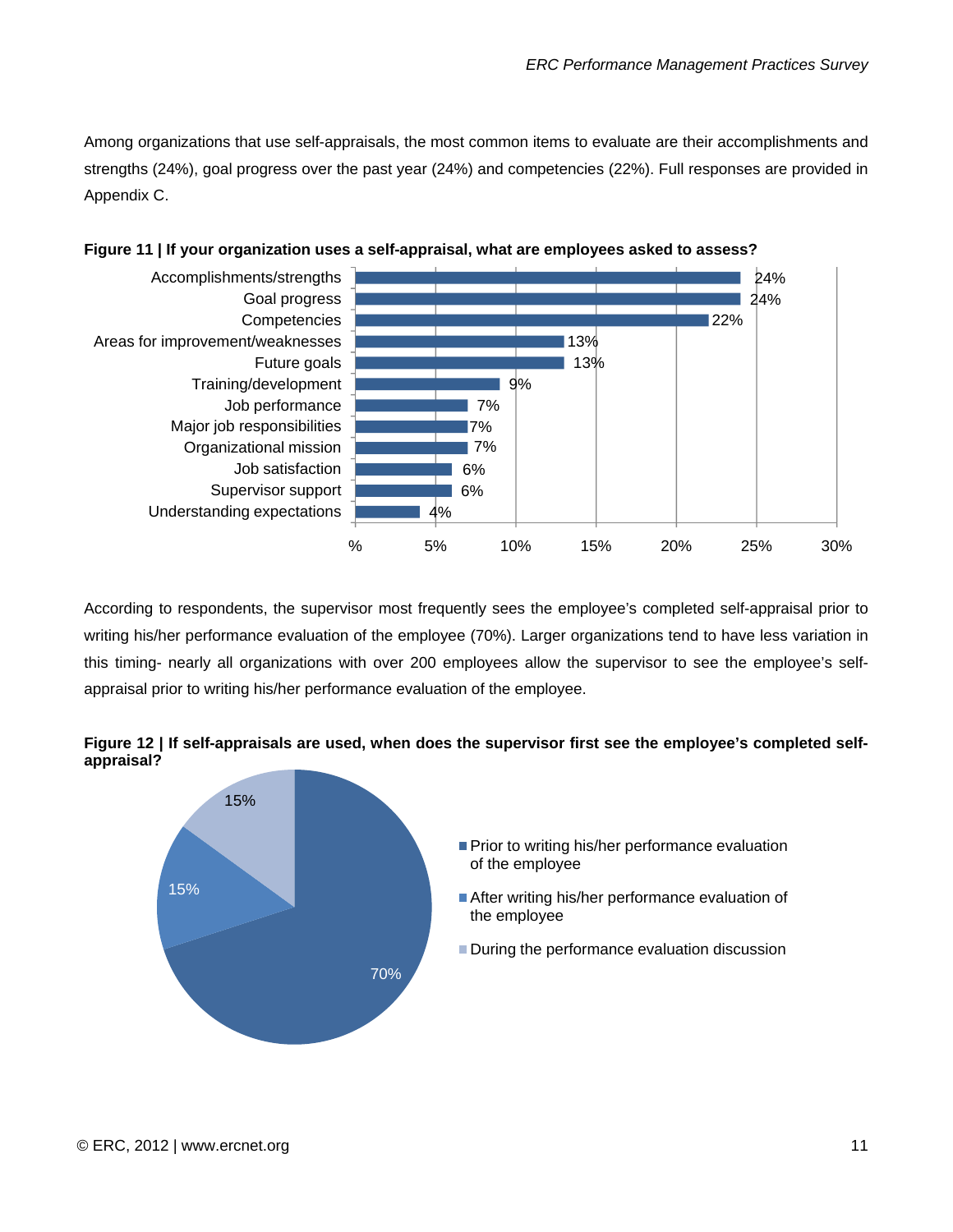# <span id="page-12-0"></span>**Performance Criteria**

In most organizations, human resource representatives (70%), senior managers or executives (65%) and managers and supervisors (59%) are consulted on the performance management process and design. Only a few organizations consult staff representatives from a cross-section of departments (15%) and external consultants (10%).





Employers cite that supervisors (53%) typically set performance criteria for employees. Thirty-four percent of organizations report that supervisors and employees mutually agree on the performance criteria for that employee. Senior managers (33%) and human resources (24%) are involved in setting performance criteria for employees less often.

#### **Figure 14 | Who sets the performance criteria for employees?**

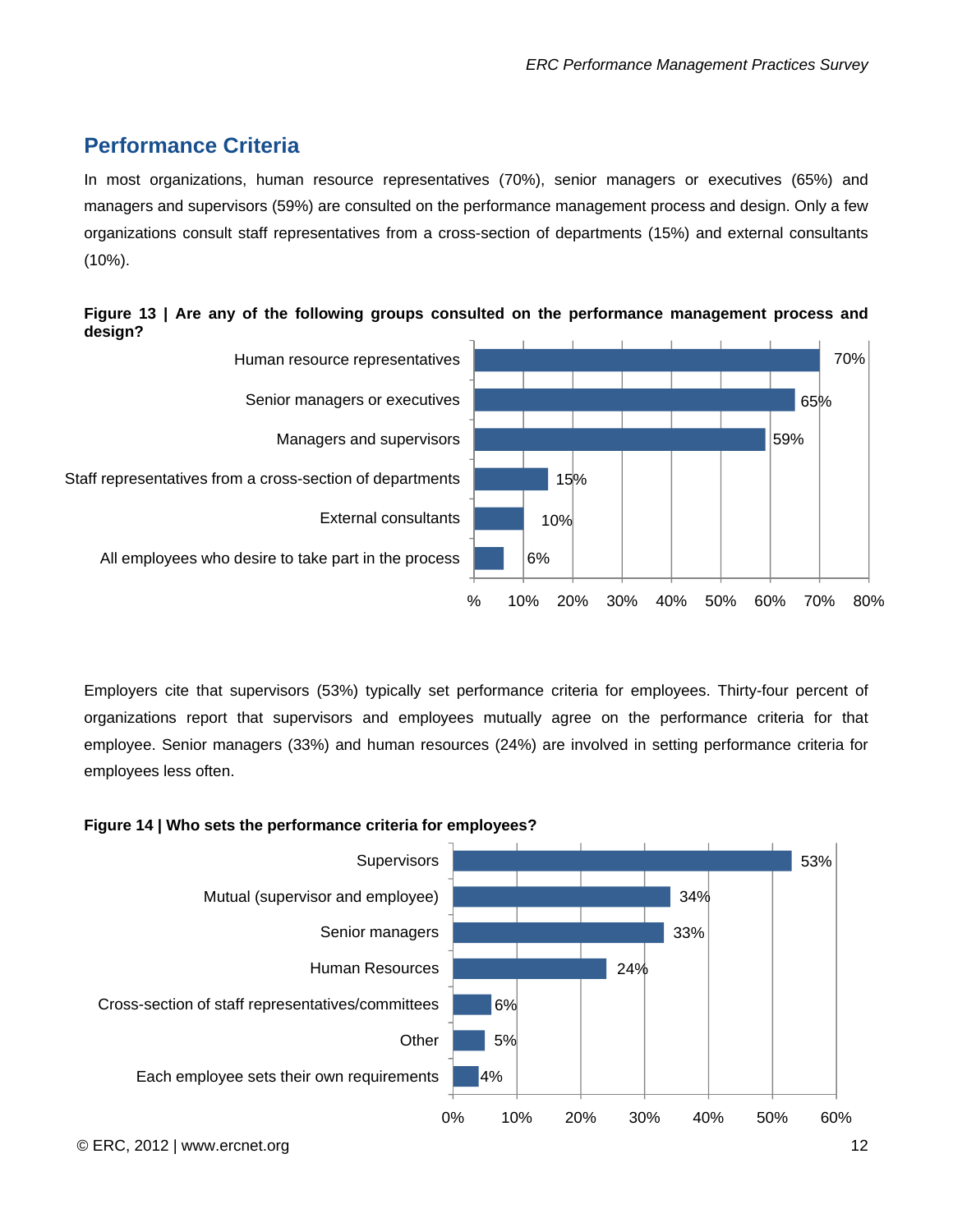In terms of goal setting, employees and supervisors tend to mutually set goals (55%). However, in many cases the supervisor sets these goals alone (47%). Senior managers are only involved in employee goal setting 24% of the time.



#### **Figure 15 | Who sets the goals for employees?**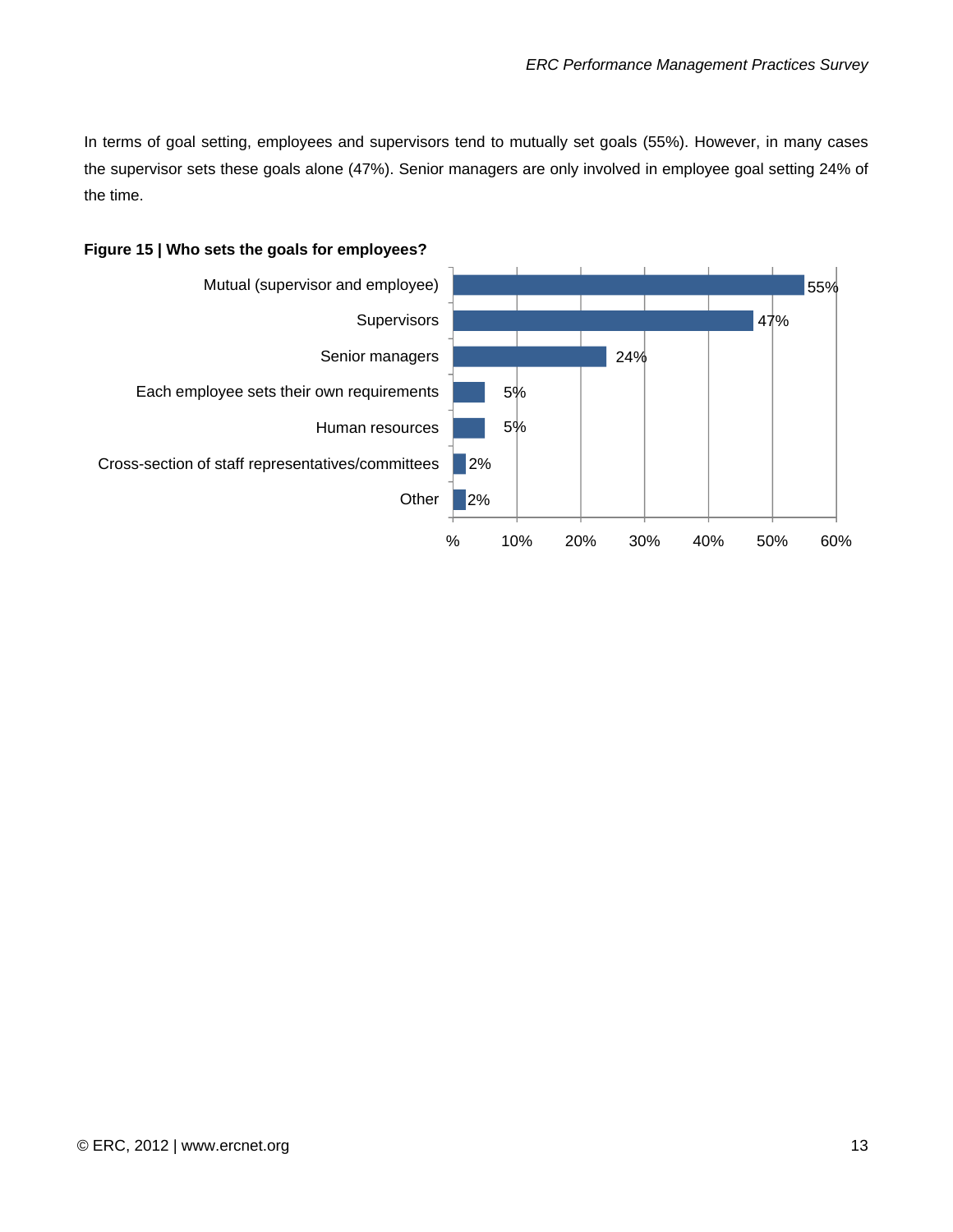Organizations tend to assess a multitude of key performance criteria. Quality of work (89%) and job knowledge/job specific competencies (88%) are assessed most frequently. In addition, quantity of work/productivity (82%), attitude/professionalism (77%), teamwork/cooperation and achievement of goals are all assessed by over three-quarters of respondents. Core/cultural values (47%) and learning/skill development targets (43%) are evaluated less frequently. Other performance criteria assessed include problem solving, time management, communication and community building/partnership.



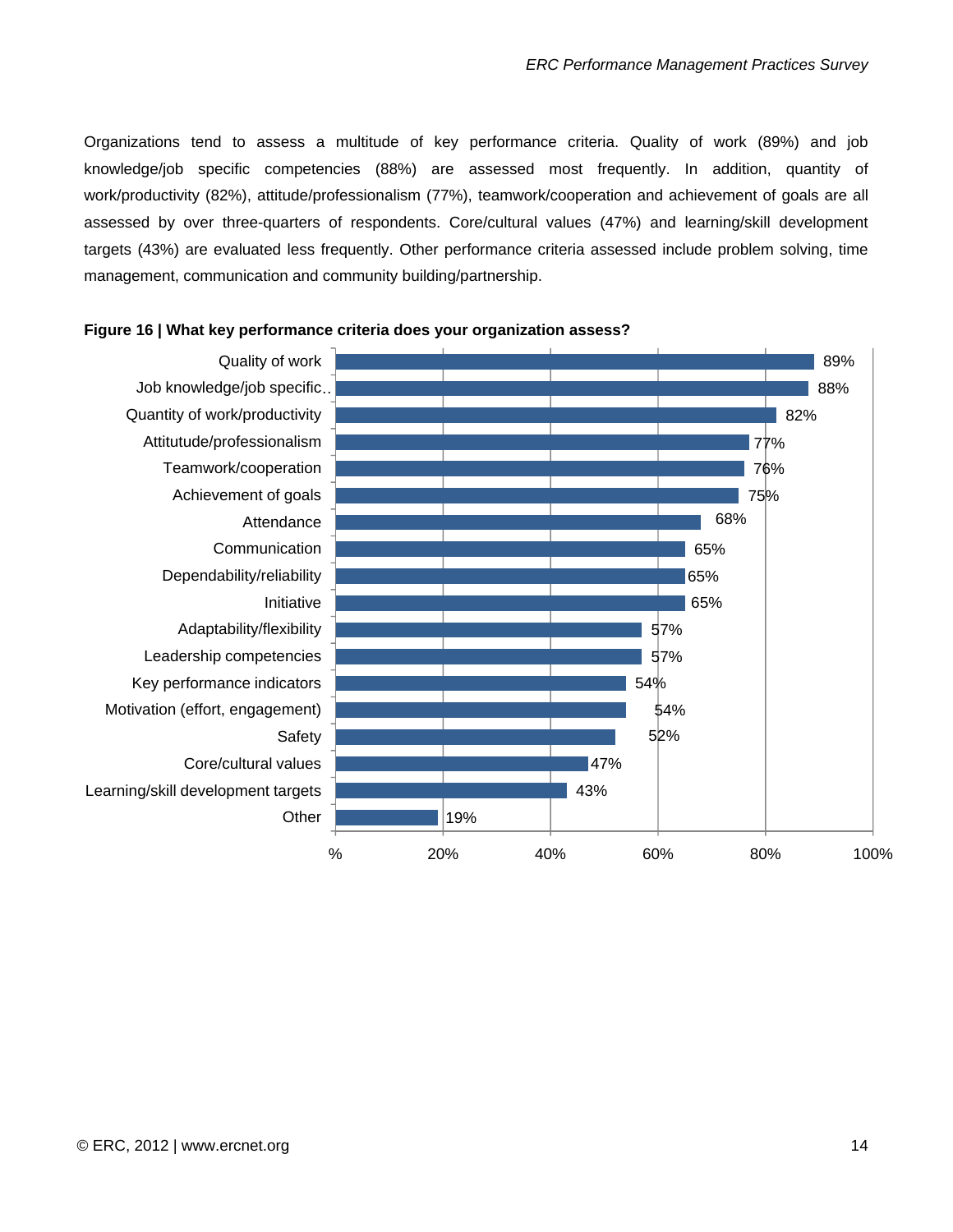<span id="page-15-0"></span>Organizations tend to assess differing numbers of criteria on employees during performance evaluations. The average number of criteria in which an employee is evaluated on his/her performance evaluated is 12. The most common numbers of criteria assessed are 10 (20%), 12 (14%), and 5 (11%). Organizations most commonly evaluate employees on 10-12 criteria (39%).



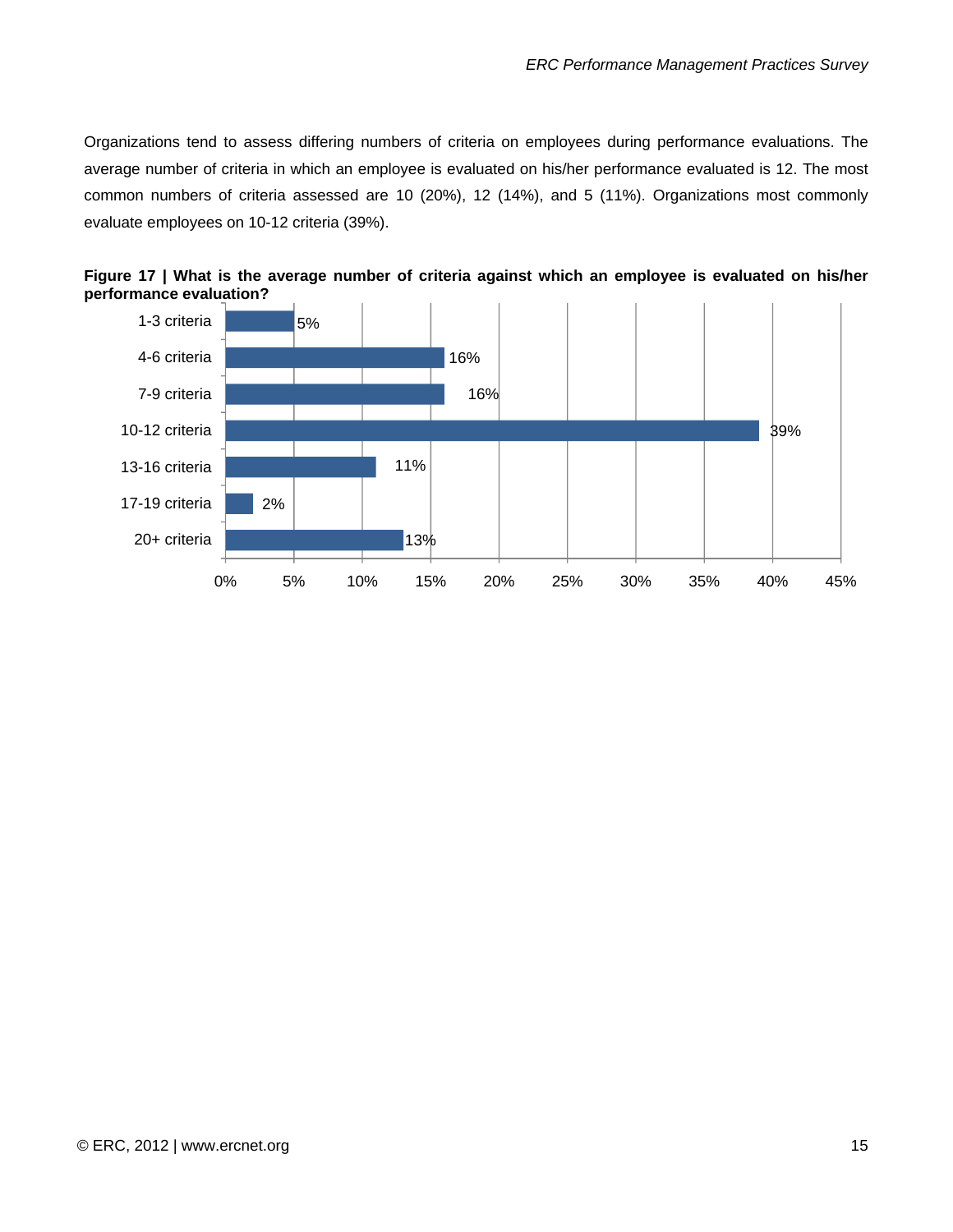## **Supervisor's Role in Managing Performance**

Organizations provide performance management training to supervisors on a number of different topics. Most employers offer supervisory training related to conducting the performance evaluation discussion (61%). Just less than half indicate they offer training in documenting performance (48%) and performance coaching (43%). Several respondents also offer training in goal setting (39%), performance improvement plans (36%) and discipline (29%). Twenty-seven percent (27%) of organizations do not provide supervisors with any training related to performance management. Other (7%) types of training include use of evaluation software and how to make pay recommendations/salary administration.

Overall, just under three-quarters (73%) of organizations reported offering some type of performance management training to their supervisors. Small organizations (1-50 employees) were slightly less likely to provide any performance management training as compared to larger organizations.



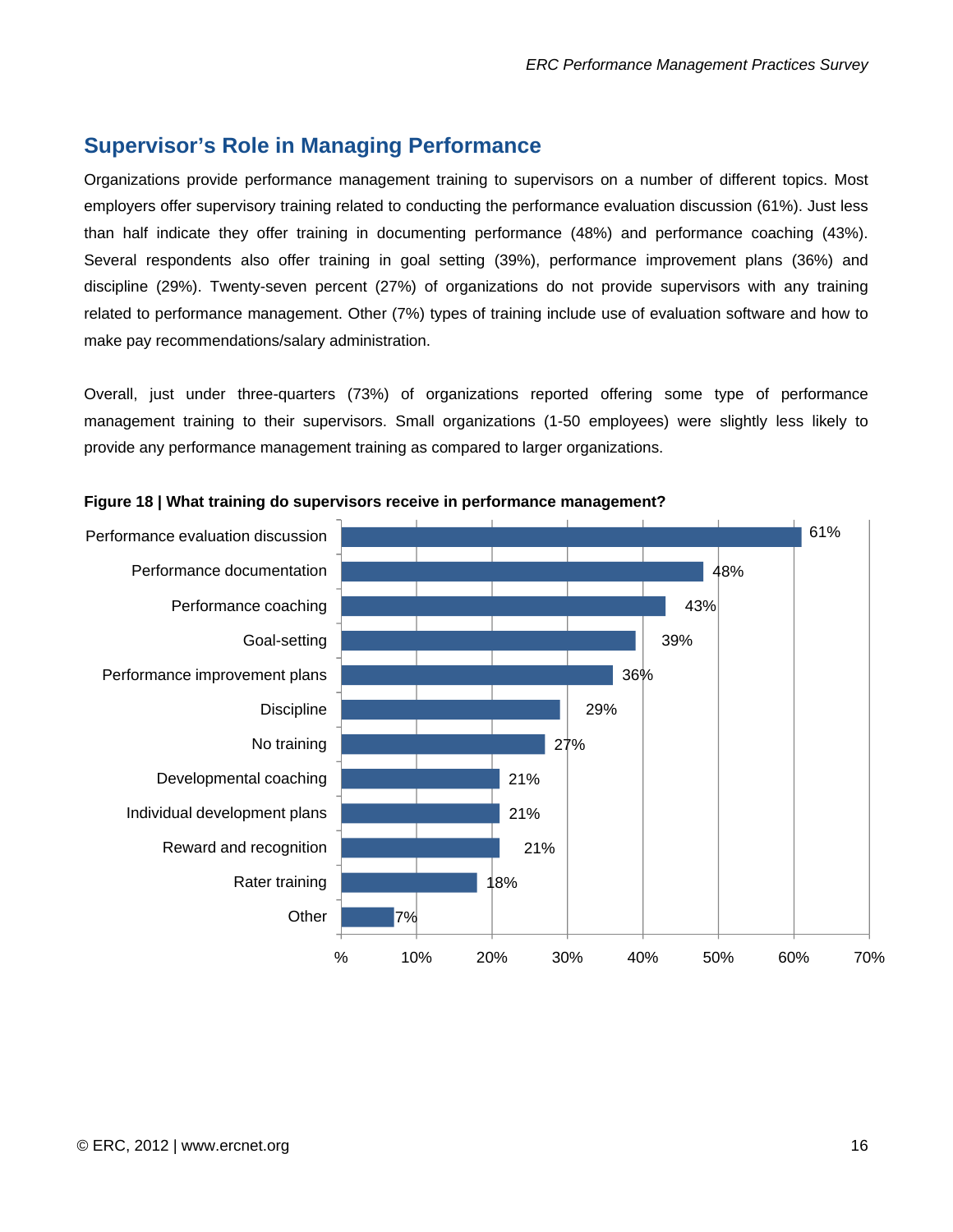<span id="page-17-0"></span>Organizations report that supervisors tend to have many responsibilities related to managing employee performance. Nearly all organizations report that supervisors conduct a performance review discussion (90%), document performance (90%), provide on-going feedback/coaching (89%), recognize good performance (81%), and set performance expectations and goals (80%).



#### **Figure 19 | What role do supervisors play in managing employee performance?**

Most organizations deal with below standard performance by instituting a performance improvement plan (68%). One-third use some form of formal discipline (33%), while still others use meetings with supervisors (29%), and coaching/counseling (20%). Full responses provided by respondents can be found in Appendix D.



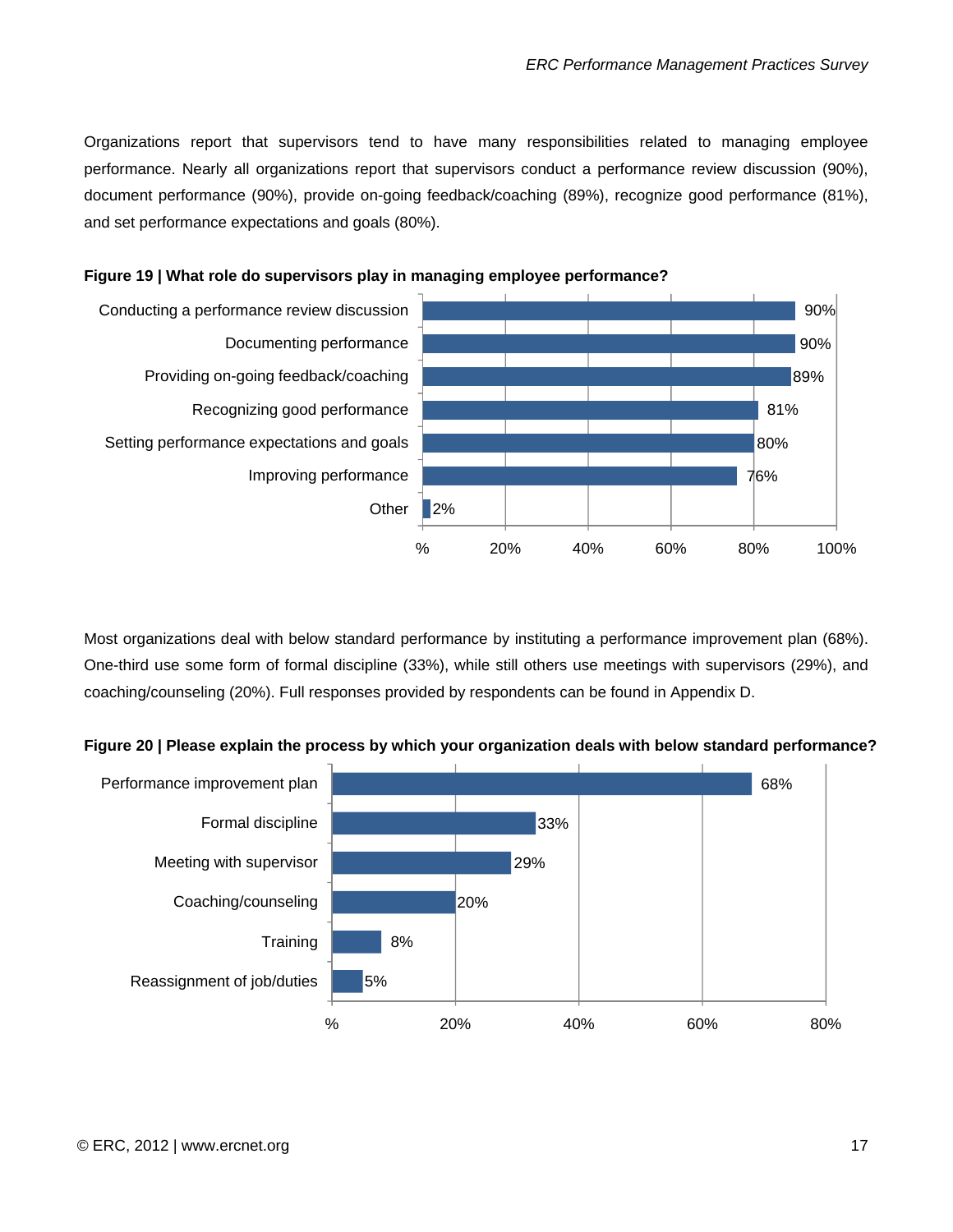# **Other Performance Management Issues**

Organizations report several challenges with their performance management systems. Failure of the supervisor to provide on-going feedback (60%) and inconsistent performance documentation by supervisors (58%) are the most commonly reported problems. Other somewhat common challenges cited by respondents include inconsistency with ratings (43%) and lack of employee accountability for meeting goals or performance criteria (39%). Other (7%) challenges noted include inconsistent or missing documentation of performance reviews as well as supervisors not being held accountable for completing the reviews in a timely manner.

Larger organizations report the most challenges with their performance management systems when compared to smaller organizations in terms of failure of supervisors to provide on-going feedback, inconsistent performance documentation by supervisors, inconsistency with ratings and lack of employee accountability for meeting goals or performance.

#### **Figure 21 | Does your organization's performance management system experience any of the following challenges?**



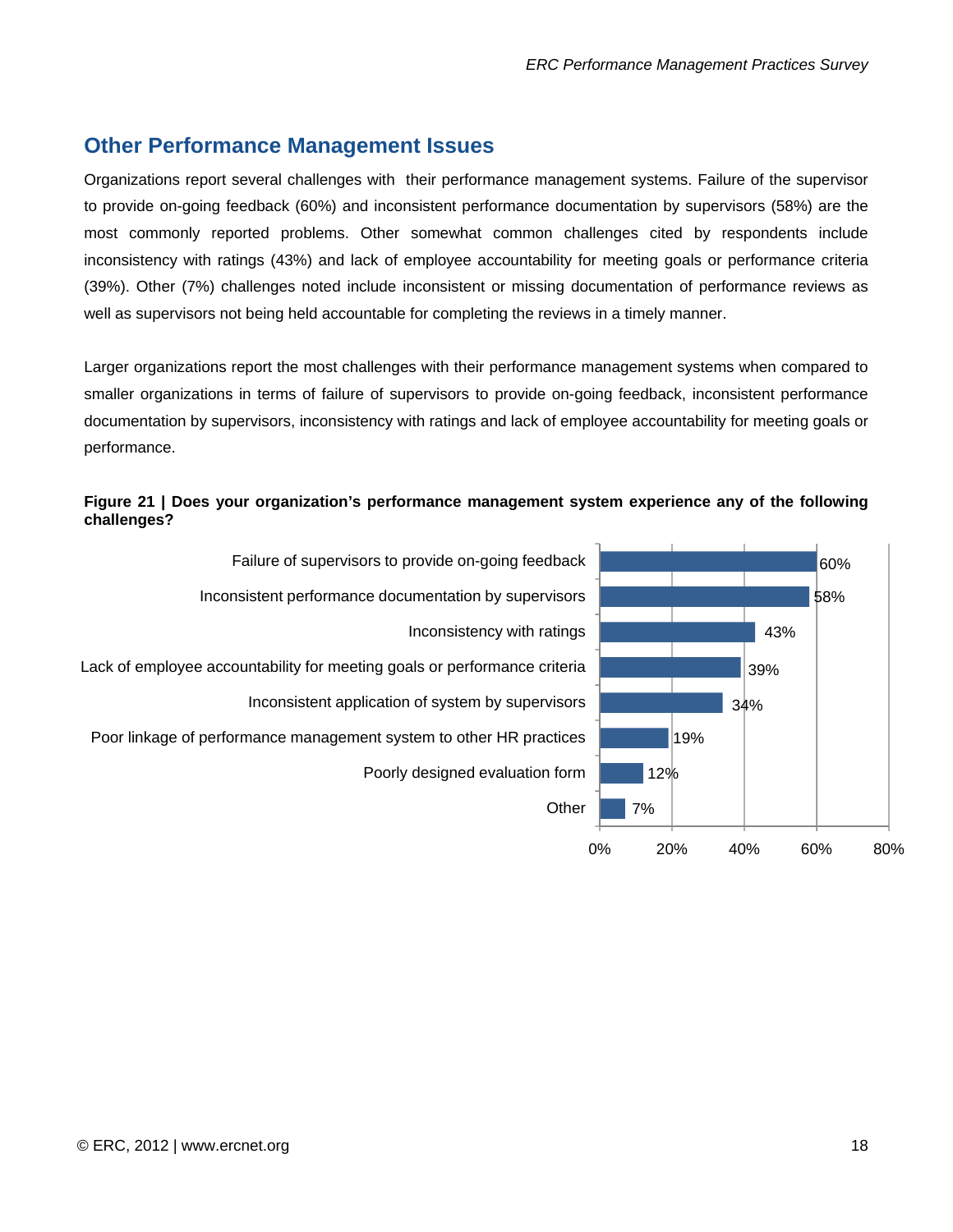Sixty-seven percent of organizations use one or more methods to evaluate CEO performance, and 82% use at least one method to evaluate the performance of other executives. Most often, CEOs are evaluated by working with the board (29%). They are sometimes evaluated on their leadership/managerial competency, execution of business strategy and financial management, but evaluation in each of these areas is more common for other executives apart from the CEO.



#### **Figure 22 | How are executives' performance evaluated?**

Of those organizations that evaluate executive performance, the CEO/President (67%) evaluates other executives in a majority of organizations. The Board of Directors (37%) was the most common evaluation mechanism for CEOs.



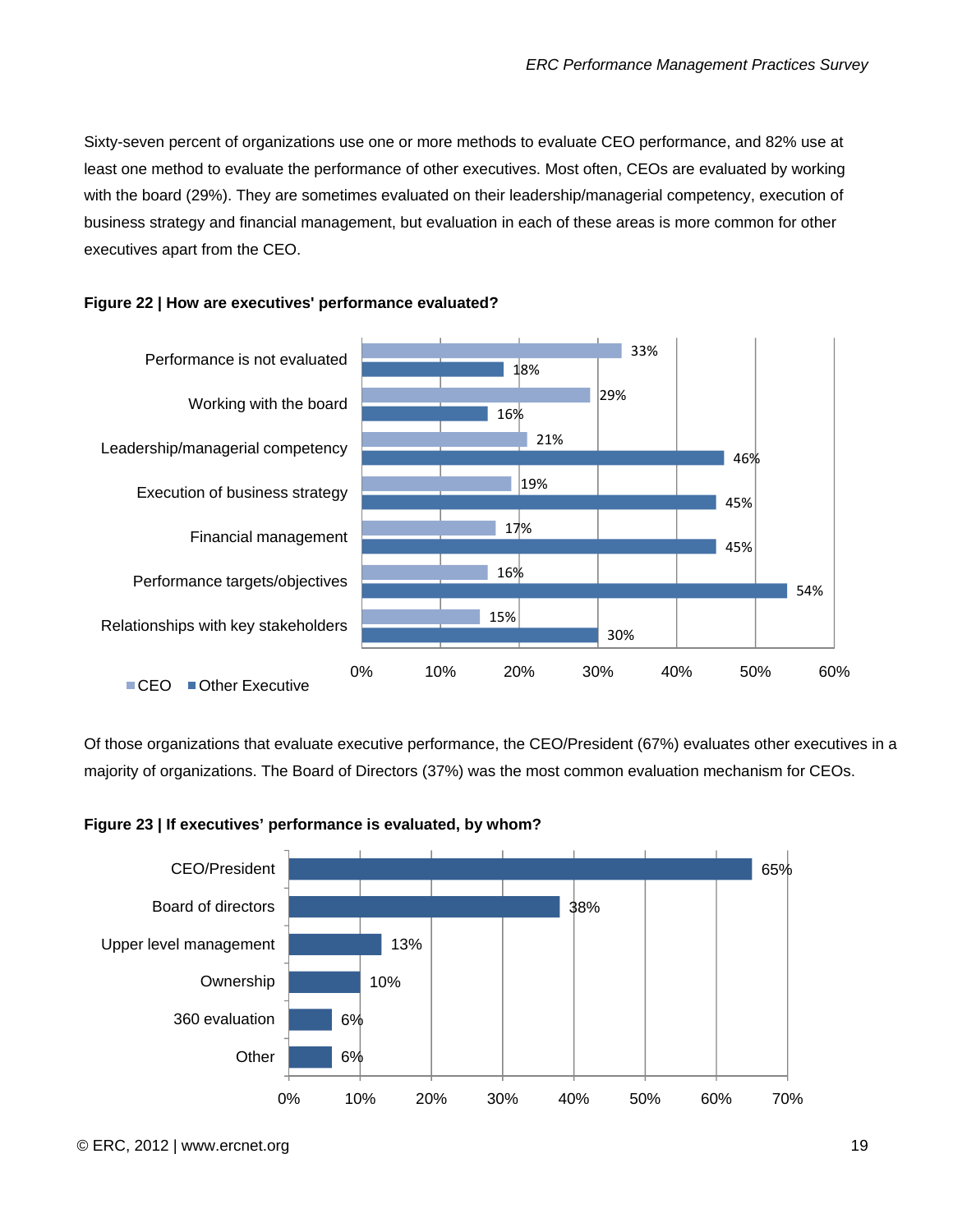In the majority of organizations (65%), performance evaluation results and scores are tied to compensation. Full responses provided by respondents on how compensation is tied to performance evaluations can be found in Appendix E**.** 



**Figure 24 | Are performance evaluation results or scores tied to compensation?** 

Of organizations who tie performance evaluation results to compensation, just under half (48%) use ratings or performance evaluation scores to make this determination. Overall performance is used by 29% of organizations. Ties based on informal evaluations (10%) or goals and matrix/grid methods are far less common at 7% each.



**Figure 25 | How are performance evaluation results or scores tied to compensation?**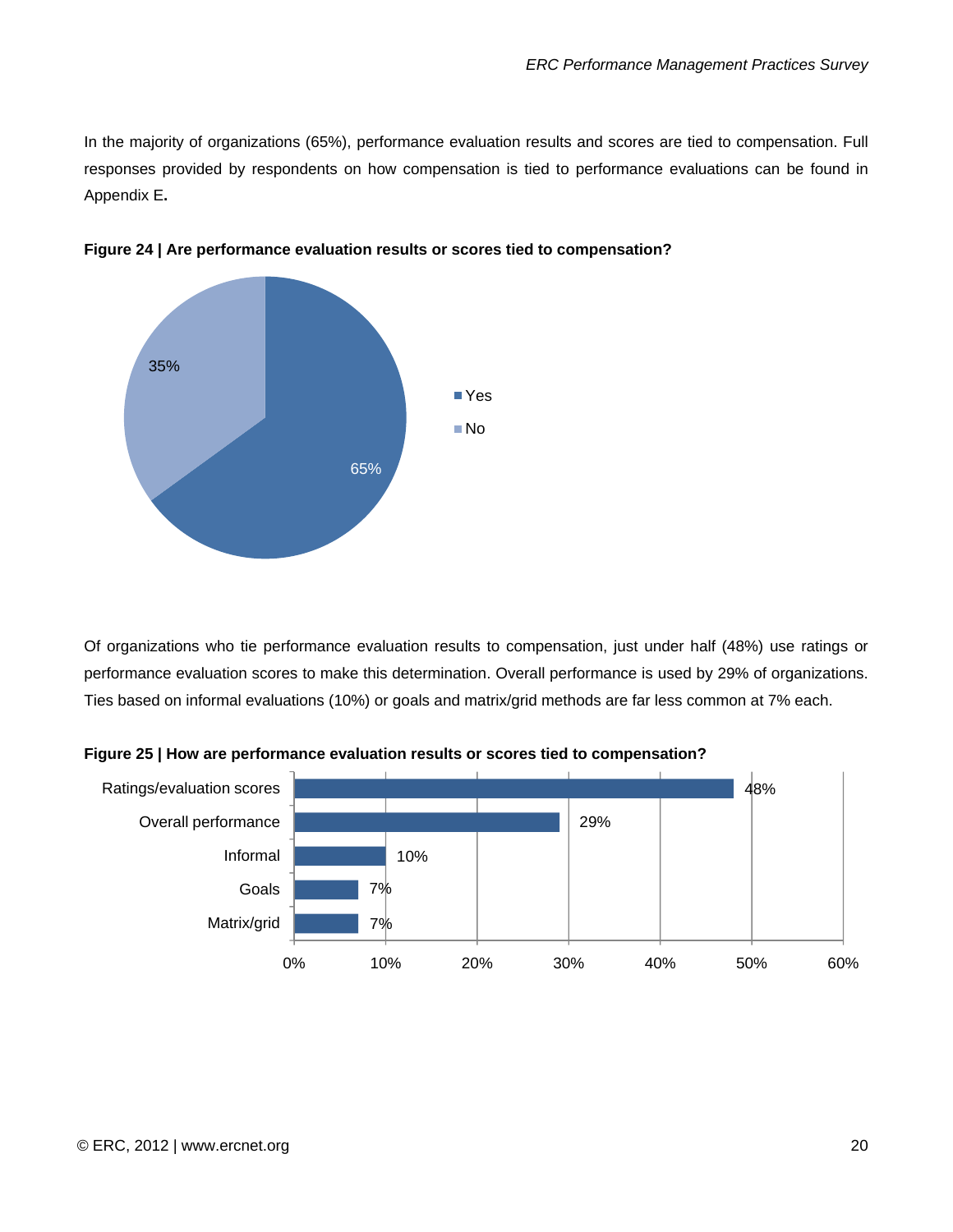# <span id="page-21-0"></span>**Performance Management Technology**

Online performance management systems are most commonly used by organizations for performance review administration (21%). These online systems are used both for goal setting/cascading goals and tracking/monitoring performance by seventeen percent of organizations. Other functionalities utilized include creating employee profiles and documenting journal notes by both supervisors and employees.





Respondents use a wide variety of performance management technology systems. Systems created in house were most common at 18%. Other software products listed are reported below.





*\* N=1 for each: ADP, HayGroup 360 ESCI, Knowledge Point, Outside consultant, Paycor, Performance Manager from HealthcareSource, PerformancePro, PRADCO, Sharepoint, Taleo (Small Business Edition)*  © ERC, 2012 | www.ercnet.org 21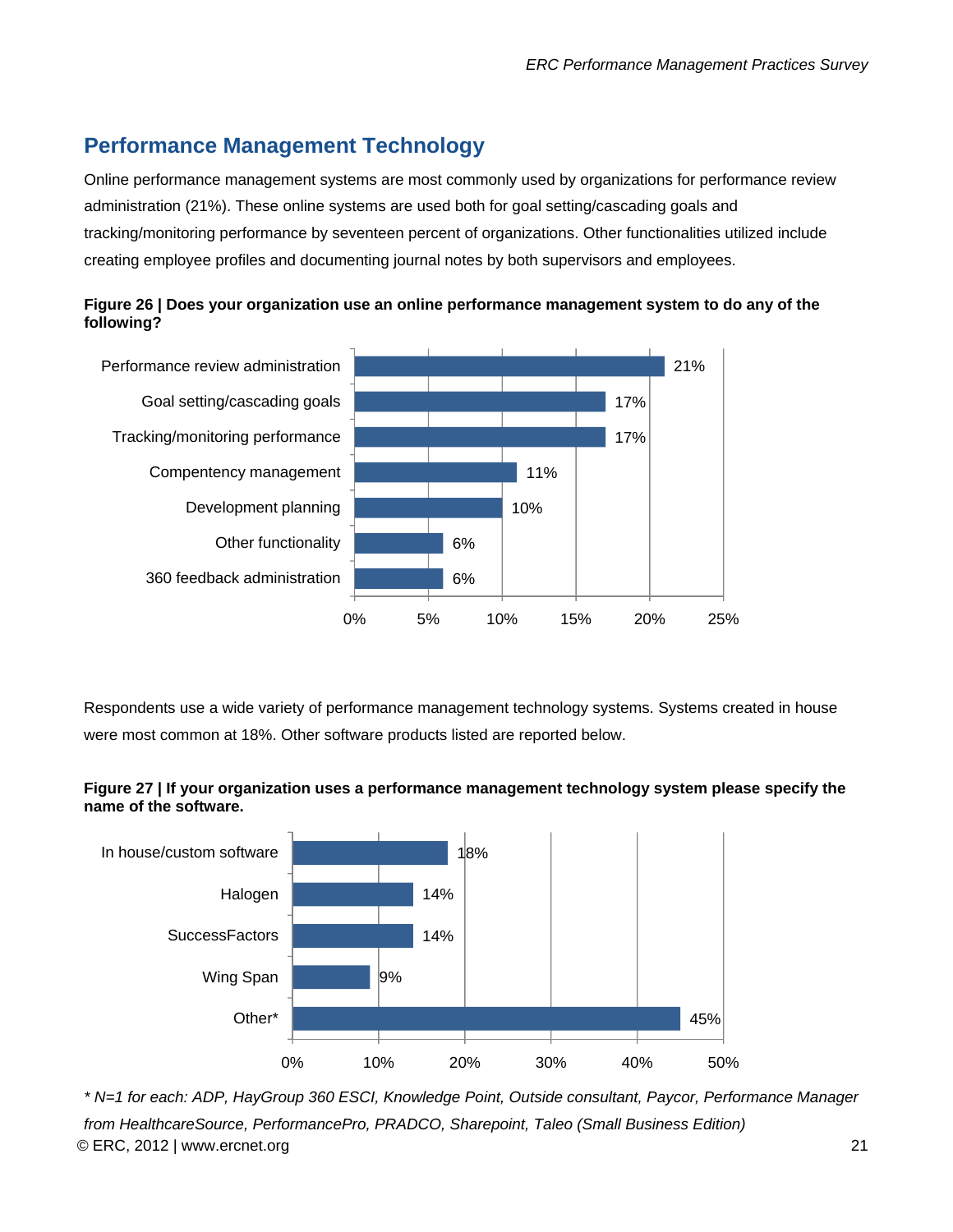<span id="page-22-0"></span>Of organizations without a performance management technology solution in place, 26% have plans to implement one at some point in the future. Eleven percent of these organizations plan to do so within the next 6-12 months.



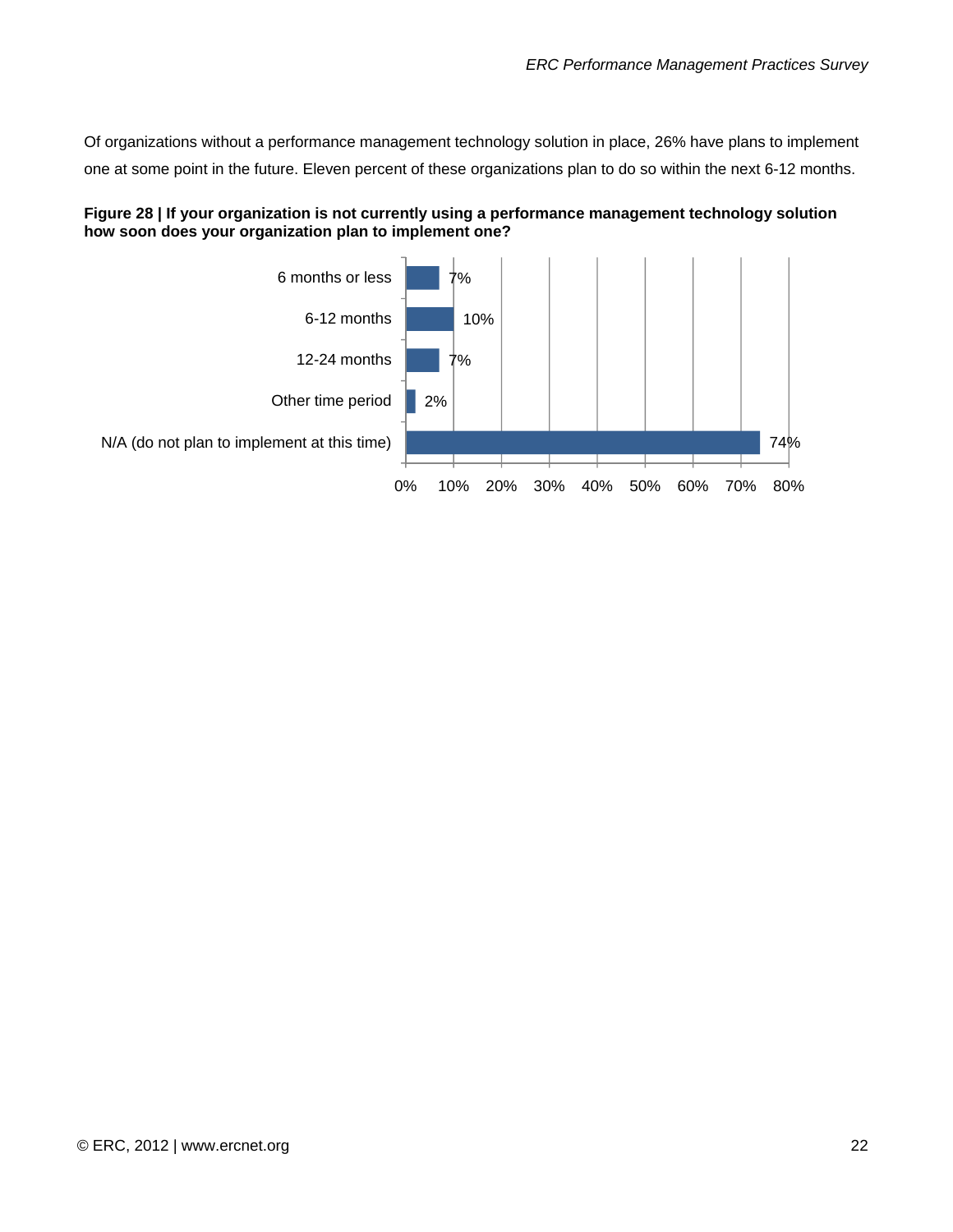# **Respondent Demographics**

Eighty-three (83) organizations in Northeast Ohio participated in the survey; a breakdown of the industries and sizes they represent is provided below.

| Figure 29   Respondent demographics by industry and organizational size |  |
|-------------------------------------------------------------------------|--|
|-------------------------------------------------------------------------|--|

|                            | Percent |
|----------------------------|---------|
| <b>Industry</b>            |         |
| Manufacturing              | 43%     |
| Non-Manufacturing          | 41%     |
| Non-Profit                 | 16%     |
| <b>Organizational Size</b> |         |
| $1 - 50$                   | 18%     |
| 51-200                     | 47%     |
| 201-500                    | 28%     |
| <b>Over 500</b>            | 7%      |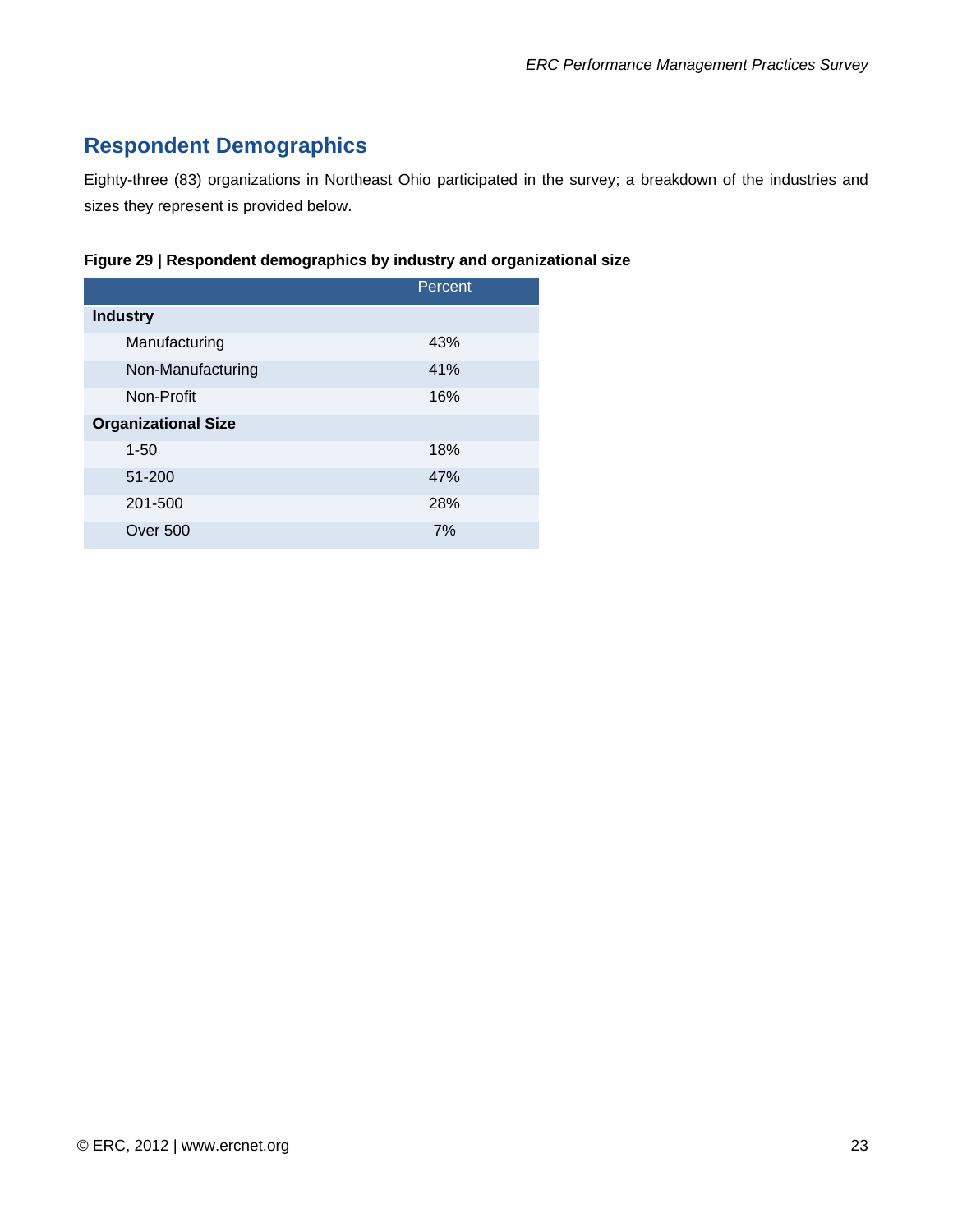# <span id="page-24-0"></span>**Appendix A: Industry and Organizational Size Breakouts**

Due to the quantity of differences in survey responses by industry and organizational size, the following breakouts are provided for each question.

#### **Figure 1a | What activities are featured in your performance management program?**

#### **Individual performance evaluation**

|                            | <b>Yes</b> | <b>No</b> |
|----------------------------|------------|-----------|
| <b>All Organizations</b>   | 99%        | 1%        |
| <b>Industry</b>            |            |           |
| Manufacturing              | 100%       | $0\%$     |
| Non-Manufacturing          | 97%        | 3%        |
| Non-Profit                 | 100%       | 0%        |
| <b>Organizational Size</b> |            |           |
| $1 - 50$                   | 93%        | 7%        |
| 51-200                     | 100%       | $0\%$     |
| 201-500                    | 100%       | 0%        |
| Over 500                   | 100%       | $0\%$     |

#### **Performance improvement plans**

|                            | <b>Yes</b> | <b>No</b> |
|----------------------------|------------|-----------|
| <b>All Organizations</b>   | 93%        | 7%        |
| <b>Industry</b>            |            |           |
| Manufacturing              | 100%       | 0%        |
| Non-Manufacturing          | 85%        | 15%       |
| Non-Profit                 | 92%        | 8%        |
| <b>Organizational Size</b> |            |           |
| $1 - 50$                   | 73%        | 27%       |
| 51-200                     | 95%        | 5%        |
| 201-500                    | 100%       | 0%        |
| <b>Over 500</b>            | 100%       | $0\%$     |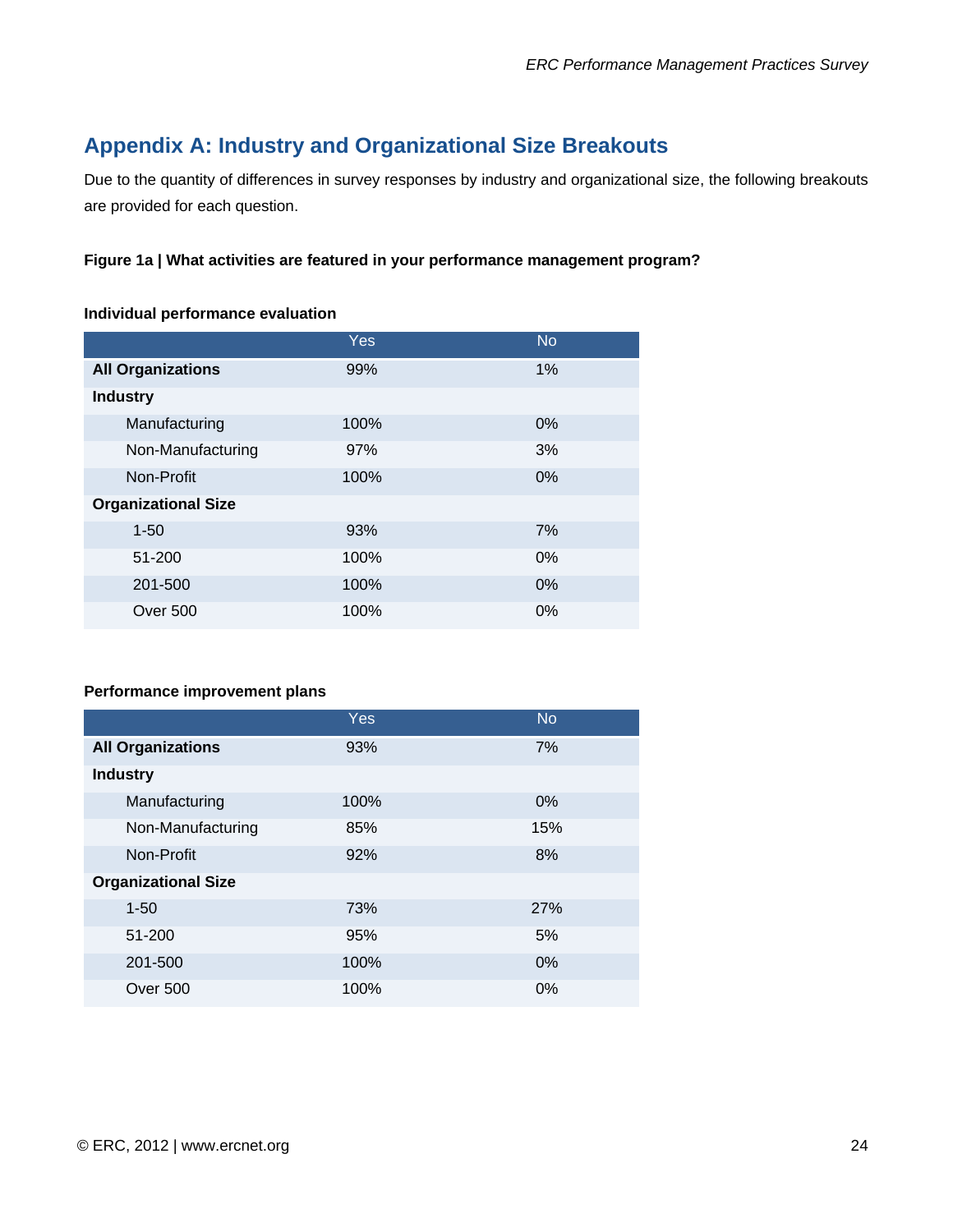#### **Performance goal setting**

|                            | Yes  | <b>No</b> |
|----------------------------|------|-----------|
| <b>All Organizations</b>   | 92%  | 8%        |
| <b>Industry</b>            |      |           |
| Manufacturing              | 94%  | 6%        |
| Non-Manufacturing          | 88%  | 12%       |
| Non-Profit                 | 92%  | 8%        |
| <b>Organizational Size</b> |      |           |
| $1 - 50$                   | 87%  | 13%       |
| 51-200                     | 90%  | 10%       |
| 201-500                    | 96%  | 4%        |
| Over 500                   | 100% | 0%        |

#### **Individual development plans**

|                            | <b>Yes</b> | <b>No</b> |
|----------------------------|------------|-----------|
| <b>All Organizations</b>   | 90%        | 10%       |
| <b>Industry</b>            |            |           |
| Manufacturing              | 94%        | 6%        |
| Non-Manufacturing          | 85%        | 15%       |
| Non-Profit                 | 92%        | 8%        |
| <b>Organizational Size</b> |            |           |
| $1 - 50$                   | 80%        | 20%       |
| 51-200                     | 95%        | 5%        |
| 201-500                    | 91%        | 9%        |
| Over 500                   | 83%        | 17%       |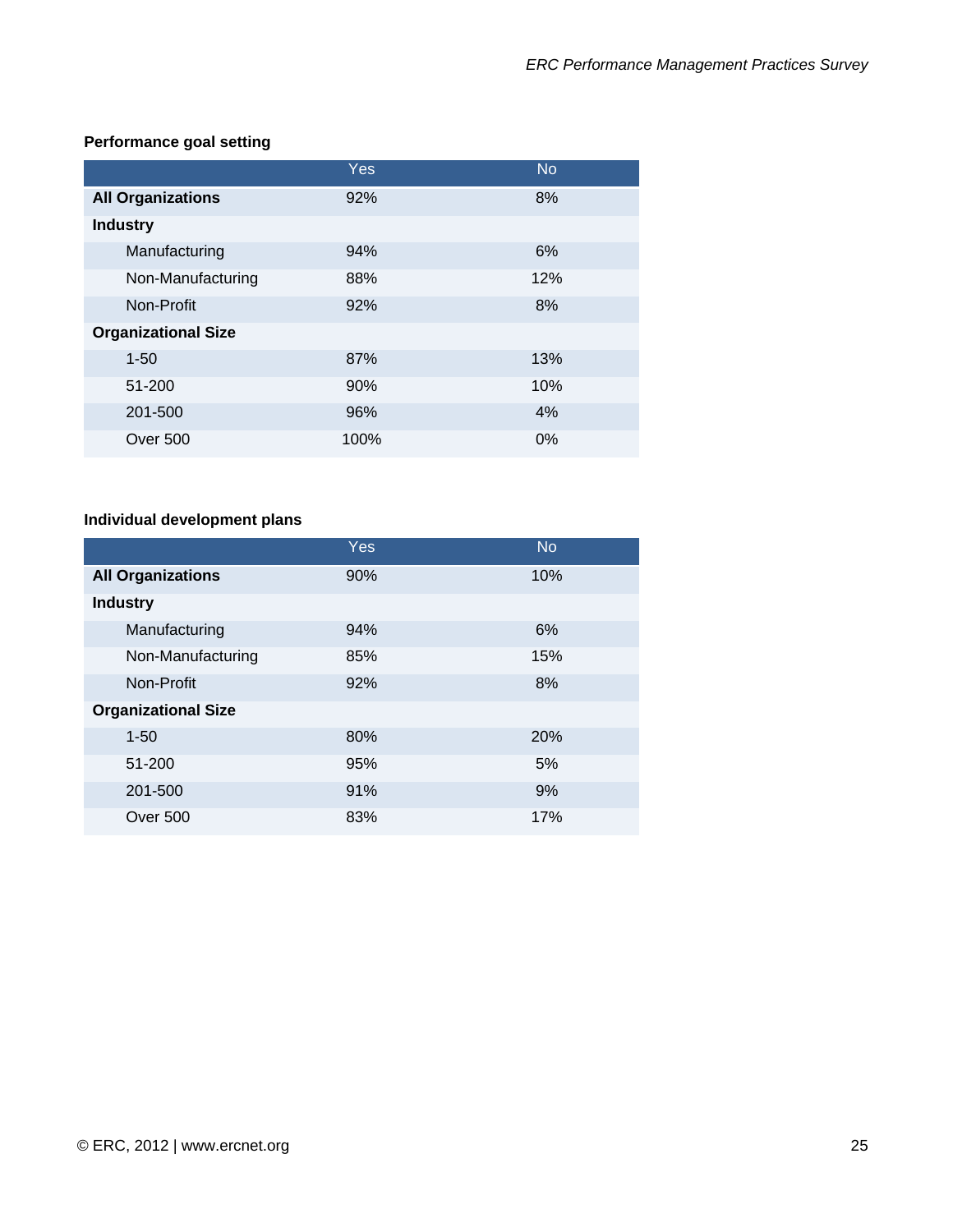#### **Reward and recognition**

|                            | Yes  | <b>No</b> |
|----------------------------|------|-----------|
| <b>All Organizations</b>   | 87%  | 13%       |
| <b>Industry</b>            |      |           |
| Manufacturing              | 92%  | 8%        |
| Non-Manufacturing          | 82%  | 18%       |
| Non-Profit                 | 85%  | 15%       |
| <b>Organizational Size</b> |      |           |
| $1 - 50$                   | 87%  | 13%       |
| 51-200                     | 85%  | 15%       |
| 201-500                    | 87%  | 13%       |
| Over 500                   | 100% | 0%        |

#### **Feedback/coaching**

|                            | Yes  | <b>No</b>  |
|----------------------------|------|------------|
| <b>All Organizations</b>   | 87%  | 13%        |
| <b>Industry</b>            |      |            |
| Manufacturing              | 89%  | 11%        |
| Non-Manufacturing          | 82%  | 18%        |
| Non-Profit                 | 92%  | 8%         |
| <b>Organizational Size</b> |      |            |
| $1 - 50$                   | 80%  | <b>20%</b> |
| 51-200                     | 87%  | 13%        |
| 201-500                    | 87%  | 13%        |
| Over 500                   | 100% | 0%         |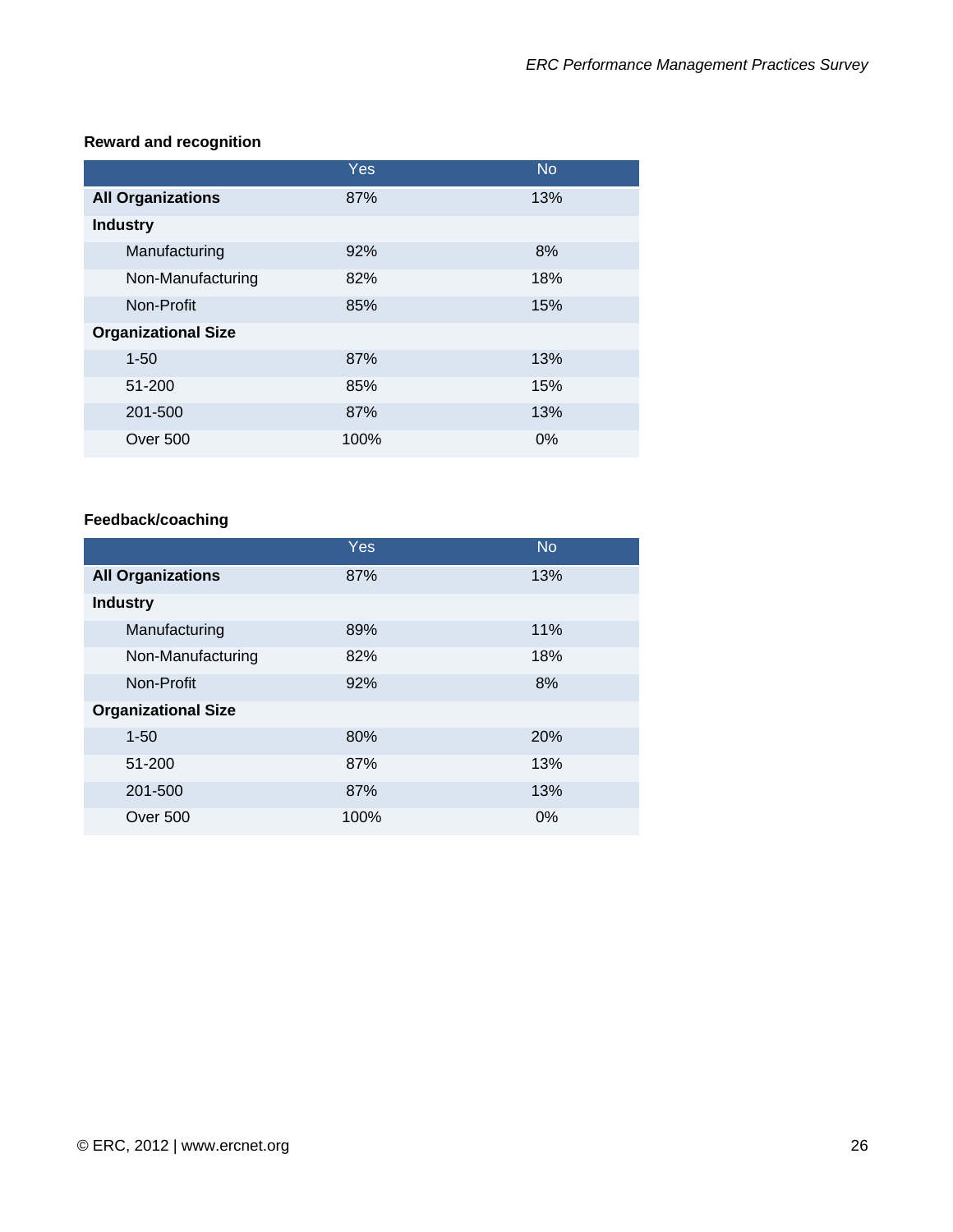#### **Developmental goal setting**

|                            | <b>Yes</b> | <b>No</b> |
|----------------------------|------------|-----------|
| <b>All Organizations</b>   | 84%        | 16%       |
| <b>Industry</b>            |            |           |
| Manufacturing              | 92%        | 8%        |
| Non-Manufacturing          | 76%        | 24%       |
| Non-Profit                 | 85%        | 15%       |
| <b>Organizational Size</b> |            |           |
| $1 - 50$                   | 67%        | 33%       |
| 51-200                     | 87%        | 13%       |
| 201-500                    | 87%        | 13%       |
| <b>Over 500</b>            | 100%       | 0%        |

#### **Performance management training**

|                            | <b>Yes</b> | <b>No</b> |
|----------------------------|------------|-----------|
| <b>All Organizations</b>   | 78%        | 22%       |
| <b>Industry</b>            |            |           |
| Manufacturing              | 89%        | 11%       |
| Non-Manufacturing          | 68%        | 32%       |
| Non-Profit                 | 77%        | 23%       |
| <b>Organizational Size</b> |            |           |
| $1 - 50$                   | 53%        | 47%       |
| 51-200                     | 87%        | 13%       |
| 201-500                    | 78%        | 22%       |
| <b>Over 500</b>            | 83%        | 17%       |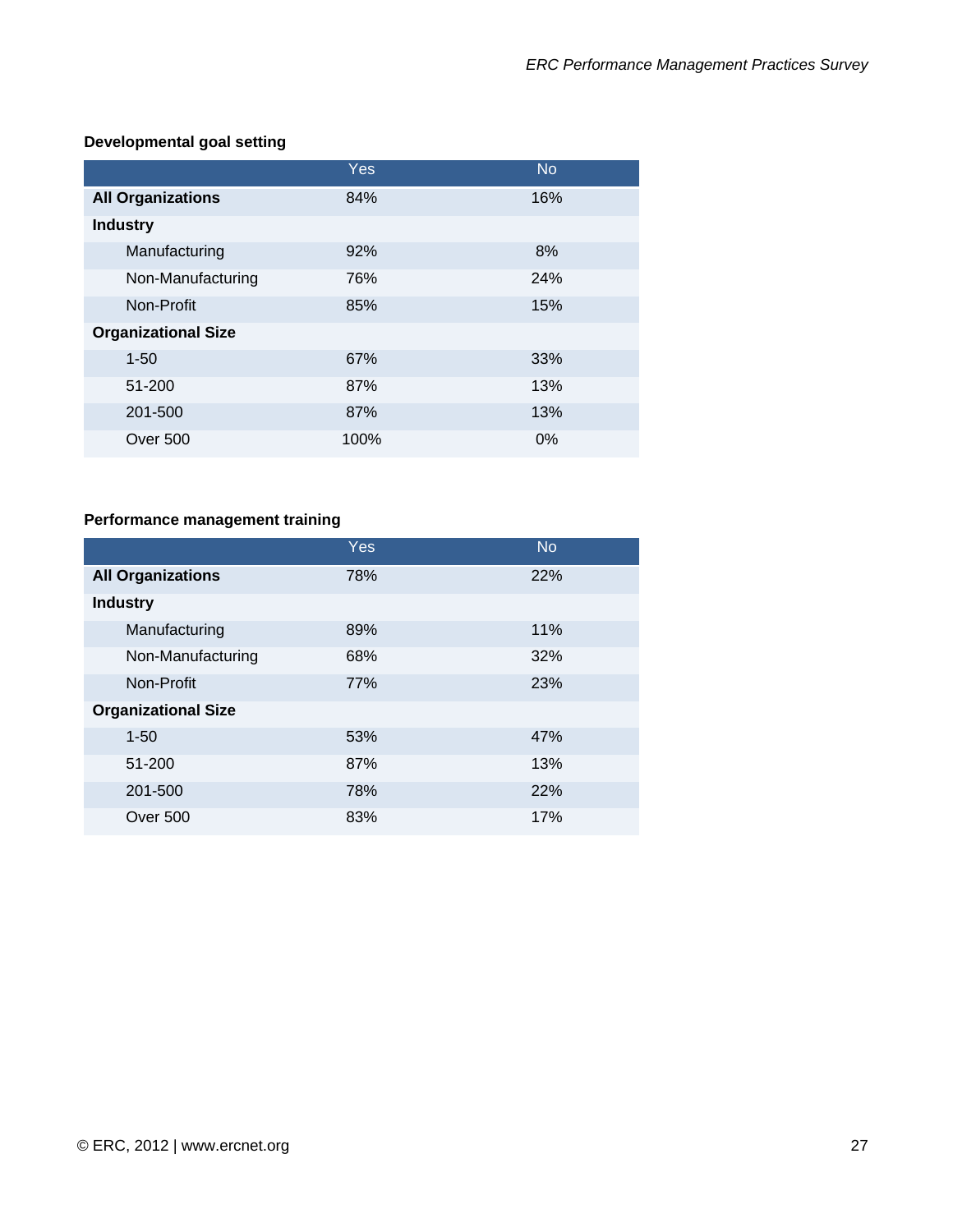|                            | Yes | <b>No</b> |
|----------------------------|-----|-----------|
| <b>All Organizations</b>   | 72% | 28%       |
| <b>Industry</b>            |     |           |
| Manufacturing              | 67% | 33%       |
| Non-Manufacturing          | 74% | 26%       |
| Non-Profit                 | 85% | 15%       |
| <b>Organizational Size</b> |     |           |
| $1 - 50$                   | 67% | 33%       |
| 51-200                     | 74% | 26%       |
| 201-500                    | 70% | 30%       |
| <b>Over 500</b>            | 83% | 17%       |

#### **Self-appraisal**

# **Mid-year review**

|                            | Yes | <b>No</b>  |
|----------------------------|-----|------------|
| <b>All Organizations</b>   | 72% | 28%        |
| <b>Industry</b>            |     |            |
| Manufacturing              | 67% | 33%        |
| Non-Manufacturing          | 74% | <b>26%</b> |
| Non-Profit                 | 85% | 15%        |
| <b>Organizational Size</b> |     |            |
| $1 - 50$                   | 67% | 33%        |
| 51-200                     | 74% | 26%        |
| 201-500                    | 70% | 30%        |
| Over 500                   | 83% | 17%        |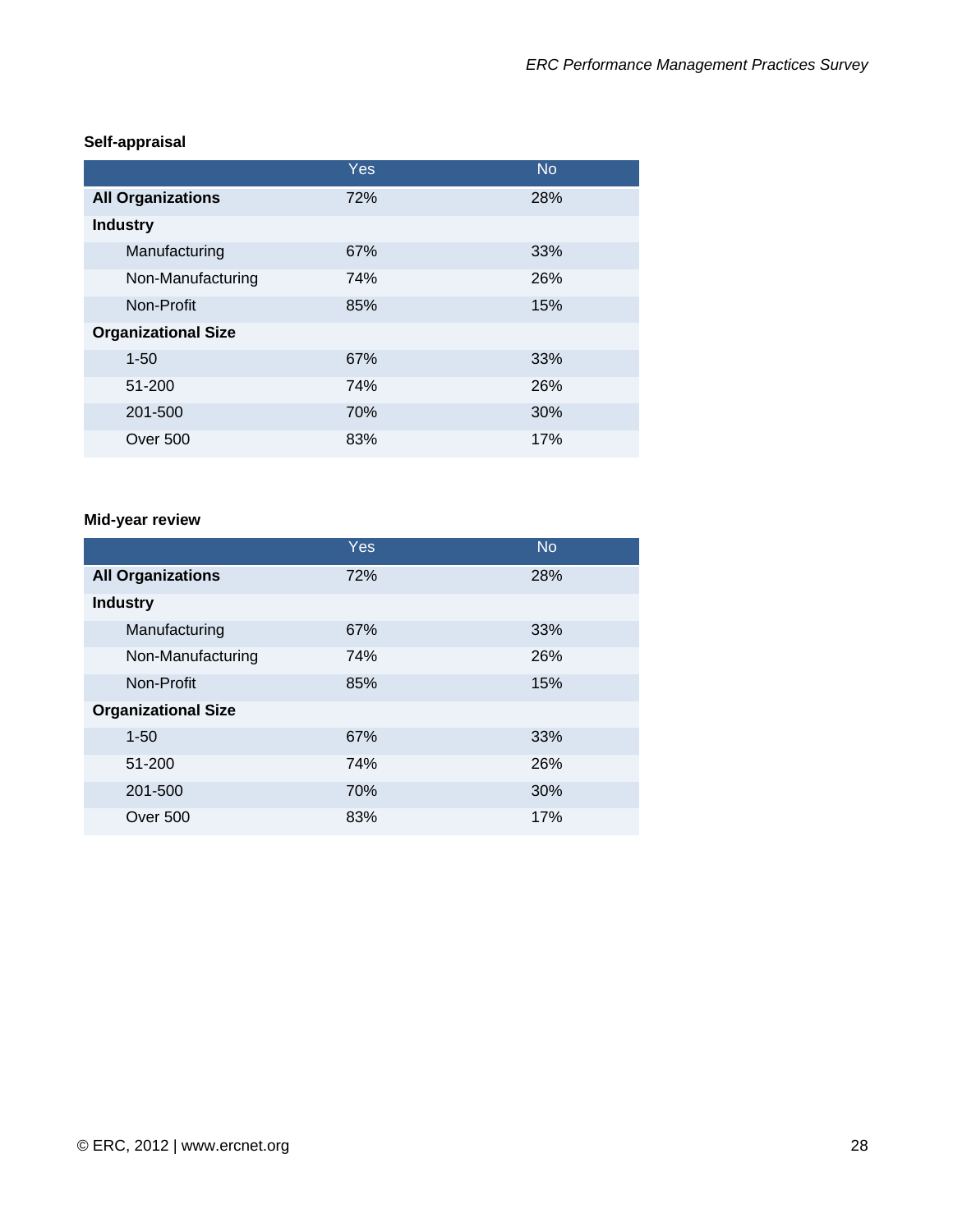|                            | Yes   | <b>No</b> |
|----------------------------|-------|-----------|
| <b>All Organizations</b>   | 42%   | 58%       |
| <b>Industry</b>            |       |           |
| Manufacturing              | 53%   | 47%       |
| Non-Manufacturing          | 47%   | 53%       |
| Non-Profit                 | $0\%$ | 100%      |
| <b>Organizational Size</b> |       |           |
| $1 - 50$                   | 40%   | 60%       |
| 51-200                     | 44%   | 56%       |
| 201-500                    | 43%   | 57%       |
| Over 500                   | 33%   | 67%       |

# **Team performance evaluation**

|                            | Yes        | <b>No</b> |
|----------------------------|------------|-----------|
| <b>All Organizations</b>   | 35%        | 65%       |
| <b>Industry</b>            |            |           |
| Manufacturing              | 44%        | 56%       |
| Non-Manufacturing          | 29%        | 71%       |
| Non-Profit                 | 23%        | 77%       |
| <b>Organizational Size</b> |            |           |
| $1 - 50$                   | <b>27%</b> | 73%       |
| 51-200                     | 28%        | 72%       |
| 201-500                    | 48%        | 52%       |
| Over 500                   | 50%        | 50%       |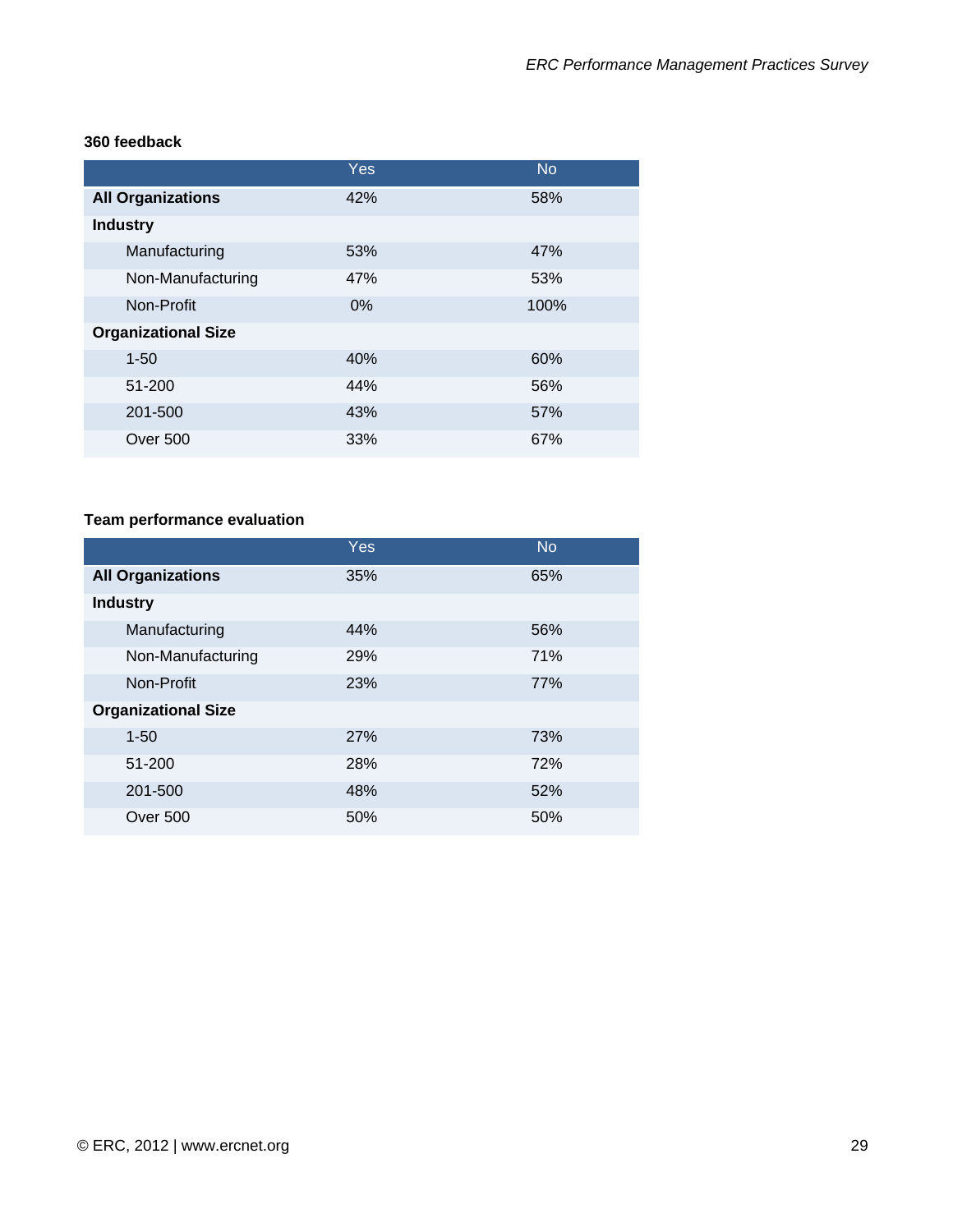#### **Peer review**

|                            | Yes | <b>No</b> |
|----------------------------|-----|-----------|
| <b>All Organizations</b>   | 34% | 66%       |
| <b>Industry</b>            |     |           |
| Manufacturing              | 39% | 61%       |
| Non-Manufacturing          | 38% | 62%       |
| Non-Profit                 | 8%  | 92%       |
| <b>Organizational Size</b> |     |           |
| $1 - 50$                   | 33% | 67%       |
| 51-200                     | 31% | 69%       |
| 201-500                    | 43% | 57%       |
| Over 500                   | 17% | 83%       |

# **Performance review following introductory period**

|                            | Yes  | <b>No</b> |
|----------------------------|------|-----------|
| <b>All Organizations</b>   | 78%  | 22%       |
| <b>Industry</b>            |      |           |
| Manufacturing              | 89%  | 11%       |
| Non-Manufacturing          | 68%  | 32%       |
| Non-Profit                 | 77%  | 23%       |
| <b>Organizational Size</b> |      |           |
| $1 - 50$                   | 60%  | 40%       |
| 51-200                     | 85%  | 15%       |
| 201-500                    | 74%  | 26%       |
| <b>Over 500</b>            | 100% | $0\%$     |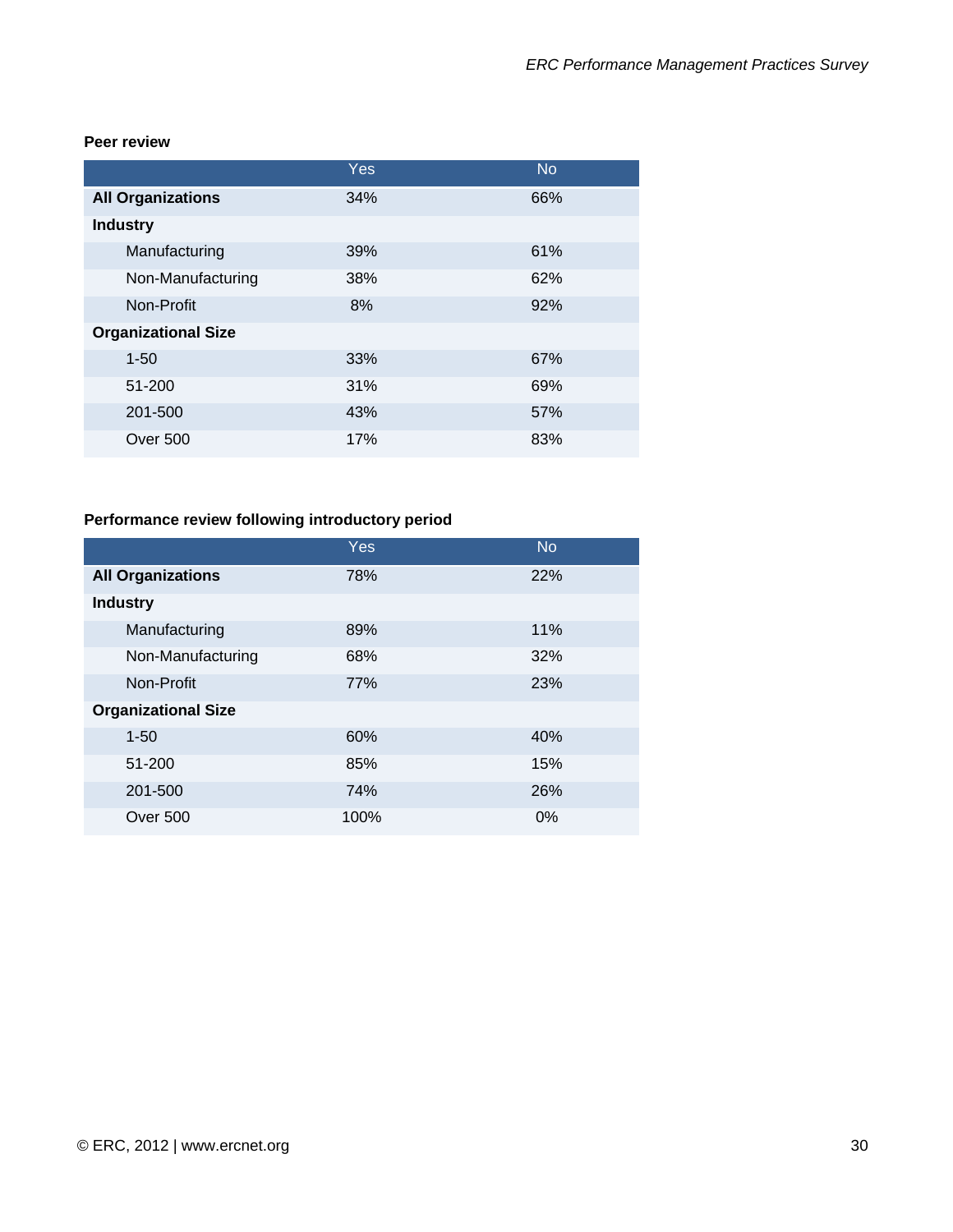**Figure 2a | What activities are featured in your performance management program and how frequently do they occur?** 

#### **Individual performance evaluation**

|                            | Annually | Bi-<br>annually | Quarterly | On-going | As<br>needed | <b>Less</b><br>often than<br>annually | Not used |
|----------------------------|----------|-----------------|-----------|----------|--------------|---------------------------------------|----------|
| <b>All Organizations</b>   | 77%      | 17%             | 6%        | 4%       | 7%           | 4%                                    | 1%       |
| <b>Industry</b>            |          |                 |           |          |              |                                       |          |
| Manufacturing              | 81%      | 14%             | 6%        | 3%       | 11%          | 3%                                    | $0\%$    |
| Non-Manufacturing          | 71%      | 21%             | 9%        | 6%       | 6%           | 6%                                    | 3%       |
| Non-Profit                 | 85%      | 15%             | 0%        | $0\%$    | 0%           | 0%                                    | $0\%$    |
| <b>Organizational Size</b> |          |                 |           |          |              |                                       |          |
| $1 - 50$                   | 60%      | 20%             | $0\%$     | 0%       | 7%           | 13%                                   | 7%       |
| 51-200                     | 79%      | 13%             | 5%        | 3%       | 5%           | 3%                                    | $0\%$    |
| 201-500                    | 83%      | 22%             | 13%       | 9%       | 13%          | $0\%$                                 | $0\%$    |
| Over 500                   | 83%      | 17%             | $0\%$     | 0%       | $0\%$        | 0%                                    | $0\%$    |

#### **Performance improvement plans**

|                            | Annually | Bi-<br>annually | Quarterly | On-going | As<br>needed | Less<br>often than<br>annually | Not used |
|----------------------------|----------|-----------------|-----------|----------|--------------|--------------------------------|----------|
| <b>All Organizations</b>   | 16%      | 4%              | 0%        | 11%      | 59%          | $0\%$                          | 7%       |
| <b>Industry</b>            |          |                 |           |          |              |                                |          |
| Manufacturing              | 17%      | 6%              | 0%        | 3%       | 61%          | $0\%$                          | $0\%$    |
| Non-Manufacturing          | 15%      | 3%              | 0%        | 18%      | 53%          | $0\%$                          | 15%      |
| Non-Profit                 | 15%      | $0\%$           | 0%        | 15%      | 69%          | $0\%$                          | 8%       |
| <b>Organizational Size</b> |          |                 |           |          |              |                                |          |
| $1 - 50$                   | 20%      | 7%              | 0%        | 13%      | 33%          | 0%                             | 27%      |
| 51-200                     | 15%      | $0\%$           | 0%        | 13%      | 56%          | $0\%$                          | 5%       |
| 201-500                    | 13%      | 4%              | 0%        | 9%       | 74%          | 0%                             | $0\%$    |
| Over 500                   | 17%      | 17%             | 0%        | 0%       | 83%          | $0\%$                          | $0\%$    |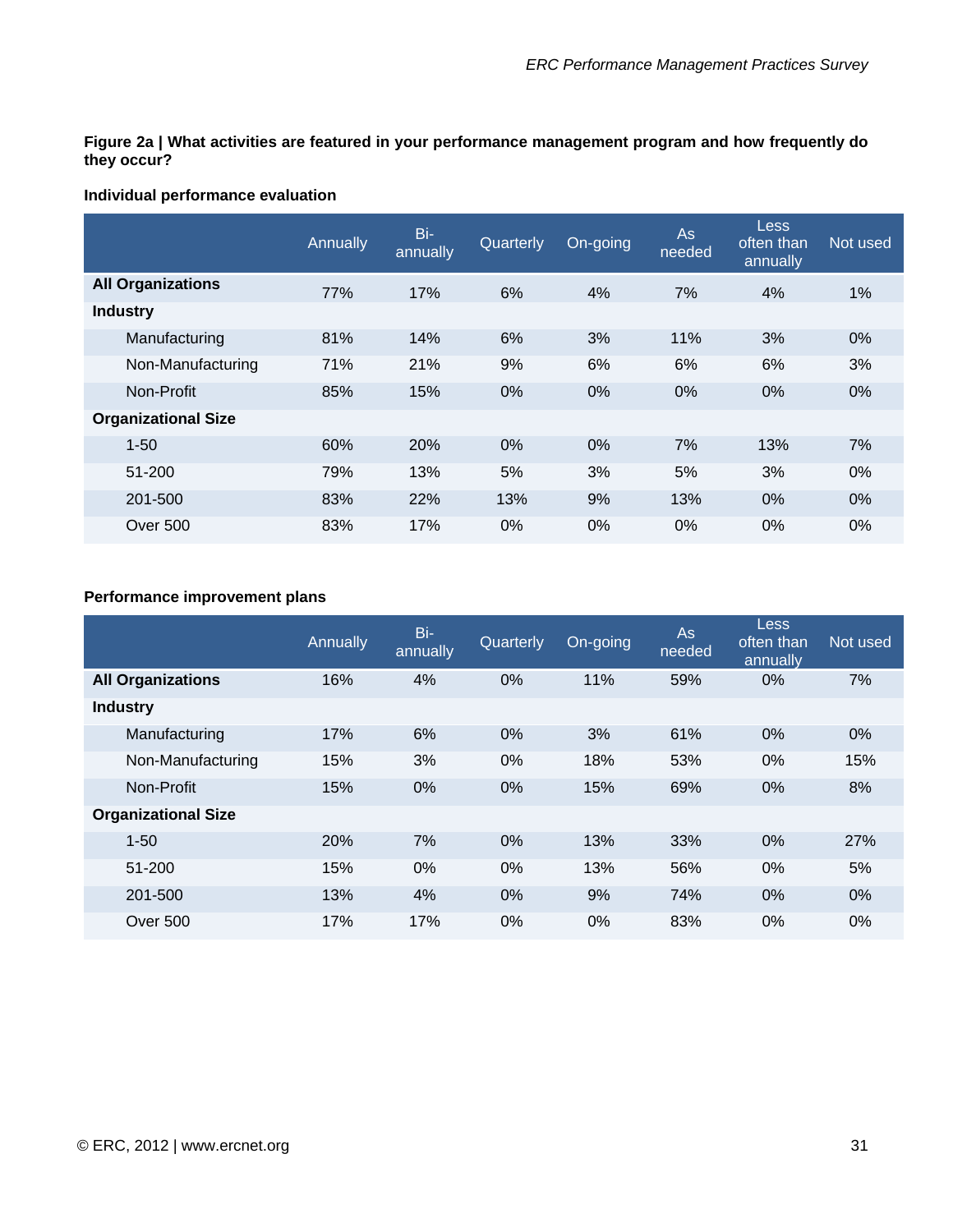|                            | Annually | Bi-<br>annually | Quarterly | On-going | <b>As</b><br>needed | Less<br>often than<br>annually | Not used |
|----------------------------|----------|-----------------|-----------|----------|---------------------|--------------------------------|----------|
| <b>All Organizations</b>   | 61%      | 16%             | 2%        | 13%      | 11%                 | 1%                             | 8%       |
| <b>Industry</b>            |          |                 |           |          |                     |                                |          |
| Manufacturing              | 58%      | 19%             | 0%        | 8%       | 14%                 | 3%                             | 6%       |
| Non-Manufacturing          | 59%      | 12%             | 6%        | 24%      | 12%                 | 0%                             | 12%      |
| Non-Profit                 | 77%      | 15%             | 0%        | $0\%$    | 0%                  | $0\%$                          | 8%       |
| <b>Organizational Size</b> |          |                 |           |          |                     |                                |          |
| $1 - 50$                   | 40%      | <b>20%</b>      | 0%        | 7%       | 7%                  | 0%                             | 13%      |
| 51-200                     | 56%      | 8%              | 3%        | 18%      | 10%                 | 3%                             | 10%      |
| 201-500                    | 78%      | 26%             | 4%        | 13%      | 17%                 | $0\%$                          | 4%       |
| Over 500                   | 83%      | 17%             | $0\%$     | $0\%$    | $0\%$               | $0\%$                          | $0\%$    |

#### **Performance goal setting**

## **Individual development plans**

|                            | Annually | Bi-<br>annually | Quarterly | On-going | As<br>needed | Less<br>often than<br>annually | Not used |
|----------------------------|----------|-----------------|-----------|----------|--------------|--------------------------------|----------|
| <b>All Organizations</b>   | 34%      | 8%              | 0%        | 14%      | 35%          | 2%                             | 10%      |
| <b>Industry</b>            |          |                 |           |          |              |                                |          |
| Manufacturing              | 47%      | 11%             | 0%        | 8%       | 28%          | 3%                             | 6%       |
| Non-Manufacturing          | 21%      | 9%              | 0%        | 24%      | 38%          | 3%                             | 15%      |
| Non-Profit                 | 31%      | $0\%$           | 0%        | 8%       | 46%          | 0%                             | 8%       |
| <b>Organizational Size</b> |          |                 |           |          |              |                                |          |
| $1 - 50$                   | 13%      | 7%              | 0%        | 20%      | 33%          | $0\%$                          | 20%      |
| 51-200                     | 36%      | 5%              | 0%        | 15%      | 28%          | 5%                             | 5%       |
| 201-500                    | 39%      | 13%             | 0%        | 13%      | 52%          | $0\%$                          | 9%       |
| Over 500                   | 50%      | 17%             | 0%        | 0%       | 17%          | $0\%$                          | 17%      |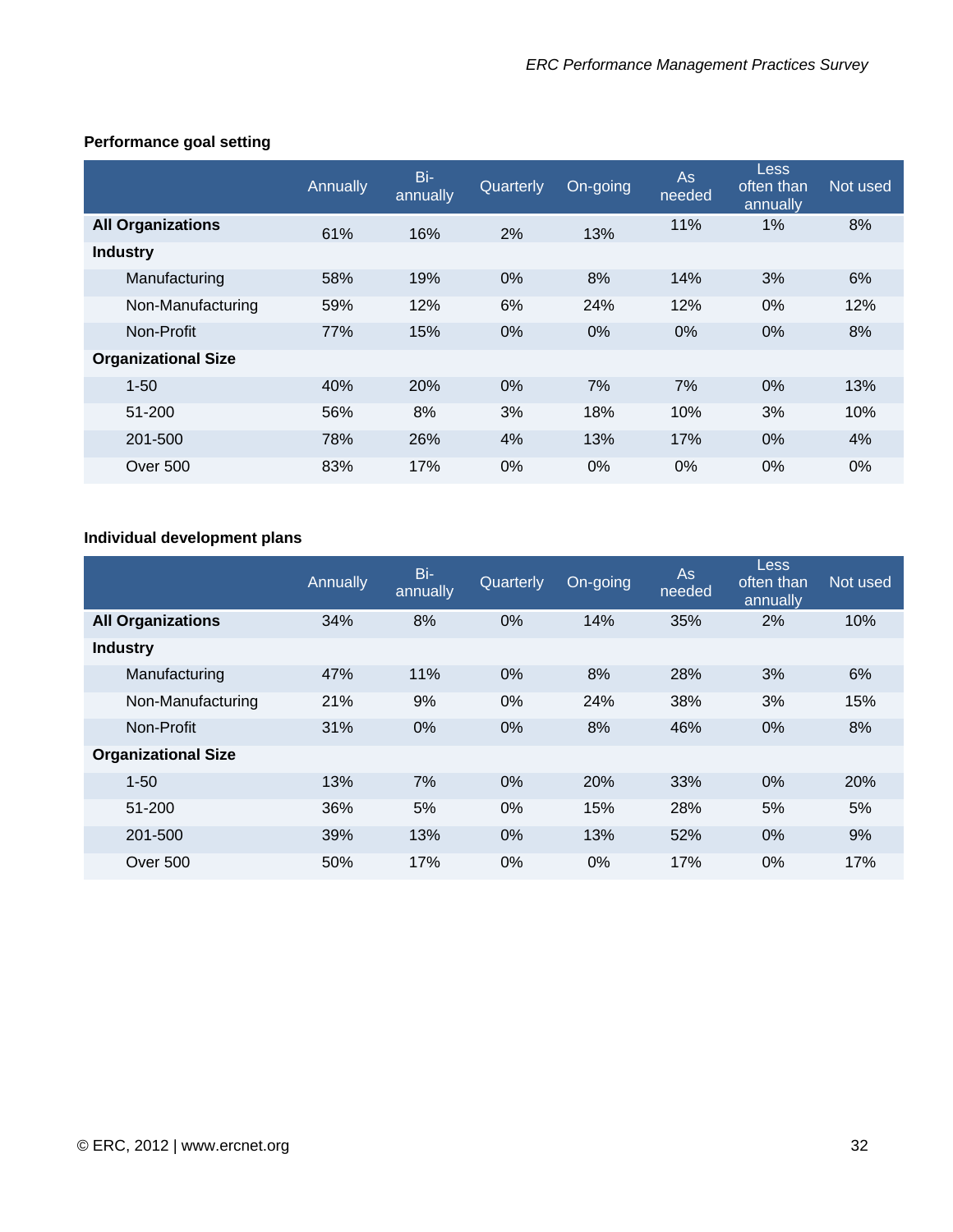#### **Reward and recognition**

|                            | Annually | Bi-<br>annually | Quarterly | On-going | <b>As</b><br>needed | <b>Less</b><br>often than<br>annually | Not used |
|----------------------------|----------|-----------------|-----------|----------|---------------------|---------------------------------------|----------|
| <b>All Organizations</b>   | 17%      | 6%              | 5%        | 36%      | 23%                 | 1%                                    | 13%      |
| <b>Industry</b>            |          |                 |           |          |                     |                                       |          |
| Manufacturing              | 19%      | 8%              | 3%        | 25%      | 33%                 | 3%                                    | 8%       |
| Non-Manufacturing          | 12%      | 3%              | 9%        | 50%      | 15%                 | $0\%$                                 | 18%      |
| Non-Profit                 | 23%      | 8%              | 0%        | 31%      | 15%                 | $0\%$                                 | 15%      |
| <b>Organizational Size</b> |          |                 |           |          |                     |                                       |          |
| $1 - 50$                   | 13%      | $0\%$           | 0%        | 40%      | 13%                 | $0\%$                                 | 13%      |
| 51-200                     | 8%       | 3%              | 3%        | 28%      | 26%                 | $0\%$                                 | 15%      |
| 201-500                    | 26%      | 13%             | 13%       | 48%      | 30%                 | 4%                                    | 13%      |
| Over 500                   | 50%      | 17%             | $0\%$     | 33%      | $0\%$               | $0\%$                                 | $0\%$    |

#### **Feedback/coaching**

|                            | Annually | Bi-<br>annually | Quarterly | On-going | As<br>needed | Less<br>often than<br>annually | Not used |
|----------------------------|----------|-----------------|-----------|----------|--------------|--------------------------------|----------|
| <b>All Organizations</b>   | 16%      | 7%              | 1%        | 41%      | 29%          | 1%                             | 13%      |
| <b>Industry</b>            |          |                 |           |          |              |                                |          |
| Manufacturing              | 17%      | 6%              | 0%        | 39%      | 39%          | 0%                             | 11%      |
| Non-Manufacturing          | 9%       | 6%              | 3%        | 44%      | 21%          | 3%                             | 18%      |
| Non-Profit                 | 31%      | 15%             | 0%        | 38%      | 23%          | $0\%$                          | 8%       |
| <b>Organizational Size</b> |          |                 |           |          |              |                                |          |
| $1 - 50$                   | 20%      | $0\%$           | 0%        | 33%      | <b>20%</b>   | $0\%$                          | 20%      |
| 51-200                     | 10%      | 8%              | 0%        | 36%      | 26%          | 3%                             | 13%      |
| 201-500                    | 22%      | 9%              | 4%        | 48%      | 39%          | $0\%$                          | 13%      |
| Over 500                   | 17%      | 17%             | 0%        | 67%      | 33%          | $0\%$                          | $0\%$    |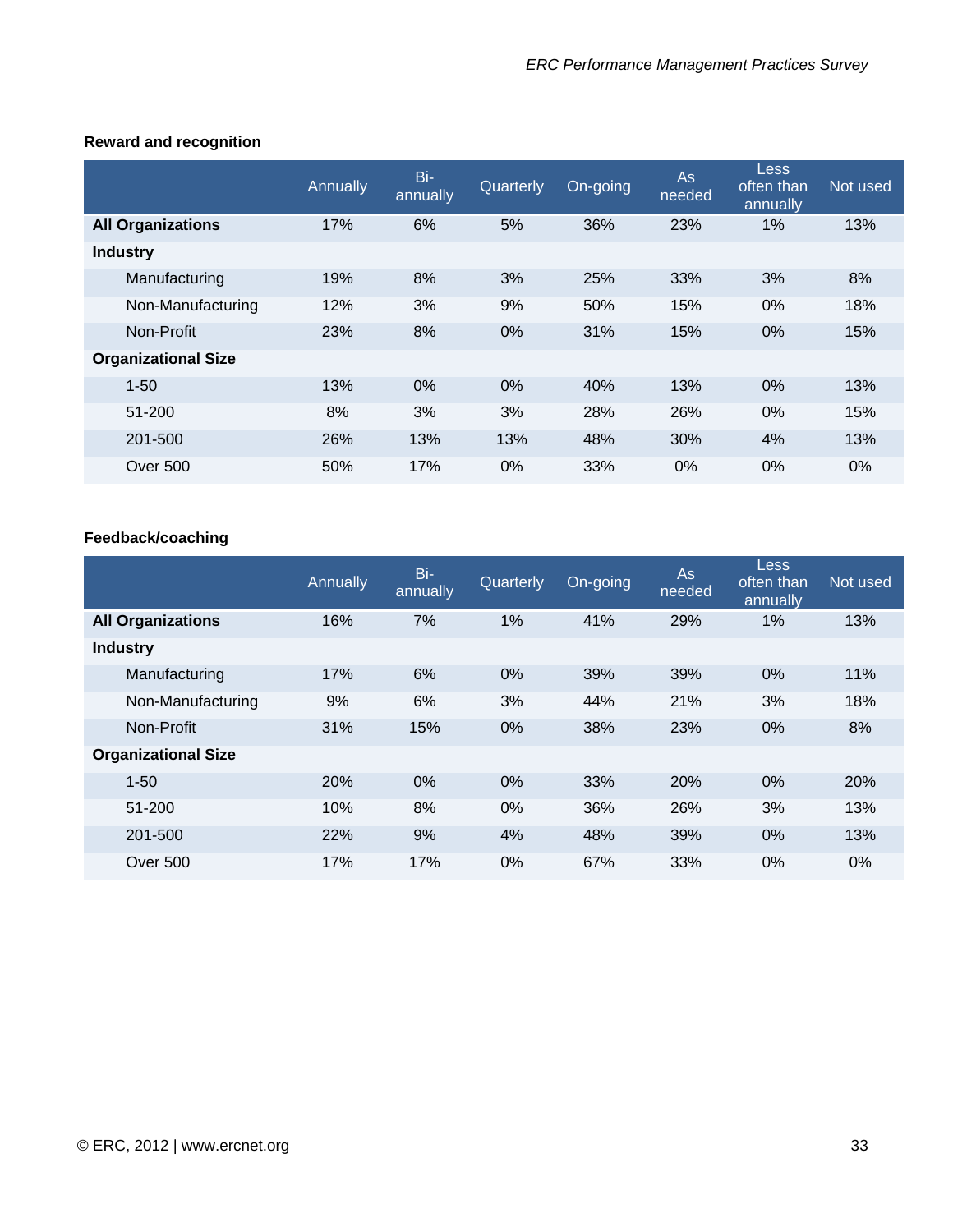#### **Developmental goal setting**

|                            | Annually | Bi-<br>annually | Quarterly | On-going | <b>As</b><br>needed | <b>Less</b><br>often than<br>annually | Not used |
|----------------------------|----------|-----------------|-----------|----------|---------------------|---------------------------------------|----------|
| <b>All Organizations</b>   | 51%      | 11%             | 1%        | 11%      | 12%                 | 4%                                    | 16%      |
| <b>Industry</b>            |          |                 |           |          |                     |                                       |          |
| Manufacturing              | 53%      | 17%             | 0%        | 6%       | 14%                 | 3%                                    | 8%       |
| Non-Manufacturing          | 44%      | 6%              | 3%        | 21%      | 12%                 | 3%                                    | 24%      |
| Non-Profit                 | 62%      | 8%              | 0%        | 0%       | 8%                  | 8%                                    | 15%      |
| <b>Organizational Size</b> |          |                 |           |          |                     |                                       |          |
| $1 - 50$                   | 33%      | 7%              | 0%        | 7%       | 7%                  | $0\%$                                 | 33%      |
| 51-200                     | 51%      | 5%              | 3%        | 13%      | 10%                 | 5%                                    | 13%      |
| 201-500                    | 52%      | 22%             | 0%        | 13%      | 22%                 | 4%                                    | 13%      |
| Over 500                   | 83%      | 17%             | 0%        | $0\%$    | $0\%$               | $0\%$                                 | $0\%$    |

#### **Performance management training**

|                            | Annually | Bi-<br>annually | Quarterly | On-going | <b>As</b><br>needed | Less<br>often than<br>annually | Not used |
|----------------------------|----------|-----------------|-----------|----------|---------------------|--------------------------------|----------|
| <b>All Organizations</b>   | 20%      | 1%              | 0%        | 7%       | 31%                 | 10%                            | 22%      |
| <b>Industry</b>            |          |                 |           |          |                     |                                |          |
| Manufacturing              | 28%      | $0\%$           | 0%        | 3%       | 31%                 | 11%                            | 11%      |
| Non-Manufacturing          | 15%      | 3%              | 0%        | 9%       | 35%                 | 3%                             | 32%      |
| Non-Profit                 | 15%      | $0\%$           | 0%        | 15%      | 23%                 | 23%                            | 23%      |
| <b>Organizational Size</b> |          |                 |           |          |                     |                                |          |
| $1 - 50$                   | $0\%$    | $0\%$           | 0%        | 13%      | <b>20%</b>          | 7%                             | 47%      |
| 51-200                     | 21%      | $0\%$           | 0%        | 3%       | 38%                 | 13%                            | 13%      |
| 201-500                    | 30%      | 4%              | 0%        | 9%       | 30%                 | 9%                             | 22%      |
| <b>Over 500</b>            | 33%      | $0\%$           | $0\%$     | 7%       | 17%                 | $0\%$                          | 17%      |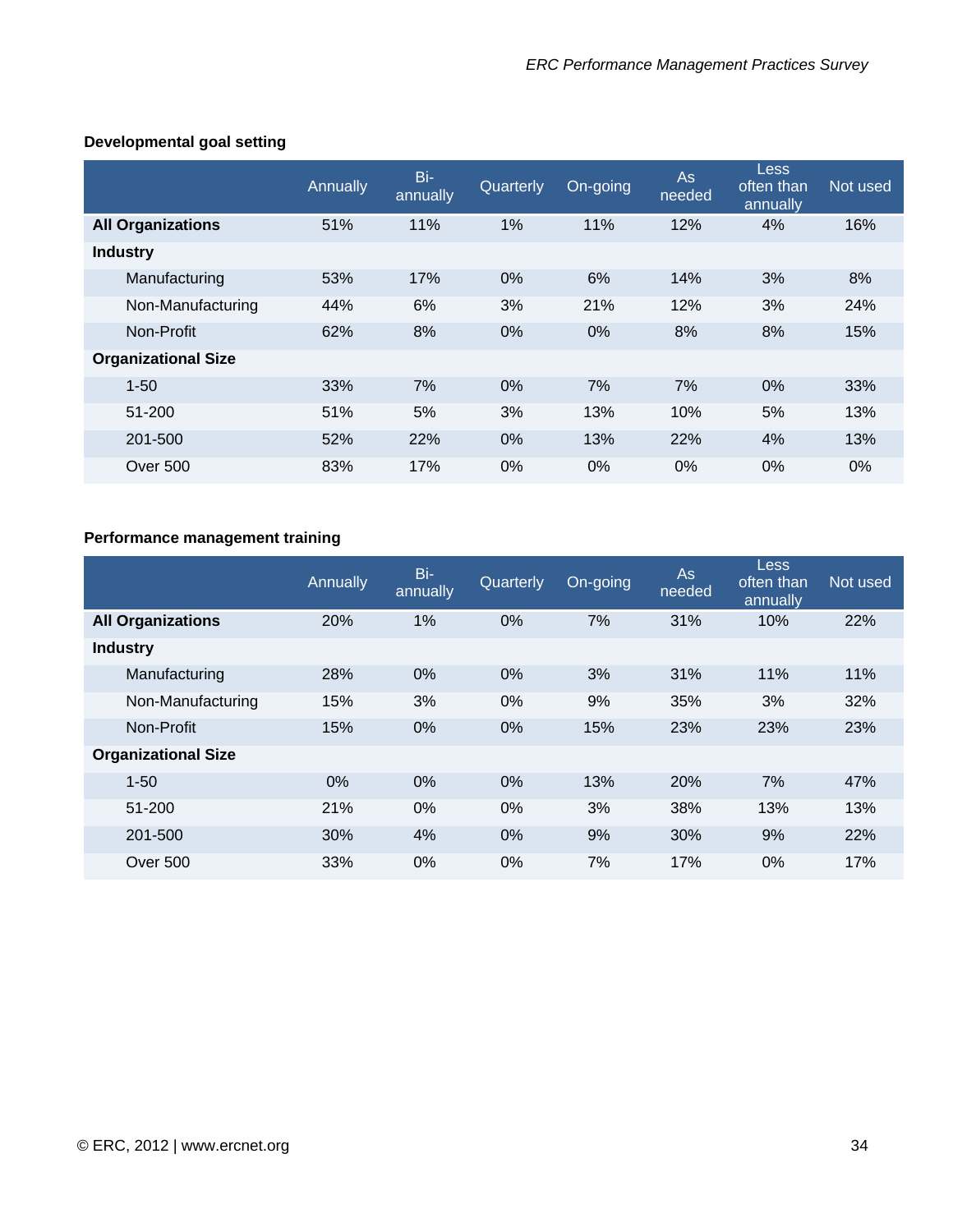|                            | Annually | Bi-<br>annually | Quarterly | On-going | <b>As</b><br>needed | <b>Less</b><br>often than<br>annually | Not used |
|----------------------------|----------|-----------------|-----------|----------|---------------------|---------------------------------------|----------|
| <b>All Organizations</b>   | 49%      | 8%              | 0%        | 4%       | 7%                  | $1\%$                                 | 28%      |
| <b>Industry</b>            |          |                 |           |          |                     |                                       |          |
| Manufacturing              | 39%      | 8%              | 0%        | 3%       | 8%                  | 3%                                    | 33%      |
| Non-Manufacturing          | 53%      | 9%              | 0%        | 6%       | 6%                  | 0%                                    | 26%      |
| Non-Profit                 | 69%      | 8%              | 0%        | $0\%$    | 8%                  | 0%                                    | 15%      |
| <b>Organizational Size</b> |          |                 |           |          |                     |                                       |          |
| $1 - 50$                   | 47%      | 13%             | 0%        | 7%       | 0%                  | 0%                                    | 33%      |
| 51-200                     | 46%      | 5%              | 0%        | 5%       | 8%                  | 3%                                    | 26%      |
| 201-500                    | 57%      | 9%              | 0%        | $0\%$    | 9%                  | 0%                                    | 30%      |
| Over 500                   | 50%      | 17%             | 0%        | $0\%$    | 17%                 | $0\%$                                 | 17%      |

#### **Self appraisal**

#### **Mid-year review**

|                            | Annually | Bi-<br>annually | Quarterly | On-going | <b>As</b><br>needed | <b>Less</b><br>often than<br>annually | Not used |
|----------------------------|----------|-----------------|-----------|----------|---------------------|---------------------------------------|----------|
| <b>All Organizations</b>   | 13%      | 11%             | 1%        | 1%       | 11%                 | 1%                                    | 55%      |
| <b>Industry</b>            |          |                 |           |          |                     |                                       |          |
| Manufacturing              | 19%      | 8%              | 3%        | 0%       | 14%                 | 3%                                    | 42%      |
| Non-Manufacturing          | 9%       | 12%             | 0%        | 3%       | 12%                 | 0%                                    | 62%      |
| Non-Profit                 | 8%       | 15%             | 0%        | 0%       | 0%                  | 0%                                    | 77%      |
| <b>Organizational Size</b> |          |                 |           |          |                     |                                       |          |
| $1 - 50$                   | 7%       | 13%             | 0%        | 0%       | 7%                  | 0%                                    | 67%      |
| 51-200                     | 10%      | 5%              | 3%        | 3%       | 10%                 | 3%                                    | 56%      |
| 201-500                    | 22%      | 17%             | 0%        | 0%       | 17%                 | $0\%$                                 | 43%      |
| <b>Over 500</b>            | 17%      | 17%             | 0%        | 0%       | 0%                  | 0%                                    | 67%      |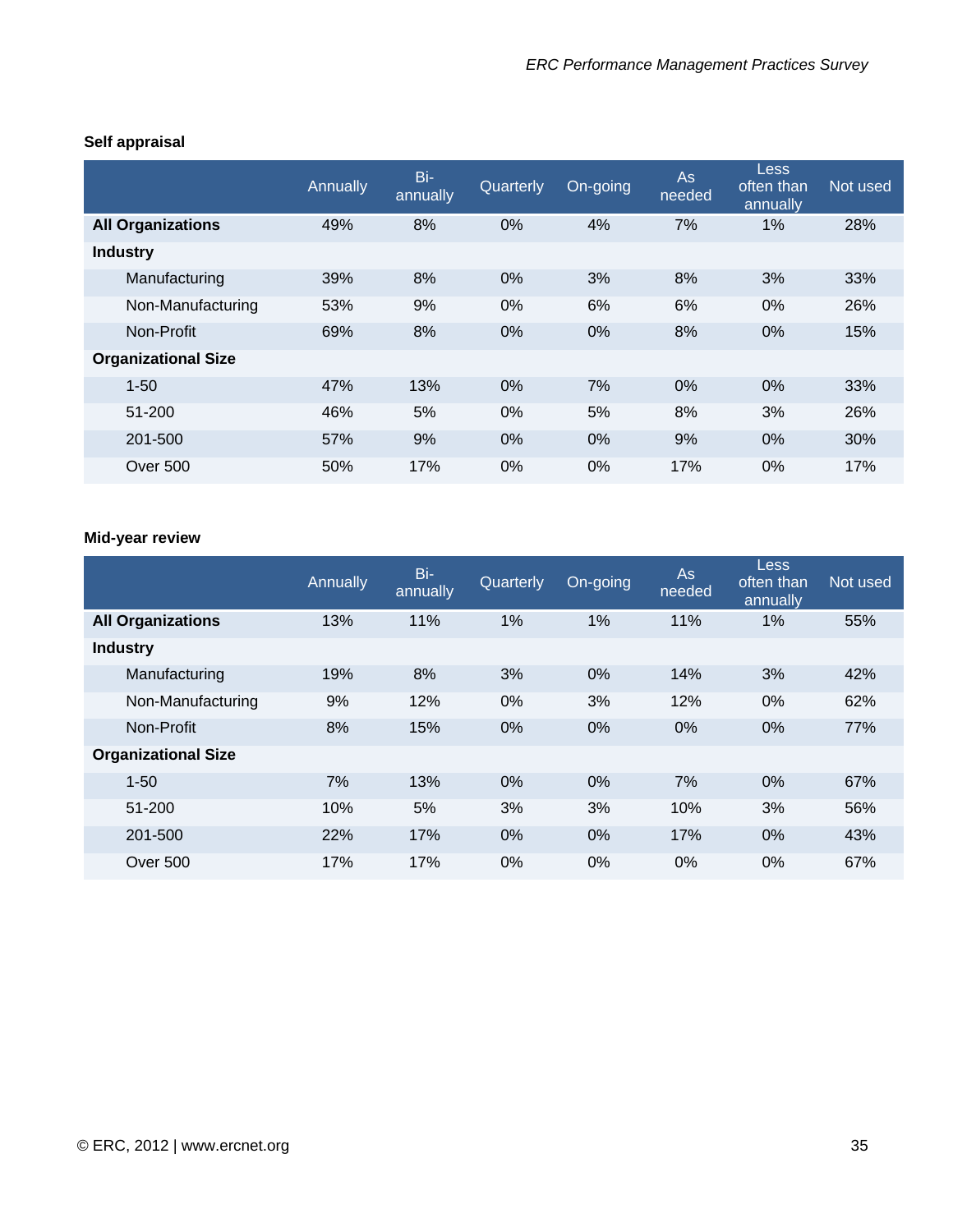|                            | Annually | Bi-<br>annually | Quarterly | On-going | <b>As</b><br>needed | <b>Less</b><br>often than<br>annually | Not used |
|----------------------------|----------|-----------------|-----------|----------|---------------------|---------------------------------------|----------|
| <b>All Organizations</b>   | 12%      | 1%              | $0\%$     | 1%       | 13%                 | 2%                                    | 58%      |
| <b>Industry</b>            |          |                 |           |          |                     |                                       |          |
| Manufacturing              | 8%       | 0%              | $0\%$     | 0%       | 19%                 | 3%                                    | 47%      |
| Non-Manufacturing          | 18%      | 3%              | $0\%$     | 3%       | 12%                 | 3%                                    | 53%      |
| Non-Profit                 | 8%       | 0%              | $0\%$     | 0%       | $0\%$               | $0\%$                                 | 100%     |
| <b>Organizational Size</b> |          |                 |           |          |                     |                                       |          |
| $1 - 50$                   | 27%      | 7%              | $0\%$     | 7%       | $0\%$               | $0\%$                                 | 60%      |
| 51-200                     | 10%      | 0%              | 0%        | 0%       | 10%                 | 5%                                    | 56%      |
| 201-500                    | 9%       | 0%              | 0%        | $0\%$    | 26%                 | $0\%$                                 | 57%      |
| Over 500                   | 0%       | 0%              | $0\%$     | 0%       | 17%                 | $0\%$                                 | 67%      |

#### **360 feedback**

# **Team performance evaluation**

|                            | Annually | Bi-<br>annually | Quarterly | On-going | <b>As</b><br>needed | <b>Less</b><br>often than<br>annually | Not used |
|----------------------------|----------|-----------------|-----------|----------|---------------------|---------------------------------------|----------|
| <b>All Organizations</b>   | 7%       | 2%              | 2%        | 10%      | 8%                  | 0%                                    | 65%      |
| <b>Industry</b>            |          |                 |           |          |                     |                                       |          |
| Manufacturing              | 8%       | 3%              | 0%        | 14%      | 11%                 | $0\%$                                 | 56%      |
| Non-Manufacturing          | 6%       | 3%              | 6%        | 3%       | 9%                  | $0\%$                                 | 71%      |
| Non-Profit                 | 8%       | $0\%$           | 0%        | 15%      | 0%                  | $0\%$                                 | 77%      |
| <b>Organizational Size</b> |          |                 |           |          |                     |                                       |          |
| $1 - 50$                   | 7%       | $0\%$           | 7%        | 7%       | 7%                  | $0\%$                                 | 73%      |
| 51-200                     | 5%       | 3%              | 3%        | 5%       | 3%                  | $0\%$                                 | 72%      |
| 201-500                    | 13%      | 4%              | 0%        | 13%      | 22%                 | 0%                                    | 52%      |
| Over 500                   | $0\%$    | $0\%$           | $0\%$     | 33%      | $0\%$               | $0\%$                                 | 50%      |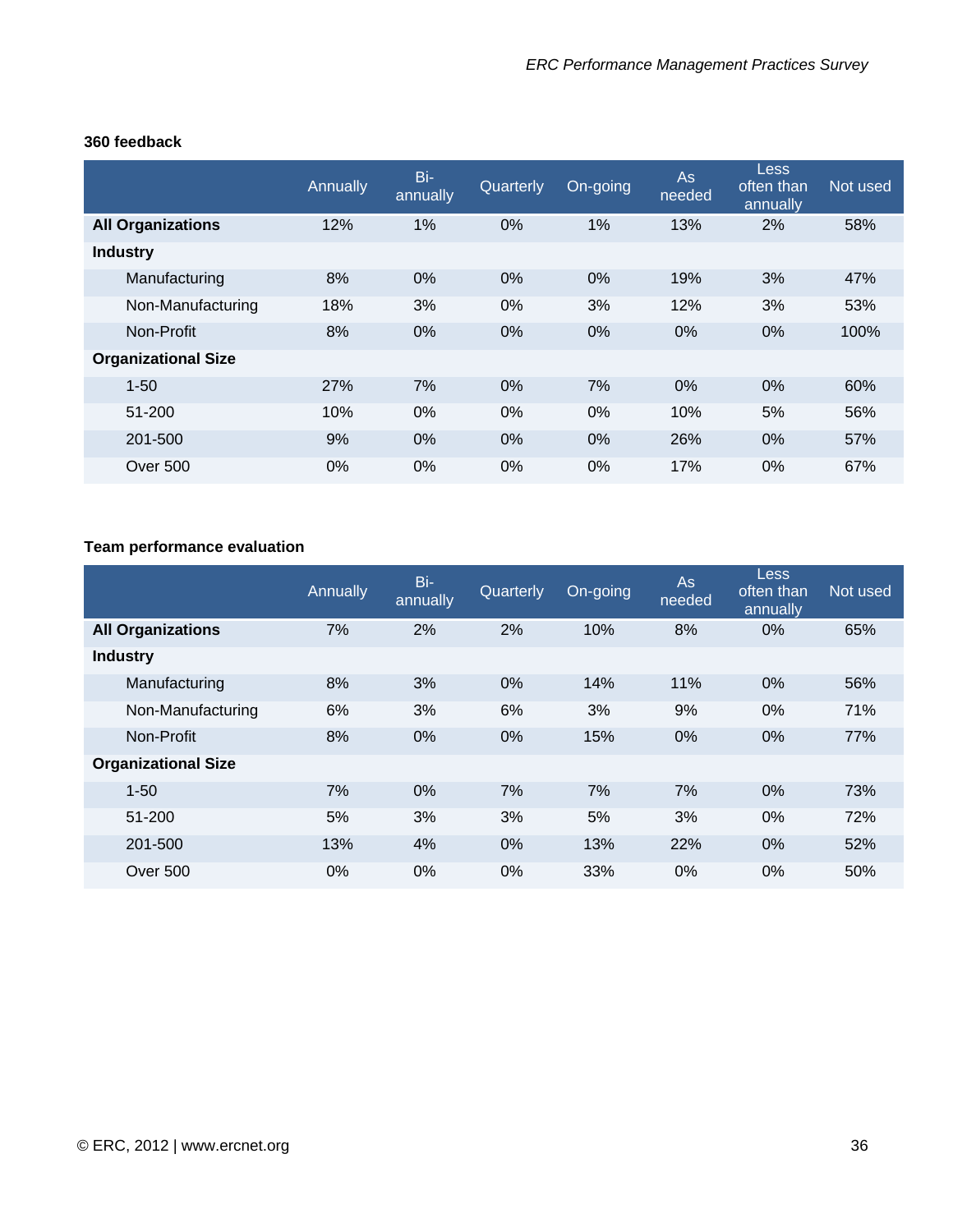|                            | Annually | Bi-<br>annually | Quarterly | On-going | As<br>needed | <b>Less</b><br>often than<br>annually | Not used |
|----------------------------|----------|-----------------|-----------|----------|--------------|---------------------------------------|----------|
| <b>All Organizations</b>   | 8%       | $0\%$           | 0%        | 1%       | 10%          | 4%                                    | 66%      |
| <b>Industry</b>            |          |                 |           |          |              |                                       |          |
| Manufacturing              | 11%      | $0\%$           | 0%        | $0\%$    | 6%           | 0%                                    | 61%      |
| Non-Manufacturing          | 9%       | 0%              | 0%        | 3%       | 15%          | 9%                                    | 62%      |
| Non-Profit                 | 0%       | $0\%$           | 0%        | $0\%$    | 8%           | $0\%$                                 | 92%      |
| <b>Organizational Size</b> |          |                 |           |          |              |                                       |          |
| $1 - 50$                   | 7%       | 0%              | 0%        | 7%       | 7%           | 7%                                    | 67%      |
| 51-200                     | 10%      | 0%              | 0%        | 0%       | 8%           | 0%                                    | 69%      |
| 201-500                    | 9%       | 0%              | 0%        | 0%       | 17%          | 9%                                    | 57%      |
| Over 500                   | 0%       | 0%              | 0%        | $0\%$    | 0%           | 0%                                    | 83%      |

#### **Peer review**

# **Performance review following introductory period**

|                            | Annually | Bi-<br>annually | Quarterly | On-going | As<br>needed | Less<br>often than<br>annually | Not used |
|----------------------------|----------|-----------------|-----------|----------|--------------|--------------------------------|----------|
| <b>All Organizations</b>   | 10%      | 6%              | 6%        | 18%      | 30%          | 4%                             | 22%      |
| <b>Industry</b>            |          |                 |           |          |              |                                |          |
| Manufacturing              | 14%      | $0\%$           | 6%        | 19%      | 39%          | 6%                             | 11%      |
| Non-Manufacturing          | 6%       | 3%              | 9%        | 15%      | 26%          | 3%                             | 32%      |
| Non-Profit                 | 8%       | 31%             | 0%        | 23%      | 15%          | 0%                             | 23%      |
| <b>Organizational Size</b> |          |                 |           |          |              |                                |          |
| $1 - 50$                   | 20%      | 7%              | 7%        | 7%       | 20%          | 0%                             | 40%      |
| 51-200                     | 10%      | 5%              | 8%        | 18%      | 28%          | 5%                             | 15%      |
| 201-500                    | 4%       | 0%              | 0%        | 26%      | 48%          | $0\%$                          | 26%      |
| <b>Over 500</b>            | $0\%$    | 33%             | 17%       | 17%      | $0\%$        | 17%                            | $0\%$    |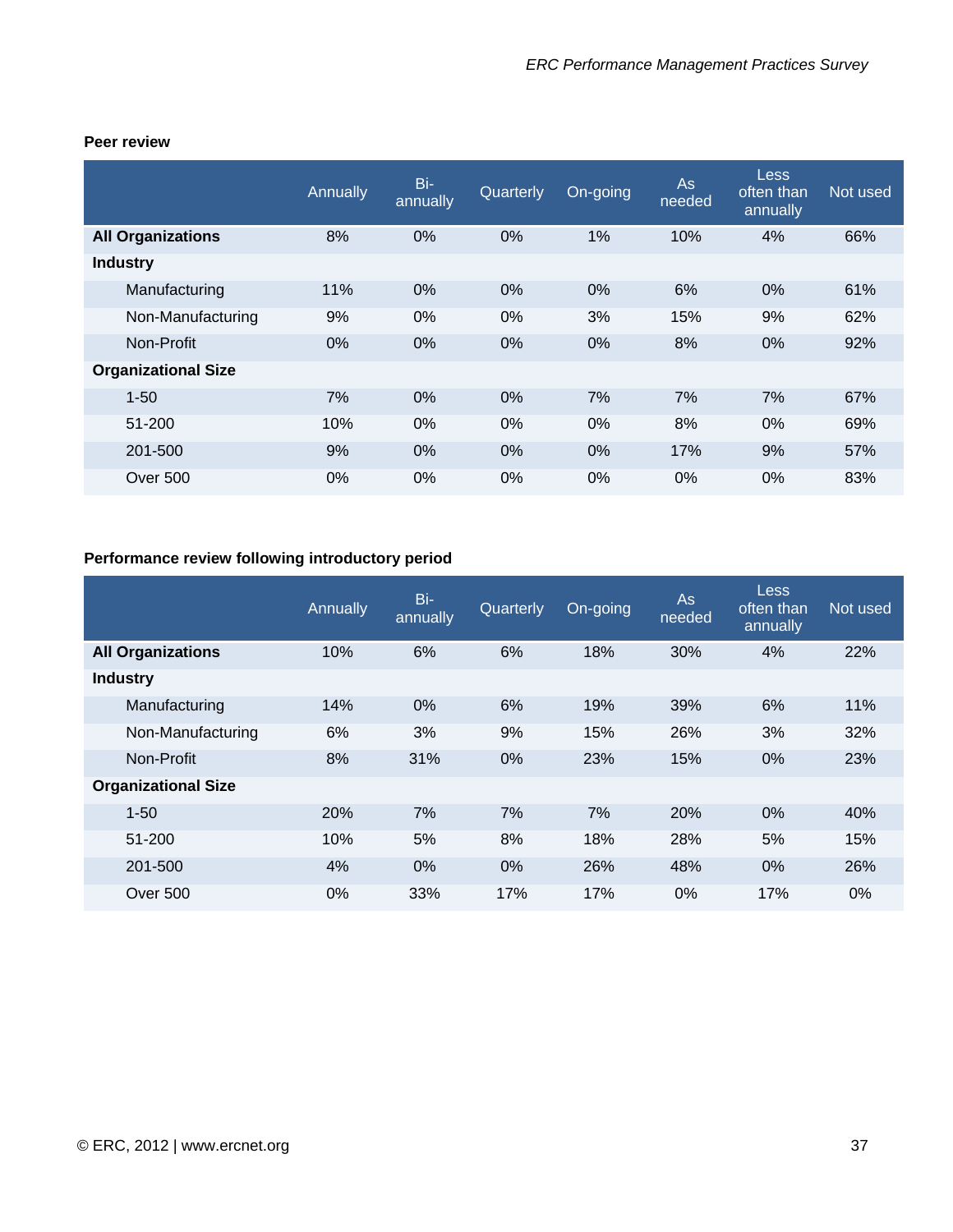|                            | <b>Numeric</b><br>rating | Comments/<br>summaries | Goal<br>setting/<br><b>MBOs</b> | Competency<br>-based | Customized<br>form | Forced<br>ranking | Multi-<br>rater<br>(360) |
|----------------------------|--------------------------|------------------------|---------------------------------|----------------------|--------------------|-------------------|--------------------------|
| <b>All Organizations</b>   | 66%                      | 65%                    | 55%                             | 45%                  | 36%                | 14%               | 6%                       |
| <b>Industry</b>            |                          |                        |                                 |                      |                    |                   |                          |
| Manufacturing              | 67%                      | 67%                    | 47%                             | 47%                  | 11%                | 8%                | 3%                       |
| Non-Manufacturing          | 65%                      | 59%                    | 62%                             | 38%                  | 53%                | 21%               | 12%                      |
| Non-Profit                 | 69%                      | 77%                    | 62%                             | 54%                  | 62%                | 15%               | 0%                       |
| <b>Organizational Size</b> |                          |                        |                                 |                      |                    |                   |                          |
| $1 - 50$                   | 47%                      | 60%                    | 53%                             | 27%                  | 47%                | 20%               | 7%                       |
| 51-200                     | 67%                      | 64%                    | 56%                             | 49%                  | 41%                | 15%               | 8%                       |
| 201-500                    | 78%                      | 65%                    | 61%                             | 48%                  | 26%                | 13%               | 4%                       |
| Over 500                   | 67%                      | 83%                    | 33%                             | 50%                  | 17%                | $0\%$             | 0%                       |

**Figure 3a | Which of the following best describes the format of your organization's annual performance evaluation?** 

## **Figure 4a | If numeric ratings are used, what type of scale is employed?**

|                            | 2-point | 3-point | 4-point | 5-point | 6-point | 10-point |
|----------------------------|---------|---------|---------|---------|---------|----------|
| <b>All Organizations</b>   | 6%      | 3%      | 14%     | 69%     | 3%      | 6%       |
| <b>Industry</b>            |         |         |         |         |         |          |
| Manufacturing              | 8%      | 0%      | 8%      | 77%     | 0%      | 8%       |
| Non-Manufacturing          | $0\%$   | $0\%$   | 14%     | 71%     | 7%      | 7%       |
| Non-Profit                 | 13%     | 13%     | 25%     | 50%     | 0%      | 0%       |
| <b>Organizational Size</b> |         |         |         |         |         |          |
| $1 - 50$                   | 0%      | 0%      | 0%      | 67%     | 0%      | 33%      |
| 51-200                     | 12%     | $0\%$   | 18%     | 65%     | 6%      | $0\%$    |
| 201-500                    | $0\%$   | 9%      | 9%      | 73%     | 0%      | 9%       |
| Over 500                   | 0%      | $0\%$   | 25%     | 75%     | $0\%$   | $0\%$    |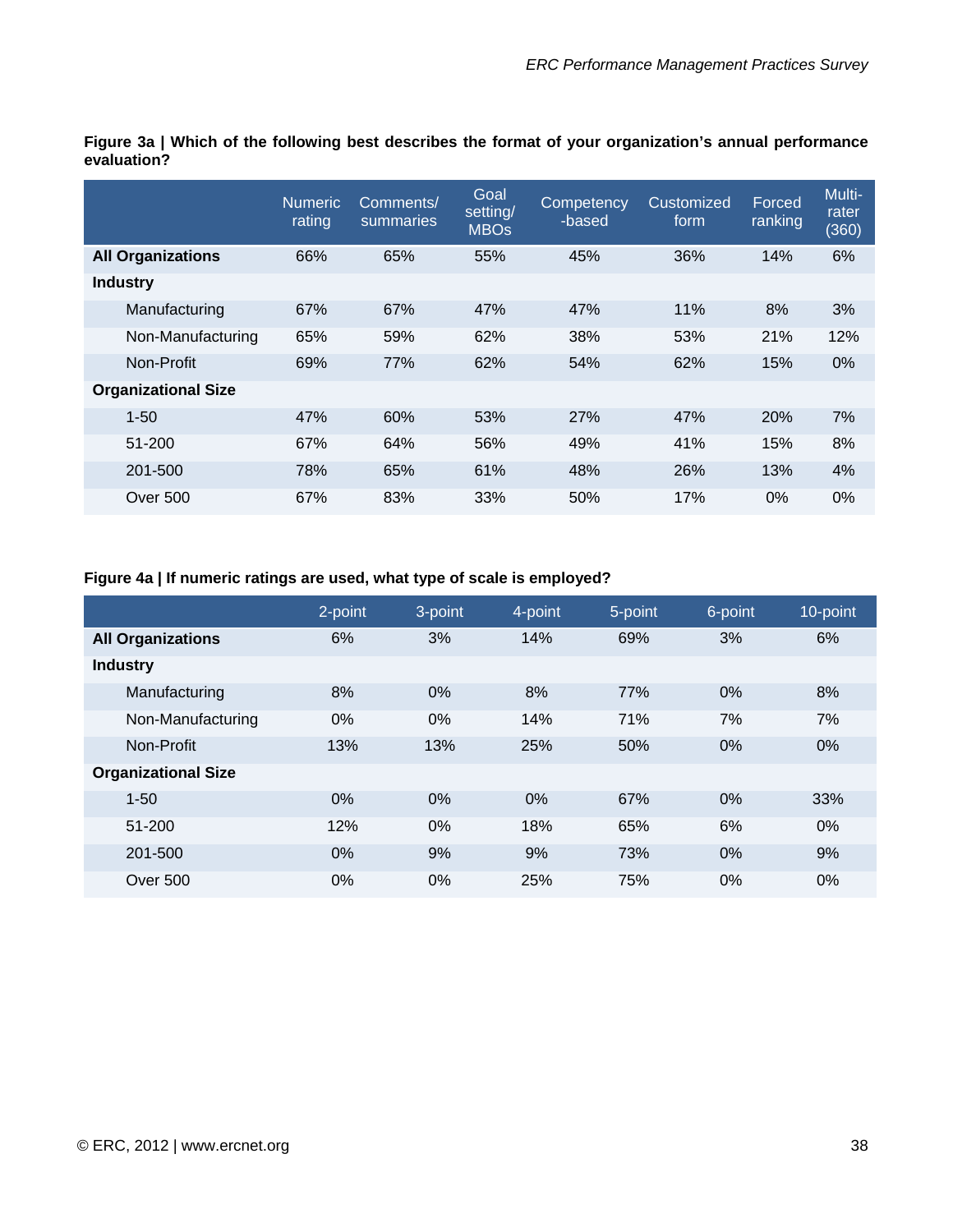|                            | Yes | <b>No</b> |
|----------------------------|-----|-----------|
| <b>All Organizations</b>   | 54% | 46%       |
| <b>Industry</b>            |     |           |
| Manufacturing              | 56% | 44%       |
| Non-Manufacturing          | 56% | 44%       |
| Non-Profit                 | 46% | 54%       |
| <b>Organizational Size</b> |     |           |
| $1 - 50$                   | 53% | 47%       |
| 51-200                     | 56% | 44%       |
| 201-500                    | 61% | 39%       |
| Over 500                   | 17% | 83%       |

### **Figure 5a | Are all employees evaluated using the same performance evaluation form?**

# **Figure 6a | What employees receive different evaluations?**

|                            | Management/<br>non-management | Job<br>specific | Exempt/<br>non-exempt | Office/<br>production | Non-exempt/<br>exempt/<br>management |
|----------------------------|-------------------------------|-----------------|-----------------------|-----------------------|--------------------------------------|
| <b>All Organizations</b>   | 28%                           | 25%             | 22%                   | 13%                   | 13%                                  |
| <b>Industry</b>            |                               |                 |                       |                       |                                      |
| Manufacturing              | 13%                           | 7%              | 33%                   | 27%                   | 20%                                  |
| Non-Manufacturing          | 40%                           | 50%             | 10%                   | 0%                    | $0\%$                                |
| Non-Profit                 | 43%                           | 29%             | 14%                   | $0\%$                 | 14%                                  |
| <b>Organizational Size</b> |                               |                 |                       |                       |                                      |
| $1 - 50$                   | 25%                           | 50%             | 25%                   | $0\%$                 | 0%                                   |
| 51-200                     | 27%                           | 20%             | 13%                   | 20%                   | 20%                                  |
| 201-500                    | 13%                           | 25%             | 50%                   | 13%                   | 0%                                   |
| Over 500                   | 60%                           | 20%             | $0\%$                 | $0\%$                 | 20%                                  |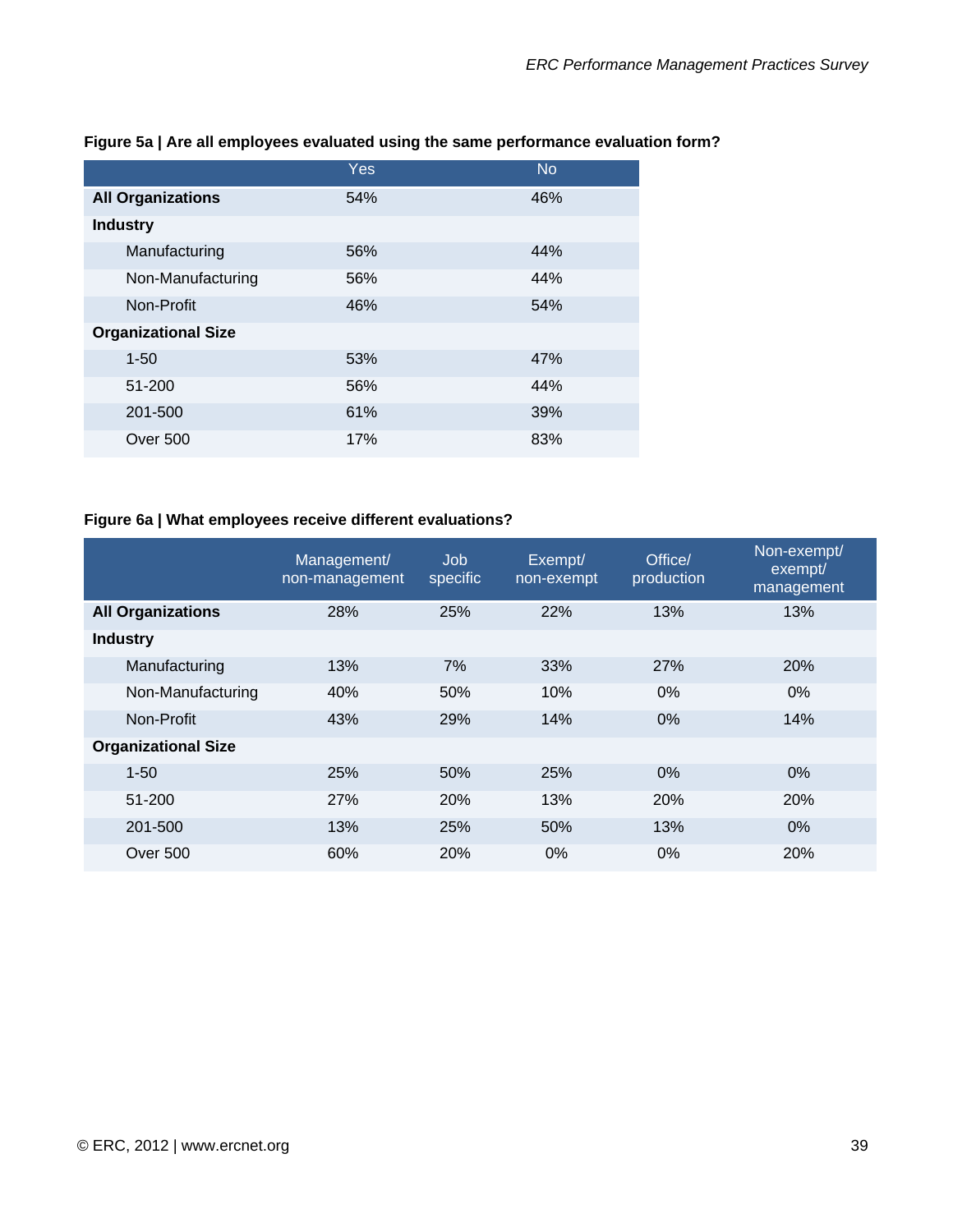|                            | Prior to the<br>meeting/discussion<br>of the evaluation | During the<br>meeting/discussion<br>of the evaluation | After the<br>meeting/discussion of<br>the evaluation | Employee<br>does not see<br>evaluation |
|----------------------------|---------------------------------------------------------|-------------------------------------------------------|------------------------------------------------------|----------------------------------------|
| <b>All Organizations</b>   | 11%                                                     | 81%                                                   | 4%                                                   | 4%                                     |
| <b>Industry</b>            |                                                         |                                                       |                                                      |                                        |
| Manufacturing              | 9%                                                      | 86%                                                   | 6%                                                   | $0\%$                                  |
| Non-Manufacturing          | 12%                                                     | 76%                                                   | 3%                                                   | 9%                                     |
| Non-Profit                 | 15%                                                     | 85%                                                   | $0\%$                                                | $0\%$                                  |
| <b>Organizational Size</b> |                                                         |                                                       |                                                      |                                        |
| $1 - 50$                   | 14%                                                     | 71%                                                   | 0%                                                   | 14%                                    |
| 51-200                     | 10%                                                     | 85%                                                   | 5%                                                   | 0%                                     |
| 201-500                    | 14%                                                     | <b>77%</b>                                            | 5%                                                   | 5%                                     |
| Over 500                   | $0\%$                                                   | 100%                                                  | $0\%$                                                | 0%                                     |

### **Figure 7a | When does the employee see their supervisor's completed performance evaluation?**

# **Figure 8a | Who approves performance evaluations?**

|                            | Supervisor<br>only | 1 level up | 2 levels up | Human<br>resources | Other |
|----------------------------|--------------------|------------|-------------|--------------------|-------|
| <b>All Organizations</b>   | 37%                | 46%        | 11%         | 41%                | 12%   |
| <b>Industry</b>            |                    |            |             |                    |       |
| Manufacturing              | 39%                | 56%        | 22%         | 50%                | 3%    |
| Non-Manufacturing          | 32%                | 38%        | 3%          | 38%                | 21%   |
| Non-Profit                 | 46%                | 38%        | $0\%$       | 23%                | 15%   |
| <b>Organizational Size</b> |                    |            |             |                    |       |
| $1 - 50$                   | 40%                | 27%        | 0%          | 13%                | 27%   |
| 51-200                     | 51%                | 31%        | 13%         | 38%                | 10%   |
| 201-500                    | 22%                | 78%        | 13%         | 65%                | 4%    |
| Over 500                   | $0\%$              | 67%        | 17%         | 33%                | 17%   |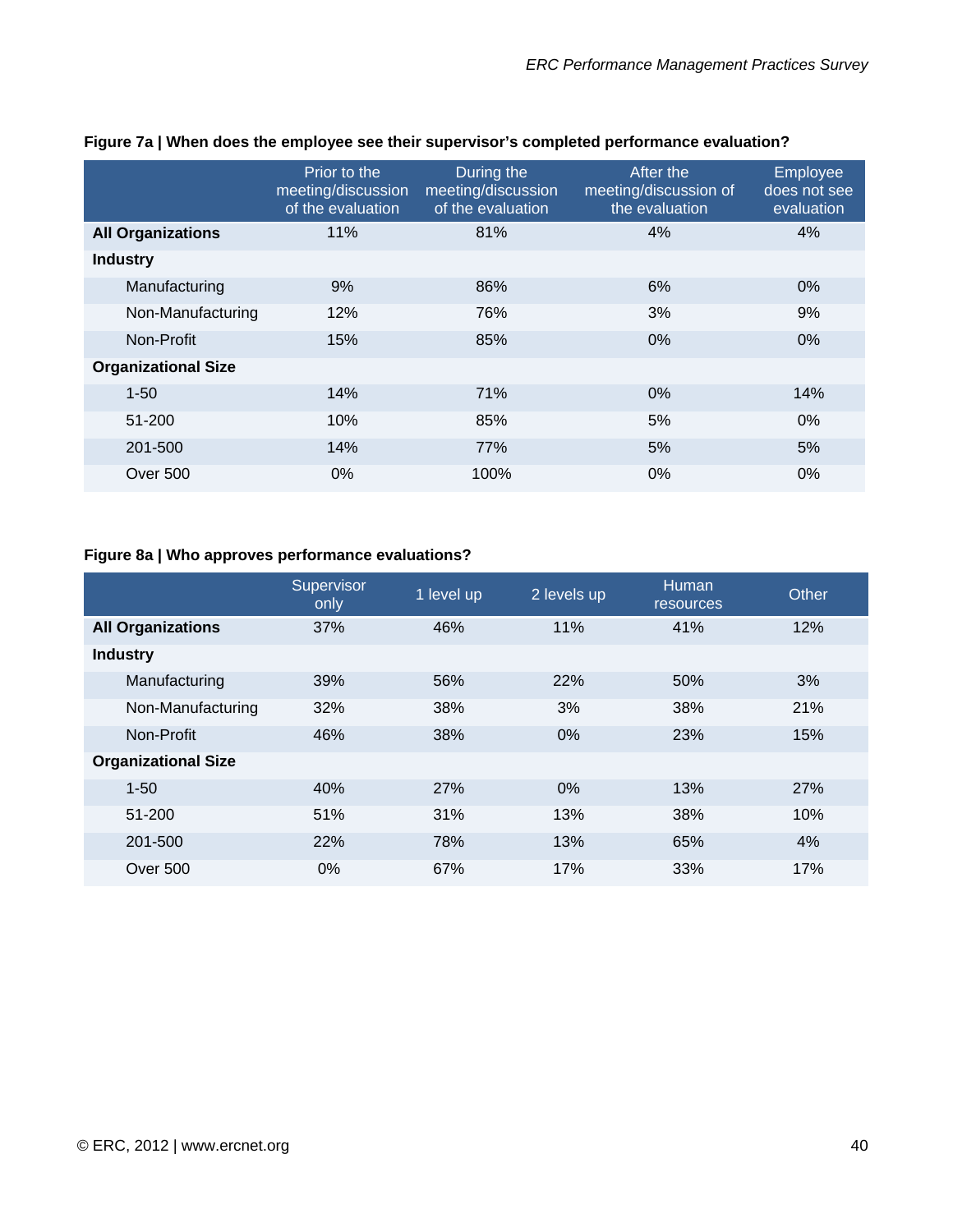#### **Figure 9a | If your organization uses performance improvement plans, what is included?**

#### **Employee signature**

|                            | <b>Yes</b> | <b>No</b> |
|----------------------------|------------|-----------|
| <b>All Organizations</b>   | 86%        | 14%       |
| <b>Industry</b>            |            |           |
| Manufacturing              | 88%        | 12%       |
| Non-Manufacturing          | 79%        | 21%       |
| Non-Profit                 | 100%       | 0%        |
| <b>Organizational Size</b> |            |           |
| $1 - 50$                   | 60%        | 40%       |
| 51-200                     | 89%        | 11%       |
| 201-500                    | 95%        | 5%        |
| <b>Over 500</b>            | 100%       | 0%        |

#### **Supervisor signature**

|                            | Yes  | <b>No</b> |
|----------------------------|------|-----------|
| <b>All Organizations</b>   | 85%  | 15%       |
| <b>Industry</b>            |      |           |
| Manufacturing              | 88%  | 12%       |
| Non-Manufacturing          | 76%  | 24%       |
| Non-Profit                 | 100% | 0%        |
| <b>Organizational Size</b> |      |           |
| $1 - 50$                   | 53%  | 47%       |
| 51-200                     | 89%  | 11%       |
| 201-500                    | 95%  | 5%        |
| Over 500                   | 100% | 0%        |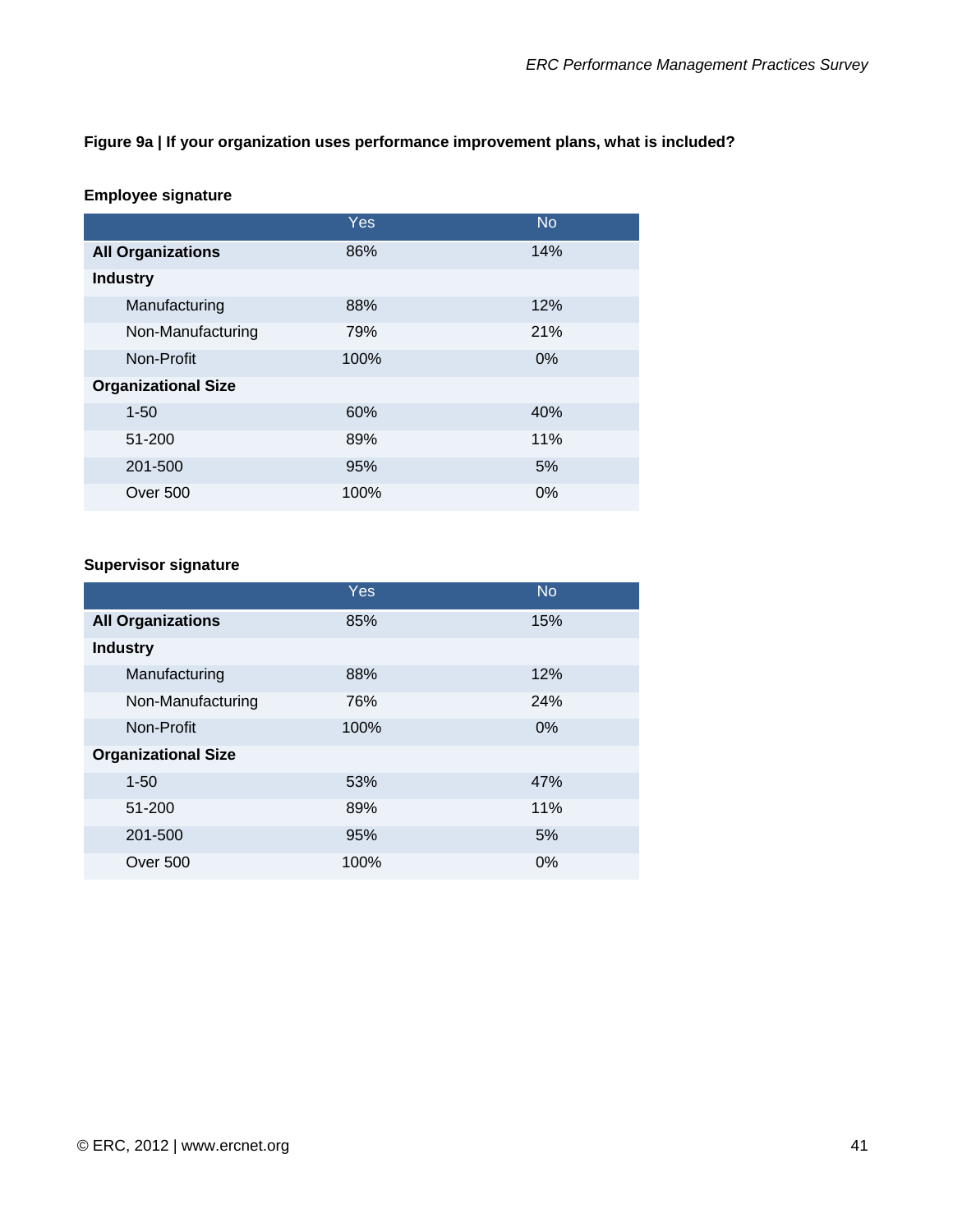### **Expected behaviors or results**

|                            | <b>Yes</b> | <b>No</b>  |
|----------------------------|------------|------------|
| <b>All Organizations</b>   | 85%        | 15%        |
| <b>Industry</b>            |            |            |
| Manufacturing              | 79%        | 21%        |
| Non-Manufacturing          | 85%        | 15%        |
| Non-Profit                 | 100%       | 0%         |
| <b>Organizational Size</b> |            |            |
| $1 - 50$                   | 80%        | <b>20%</b> |
| 51-200                     | 84%        | 16%        |
| 201-500                    | 86%        | 14%        |
| <b>Over 500</b>            | 100%       | 0%         |

#### **Activities to be conducted**

|                            | <b>Yes</b> | <b>No</b> |
|----------------------------|------------|-----------|
| <b>All Organizations</b>   | 81%        | 19%       |
| <b>Industry</b>            |            |           |
| Manufacturing              | 76%        | 24%       |
| Non-Manufacturing          | 82%        | 18%       |
| Non-Profit                 | 92%        | 8%        |
| <b>Organizational Size</b> |            |           |
| $1 - 50$                   | 67%        | 33%       |
| 51-200                     | 81%        | 19%       |
| 201-500                    | 91%        | 9%        |
| Over 500                   | 83%        | 17%       |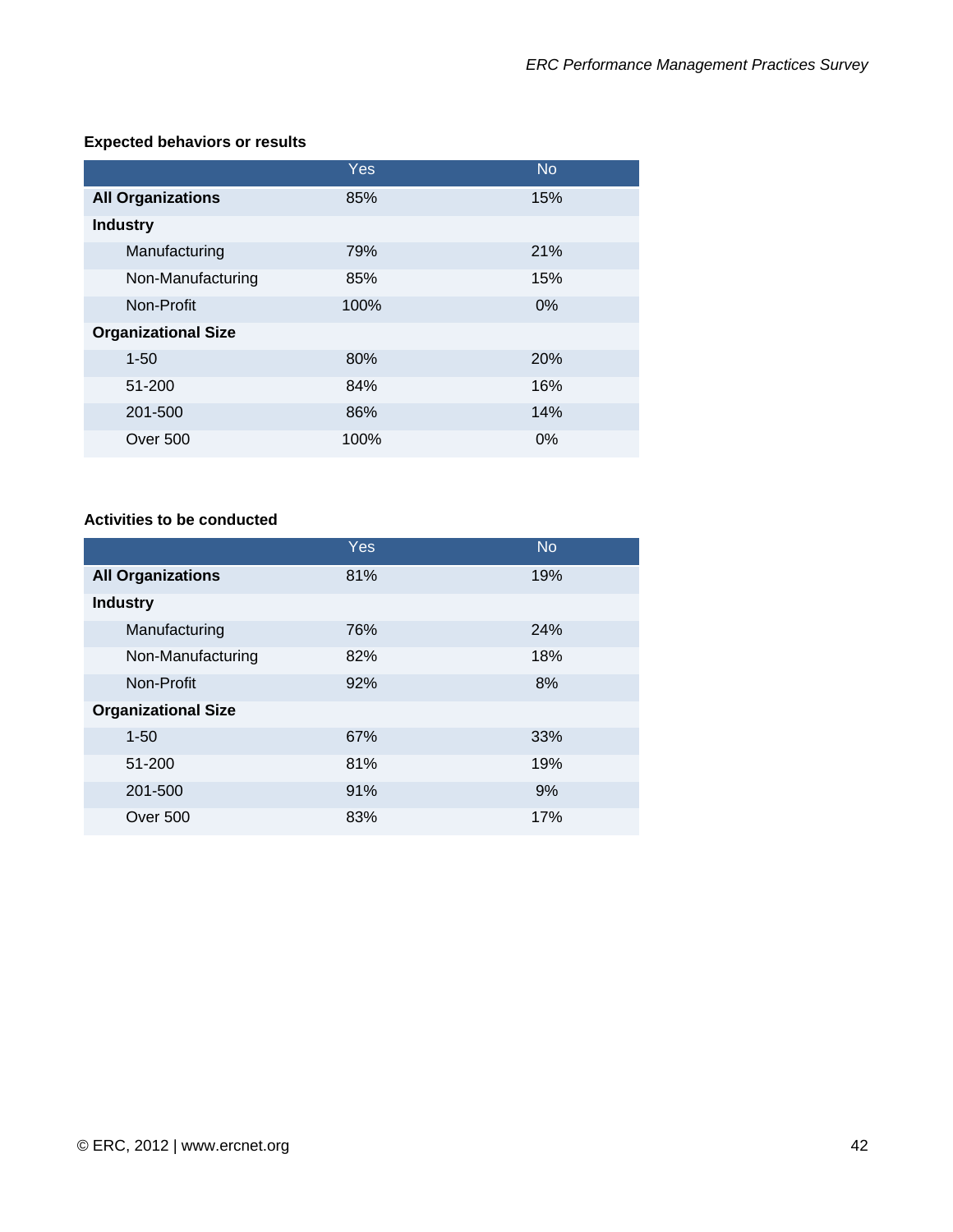### **Target date for improvement**

|                            | Yes  | <b>No</b> |
|----------------------------|------|-----------|
| <b>All Organizations</b>   | 78%  | 23%       |
| <b>Industry</b>            |      |           |
| Manufacturing              | 79%  | 21%       |
| Non-Manufacturing          | 70%  | 30%       |
| Non-Profit                 | 92%  | 8%        |
| <b>Organizational Size</b> |      |           |
| $1 - 50$                   | 67%  | 33%       |
| 51-200                     | 76%  | 24%       |
| 201-500                    | 82%  | 18%       |
| Over 500                   | 100% | 0%        |

# **Date(s) to review progress**

|                            | Yes  | <b>No</b> |
|----------------------------|------|-----------|
| <b>All Organizations</b>   | 74%  | 26%       |
| <b>Industry</b>            |      |           |
| Manufacturing              | 74%  | 26%       |
| Non-Manufacturing          | 67%  | 33%       |
| Non-Profit                 | 92%  | 8%        |
| <b>Organizational Size</b> |      |           |
| $1 - 50$                   | 60%  | 40%       |
| 51-200                     | 78%  | 22%       |
| 201-500                    | 68%  | 32%       |
| Over 500                   | 100% | 0%        |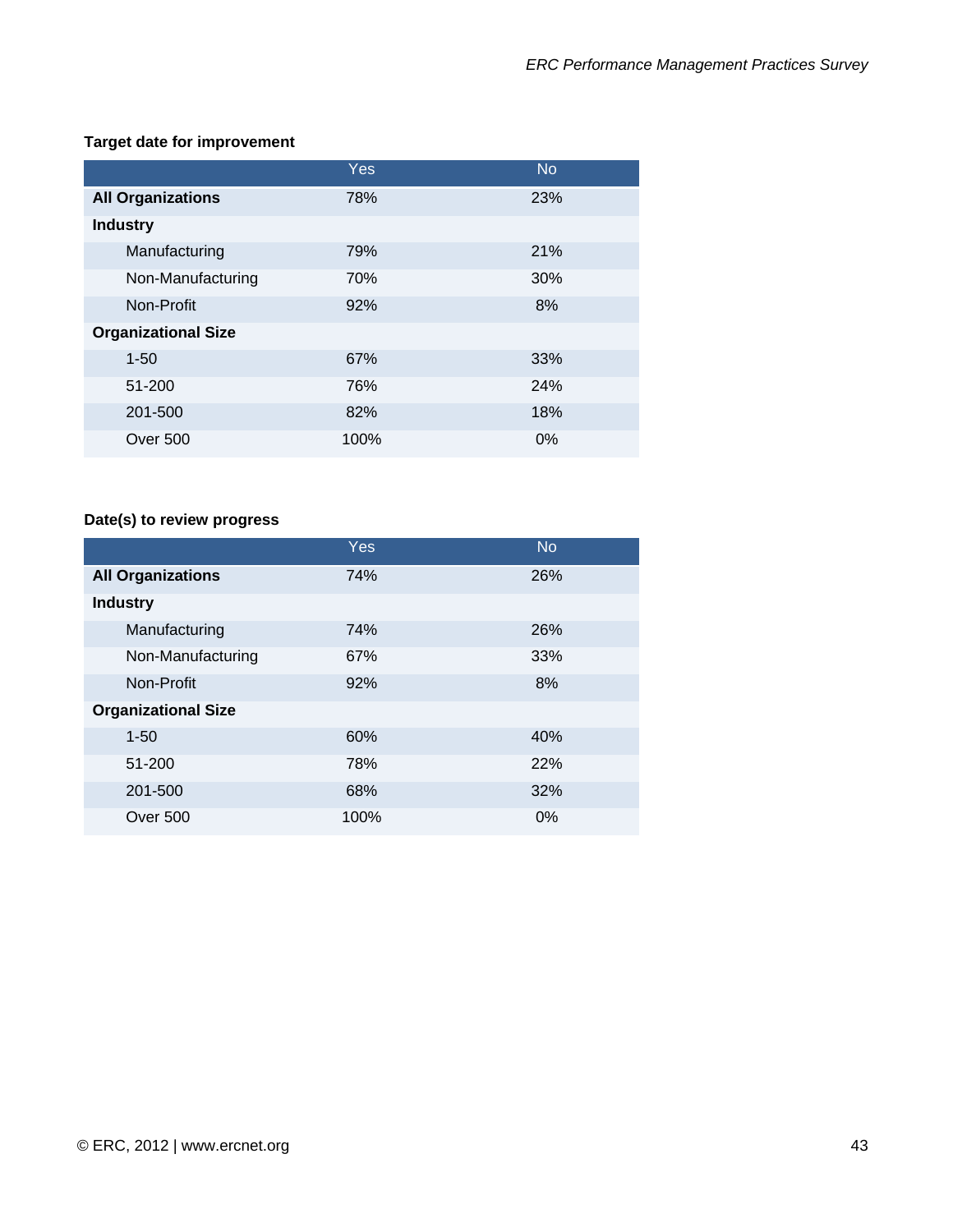### **Progress at review date**

|                            | Yes | <b>No</b> |
|----------------------------|-----|-----------|
| <b>All Organizations</b>   | 53% | 48%       |
| <b>Industry</b>            |     |           |
| Manufacturing              | 56% | 44%       |
| Non-Manufacturing          | 48% | 52%       |
| Non-Profit                 | 54% | 46%       |
| <b>Organizational Size</b> |     |           |
| $1 - 50$                   | 27% | 73%       |
| 51-200                     | 54% | 46%       |
| 201-500                    | 64% | 36%       |
| Over 500                   | 67% | 33%       |

# **Key metrics/measurements**

|                            | <b>Yes</b> | <b>No</b> |
|----------------------------|------------|-----------|
| <b>All Organizations</b>   | 45%        | 55%       |
| <b>Industry</b>            |            |           |
| Manufacturing              | 47%        | 53%       |
| Non-Manufacturing          | 42%        | 58%       |
| Non-Profit                 | 46%        | 54%       |
| <b>Organizational Size</b> |            |           |
| $1 - 50$                   | 27%        | 73%       |
| 51-200                     | 35%        | 65%       |
| 201-500                    | 64%        | 36%       |
| Over 500                   | 83%        | 17%       |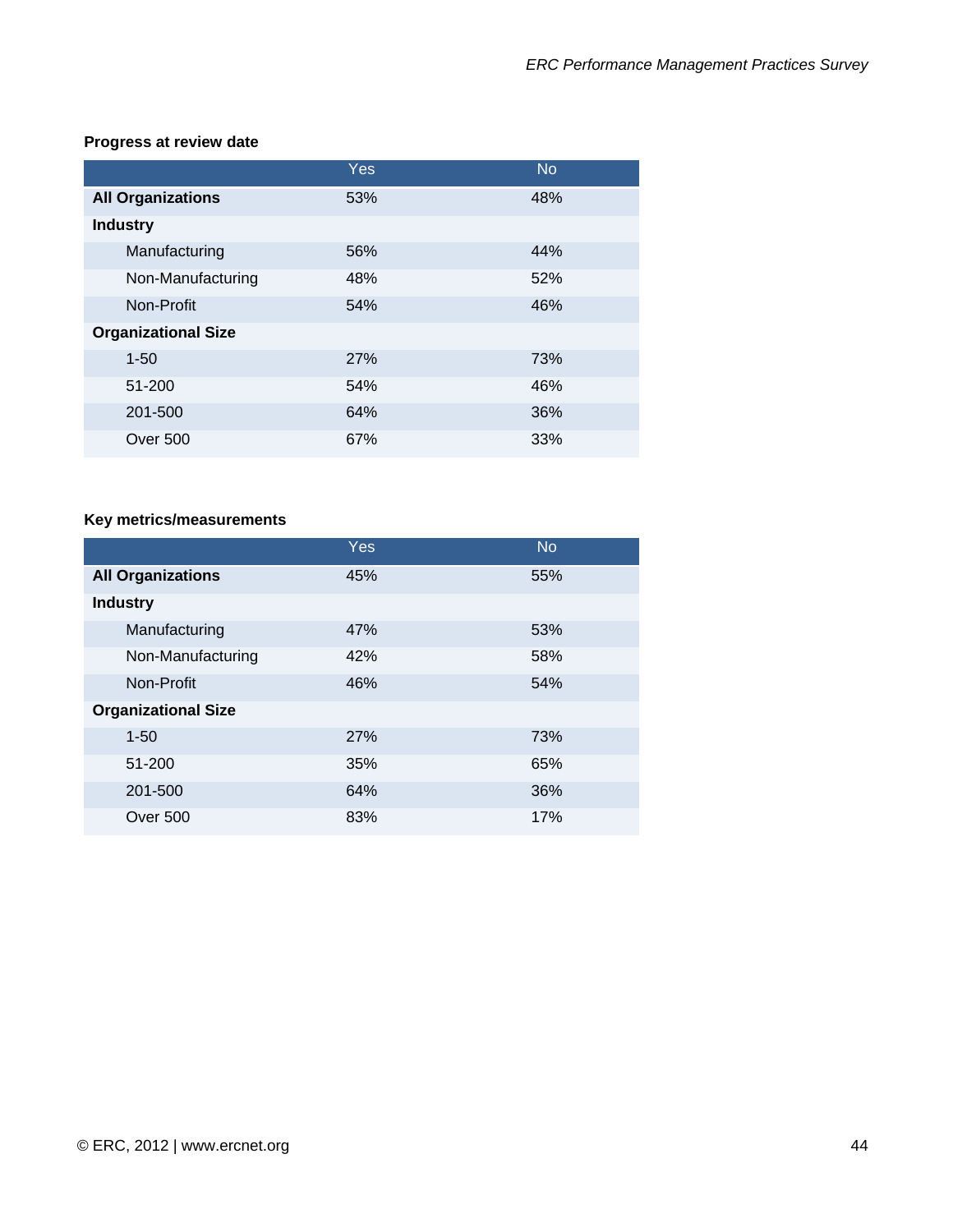**Other** 

|                            | Yes | <b>No</b> |
|----------------------------|-----|-----------|
| <b>All Organizations</b>   | 6%  | 94%       |
| <b>Industry</b>            |     |           |
| Manufacturing              | 6%  | 94%       |
| Non-Manufacturing          | 6%  | 94%       |
| Non-Profit                 | 8%  | 92%       |
| <b>Organizational Size</b> |     |           |
| $1 - 50$                   | 7%  | 93%       |
| 51-200                     | 3%  | 97%       |
| 201-500                    | 9%  | 91%       |
| Over 500                   | 17% | 83%       |

**Figure 10a | If your organization uses employee self-appraisals, do employees and supervisors fill out the same evaluation form?** 

| Yes | <b>No</b> |
|-----|-----------|
| 63% | 37%       |
|     |           |
| 47% | 53%       |
| 71% | 29%       |
| 73% | 27%       |
|     |           |
| 56% | 44%       |
| 77% | 23%       |
| 53% | 47%       |
| 25% | 75%       |
|     |           |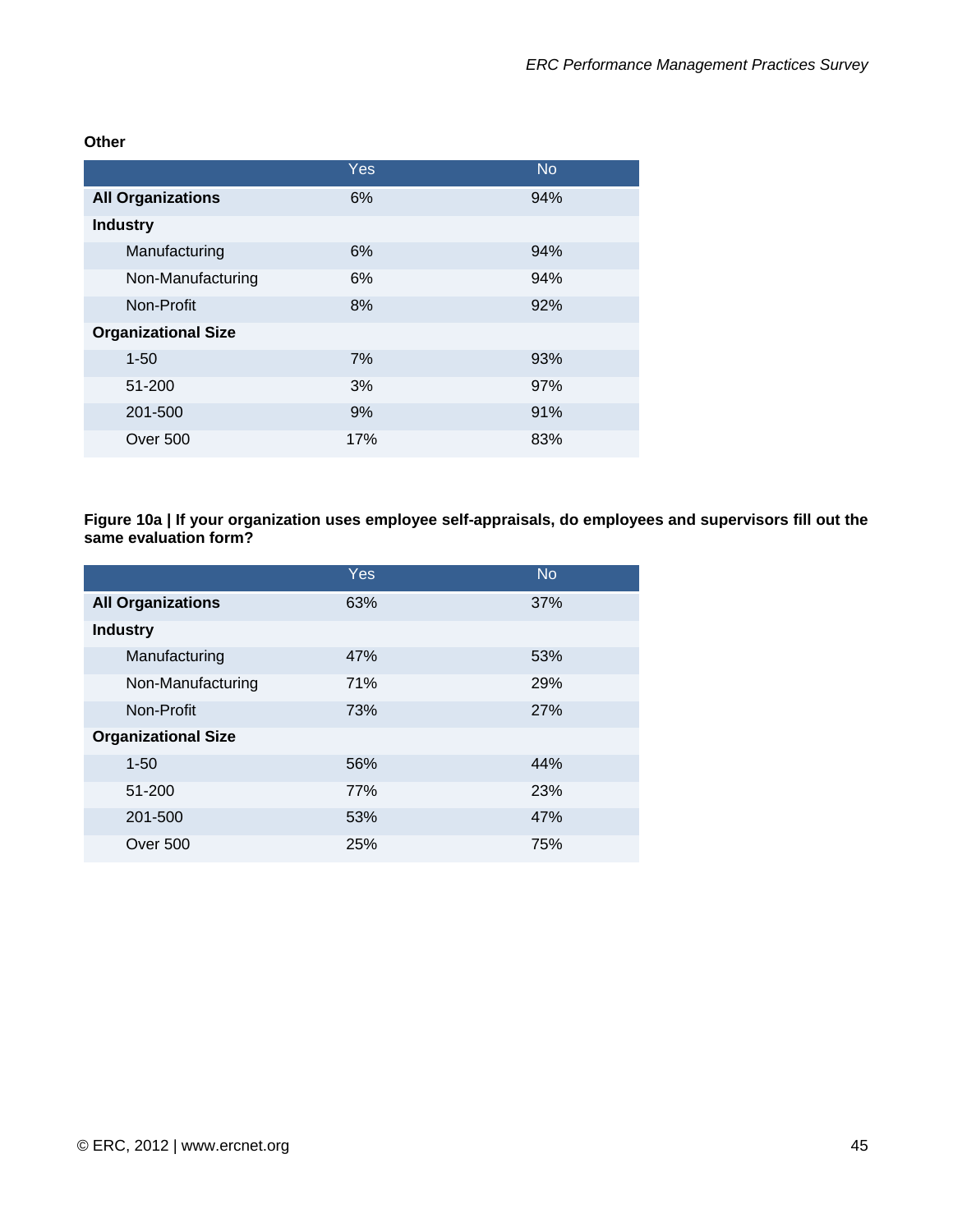#### **Figure 11a | If your organization uses a self-appraisal, what are employees asked to assess?**

#### **Accomplishments/strengths**

|                            | Yes, | <b>No</b> |
|----------------------------|------|-----------|
| <b>All Organizations</b>   | 24%  | 76%       |
| <b>Industry</b>            |      |           |
| Manufacturing              | 39%  | 61%       |
| Non-Manufacturing          | 15%  | 85%       |
| Non-Profit                 | 20%  | 80%       |
| <b>Organizational Size</b> |      |           |
| $1 - 50$                   | 27%  | 73%       |
| 51-200                     | 16%  | 84%       |
| 201-500                    | 33%  | 67%       |
| Over 500                   | 33%  | 67%       |

#### **Goal progress**

|                            | <b>Yes</b> | <b>No</b> |
|----------------------------|------------|-----------|
| <b>All Organizations</b>   | 24%        | 76%       |
| <b>Industry</b>            |            |           |
| Manufacturing              | 17%        | 83%       |
| Non-Manufacturing          | 23%        | 77%       |
| Non-Profit                 | 40%        | 60%       |
| <b>Organizational Size</b> |            |           |
| $1 - 50$                   | 36%        | 64%       |
| 51-200                     | 24%        | 76%       |
| 201-500                    | 7%         | 93%       |
| Over 500                   | 67%        | 33%       |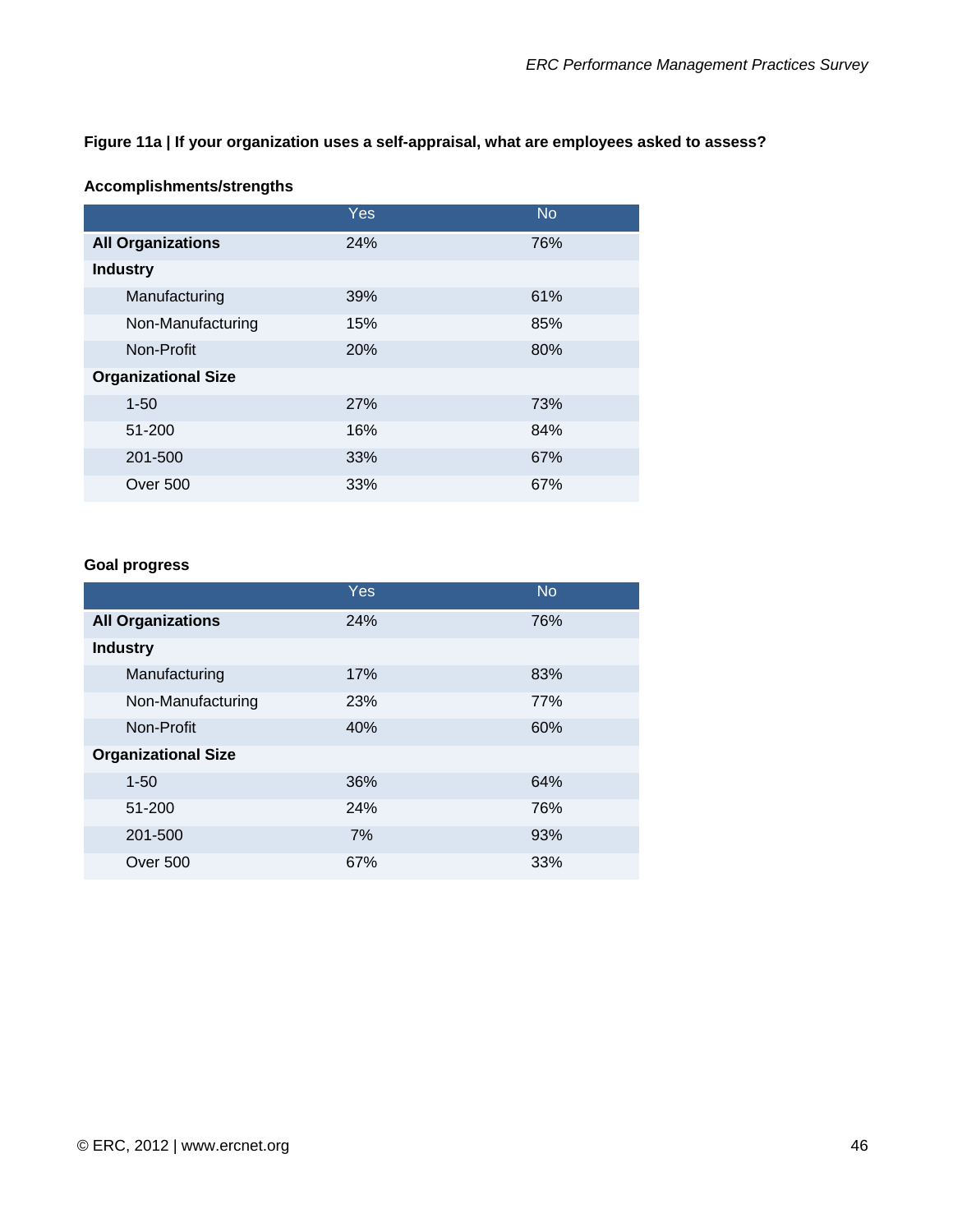|                            | <b>Yes</b> | <b>No</b> |
|----------------------------|------------|-----------|
| <b>All Organizations</b>   | 22%        | 78%       |
| <b>Industry</b>            |            |           |
| Manufacturing              | 33%        | 67%       |
| Non-Manufacturing          | 12%        | 88%       |
| Non-Profit                 | 30%        | 70%       |
| <b>Organizational Size</b> |            |           |
| $1 - 50$                   | 9%         | 91%       |
| 51-200                     | 24%        | 76%       |
| 201-500                    | 20%        | 80%       |
| Over 500                   | 67%        | 33%       |

#### **Competencies**

# **Areas for improvement/weaknesses**

|                            | Yes | <b>No</b> |
|----------------------------|-----|-----------|
| <b>All Organizations</b>   | 13% | 87%       |
| <b>Industry</b>            |     |           |
| Manufacturing              | 28% | 72%       |
| Non-Manufacturing          | 8%  | 92%       |
| Non-Profit                 | 0%  | 100%      |
| <b>Organizational Size</b> |     |           |
| $1 - 50$                   | 18% | 82%       |
| 51-200                     | 8%  | 92%       |
| 201-500                    | 20% | 80%       |
| Over 500                   | 0%  | 100%      |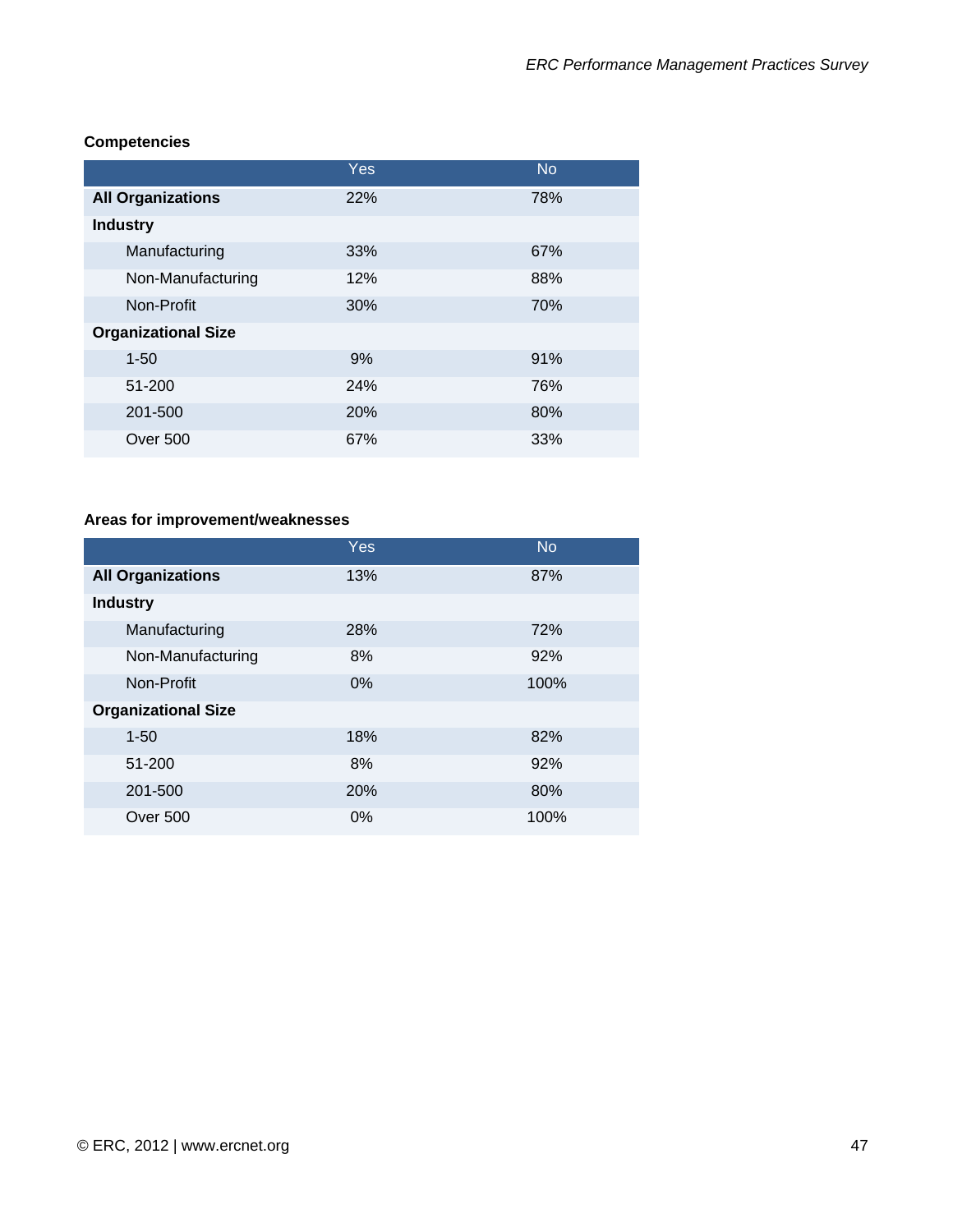# **Future goals**

|                            | Yes | <b>No</b> |
|----------------------------|-----|-----------|
| <b>All Organizations</b>   | 13% | 87%       |
| <b>Industry</b>            |     |           |
| Manufacturing              | 28% | 72%       |
| Non-Manufacturing          | 4%  | 96%       |
| Non-Profit                 | 10% | 90%       |
| <b>Organizational Size</b> |     |           |
| $1 - 50$                   | 0%  | 100%      |
| 51-200                     | 8%  | 92%       |
| 201-500                    | 27% | 73%       |
| <b>Over 500</b>            | 33% | 67%       |

# **Training/development**

|                            | Yes   | <b>No</b> |
|----------------------------|-------|-----------|
| <b>All Organizations</b>   | 13%   | 87%       |
| <b>Industry</b>            |       |           |
| Manufacturing              | 28%   | 72%       |
| Non-Manufacturing          | 8%    | 92%       |
| Non-Profit                 | 0%    | 100%      |
| <b>Organizational Size</b> |       |           |
| $1 - 50$                   | 18%   | 82%       |
| 51-200                     | 8%    | 92%       |
| 201-500                    | 20%   | 80%       |
| Over 500                   | $0\%$ | 100%      |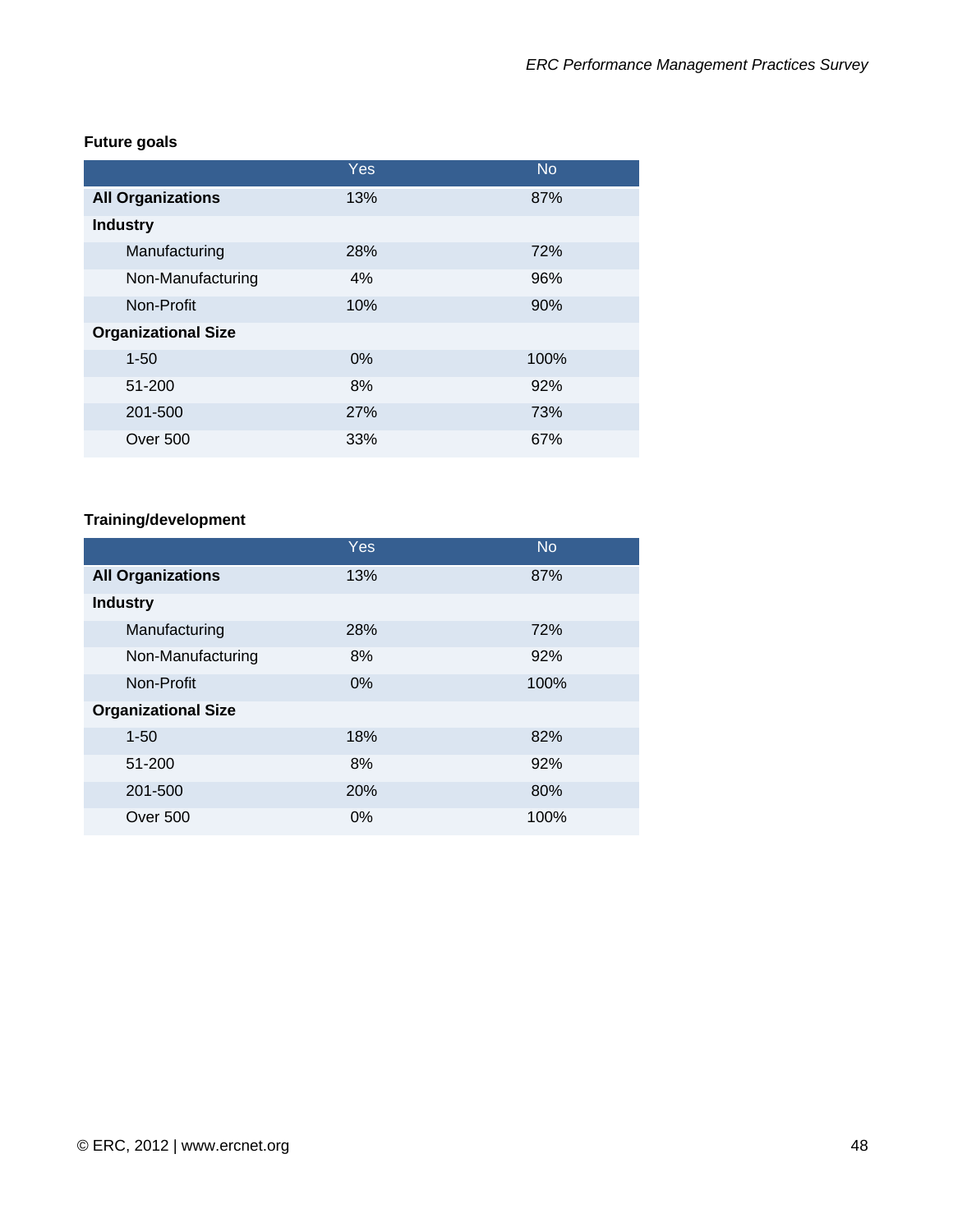### **Job performance**

|                            | Yes   | <b>No</b> |
|----------------------------|-------|-----------|
| <b>All Organizations</b>   | 7%    | 93%       |
| <b>Industry</b>            |       |           |
| Manufacturing              | 11%   | 89%       |
| Non-Manufacturing          | 8%    | 92%       |
| Non-Profit                 | 0%    | 100%      |
| <b>Organizational Size</b> |       |           |
| $1 - 50$                   | 18%   | 82%       |
| 51-200                     | $0\%$ | 100%      |
| 201-500                    | 13%   | 87%       |
| <b>Over 500</b>            | $0\%$ | 100%      |

# **Major job responsibilities**

|                            | <b>Yes</b> | <b>No</b> |
|----------------------------|------------|-----------|
| <b>All Organizations</b>   | 7%         | 93%       |
| <b>Industry</b>            |            |           |
| Manufacturing              | 6%         | 94%       |
| Non-Manufacturing          | 12%        | 88%       |
| Non-Profit                 | 0%         | 100%      |
| <b>Organizational Size</b> |            |           |
| $1 - 50$                   | 18%        | 82%       |
| 51-200                     | 4%         | 96%       |
| 201-500                    | 7%         | 93%       |
| Over 500                   | $0\%$      | 100%      |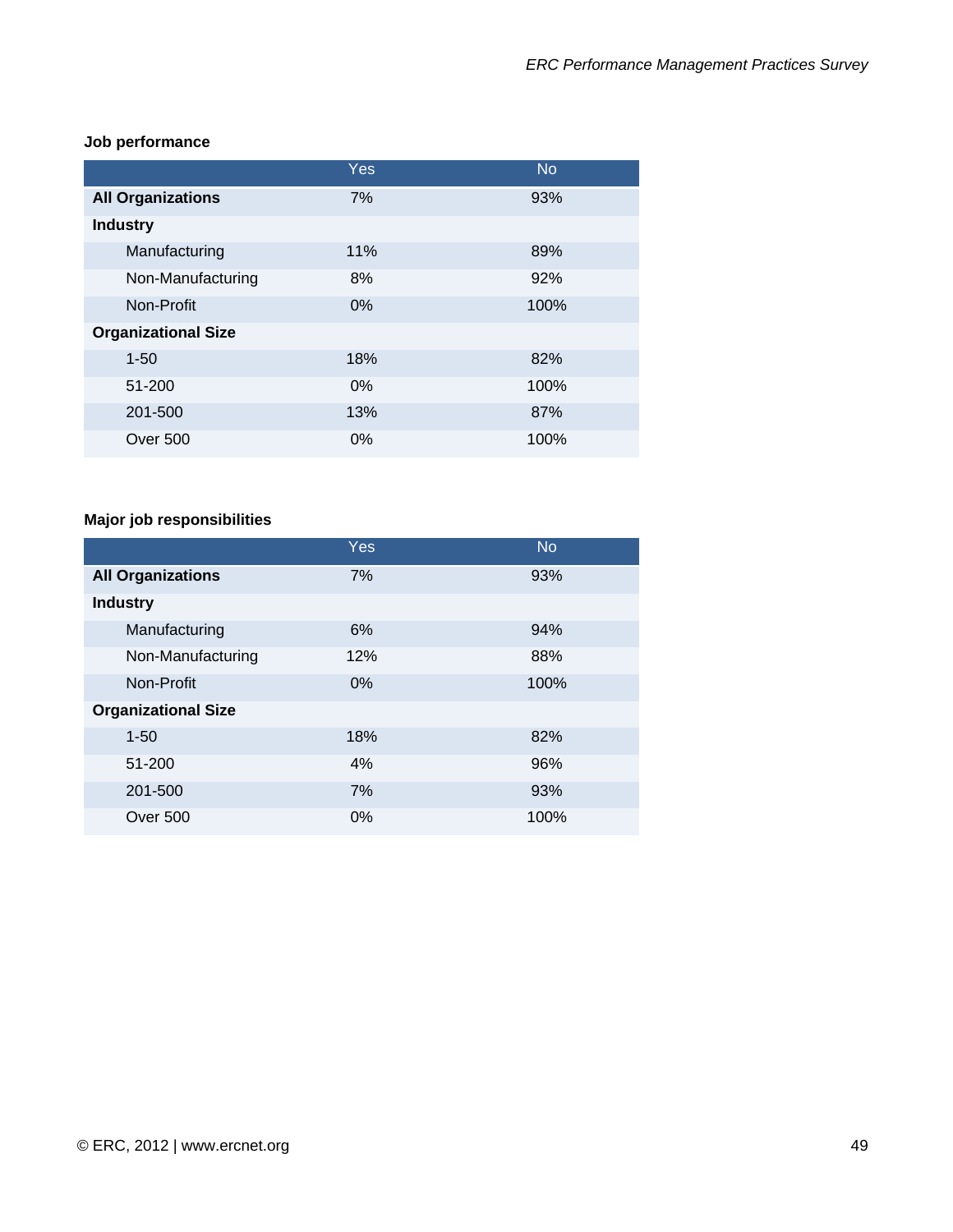# **Organizational Mission**

|                            | Yes   | <b>No</b> |
|----------------------------|-------|-----------|
| <b>All Organizations</b>   | 7%    | 93%       |
| <b>Industry</b>            |       |           |
| Manufacturing              | 11%   | 89%       |
| Non-Manufacturing          | $0\%$ | 100%      |
| Non-Profit                 | 20%   | 80%       |
| <b>Organizational Size</b> |       |           |
| $1 - 50$                   | $0\%$ | 100%      |
| 51-200                     | 8%    | 92%       |
| 201-500                    | 7%    | 93%       |
| Over 500                   | 33%   | 67%       |

### **Job satisfaction**

|                            | <b>Yes</b> | <b>No</b> |
|----------------------------|------------|-----------|
| <b>All Organizations</b>   | 6%         | 94%       |
| <b>Industry</b>            |            |           |
| Manufacturing              | 6%         | 94%       |
| Non-Manufacturing          | 8%         | 92%       |
| Non-Profit                 | $0\%$      | 100%      |
| <b>Organizational Size</b> |            |           |
| $1 - 50$                   | 9%         | 91%       |
| 51-200                     | 8%         | 92%       |
| 201-500                    | 0%         | 100%      |
| <b>Over 500</b>            | 0%         | 100%      |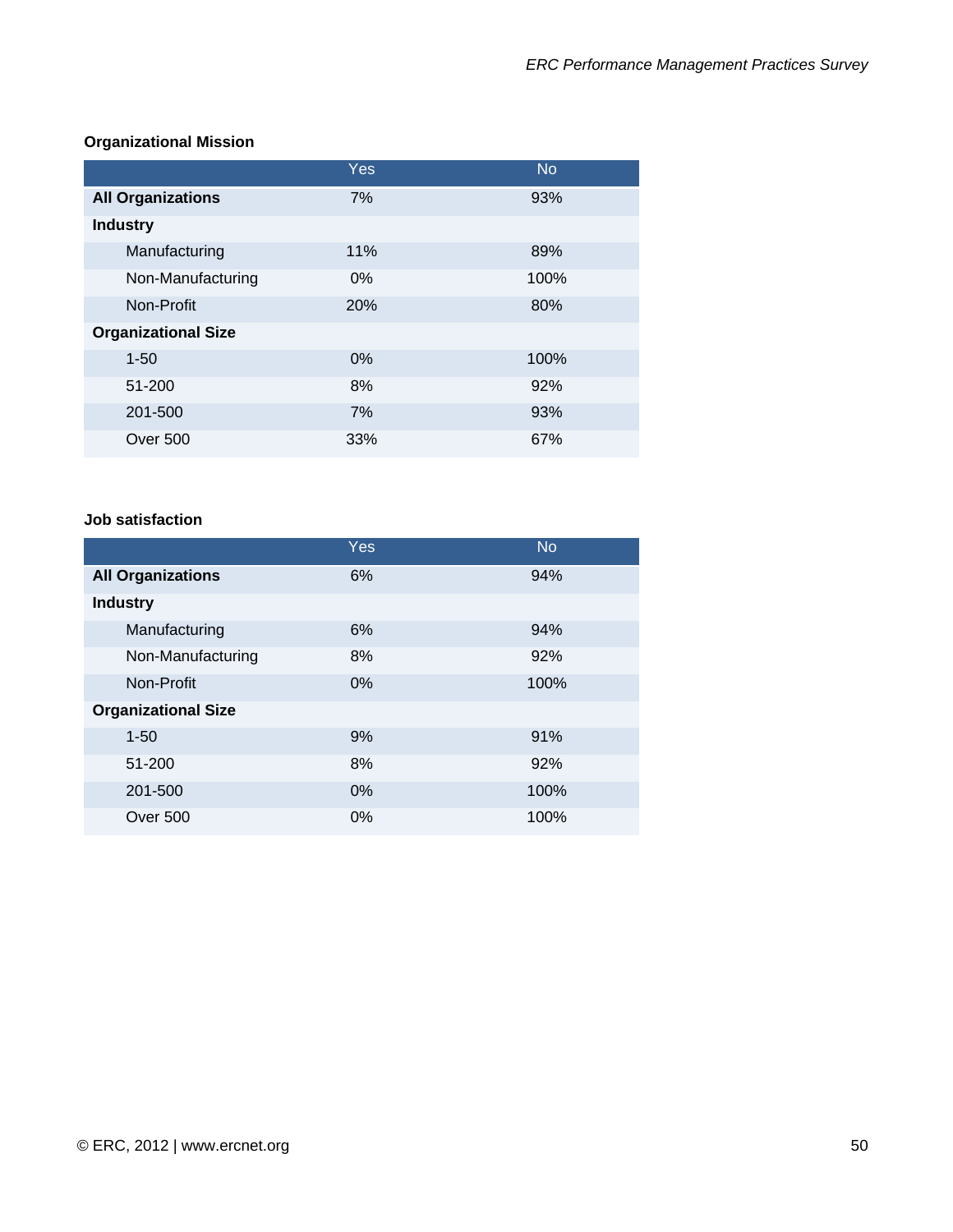# **Supervisor support**

|                            | Yes   | <b>No</b> |
|----------------------------|-------|-----------|
| <b>All Organizations</b>   | 6%    | 94%       |
| <b>Industry</b>            |       |           |
| Manufacturing              | 17%   | 83%       |
| Non-Manufacturing          | $0\%$ | 100%      |
| Non-Profit                 | 0%    | 100%      |
| <b>Organizational Size</b> |       |           |
| $1 - 50$                   | 0%    | 100%      |
| 51-200                     | 4%    | 96%       |
| 201-500                    | 13%   | 87%       |
| <b>Over 500</b>            | $0\%$ | 100%      |

# **Understanding expectations**

|                            | Yes   | <b>No</b> |
|----------------------------|-------|-----------|
| <b>All Organizations</b>   | 4%    | 96%       |
| <b>Industry</b>            |       |           |
| Manufacturing              | 6%    | 94%       |
| Non-Manufacturing          | $0\%$ | 100%      |
| Non-Profit                 | 10%   | 90%       |
| <b>Organizational Size</b> |       |           |
| $1 - 50$                   | 0%    | 100%      |
| 51-200                     | 8%    | 92%       |
| 201-500                    | 0%    | 100%      |
| <b>Over 500</b>            | 0%    | 100%      |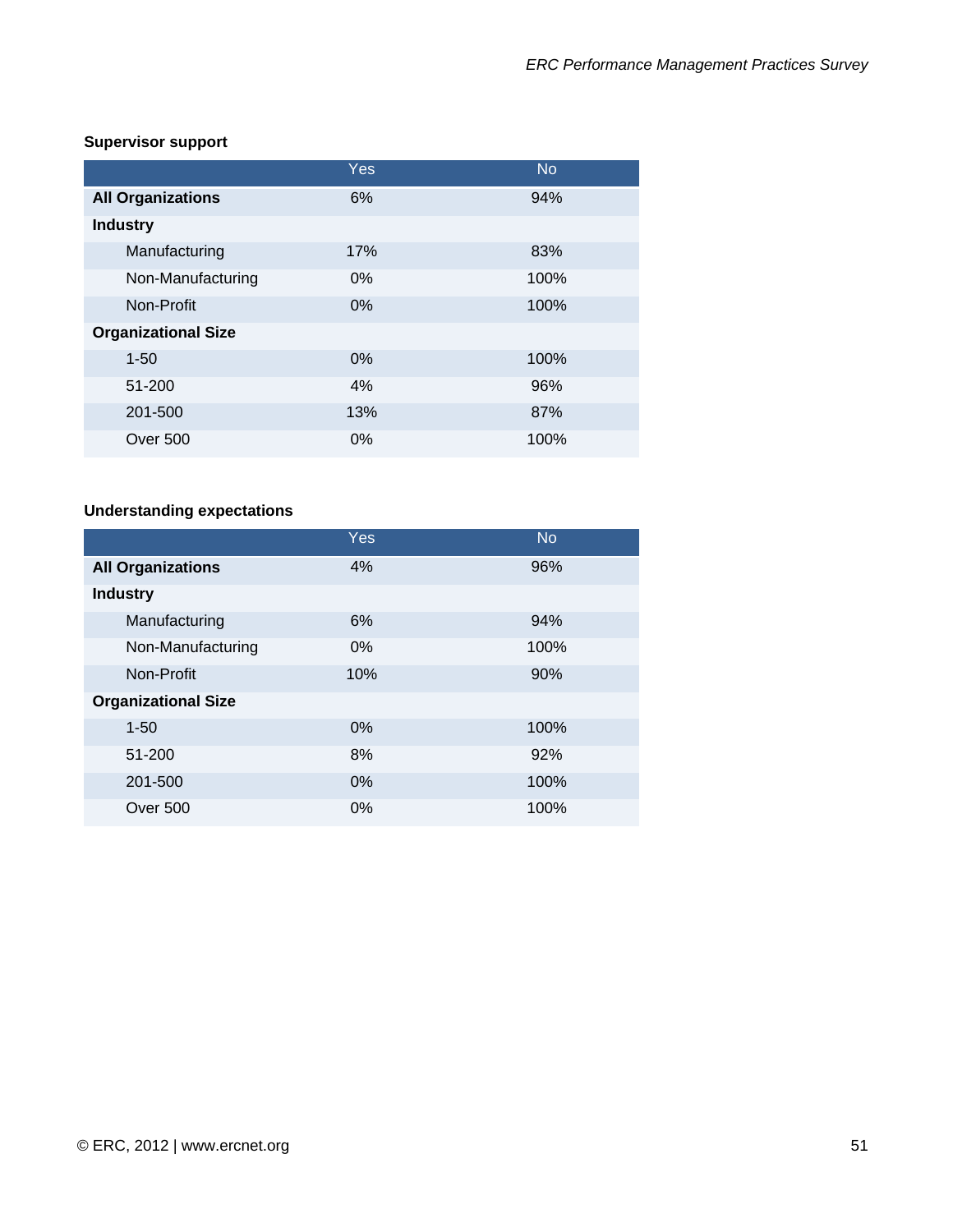**Figure 12a | If self-appraisals are used, when does the supervisor first see the employee's completed selfappraisal?** 

|                            | Prior to writing his/her<br>performance evaluation<br>of the employee | After writing his/her<br>performance evaluation<br>of the employee | During the performance<br>evaluation discussion |
|----------------------------|-----------------------------------------------------------------------|--------------------------------------------------------------------|-------------------------------------------------|
| <b>All Organizations</b>   | 70%                                                                   | 15%                                                                | 15%                                             |
| <b>Industry</b>            |                                                                       |                                                                    |                                                 |
| Manufacturing              | 70%                                                                   | 15%                                                                | 15%                                             |
| Non-Manufacturing          | 64%                                                                   | 16%                                                                | 20%                                             |
| Non-Profit                 | 89%                                                                   | 11%                                                                | 0%                                              |
| <b>Organizational Size</b> |                                                                       |                                                                    |                                                 |
| $1 - 50$                   | 40%                                                                   | 30%                                                                | 30%                                             |
| 51-200                     | 65%                                                                   | 15%                                                                | 19%                                             |
| 201-500                    | 93%                                                                   | 7%                                                                 | 0%                                              |
| Over 500                   | 100%                                                                  | 0%                                                                 | 0%                                              |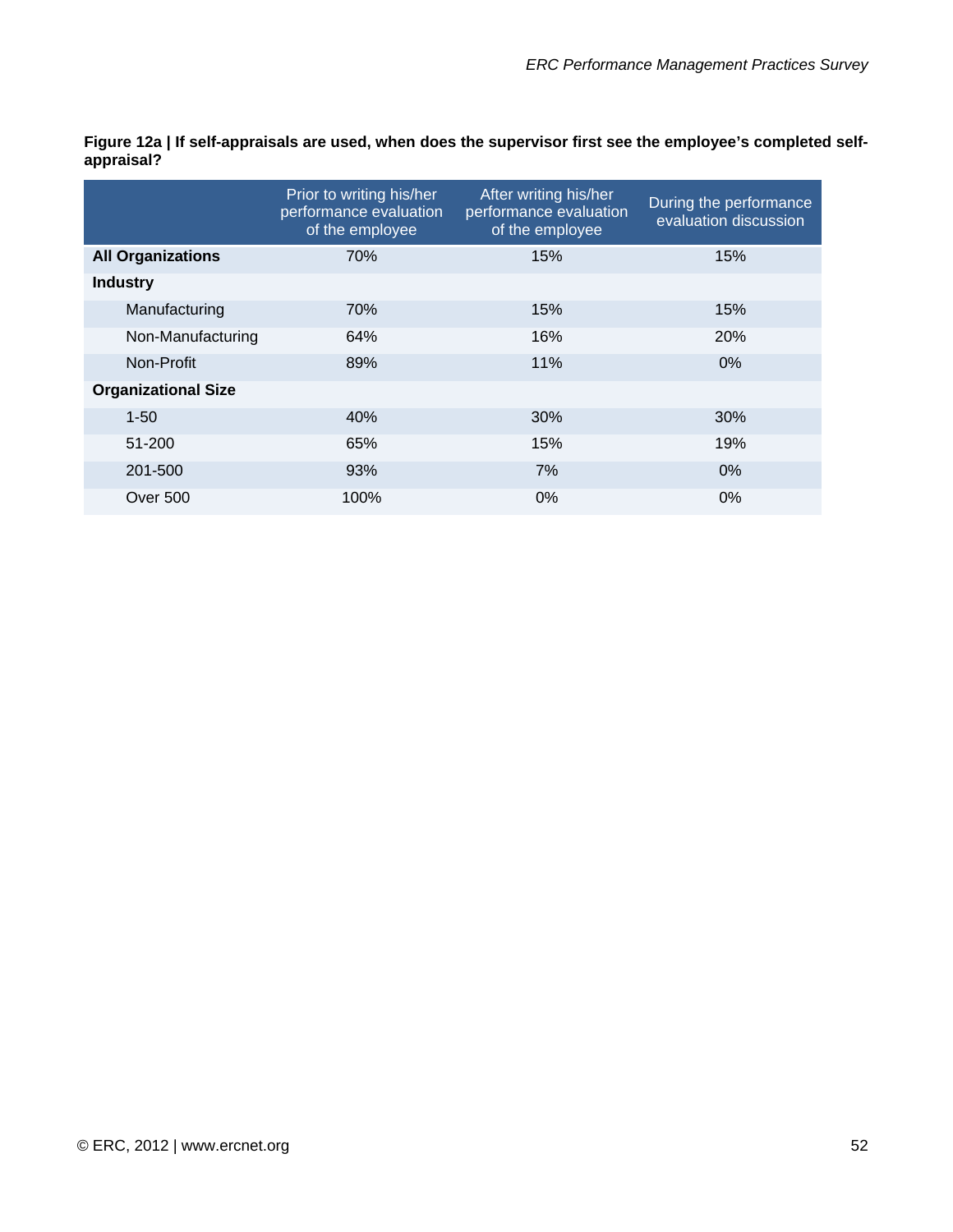**Figure 13a | Are any of the following groups consulted on the performance management process and design?** 

#### **Human resource representatives**

|                            | Yes. | <b>No</b> |
|----------------------------|------|-----------|
| <b>All Organizations</b>   | 70%  | 30%       |
| <b>Industry</b>            |      |           |
| Manufacturing              | 78%  | 22%       |
| Non-Manufacturing          | 62%  | 38%       |
| Non-Profit                 | 69%  | 31%       |
| <b>Organizational Size</b> |      |           |
| $1 - 50$                   | 53%  | 47%       |
| 51-200                     | 69%  | 31%       |
| 201-500                    | 78%  | 22%       |
| Over 500                   | 83%  | 17%       |

#### **Senior managers or executives**

|                            | Yes | <b>No</b> |
|----------------------------|-----|-----------|
| <b>All Organizations</b>   | 65% | 35%       |
| <b>Industry</b>            |     |           |
| Manufacturing              | 72% | 28%       |
| Non-Manufacturing          | 66% | 44%       |
| Non-Profit                 | 69% | 31%       |
| <b>Organizational Size</b> |     |           |
| $1 - 50$                   | 33% | 67%       |
| 51-200                     | 69% | 31%       |
| 201-500                    | 74% | 26%       |
| Over 500                   | 83% | 17%       |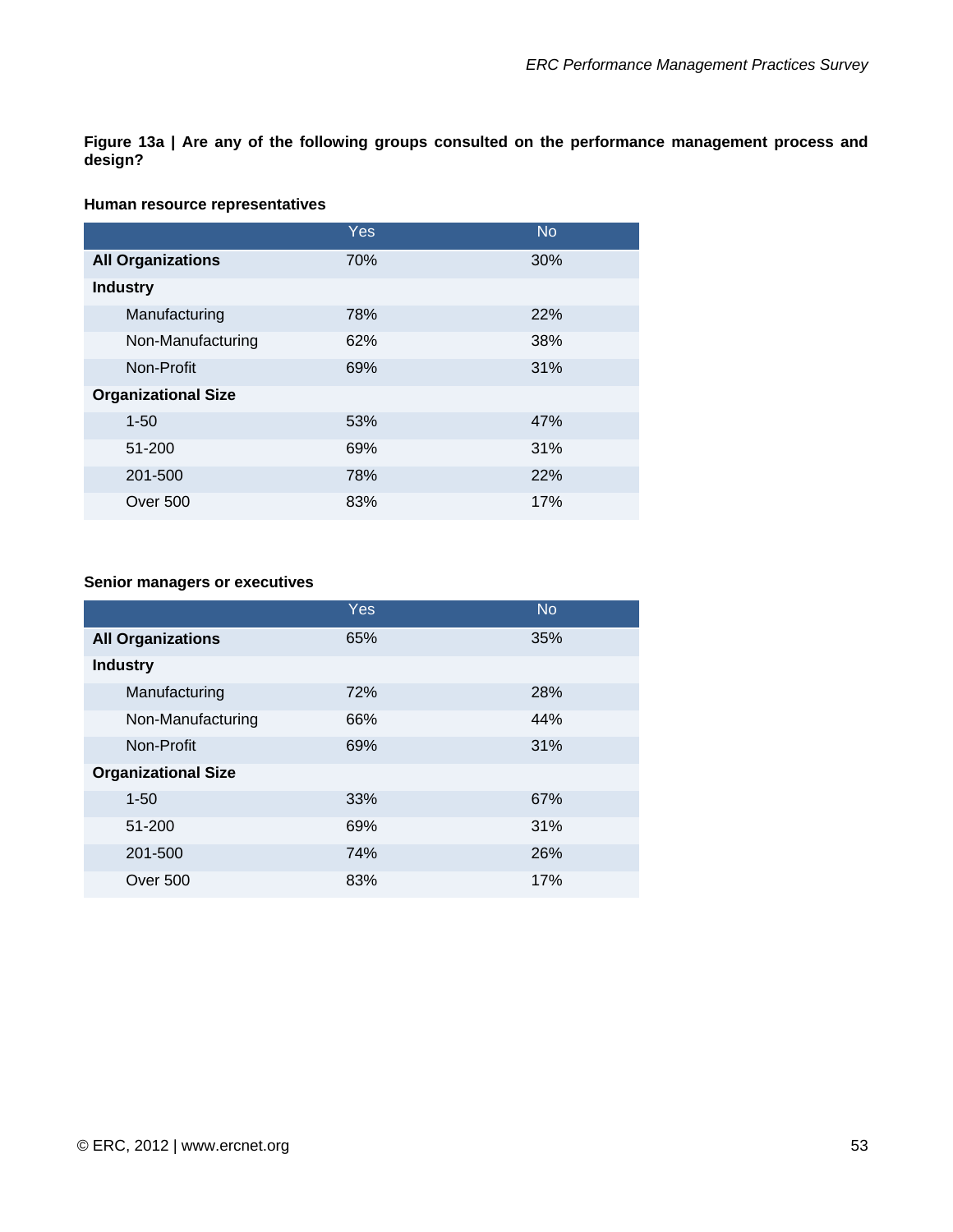#### **Managers and supervisors**

|                            | Yes | <b>No</b> |
|----------------------------|-----|-----------|
| <b>All Organizations</b>   | 59% | 41%       |
| <b>Industry</b>            |     |           |
| Manufacturing              | 61% | 39%       |
| Non-Manufacturing          | 65% | 35%       |
| Non-Profit                 | 38% | 62%       |
| <b>Organizational Size</b> |     |           |
| $1 - 50$                   | 40% | 60%       |
| 51-200                     | 59% | 41%       |
| 201-500                    | 65% | 35%       |
| <b>Over 500</b>            | 83% | 17%       |

### **Staff representatives from a cross-section of departments**

|                            | Yes | <b>No</b> |
|----------------------------|-----|-----------|
| <b>All Organizations</b>   | 14% | 86%       |
| <b>Industry</b>            |     |           |
| Manufacturing              | 8%  | 92%       |
| Non-Manufacturing          | 18% | 82%       |
| Non-Profit                 | 23% | 77%       |
| <b>Organizational Size</b> |     |           |
| $1 - 50$                   | 13% | 87%       |
| 51-200                     | 18% | 82%       |
| 201-500                    | 9%  | 91%       |
| Over 500                   | 17% | 83%       |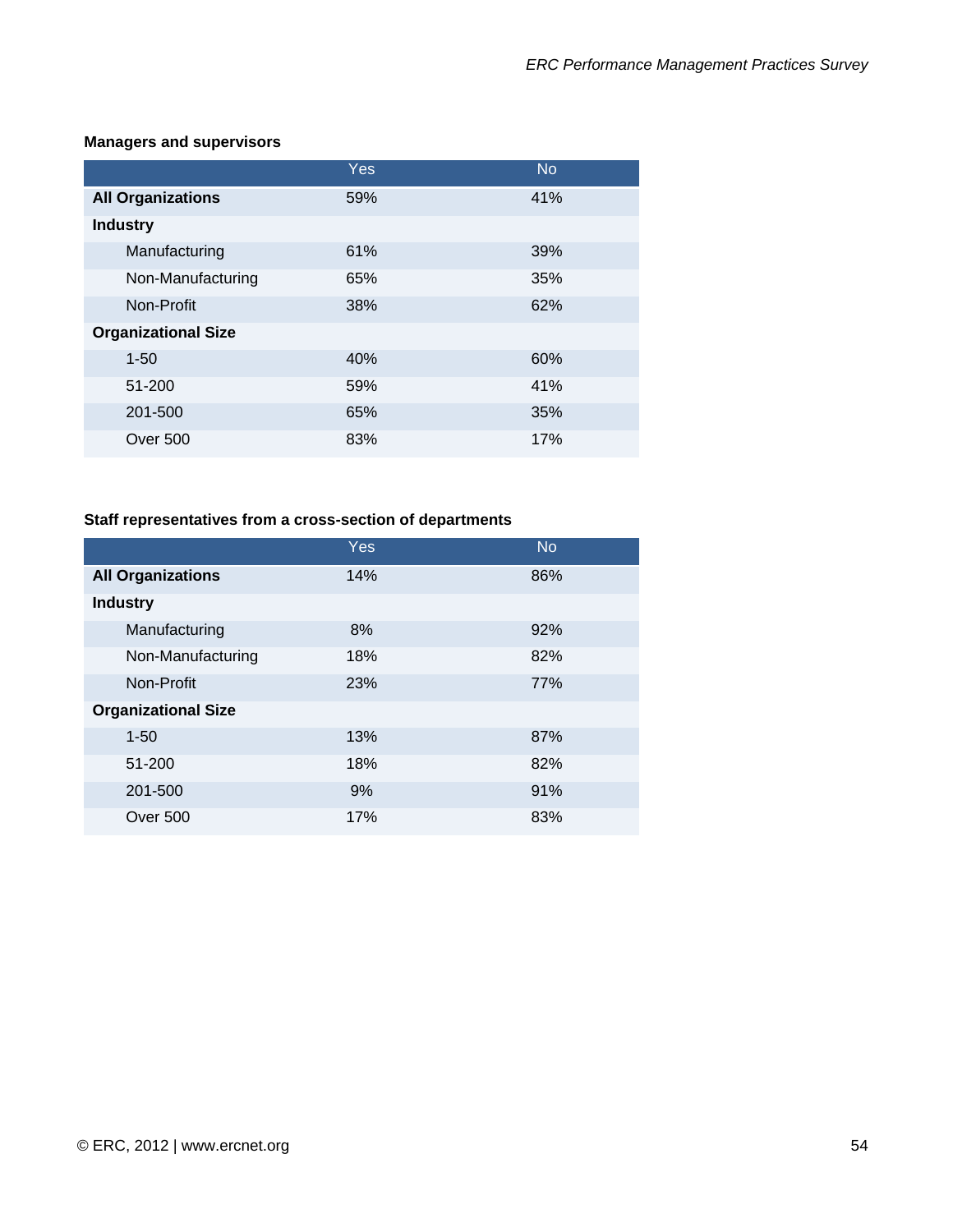|                            | Yes | <b>No</b> |
|----------------------------|-----|-----------|
| <b>All Organizations</b>   | 10% | 90%       |
| <b>Industry</b>            |     |           |
| Manufacturing              | 6%  | 94%       |
| Non-Manufacturing          | 12% | 88%       |
| Non-Profit                 | 15% | 85%       |
| <b>Organizational Size</b> |     |           |
| $1 - 50$                   | 7%  | 93%       |
| 51-200                     | 5%  | 95%       |
| 201-500                    | 17% | 83%       |
| Over 500                   | 17% | 83%       |

#### **External consultants**

# **All employees who desire to take part in the process**

|                            | Yes | <b>No</b> |
|----------------------------|-----|-----------|
| <b>All Organizations</b>   | 6%  | 94%       |
| <b>Industry</b>            |     |           |
| Manufacturing              | 6%  | 94%       |
| Non-Manufacturing          | 9%  | 91%       |
| Non-Profit                 | 0%  | 100%      |
| <b>Organizational Size</b> |     |           |
| $1 - 50$                   | 7%  | 93%       |
| 51-200                     | 3%  | 97%       |
| 201-500                    | 9%  | 91%       |
| <b>Over 500</b>            | 17% | 83%       |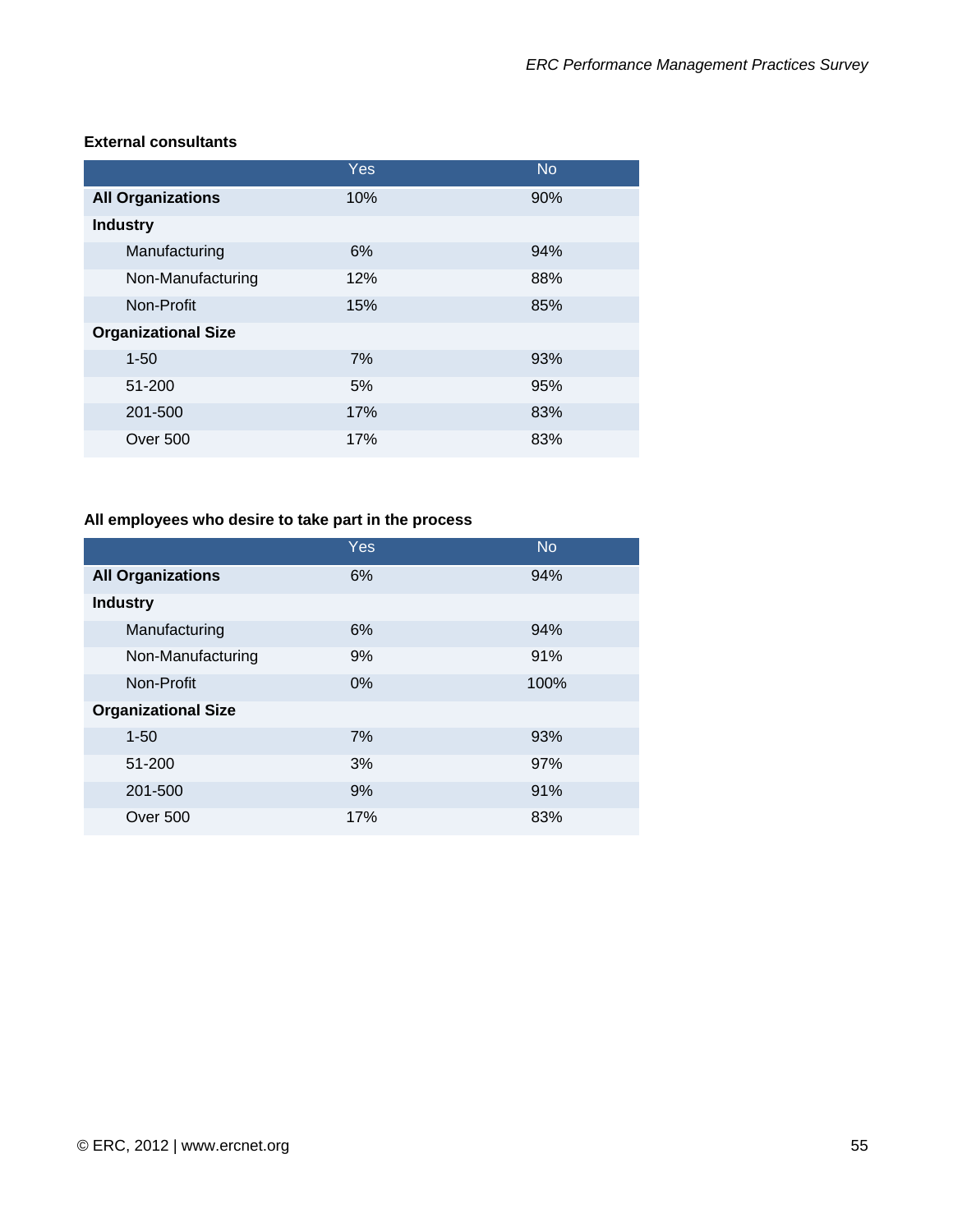### **Figure 14a | Who sets the performance criteria for employees?**

#### **Supervisors**

|                            | Yes. | <b>No</b> |
|----------------------------|------|-----------|
| <b>All Organizations</b>   | 53%  | 47%       |
| <b>Industry</b>            |      |           |
| Manufacturing              | 58%  | 42%       |
| Non-Manufacturing          | 50%  | 50%       |
| Non-Profit                 | 46%  | 54%       |
| <b>Organizational Size</b> |      |           |
| $1 - 50$                   | 33%  | 67%       |
| 51-200                     | 56%  | 44%       |
| 201-500                    | 48%  | 52%       |
| Over 500                   | 100% | $0\%$     |

# **Mutual (supervisor and employee)**

|                            | Yes | <b>No</b> |
|----------------------------|-----|-----------|
| <b>All Organizations</b>   | 34% | 66%       |
| <b>Industry</b>            |     |           |
| Manufacturing              | 28% | 72%       |
| Non-Manufacturing          | 38% | 62%       |
| Non-Profit                 | 38% | 62%       |
| <b>Organizational Size</b> |     |           |
| $1 - 50$                   | 33% | 67%       |
| 51-200                     | 33% | 67%       |
| 201-500                    | 39% | 61%       |
| Over 500                   | 17% | 83%       |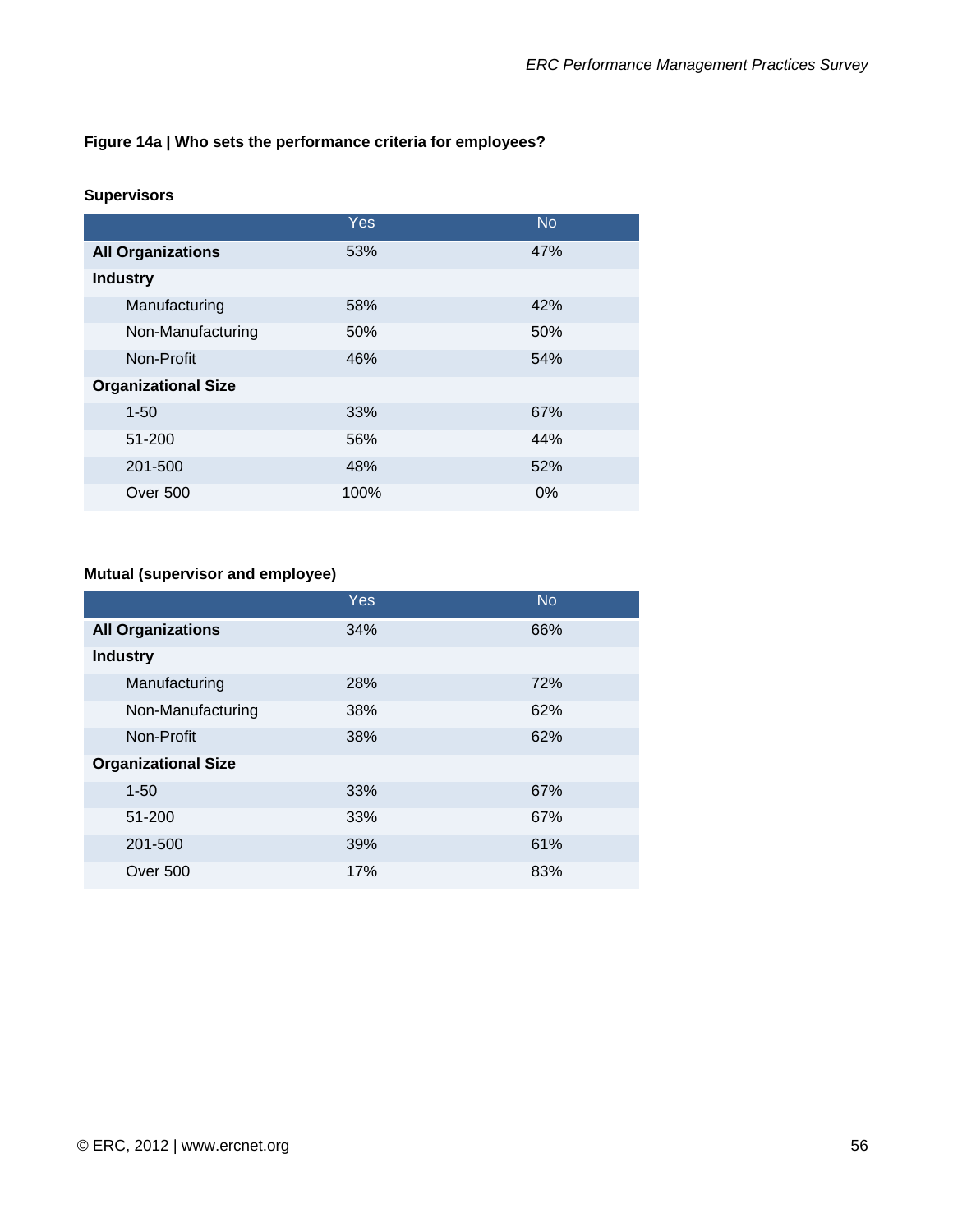| <b>Senior managers</b> |  |
|------------------------|--|
|                        |  |

|                            | Yes | <b>No</b> |
|----------------------------|-----|-----------|
| <b>All Organizations</b>   | 33% | 67%       |
| <b>Industry</b>            |     |           |
| Manufacturing              | 31% | 69%       |
| Non-Manufacturing          | 29% | 71%       |
| Non-Profit                 | 46% | 54%       |
| <b>Organizational Size</b> |     |           |
| $1 - 50$                   | 20% | 80%       |
| 51-200                     | 41% | 59%       |
| 201-500                    | 22% | 78%       |
| <b>Over 500</b>            | 50% | 50%       |

#### **Human resources**

|                            | <b>Yes</b> | <b>No</b> |
|----------------------------|------------|-----------|
| <b>All Organizations</b>   | 24%        | 76%       |
| <b>Industry</b>            |            |           |
| Manufacturing              | 28%        | 72%       |
| Non-Manufacturing          | 21%        | 79%       |
| Non-Profit                 | 23%        | 77%       |
| <b>Organizational Size</b> |            |           |
| $1 - 50$                   | 13%        | 87%       |
| 51-200                     | 23%        | 77%       |
| 201-500                    | 35%        | 65%       |
| Over 500                   | 17%        | 83%       |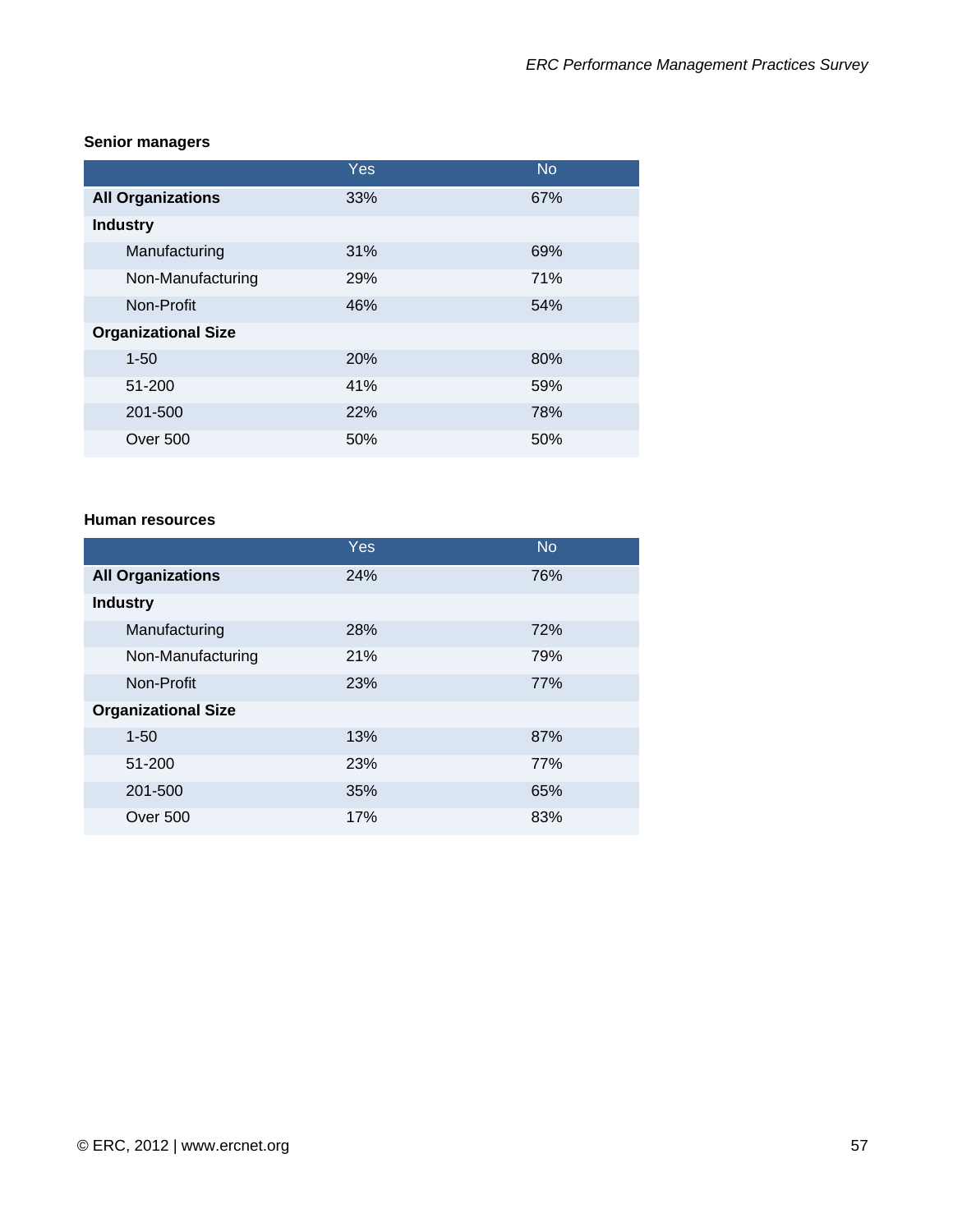# **Cross-section of staff representatives**

|                            | Yes | <b>No</b> |
|----------------------------|-----|-----------|
| <b>All Organizations</b>   | 6%  | 94%       |
| <b>Industry</b>            |     |           |
| Manufacturing              | 3%  | 97%       |
| Non-Manufacturing          | 12% | 88%       |
| Non-Profit                 | 0%  | 100%      |
| <b>Organizational Size</b> |     |           |
| $1 - 50$                   | 20% | 80%       |
| 51-200                     | 3%  | 97%       |
| 201-500                    | 4%  | 96%       |
| <b>Over 500</b>            | 0%  | 100%      |

#### **Other**

|                            | Yes   | <b>No</b> |
|----------------------------|-------|-----------|
| <b>All Organizations</b>   | 5%    | 95%       |
| <b>Industry</b>            |       |           |
| Manufacturing              | 3%    | 97%       |
| Non-Manufacturing          | 6%    | 94%       |
| Non-Profit                 | 8%    | 92%       |
| <b>Organizational Size</b> |       |           |
| $1 - 50$                   | 13%   | 87%       |
| 51-200                     | 3%    | 97%       |
| 201-500                    | 4%    | 96%       |
| Over 500                   | $0\%$ | 100%      |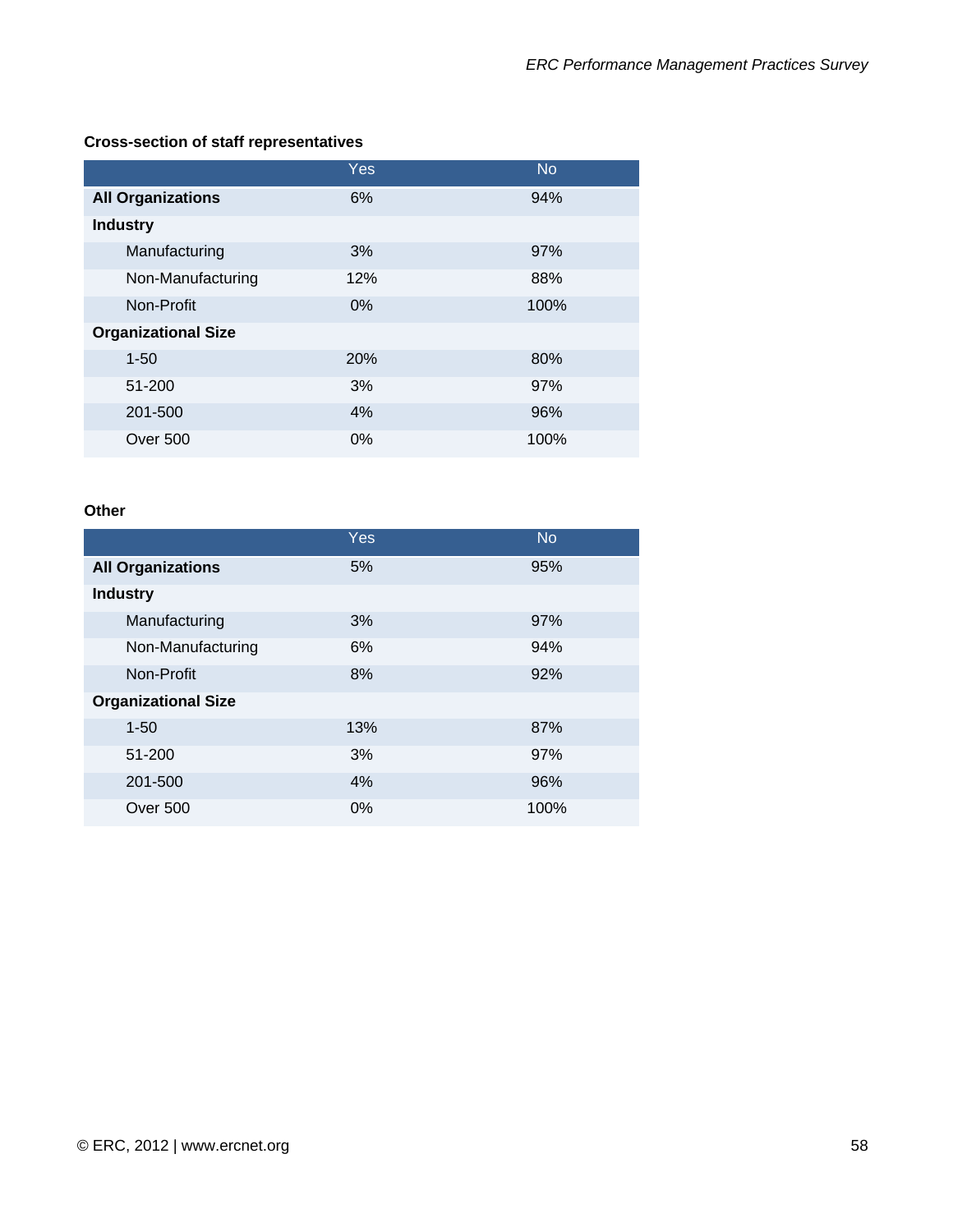|                            | Yes   | <b>No</b> |
|----------------------------|-------|-----------|
| <b>All Organizations</b>   | 4%    | 96%       |
| <b>Industry</b>            |       |           |
| Manufacturing              | 3%    | 97%       |
| Non-Manufacturing          | 6%    | 94%       |
| Non-Profit                 | $0\%$ | 100%      |
| <b>Organizational Size</b> |       |           |
| $1 - 50$                   | 7%    | 93%       |
| 51-200                     | 3%    | 97%       |
| 201-500                    | 4%    | 96%       |
| <b>Over 500</b>            | 0%    | 100%      |

### **Each employee sets their own requirements**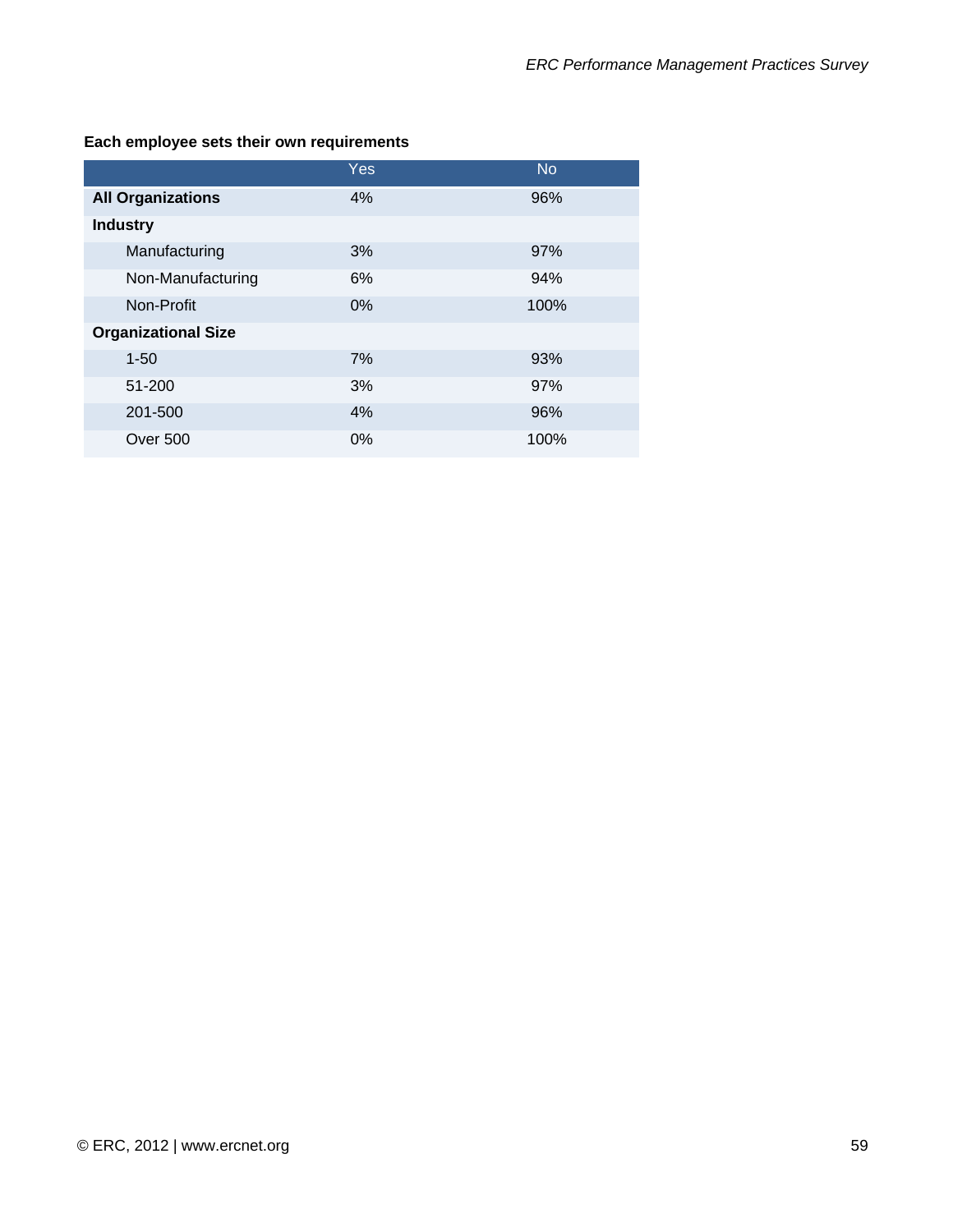# **Figure 15a | Who sets the goals for employees?**

#### **Mutual (supervisor and employee)**

|                            | Yes | <b>No</b> |
|----------------------------|-----|-----------|
| <b>All Organizations</b>   | 55% | 45%       |
| <b>Industry</b>            |     |           |
| Manufacturing              | 53% | 47%       |
| Non-Manufacturing          | 56% | 44%       |
| Non-Profit                 | 62% | 38%       |
| <b>Organizational Size</b> |     |           |
| $1 - 50$                   | 53% | 47%       |
| 51-200                     | 56% | 44%       |
| 201-500                    | 57% | 43%       |
| <b>Over 500</b>            | 50% | 50%       |

#### **Supervisors**

|                            | Yes | <b>No</b> |
|----------------------------|-----|-----------|
| <b>All Organizations</b>   | 47% | 53%       |
| <b>Industry</b>            |     |           |
| Manufacturing              | 53% | 47%       |
| Non-Manufacturing          | 44% | 56%       |
| Non-Profit                 | 38% | 62%       |
| <b>Organizational Size</b> |     |           |
| $1 - 50$                   | 27% | 73%       |
| 51-200                     | 51% | 49%       |
| 201-500                    | 48% | 52%       |
| Over 500                   | 67% | 33%       |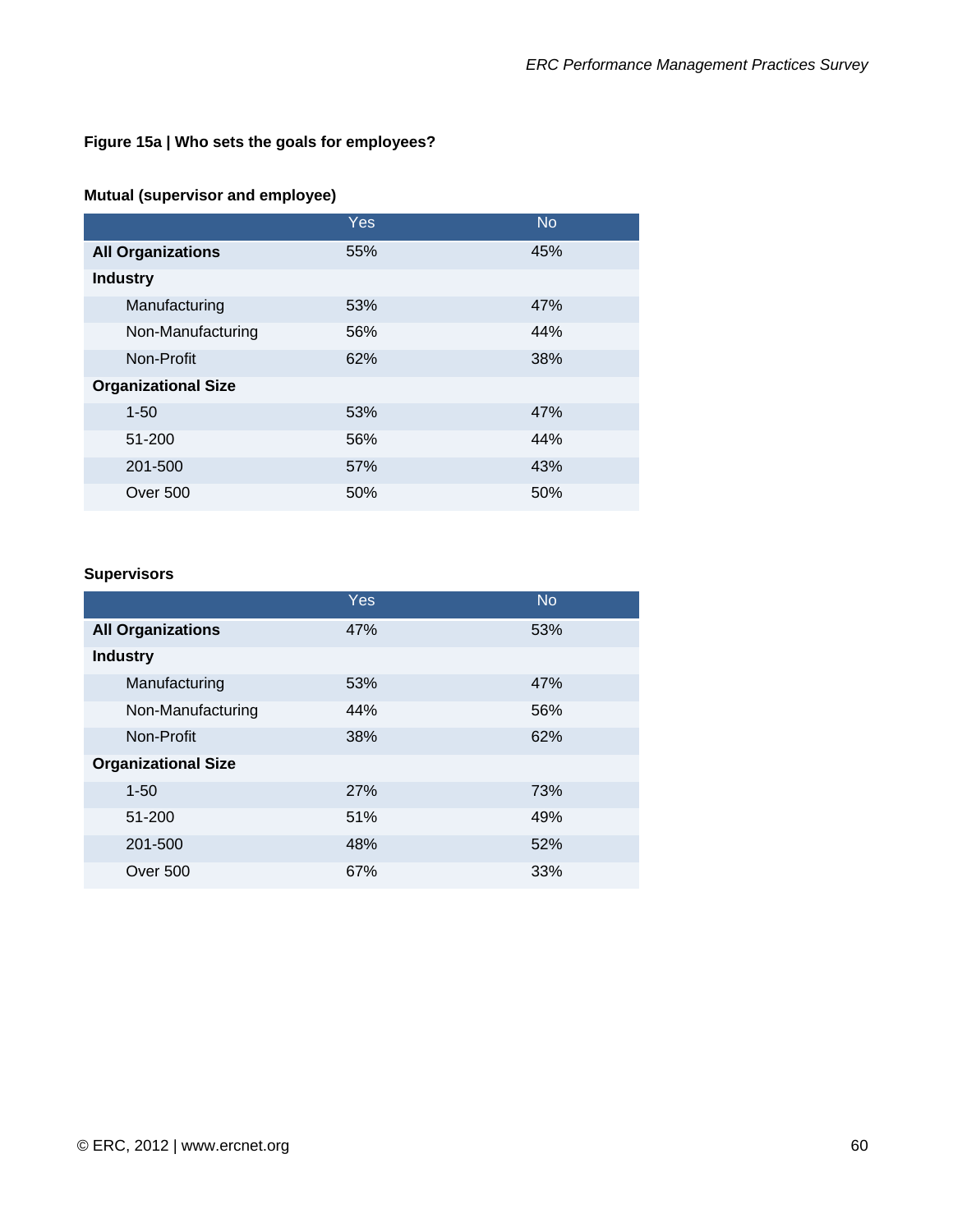|                            | Yes | <b>No</b> |
|----------------------------|-----|-----------|
| <b>All Organizations</b>   | 24% | 76%       |
| <b>Industry</b>            |     |           |
| Manufacturing              | 31% | 69%       |
| Non-Manufacturing          | 24% | 76%       |
| Non-Profit                 | 8%  | 92%       |
| <b>Organizational Size</b> |     |           |
| $1 - 50$                   | 20% | 80%       |
| 51-200                     | 18% | 82%       |
| 201-500                    | 35% | 65%       |
| Over 500                   | 33% | 67%       |

#### **Senior managers**

# **Each employee sets their own requirements**

|                            | Yes   | <b>No</b> |
|----------------------------|-------|-----------|
| <b>All Organizations</b>   | 5%    | 95%       |
| <b>Industry</b>            |       |           |
| Manufacturing              | 3%    | 97%       |
| Non-Manufacturing          | 9%    | 91%       |
| Non-Profit                 | $0\%$ | 100%      |
| <b>Organizational Size</b> |       |           |
| $1 - 50$                   | 13%   | 87%       |
| 51-200                     | 0%    | 100%      |
| 201-500                    | 9%    | 91%       |
| Over 500                   | $0\%$ | 100%      |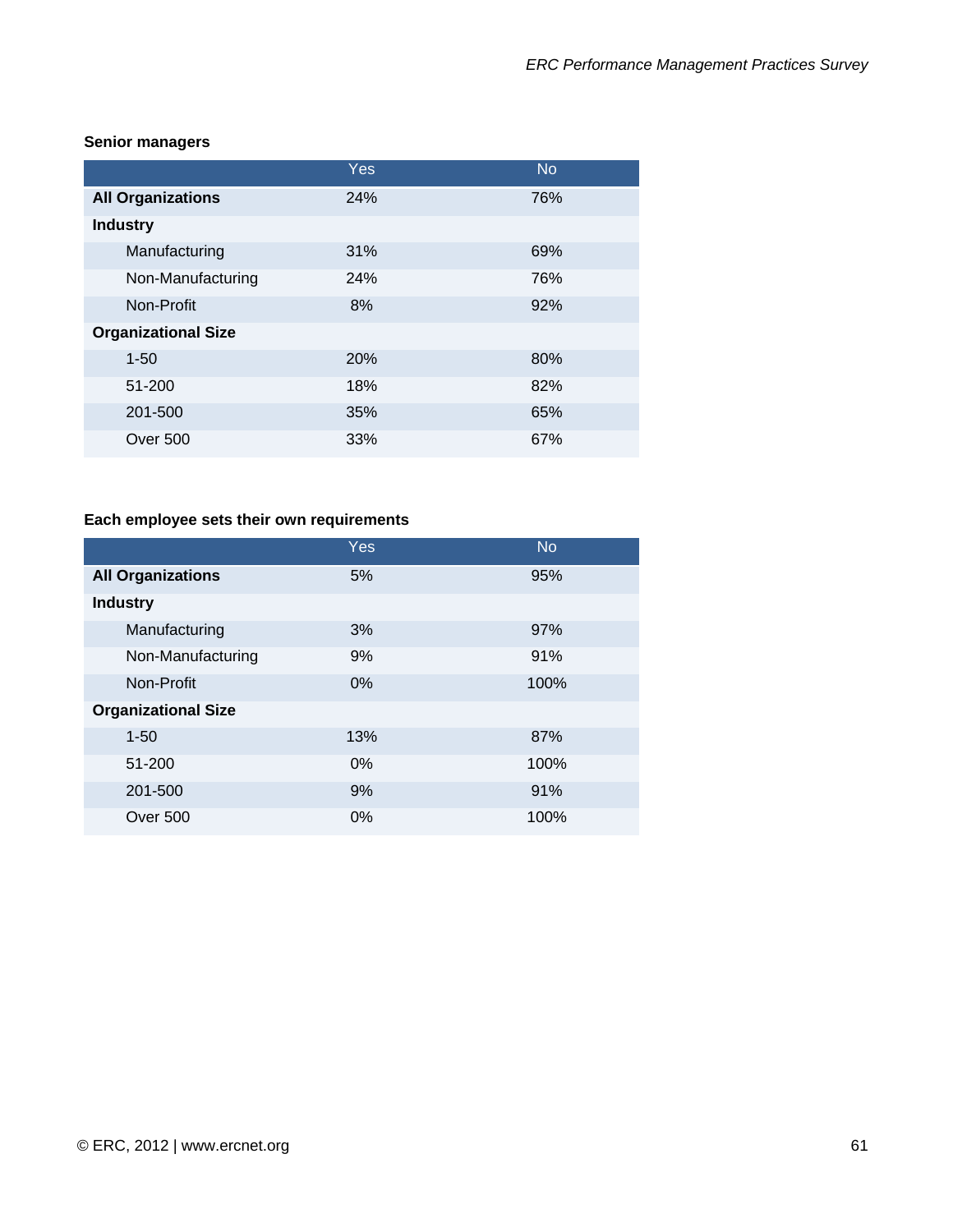#### **Human resources**

|                            | Yes   | <b>No</b> |
|----------------------------|-------|-----------|
| <b>All Organizations</b>   | 5%    | 95%       |
| <b>Industry</b>            |       |           |
| Manufacturing              | 8%    | 92%       |
| Non-Manufacturing          | $0\%$ | 100%      |
| Non-Profit                 | 8%    | 92%       |
| <b>Organizational Size</b> |       |           |
| $1 - 50$                   | 7%    | 93%       |
| 51-200                     | 5%    | 95%       |
| 201-500                    | 4%    | 96%       |
| <b>Over 500</b>            | 0%    | 100%      |

### **Cross-section of staff representatives/committees**

|                            | Yes | <b>No</b> |
|----------------------------|-----|-----------|
| <b>All Organizations</b>   | 2%  | 98%       |
| <b>Industry</b>            |     |           |
| Manufacturing              | 0%  | 100%      |
| Non-Manufacturing          | 3%  | 97%       |
| Non-Profit                 | 8%  | 92%       |
| <b>Organizational Size</b> |     |           |
| $1 - 50$                   | 0%  | 100%      |
| 51-200                     | 0%  | 100%      |
| 201-500                    | 4%  | 96%       |
| Over 500                   | 17% | 83%       |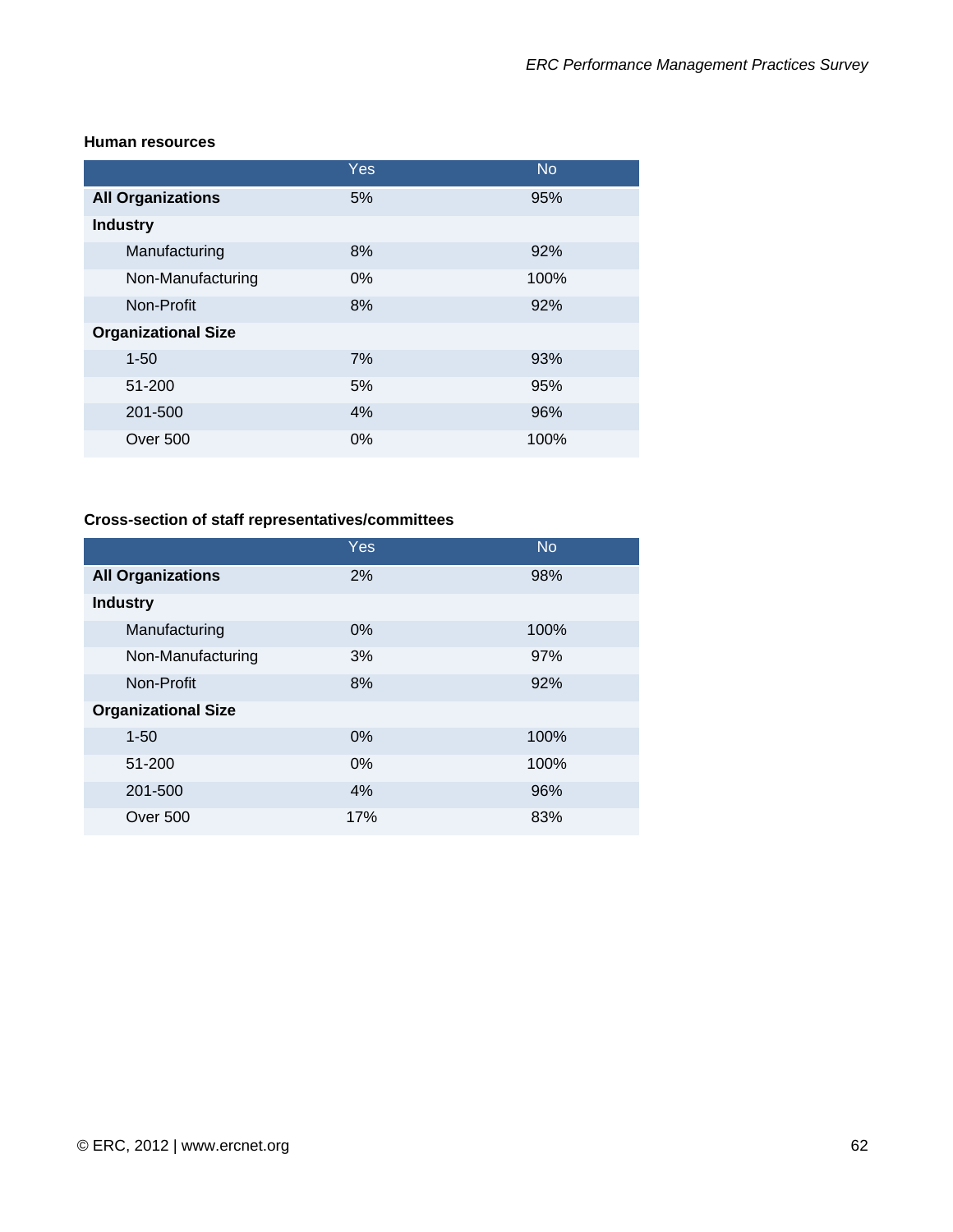**Other** 

|                            | Yes   | <b>No</b> |
|----------------------------|-------|-----------|
| <b>All Organizations</b>   | 2%    | 98%       |
| <b>Industry</b>            |       |           |
| Manufacturing              | 3%    | 97%       |
| Non-Manufacturing          | 3%    | 97%       |
| Non-Profit                 | $0\%$ | 100%      |
| <b>Organizational Size</b> |       |           |
| $1 - 50$                   | 7%    | 93%       |
| 51-200                     | 0%    | 100%      |
| 201-500                    | 4%    | 96%       |
| <b>Over 500</b>            | 0%    | 100%      |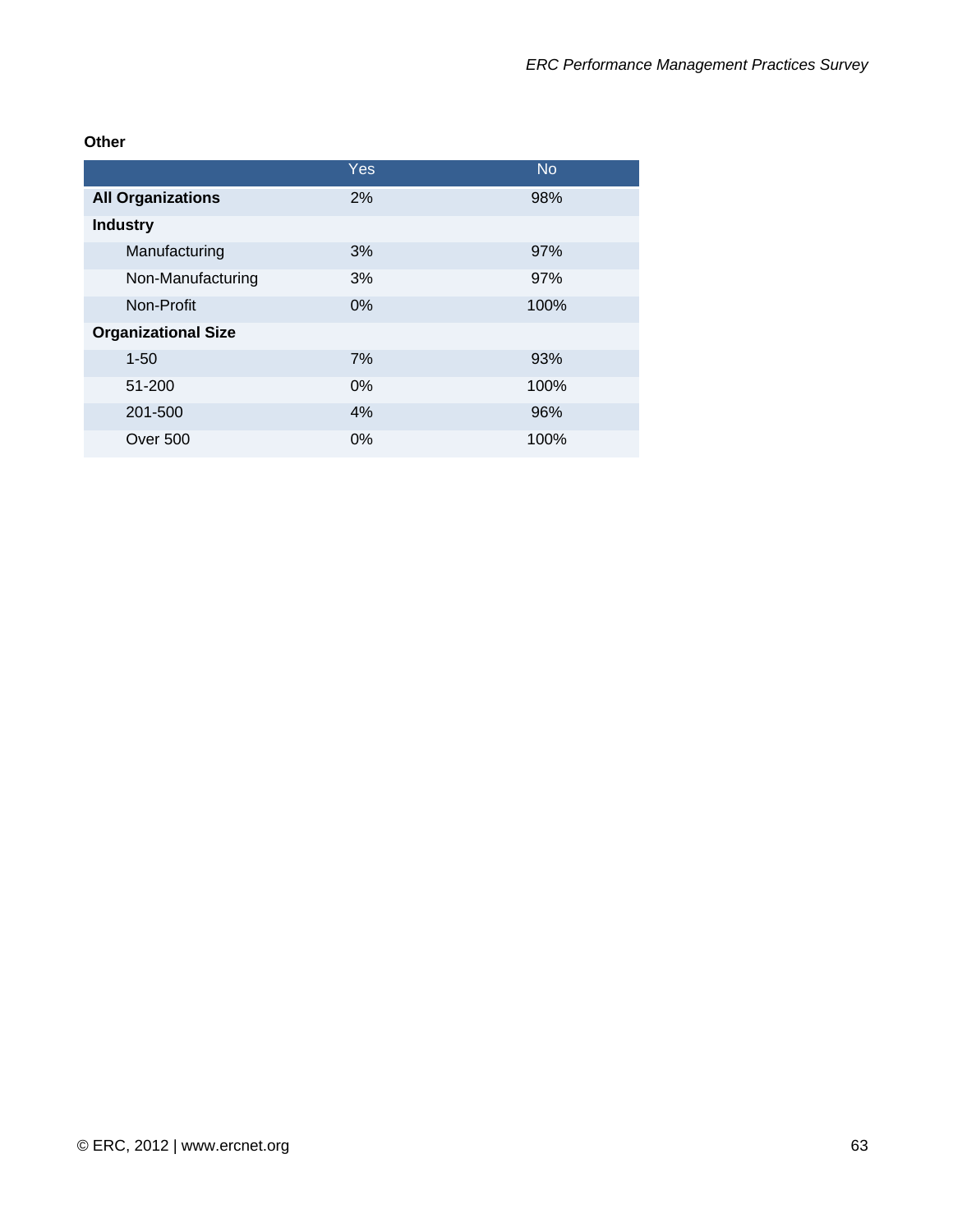### **Figure 16a | What key performance criteria does your organization assess?**

#### **Quality of work**

|                            | <b>Yes</b> | <b>No</b> |
|----------------------------|------------|-----------|
| <b>All Organizations</b>   | 89%        | 11%       |
| <b>Industry</b>            |            |           |
| Manufacturing              | 94%        | 6%        |
| Non-Manufacturing          | 85%        | 15%       |
| Non-Profit                 | 85%        | 15%       |
| <b>Organizational Size</b> |            |           |
| $1 - 50$                   | 87%        | 13%       |
| 51-200                     | 90%        | 10%       |
| 201-500                    | 91%        | 9%        |
| <b>Over 500</b>            | 83%        | 17%       |

### **Job knowledge/job specific competencies**

|                            | Yes | <b>No</b> |
|----------------------------|-----|-----------|
| <b>All Organizations</b>   | 88% | 12%       |
| <b>Industry</b>            |     |           |
| Manufacturing              | 92% | 8%        |
| Non-Manufacturing          | 85% | 15%       |
| Non-Profit                 | 85% | 15%       |
| <b>Organizational Size</b> |     |           |
| $1 - 50$                   | 87% | 13%       |
| 51-200                     | 92% | 8%        |
| 201-500                    | 83% | 17%       |
| Over 500                   | 83% | 17%       |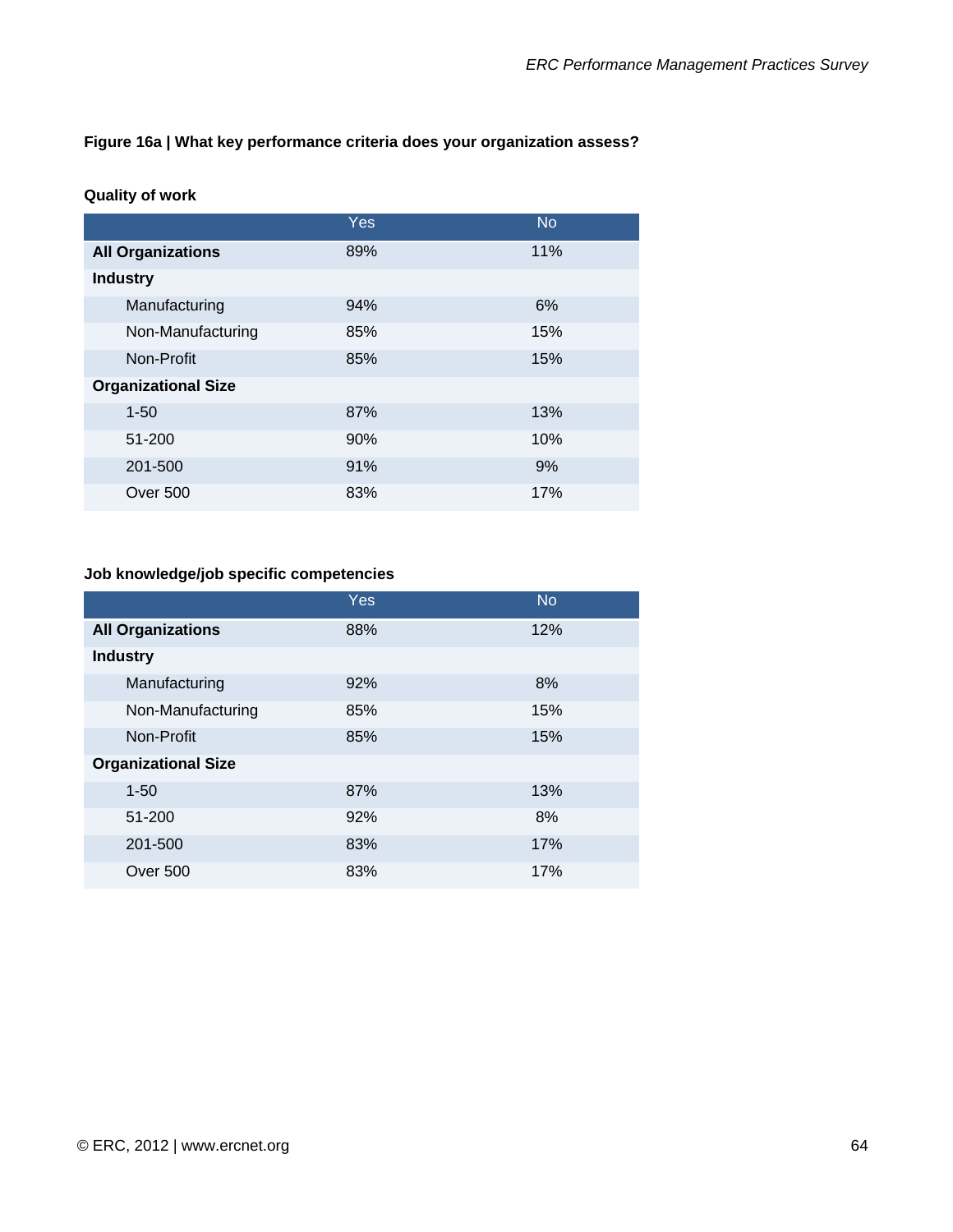# **Quantity of work/productivity**

|                            | <b>Yes</b> | <b>No</b> |
|----------------------------|------------|-----------|
| <b>All Organizations</b>   | 82%        | 18%       |
| <b>Industry</b>            |            |           |
| Manufacturing              | 92%        | 8%        |
| Non-Manufacturing          | 68%        | 32%       |
| Non-Profit                 | 92%        | 8%        |
| <b>Organizational Size</b> |            |           |
| $1 - 50$                   | 73%        | 27%       |
| 51-200                     | 87%        | 13%       |
| 201-500                    | 78%        | 22%       |
| <b>Over 500</b>            | 83%        | 17%       |

### **Attitude/professionalism**

|                            | <b>Yes</b> | <b>No</b> |
|----------------------------|------------|-----------|
| <b>All Organizations</b>   | 77%        | 23%       |
| <b>Industry</b>            |            |           |
| Manufacturing              | 86%        | 14%       |
| Non-Manufacturing          | 68%        | 32%       |
| Non-Profit                 | 77%        | 23%       |
| <b>Organizational Size</b> |            |           |
| $1 - 50$                   | 67%        | 33%       |
| 51-200                     | 85%        | 15%       |
| 201-500                    | 74%        | 26%       |
| Over 500                   | 67%        | 33%       |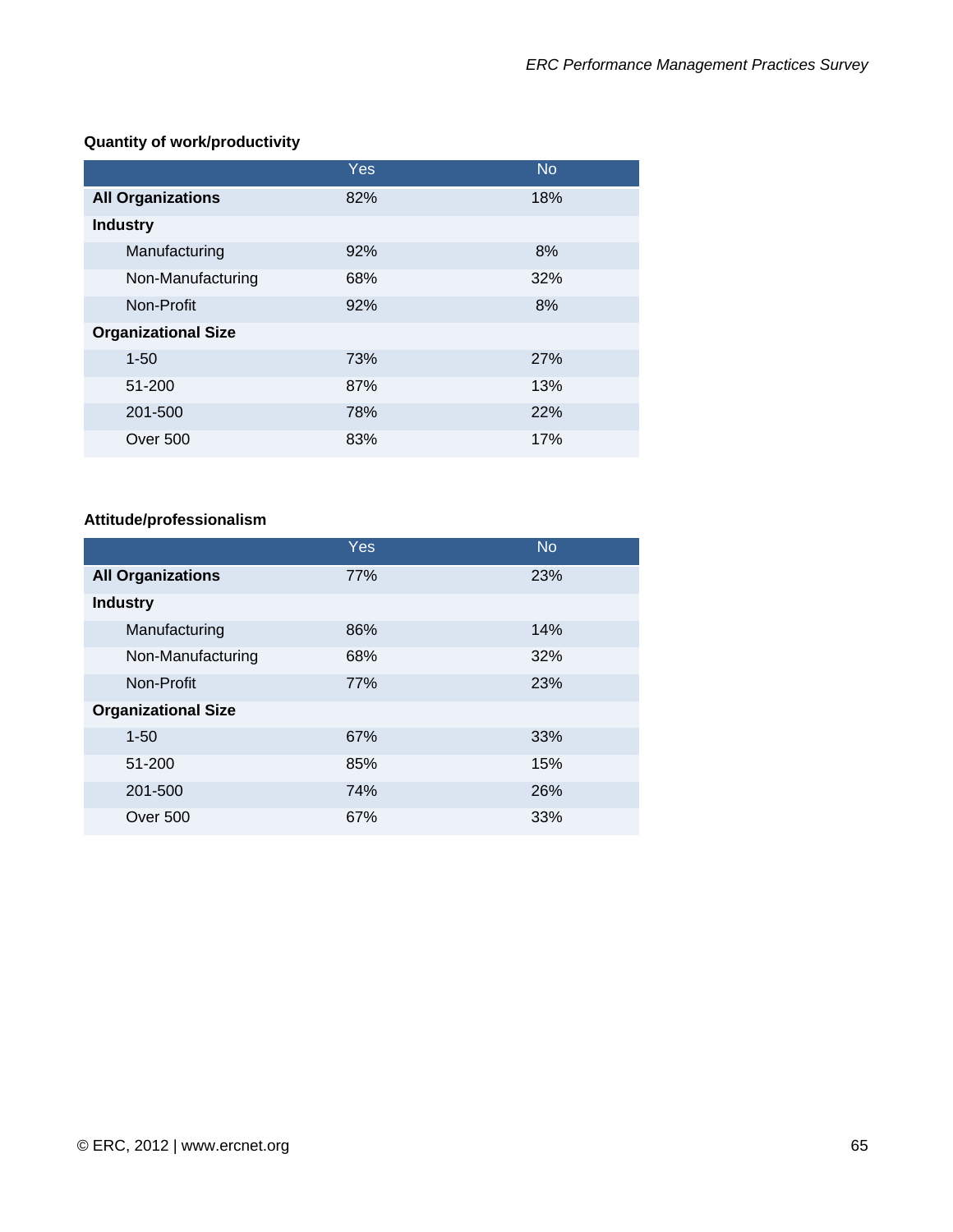## **Teamwork/cooperation**

|                            | Yes | <b>No</b> |
|----------------------------|-----|-----------|
| <b>All Organizations</b>   | 76% | 24%       |
| <b>Industry</b>            |     |           |
| Manufacturing              | 83% | 17%       |
| Non-Manufacturing          | 65% | 35%       |
| Non-Profit                 | 85% | 15%       |
| <b>Organizational Size</b> |     |           |
| $1 - 50$                   | 53% | 47%       |
| 51-200                     | 79% | 21%       |
| 201-500                    | 87% | 13%       |
| Over 500                   | 67% | 33%       |

# **Achievement of goals**

|                            | Yes | <b>No</b> |
|----------------------------|-----|-----------|
| <b>All Organizations</b>   | 75% | 25%       |
| <b>Industry</b>            |     |           |
| Manufacturing              | 67% | 33%       |
| Non-Manufacturing          | 79% | 21%       |
| Non-Profit                 | 85% | 15%       |
| <b>Organizational Size</b> |     |           |
| $1 - 50$                   | 67% | 33%       |
| 51-200                     | 82% | 18%       |
| 201-500                    | 65% | 35%       |
| Over 500                   | 83% | 17%       |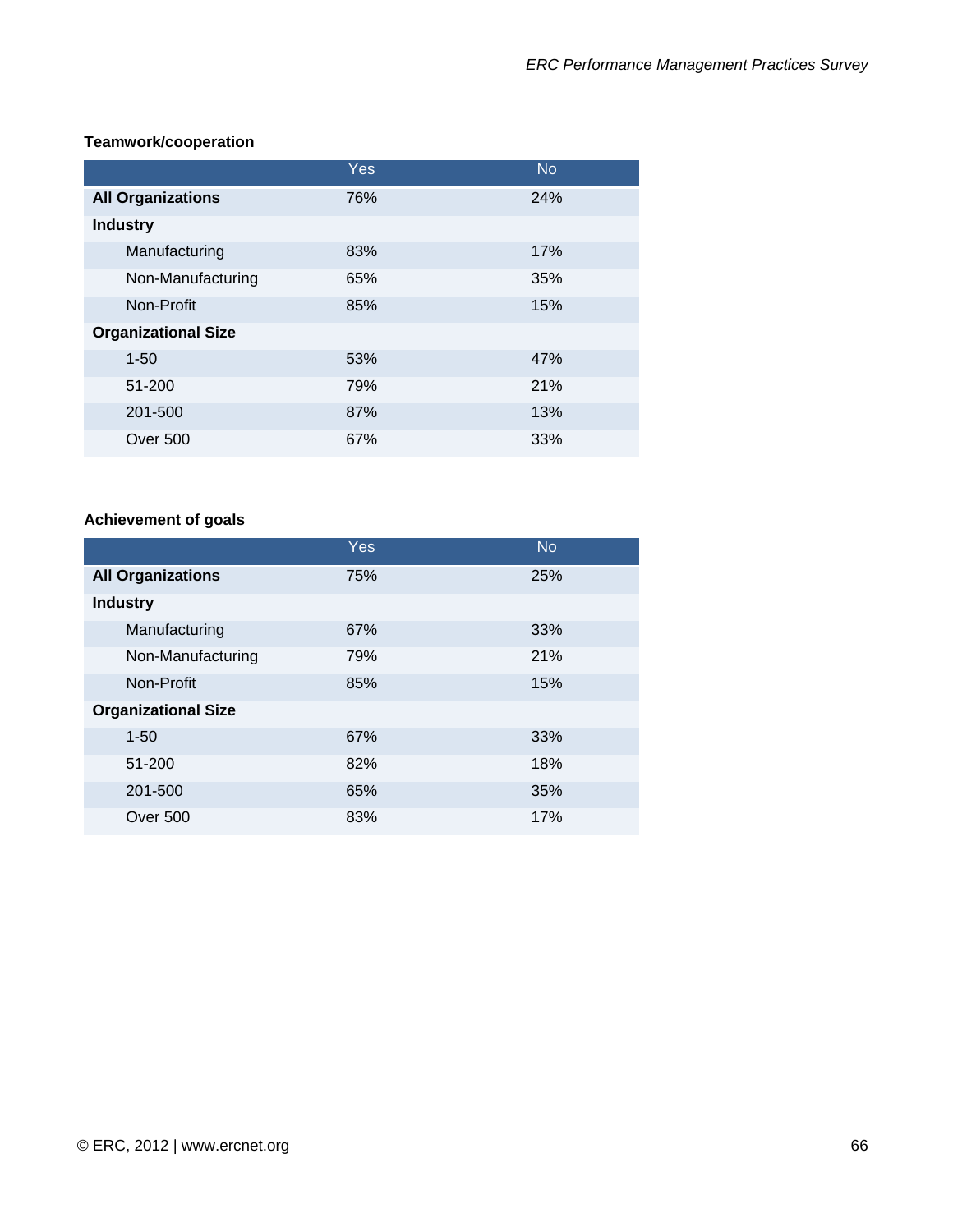#### **Attendance**

|                            | Yes | <b>No</b> |
|----------------------------|-----|-----------|
| <b>All Organizations</b>   | 67% | 33%       |
| <b>Industry</b>            |     |           |
| Manufacturing              | 92% | 8%        |
| Non-Manufacturing          | 44% | 56%       |
| Non-Profit                 | 62% | 38%       |
| <b>Organizational Size</b> |     |           |
| $1 - 50$                   | 47% | 53%       |
| 51-200                     | 72% | 28%       |
| 201-500                    | 74% | 26%       |
| Over 500                   | 67% | 33%       |

#### **Communication**

|                            | Yes | <b>No</b> |
|----------------------------|-----|-----------|
| <b>All Organizations</b>   | 65% | 35%       |
| <b>Industry</b>            |     |           |
| Manufacturing              | 67% | 33%       |
| Non-Manufacturing          | 62% | 38%       |
| Non-Profit                 | 69% | 31%       |
| <b>Organizational Size</b> |     |           |
| $1 - 50$                   | 47% | 53%       |
| 51-200                     | 64% | 36%       |
| 201-500                    | 74% | 26%       |
| Over 500                   | 83% | 17%       |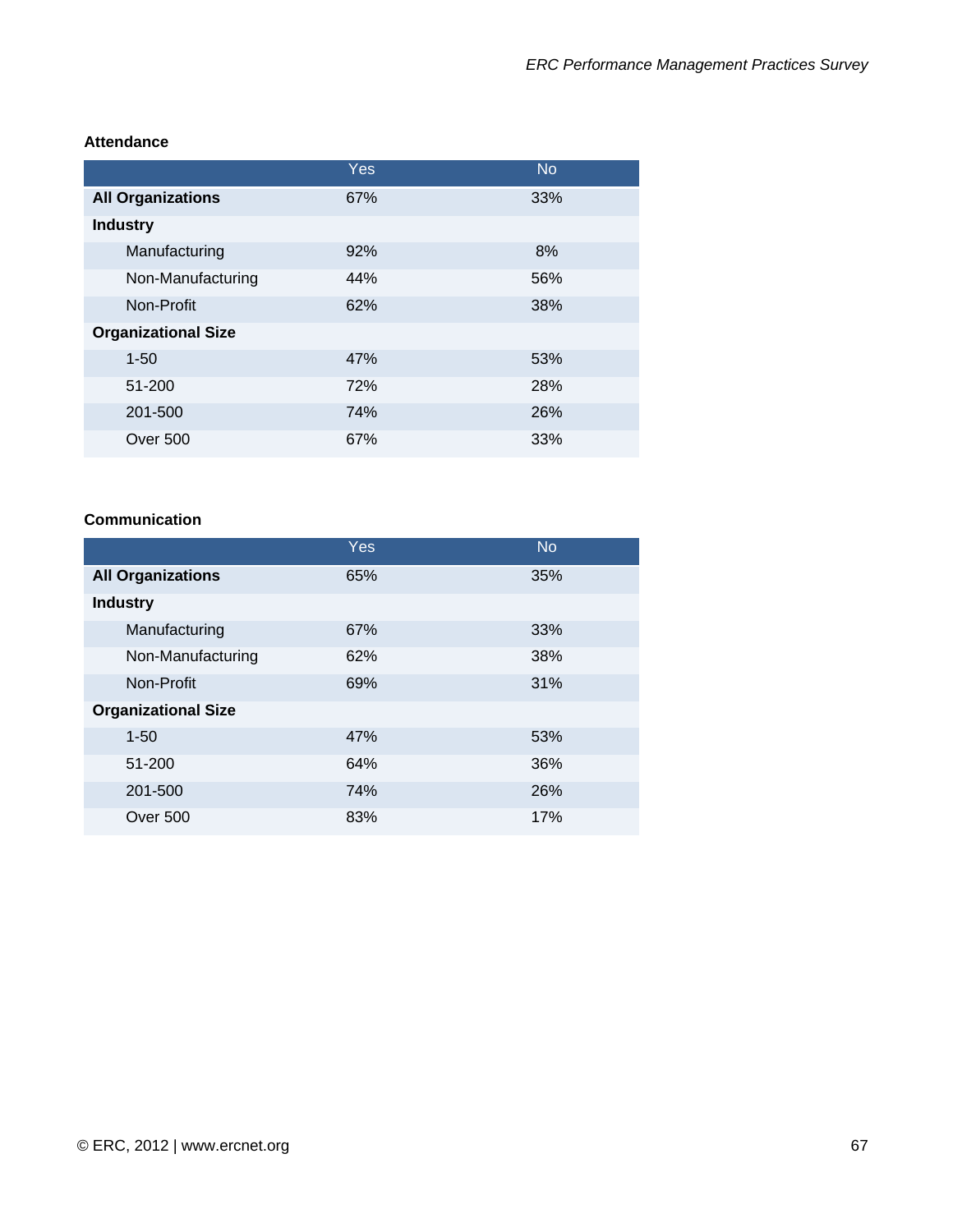# **Dependability/reliability**

|                            | Yes | <b>No</b> |
|----------------------------|-----|-----------|
| <b>All Organizations</b>   | 65% | 35%       |
| <b>Industry</b>            |     |           |
| Manufacturing              | 75% | 25%       |
| Non-Manufacturing          | 59% | 41%       |
| Non-Profit                 | 54% | 46%       |
| <b>Organizational Size</b> |     |           |
| $1 - 50$                   | 47% | 53%       |
| 51-200                     | 72% | 28%       |
| 201-500                    | 70% | 30%       |
| Over 500                   | 50% | 50%       |

#### **Initiative**

|                            | Yes | <b>No</b> |
|----------------------------|-----|-----------|
| <b>All Organizations</b>   | 65% | 35%       |
| <b>Industry</b>            |     |           |
| Manufacturing              | 75% | 25%       |
| Non-Manufacturing          | 56% | 44%       |
| Non-Profit                 | 62% | 38%       |
| <b>Organizational Size</b> |     |           |
| $1 - 50$                   | 53% | 47%       |
| 51-200                     | 72% | 28%       |
| 201-500                    | 65% | 35%       |
| <b>Over 500</b>            | 50% | 50%       |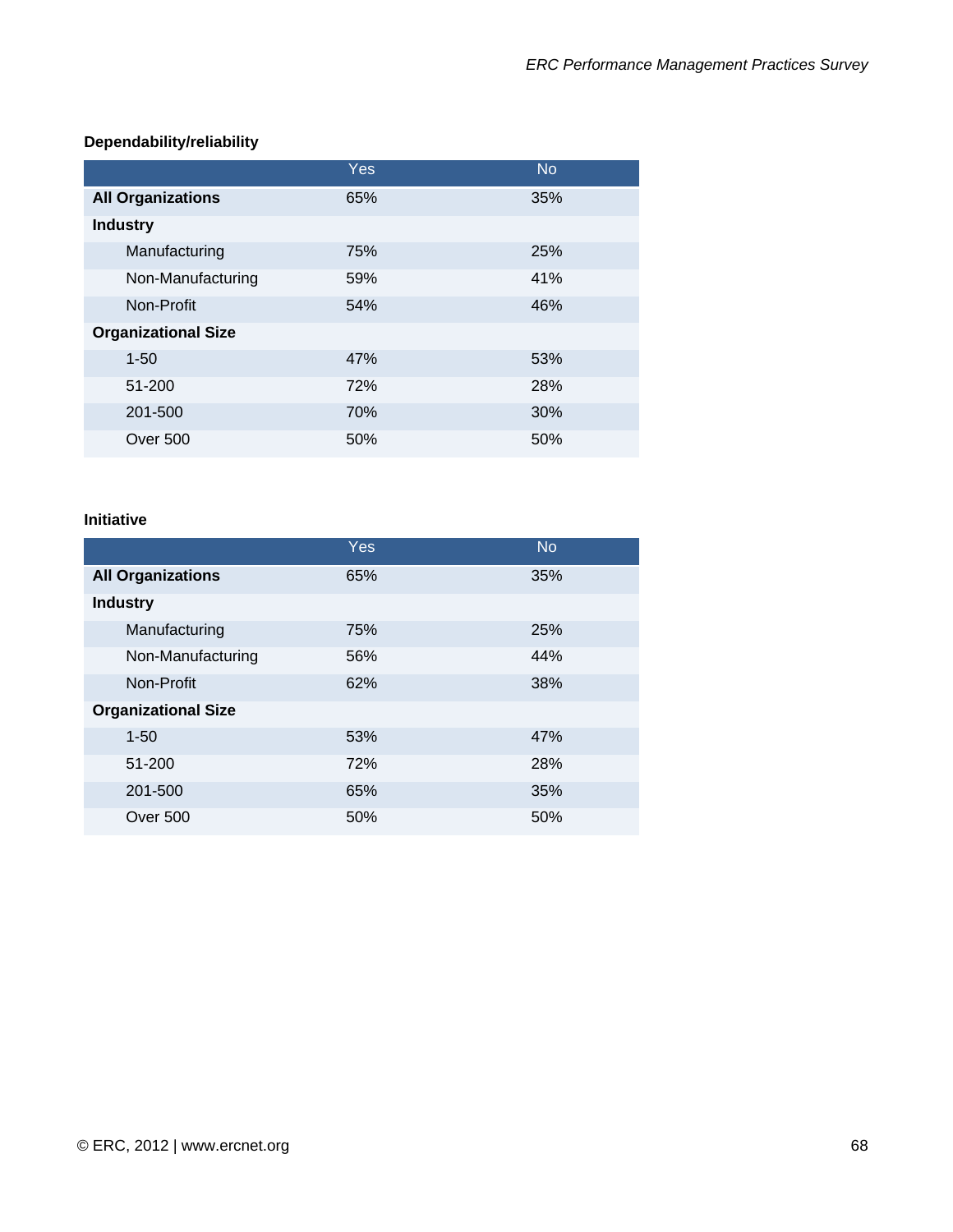|                            | Yes | <b>No</b> |
|----------------------------|-----|-----------|
| <b>All Organizations</b>   | 57% | 43%       |
| <b>Industry</b>            |     |           |
| Manufacturing              | 64% | 36%       |
| Non-Manufacturing          | 53% | 47%       |
| Non-Profit                 | 46% | 54%       |
| <b>Organizational Size</b> |     |           |
| $1 - 50$                   | 27% | 73%       |
| 51-200                     | 62% | 38%       |
| 201-500                    | 70% | 30%       |
| Over 500                   | 50% | 50%       |

# **Adaptability/flexibility**

# **Leadership competencies**

|                            | <b>Yes</b> | <b>No</b> |
|----------------------------|------------|-----------|
| <b>All Organizations</b>   | 57%        | 43%       |
| <b>Industry</b>            |            |           |
| Manufacturing              | 58%        | 42%       |
| Non-Manufacturing          | 53%        | 47%       |
| Non-Profit                 | 62%        | 38%       |
| <b>Organizational Size</b> |            |           |
| $1 - 50$                   | 40%        | 60%       |
| 51-200                     | 56%        | 44%       |
| 201-500                    | 65%        | 35%       |
| Over 500                   | 67%        | 33%       |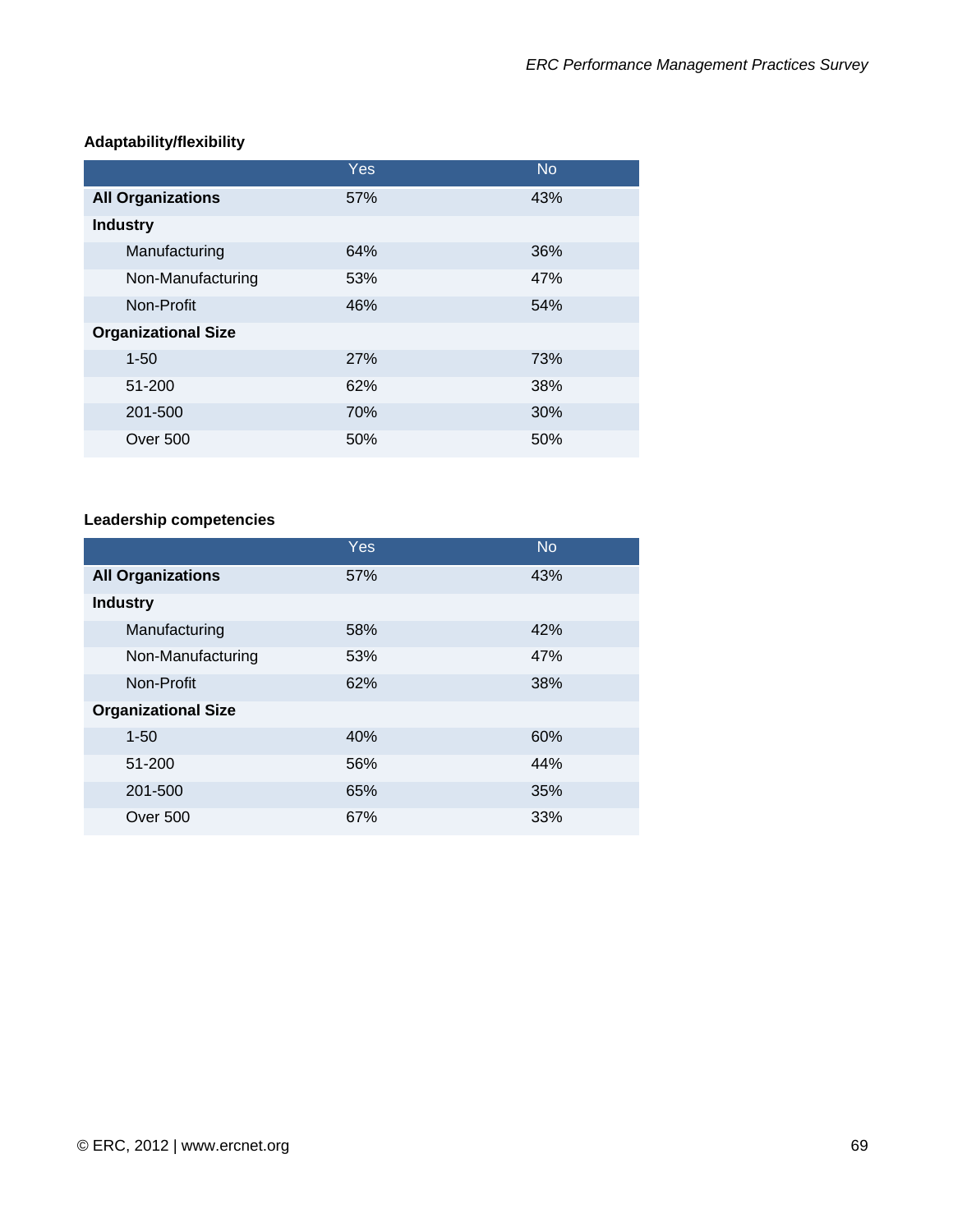# **Key performance indicators**

|                            | Yes. | <b>No</b> |
|----------------------------|------|-----------|
| <b>All Organizations</b>   | 54%  | 46%       |
| <b>Industry</b>            |      |           |
| Manufacturing              | 58%  | 42%       |
| Non-Manufacturing          | 53%  | 47%       |
| Non-Profit                 | 46%  | 54%       |
| <b>Organizational Size</b> |      |           |
| $1 - 50$                   | 47%  | 53%       |
| 51-200                     | 46%  | 54%       |
| 201-500                    | 74%  | 26%       |
| Over 500                   | 50%  | 50%       |

# **Motivation (effort, engagement)**

|                            | Yes | <b>No</b> |
|----------------------------|-----|-----------|
| <b>All Organizations</b>   | 54% | 46%       |
| <b>Industry</b>            |     |           |
| Manufacturing              | 56% | 44%       |
| Non-Manufacturing          | 56% | 44%       |
| Non-Profit                 | 46% | 54%       |
| <b>Organizational Size</b> |     |           |
| $1 - 50$                   | 60% | 40%       |
| 51-200                     | 62% | 38%       |
| 201-500                    | 39% | 61%       |
| Over 500                   | 50% | 50%       |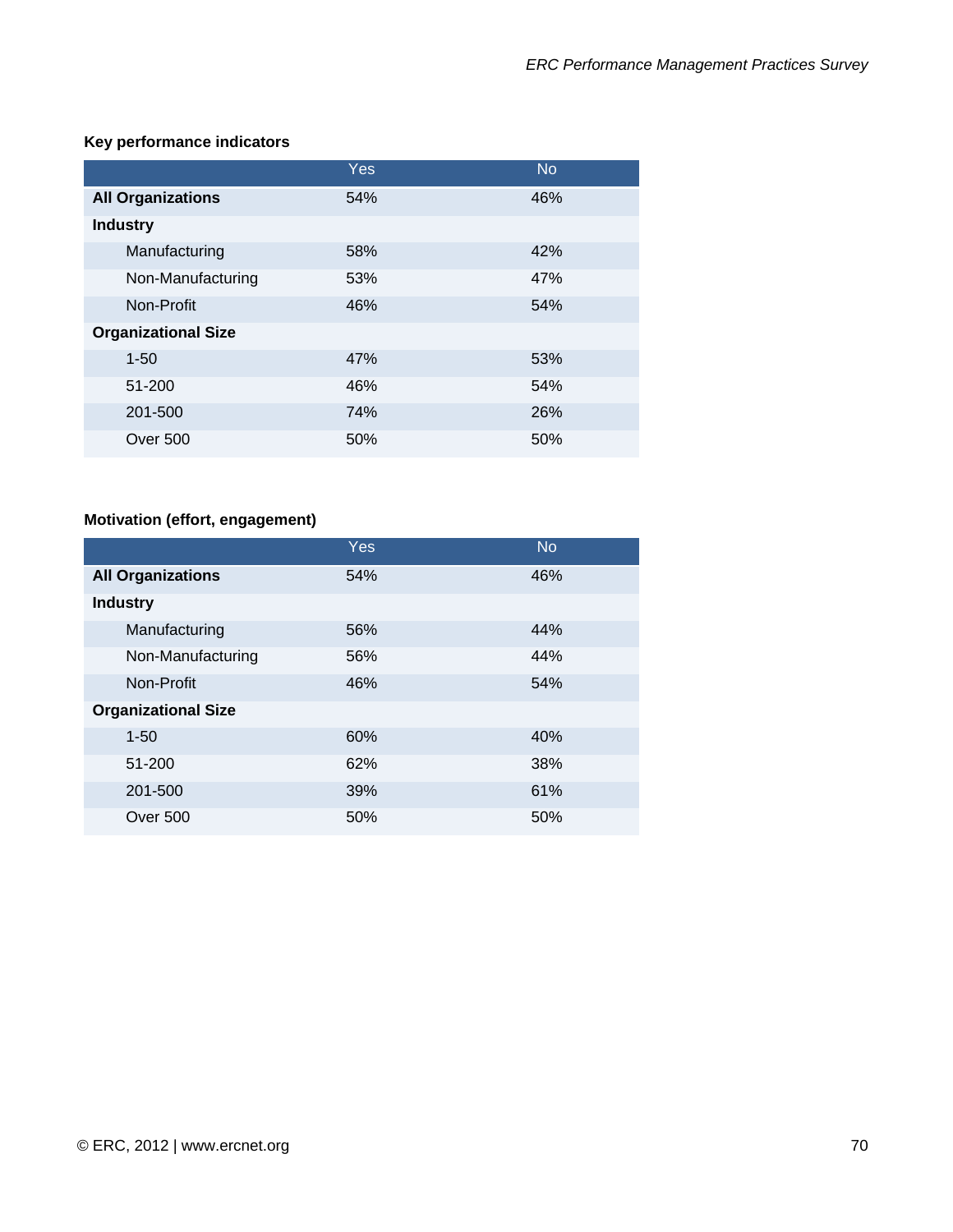# **Safety**

|                            | Yes | <b>No</b> |
|----------------------------|-----|-----------|
| <b>All Organizations</b>   | 52% | 48%       |
| <b>Industry</b>            |     |           |
| Manufacturing              | 81% | 19%       |
| Non-Manufacturing          | 29% | 71%       |
| Non-Profit                 | 31% | 69%       |
| <b>Organizational Size</b> |     |           |
| $1 - 50$                   | 20% | 80%       |
| 51-200                     | 51% | 49%       |
| 201-500                    | 70% | 30%       |
| Over 500                   | 67% | 33%       |

#### **Core/cultural values**

|                            | Yes | <b>No</b> |
|----------------------------|-----|-----------|
| <b>All Organizations</b>   | 47% | 53%       |
| <b>Industry</b>            |     |           |
| Manufacturing              | 42% | 58%       |
| Non-Manufacturing          | 53% | 47%       |
| Non-Profit                 | 46% | 54%       |
| <b>Organizational Size</b> |     |           |
| $1 - 50$                   | 40% | 60%       |
| 51-200                     | 41% | 59%       |
| 201-500                    | 57% | 43%       |
| Over 500                   | 67% | 33%       |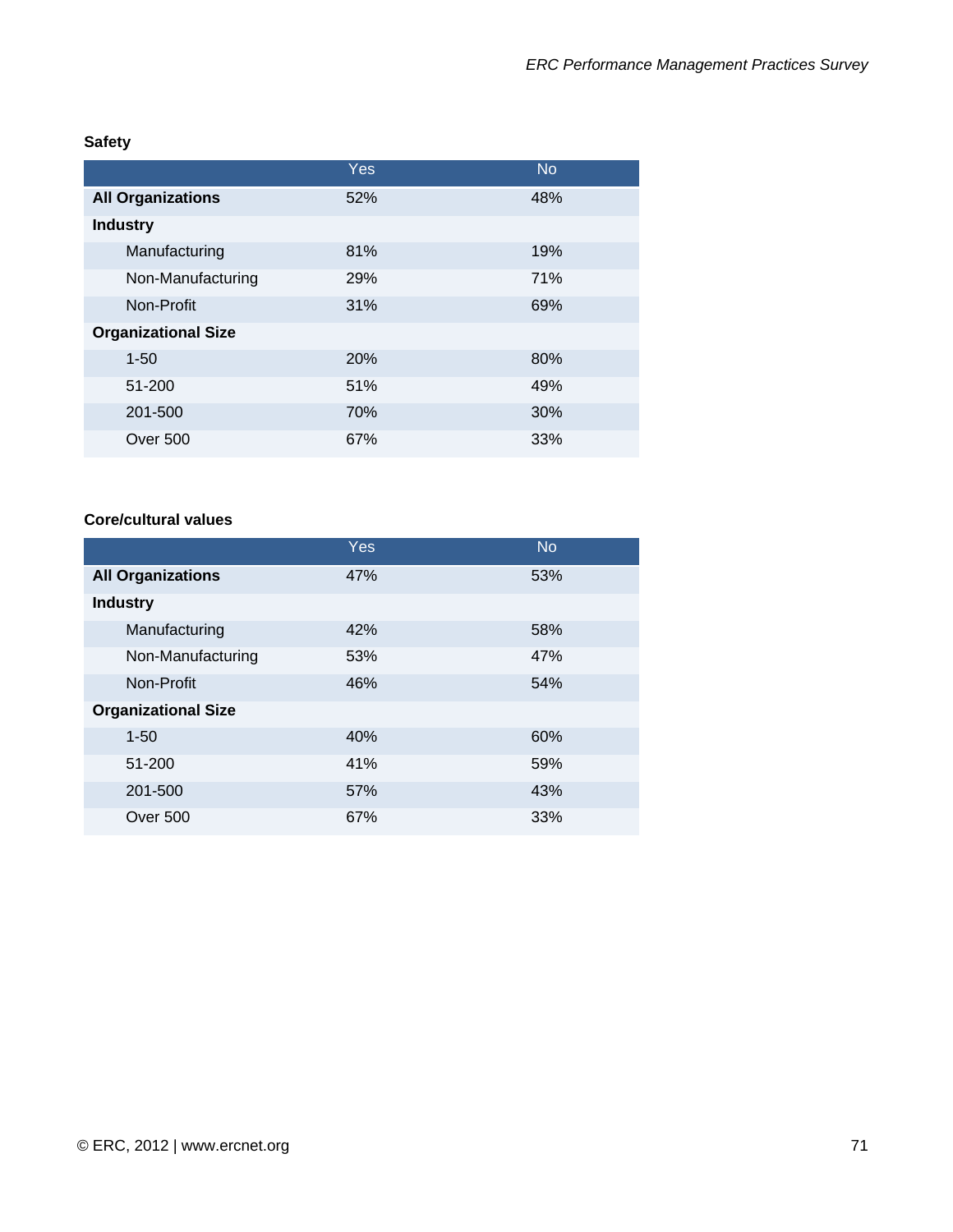### **Learning/skill development targets**

|                            | <b>Yes</b> | <b>No</b> |
|----------------------------|------------|-----------|
| <b>All Organizations</b>   | 43%        | 57%       |
| <b>Industry</b>            |            |           |
| Manufacturing              | 39%        | 61%       |
| Non-Manufacturing          | 47%        | 53%       |
| Non-Profit                 | 46%        | 54%       |
| <b>Organizational Size</b> |            |           |
| $1 - 50$                   | 47%        | 53%       |
| 51-200                     | 38%        | 62%       |
| 201-500                    | 52%        | 48%       |
| Over 500                   | 33%        | 67%       |

#### **Other**

|                            | Yes | <b>No</b> |
|----------------------------|-----|-----------|
| <b>All Organizations</b>   | 19% | 81%       |
| <b>Industry</b>            |     |           |
| Manufacturing              | 14% | 86%       |
| Non-Manufacturing          | 15% | 85%       |
| Non-Profit                 | 46% | 54%       |
| <b>Organizational Size</b> |     |           |
| $1 - 50$                   | 13% | 87%       |
| 51-200                     | 10% | 90%       |
| 201-500                    | 26% | 74%       |
| Over 500                   | 67% | 33%       |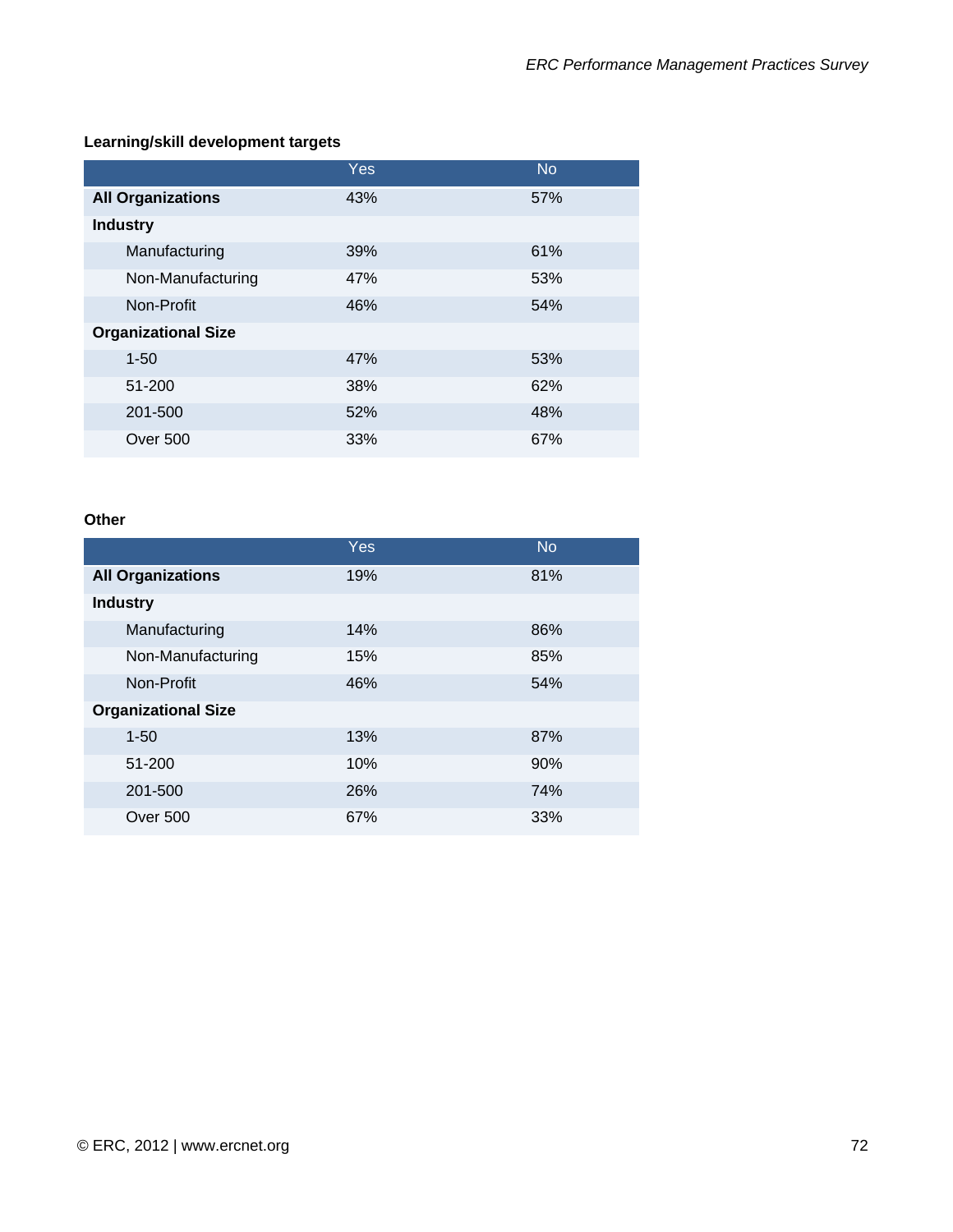| יישהושה ויש פיזימני וס סופרים של השווייט ומה של השווייט של השווייט ומאומרים של השוויים של השווייט של השפו ו<br>performance evaluation? |     |         |     |         |           |           |       |
|----------------------------------------------------------------------------------------------------------------------------------------|-----|---------|-----|---------|-----------|-----------|-------|
|                                                                                                                                        | 1-3 | $4 - 6$ | 7-9 | $10-12$ | $13 - 16$ | $17 - 19$ | $20+$ |
| <b>All Organizations</b>                                                                                                               | 3%  | 17%     | 16% | 39%     | 11%       | 2%        | 13%   |
| <b>Industry</b>                                                                                                                        |     |         |     |         |           |           |       |

Manufacturing 0% 14% 24% 45% 7% 3% 7% Non-Manufacturing 8% 23% 4% 31% 15% 0% 19% Non-Profit 0% 11% 22% 44% 11% 0% 11%

1-50 18% 36% 0% 9% 18% 0% 18% 51-200 0% 15% 15% 52% 7% 4% 7% 201-500 0% 14% 18% 41% 14% 0% 14% Over 500 0% 0% 50% 25% 0% 0% 25%

**Figure 17a | What is the average number of criteria against which an employee is evaluated on his/her performance evaluation?** 

**Organizational Size**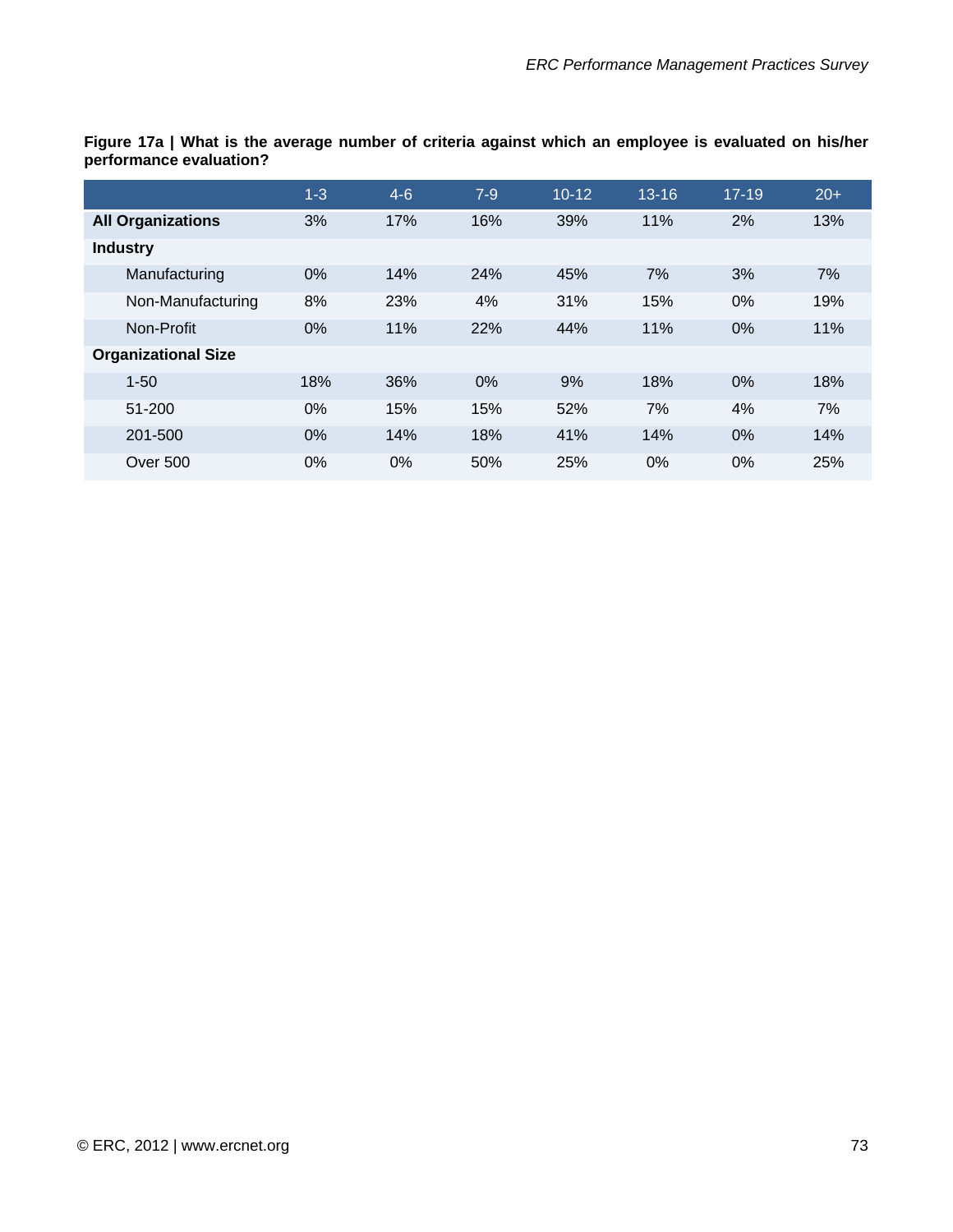#### **Figure 18a | What training do supervisors receive in performance management?**

|                            | <b>Yes</b> | <b>No</b> |
|----------------------------|------------|-----------|
| <b>All Organizations</b>   | 61%        | 39%       |
| <b>Industry</b>            |            |           |
| Manufacturing              | 67%        | 33%       |
| Non-Manufacturing          | 59%        | 41%       |
| Non-Profit                 | 54%        | 46%       |
| <b>Organizational Size</b> |            |           |
| $1 - 50$                   | 47%        | 53%       |
| 51-200                     | 64%        | 36%       |
| 201-500                    | 65%        | 35%       |
| Over 500                   | 67%        | 33%       |

#### **Performance evaluation discussion**

#### **Performance documentation**

|                            | Yes | <b>No</b> |
|----------------------------|-----|-----------|
| <b>All Organizations</b>   | 48% | 52%       |
| <b>Industry</b>            |     |           |
| Manufacturing              | 61% | 39%       |
| Non-Manufacturing          | 41% | 59%       |
| Non-Profit                 | 31% | 69%       |
| <b>Organizational Size</b> |     |           |
| $1 - 50$                   | 40% | 60%       |
| 51-200                     | 44% | 56%       |
| 201-500                    | 61% | 39%       |
| Over 500                   | 50% | 50%       |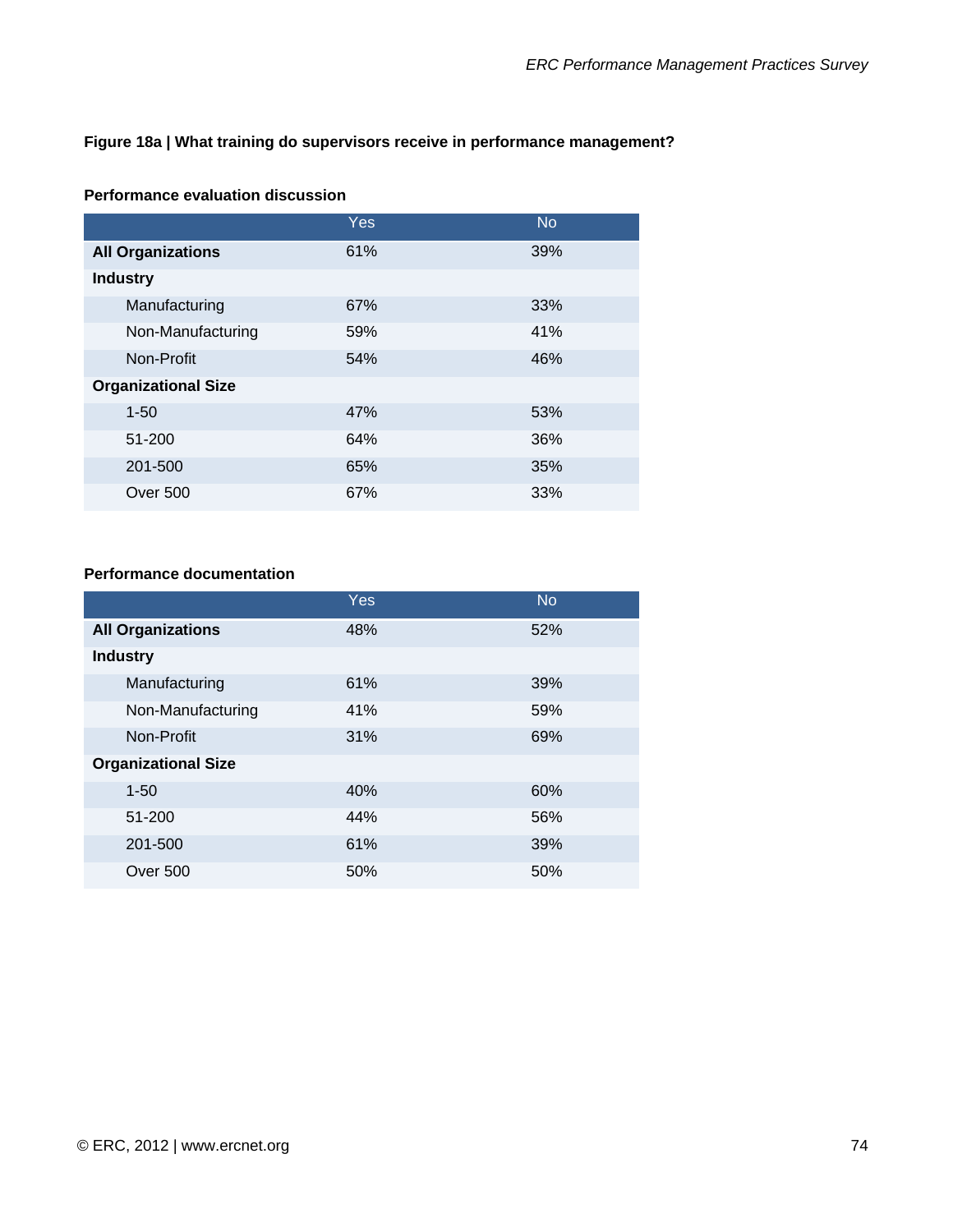### **Performance coaching**

|                            | Yes | <b>No</b> |
|----------------------------|-----|-----------|
| <b>All Organizations</b>   | 43% | 57%       |
| <b>Industry</b>            |     |           |
| Manufacturing              | 47% | 53%       |
| Non-Manufacturing          | 41% | 59%       |
| Non-Profit                 | 38% | 62%       |
| <b>Organizational Size</b> |     |           |
| $1 - 50$                   | 27% | 73%       |
| 51-200                     | 33% | 67%       |
| 201-500                    | 61% | 39%       |
| Over 500                   | 83% | 17%       |

### **Goal setting**

|                            | Yes | <b>No</b> |
|----------------------------|-----|-----------|
| <b>All Organizations</b>   | 39% | 61%       |
| <b>Industry</b>            |     |           |
| Manufacturing              | 44% | 56%       |
| Non-Manufacturing          | 32% | 68%       |
| Non-Profit                 | 38% | 62%       |
| <b>Organizational Size</b> |     |           |
| $1 - 50$                   | 20% | 80%       |
| 51-200                     | 36% | 64%       |
| 201-500                    | 57% | 43%       |
| <b>Over 500</b>            | 33% | 67%       |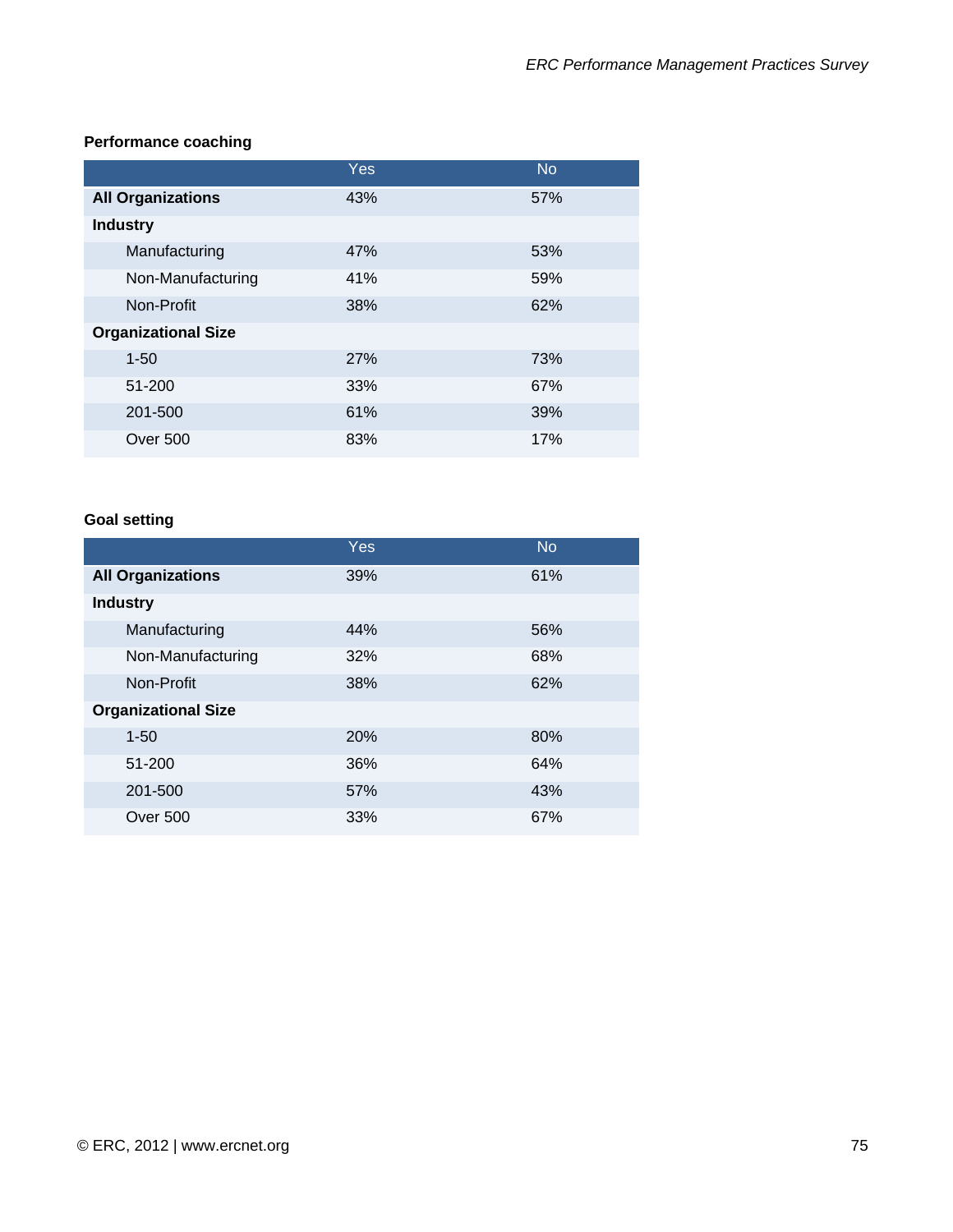## **Performance improvement plans**

|                            | Yes | <b>No</b> |
|----------------------------|-----|-----------|
| <b>All Organizations</b>   | 36% | 64%       |
| <b>Industry</b>            |     |           |
| Manufacturing              | 36% | 64%       |
| Non-Manufacturing          | 38% | 62%       |
| Non-Profit                 | 31% | 69%       |
| <b>Organizational Size</b> |     |           |
| $1 - 50$                   | 20% | 80%       |
| 51-200                     | 38% | 62%       |
| 201-500                    | 43% | 57%       |
| Over 500                   | 33% | 67%       |

### **Discipline**

|                            | Yes        | <b>No</b> |
|----------------------------|------------|-----------|
| <b>All Organizations</b>   | 29%        | 71%       |
| <b>Industry</b>            |            |           |
| Manufacturing              | 31%        | 69%       |
| Non-Manufacturing          | <b>29%</b> | 71%       |
| Non-Profit                 | 23%        | 77%       |
| <b>Organizational Size</b> |            |           |
| $1 - 50$                   | 13%        | 87%       |
| 51-200                     | <b>23%</b> | 77%       |
| 201-500                    | 39%        | 61%       |
| <b>Over 500</b>            | 67%        | 33%       |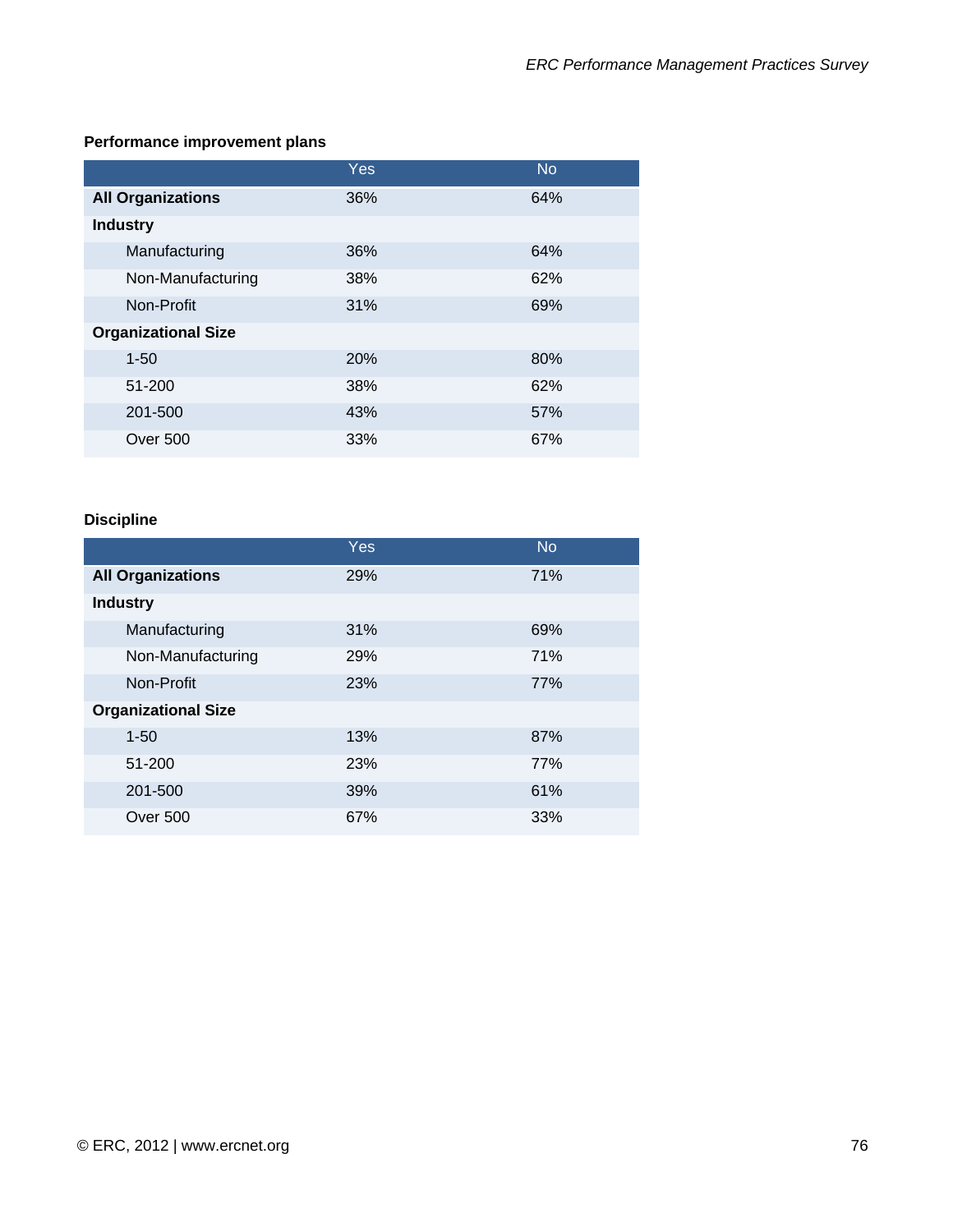# **No training**

|                            | Yes | <b>No</b> |
|----------------------------|-----|-----------|
| <b>All Organizations</b>   | 27% | 73%       |
| <b>Industry</b>            |     |           |
| Manufacturing              | 19% | 81%       |
| Non-Manufacturing          | 29% | 71%       |
| Non-Profit                 | 38% | 62%       |
| <b>Organizational Size</b> |     |           |
| $1 - 50$                   | 33% | 67%       |
| 51-200                     | 26% | 74%       |
| 201-500                    | 26% | 74%       |
| Over 500                   | 17% | 83%       |

# **Developmental coaching**

|                            | Yes | <b>No</b> |
|----------------------------|-----|-----------|
| <b>All Organizations</b>   | 20% | 80%       |
| <b>Industry</b>            |     |           |
| Manufacturing              | 19% | 81%       |
| Non-Manufacturing          | 21% | 79%       |
| Non-Profit                 | 23% | 77%       |
| <b>Organizational Size</b> |     |           |
| $1 - 50$                   | 13% | 87%       |
| 51-200                     | 15% | 85%       |
| 201-500                    | 30% | 70%       |
| <b>Over 500</b>            | 33% | 67%       |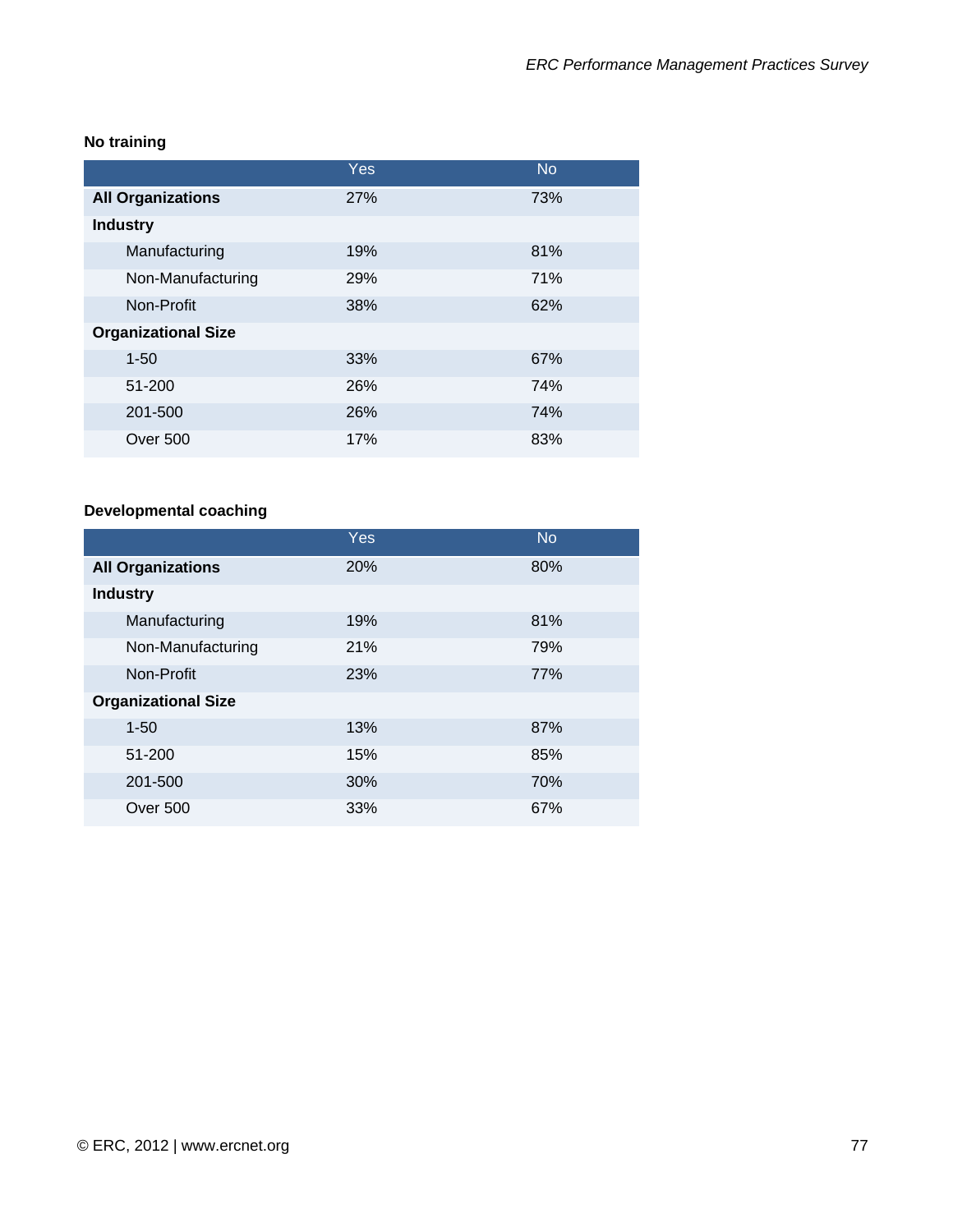#### **Individual development plans**

|                            | Yes. | <b>No</b> |
|----------------------------|------|-----------|
| <b>All Organizations</b>   | 20%  | 80%       |
| <b>Industry</b>            |      |           |
| Manufacturing              | 17%  | 83%       |
| Non-Manufacturing          | 24%  | 76%       |
| Non-Profit                 | 23%  | 77%       |
| <b>Organizational Size</b> |      |           |
| $1 - 50$                   | 13%  | 87%       |
| 51-200                     | 15%  | 85%       |
| 201-500                    | 26%  | 74%       |
| Over 500                   | 50%  | 50%       |

# **Reward and recognition**

|                            | Yes | <b>No</b> |
|----------------------------|-----|-----------|
| <b>All Organizations</b>   | 20% | 80%       |
| <b>Industry</b>            |     |           |
| Manufacturing              | 22% | 78%       |
| Non-Manufacturing          | 15% | 85%       |
| Non-Profit                 | 31% | 69%       |
| <b>Organizational Size</b> |     |           |
| $1 - 50$                   | 7%  | 93%       |
| 51-200                     | 15% | 85%       |
| 201-500                    | 35% | 65%       |
| Over 500                   | 33% | 67%       |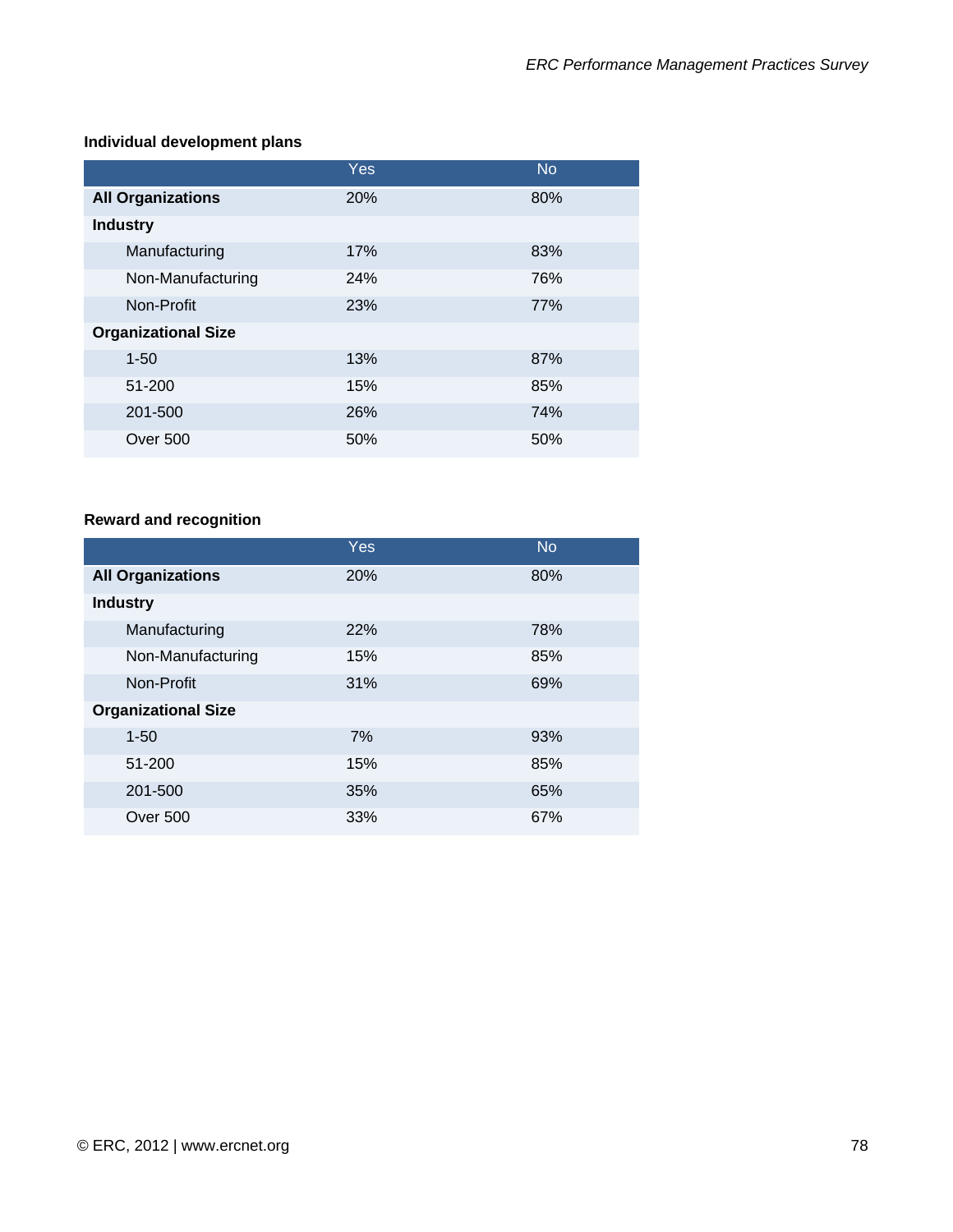### **Rater training**

|                            | Yes   | <b>No</b> |
|----------------------------|-------|-----------|
| <b>All Organizations</b>   | 18%   | 82%       |
| <b>Industry</b>            |       |           |
| Manufacturing              | 22%   | 78%       |
| Non-Manufacturing          | 21%   | 79%       |
| Non-Profit                 | $0\%$ | 100%      |
| <b>Organizational Size</b> |       |           |
| $1 - 50$                   | $0\%$ | 100%      |
| 51-200                     | 21%   | 79%       |
| 201-500                    | 26%   | 74%       |
| Over 500                   | 17%   | 83%       |

#### **Other**

|                            | Yes   | <b>No</b> |
|----------------------------|-------|-----------|
| <b>All Organizations</b>   | 7%    | 93%       |
| <b>Industry</b>            |       |           |
| Manufacturing              | 3%    | 97%       |
| Non-Manufacturing          | 3%    | 97%       |
| Non-Profit                 | 31%   | 69%       |
| <b>Organizational Size</b> |       |           |
| $1 - 50$                   | $0\%$ | 100%      |
| 51-200                     | 3%    | 97%       |
| 201-500                    | 9%    | 91%       |
| Over 500                   | 50%   | 50%       |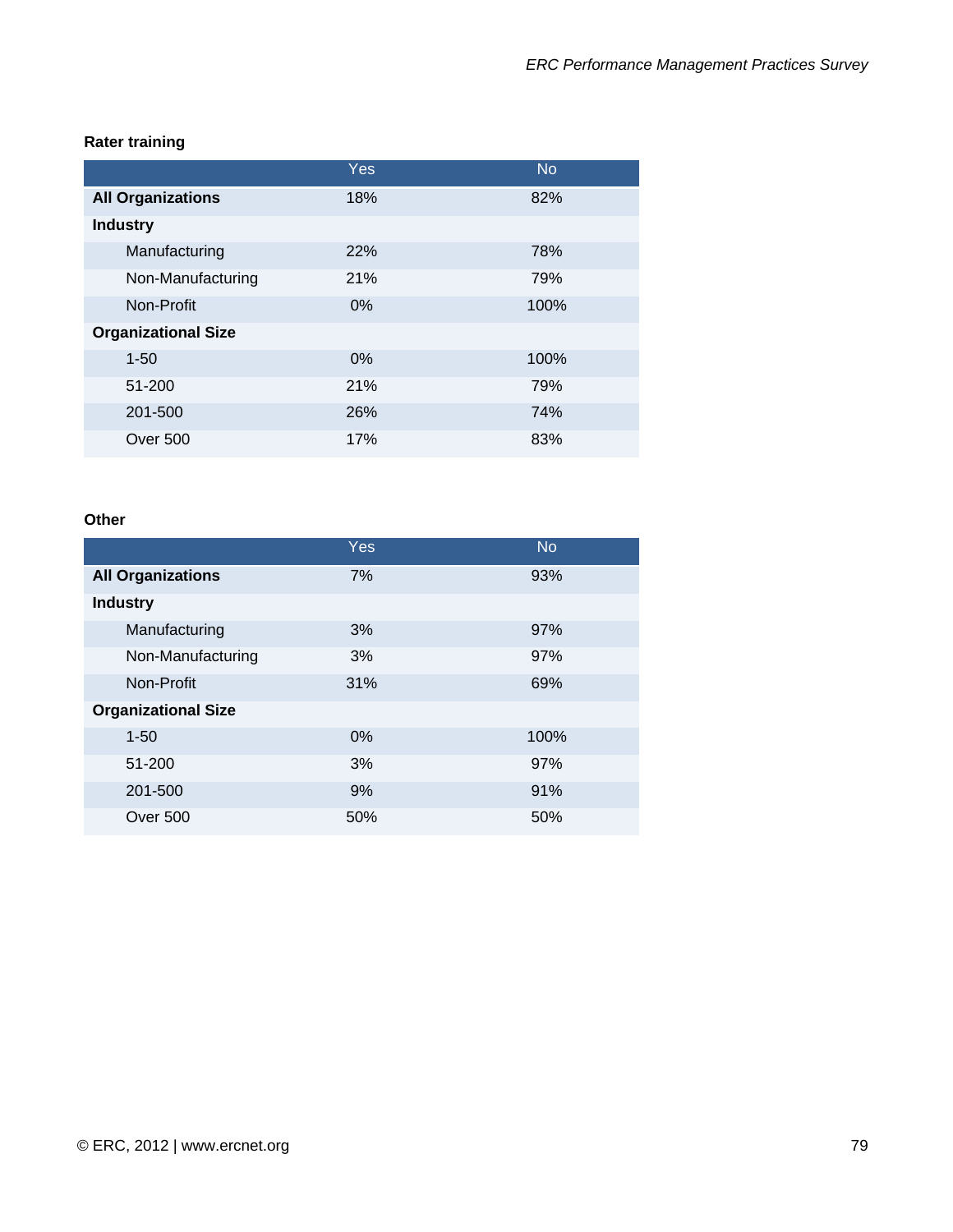#### **Figure 19a | What role do your supervisors play in managing employee performance?**

|                            | <b>Yes</b> | <b>No</b> |
|----------------------------|------------|-----------|
| <b>All Organizations</b>   | 90%        | 10%       |
| <b>Industry</b>            |            |           |
| Manufacturing              | 94%        | 6%        |
| Non-Manufacturing          | 82%        | 18%       |
| Non-Profit                 | 100%       | 0%        |
| <b>Organizational Size</b> |            |           |
| $1 - 50$                   | 73%        | 27%       |
| 51-200                     | 92%        | 8%        |
| 201-500                    | 96%        | 4%        |
| <b>Over 500</b>            | 100%       | $0\%$     |

### **Conducting a performance review discussion**

### **Documenting performance**

|                            | Yes  | <b>No</b> |
|----------------------------|------|-----------|
| <b>All Organizations</b>   | 90%  | 10%       |
| <b>Industry</b>            |      |           |
| Manufacturing              | 94%  | 6%        |
| Non-Manufacturing          | 82%  | 18%       |
| Non-Profit                 | 100% | 0%        |
| <b>Organizational Size</b> |      |           |
| $1 - 50$                   | 67%  | 33%       |
| 51-200                     | 92%  | 8%        |
| 201-500                    | 100% | 0%        |
| Over 500                   | 100% | 0%        |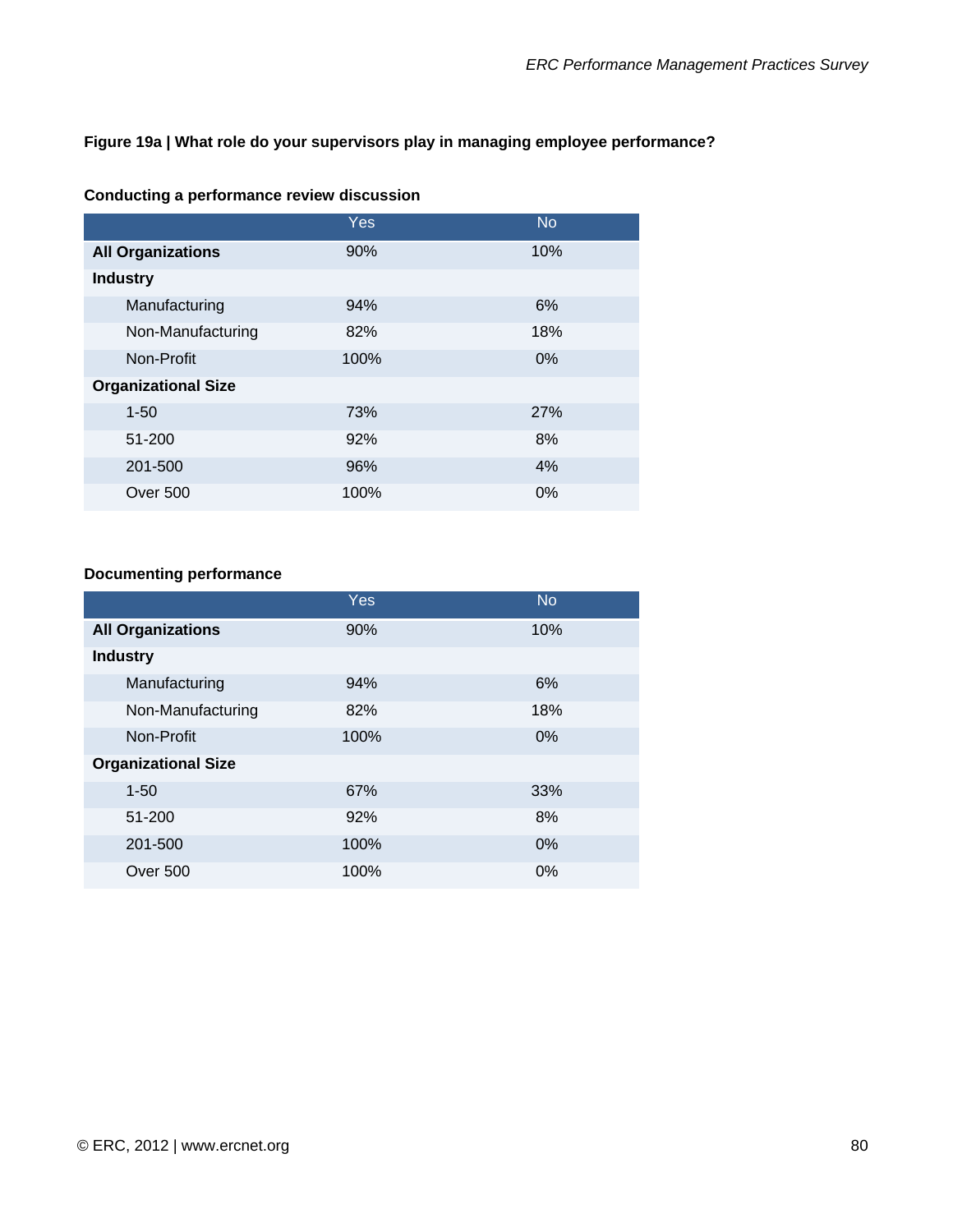# **Providing on-going feedback/coaching**

|                            | Yes  | <b>No</b> |
|----------------------------|------|-----------|
| <b>All Organizations</b>   | 89%  | 11%       |
| <b>Industry</b>            |      |           |
| Manufacturing              | 94%  | 6%        |
| Non-Manufacturing          | 79%  | 21%       |
| Non-Profit                 | 100% | 0%        |
| <b>Organizational Size</b> |      |           |
| $1 - 50$                   | 73%  | 27%       |
| 51-200                     | 95%  | 5%        |
| 201-500                    | 87%  | 13%       |
| <b>Over 500</b>            | 100% | 0%        |

### **Recognizing good performance**

|                            | Yes  | <b>No</b> |
|----------------------------|------|-----------|
| <b>All Organizations</b>   | 81%  | 19%       |
| <b>Industry</b>            |      |           |
| Manufacturing              | 83%  | 17%       |
| Non-Manufacturing          | 79%  | 21%       |
| Non-Profit                 | 77%  | 23%       |
| <b>Organizational Size</b> |      |           |
| $1 - 50$                   | 67%  | 33%       |
| 51-200                     | 74%  | 26%       |
| 201-500                    | 96%  | 4%        |
| Over 500                   | 100% | $0\%$     |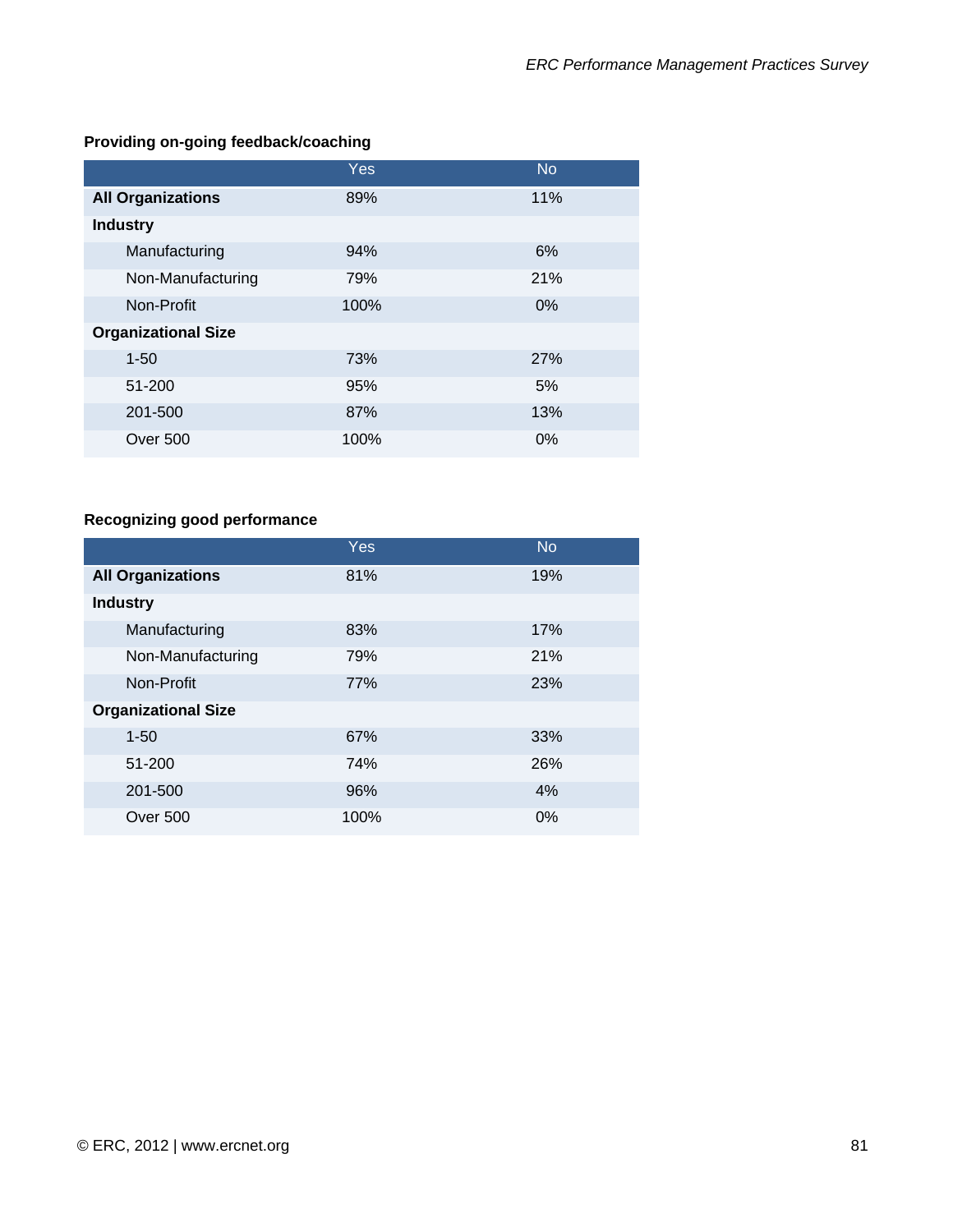|                            | <b>Yes</b> | <b>No</b> |
|----------------------------|------------|-----------|
| <b>All Organizations</b>   | 80%        | 20%       |
| <b>Industry</b>            |            |           |
| Manufacturing              | 81%        | 19%       |
| Non-Manufacturing          | 74%        | 26%       |
| Non-Profit                 | 92%        | 8%        |
| <b>Organizational Size</b> |            |           |
| $1 - 50$                   | 60%        | 40%       |
| 51-200                     | 82%        | 18%       |
| 201-500                    | 83%        | 17%       |
| <b>Over 500</b>            | 100%       | 0%        |

# **Setting performance expectations and goals**

# **Improving performance**

|                            | <b>Yes</b> | <b>No</b> |
|----------------------------|------------|-----------|
| <b>All Organizations</b>   | 76%        | 24%       |
| <b>Industry</b>            |            |           |
| Manufacturing              | 78%        | 22%       |
| Non-Manufacturing          | 71%        | 29%       |
| Non-Profit                 | 85%        | 15%       |
| <b>Organizational Size</b> |            |           |
| $1 - 50$                   | 60%        | 40%       |
| 51-200                     | 77%        | 23%       |
| 201-500                    | 83%        | 17%       |
| Over 500                   | 83%        | 17%       |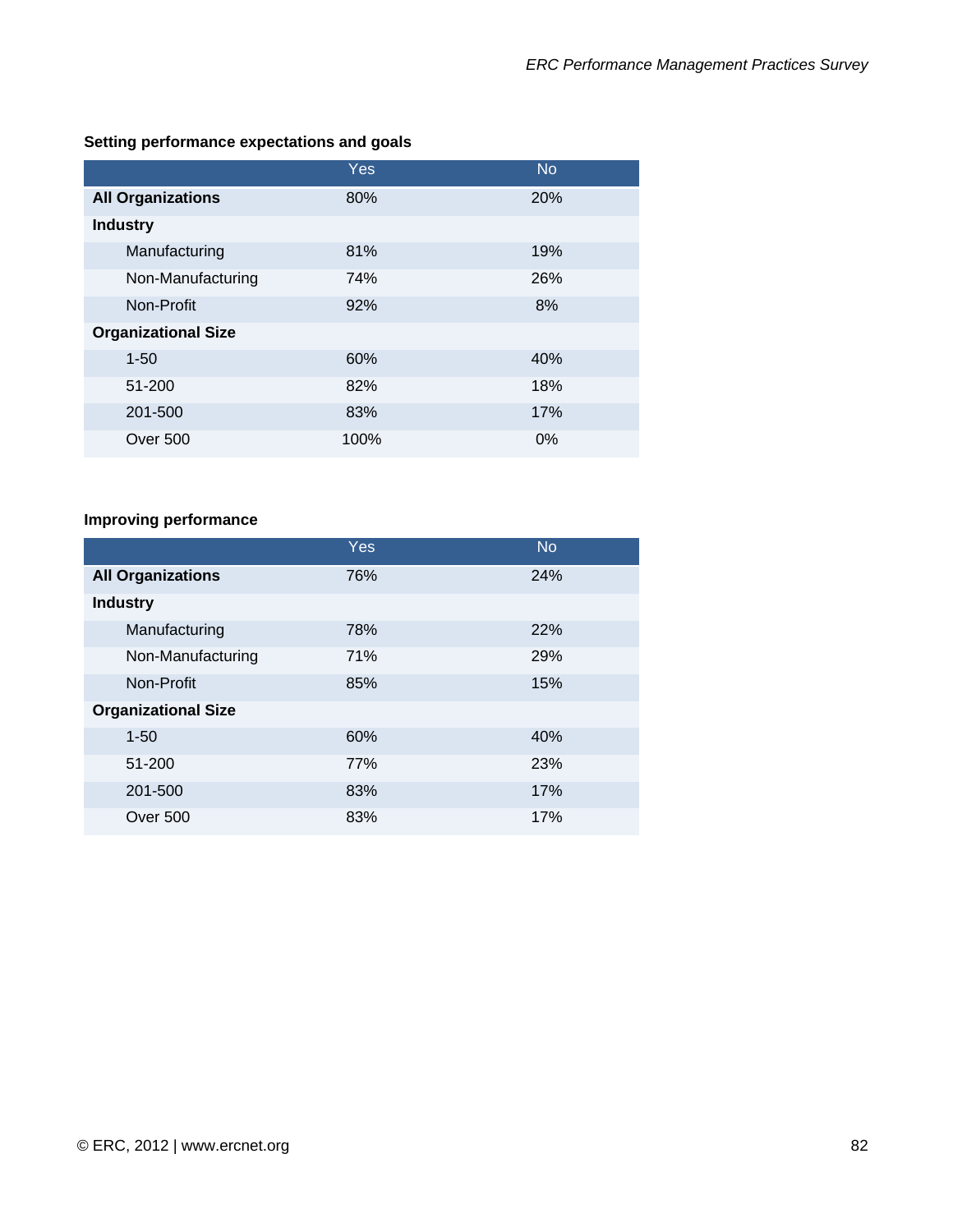**Figure 20a | Please explain the process by which your organization deals with below standard performance.** 

#### **Performance improvement plan**

|                            | Yes  | <b>No</b> |
|----------------------------|------|-----------|
| <b>All Organizations</b>   | 68%  | 32%       |
| <b>Industry</b>            |      |           |
| Manufacturing              | 64%  | 36%       |
| Non-Manufacturing          | 69%  | 31%       |
| Non-Profit                 | 75%  | 25%       |
| <b>Organizational Size</b> |      |           |
| $1 - 50$                   | 70%  | 30%       |
| 51-200                     | 66%  | 34%       |
| 201-500                    | 61%  | 39%       |
| Over 500                   | 100% | 0%        |

#### **Formal discipline**

|                            | Yes   | <b>No</b> |
|----------------------------|-------|-----------|
| <b>All Organizations</b>   | 33%   | 67%       |
| <b>Industry</b>            |       |           |
| Manufacturing              | 36%   | 64%       |
| Non-Manufacturing          | 23%   | 77%       |
| Non-Profit                 | 50%   | 50%       |
| <b>Organizational Size</b> |       |           |
| $1 - 50$                   | 20%   | 80%       |
| 51-200                     | 38%   | 63%       |
| 201-500                    | 44%   | 56%       |
| Over 500                   | $0\%$ | 100%      |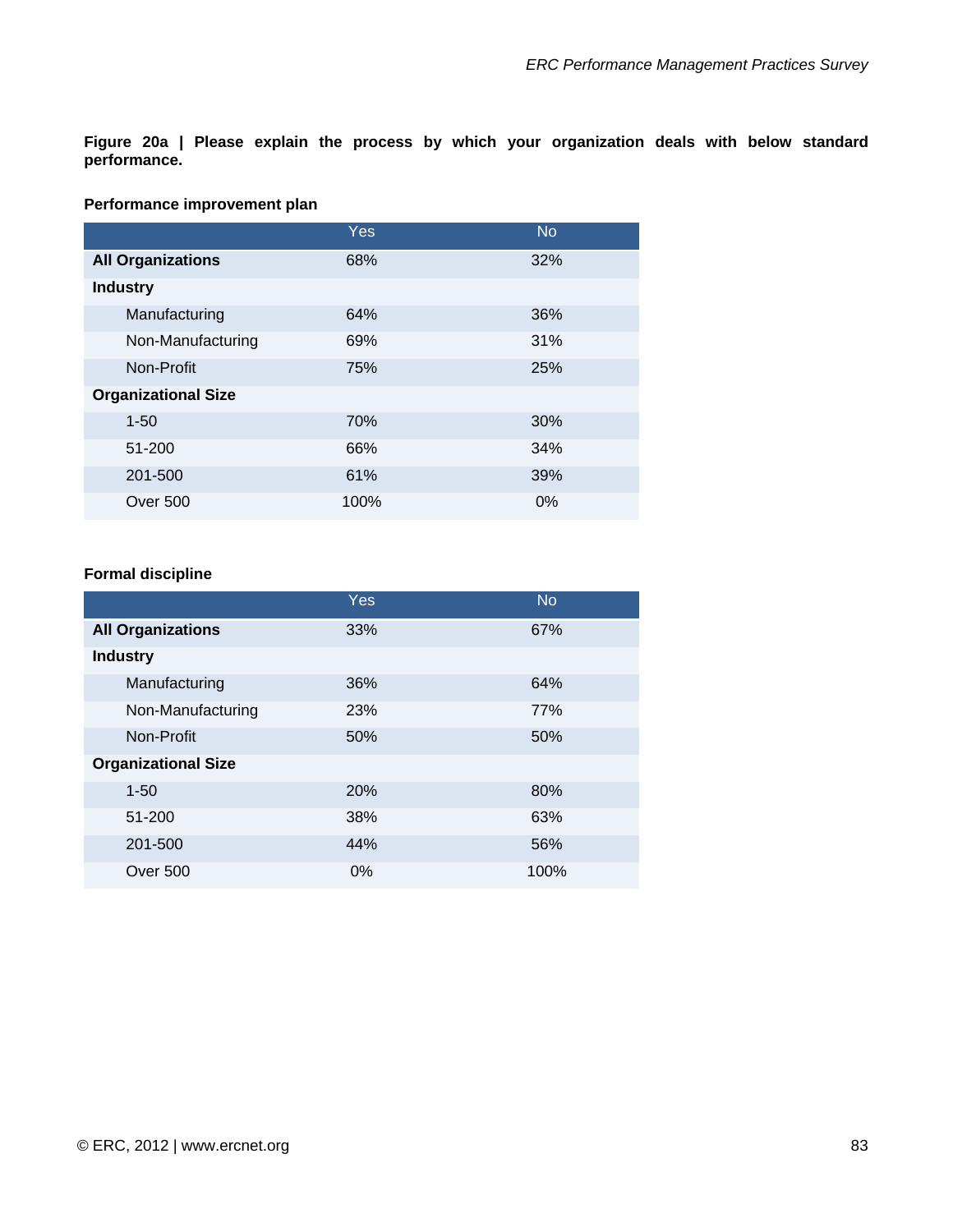### **Meeting with the supervisor**

|                            | Yes   | <b>No</b> |
|----------------------------|-------|-----------|
| <b>All Organizations</b>   | 29%   | 71%       |
| <b>Industry</b>            |       |           |
| Manufacturing              | 21%   | 79%       |
| Non-Manufacturing          | 38%   | 62%       |
| Non-Profit                 | 25%   | 75%       |
| <b>Organizational Size</b> |       |           |
| $1 - 50$                   | 50%   | 50%       |
| 51-200                     | 31%   | 69%       |
| 201-500                    | 22%   | 78%       |
| <b>Over 500</b>            | $0\%$ | 100%      |

# **Coaching/counseling**

|                            | <b>Yes</b> | <b>No</b> |
|----------------------------|------------|-----------|
| <b>All Organizations</b>   | 20%        | 80%       |
| <b>Industry</b>            |            |           |
| Manufacturing              | <b>25%</b> | 75%       |
| Non-Manufacturing          | 19%        | 81%       |
| Non-Profit                 | 8%         | 92%       |
| <b>Organizational Size</b> |            |           |
| $1 - 50$                   | 0%         | 100%      |
| 51-200                     | 13%        | 88%       |
| 201-500                    | 44%        | 56%       |
| <b>Over 500</b>            | 17%        | 83%       |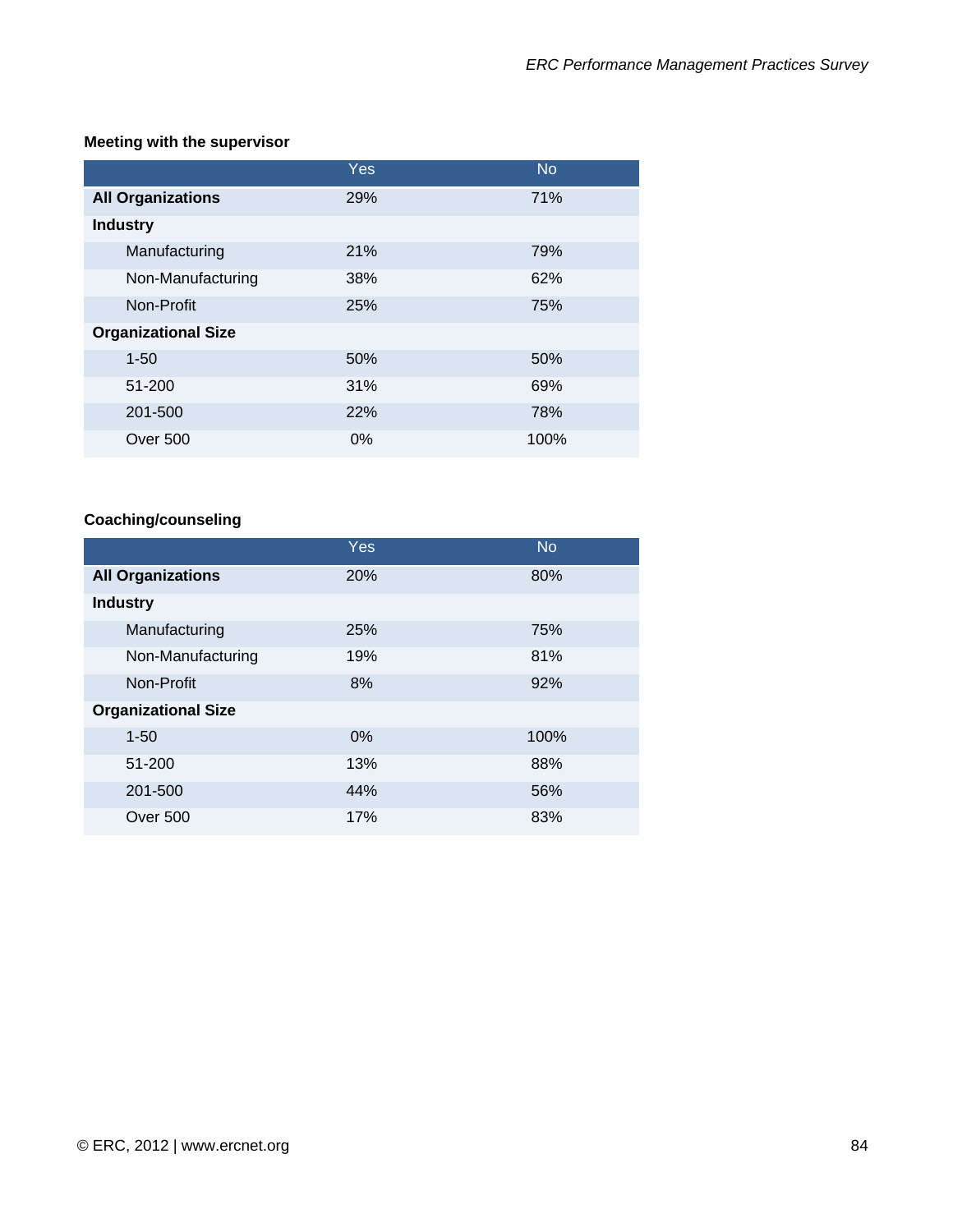# **Training**

|                            | Yes | <b>No</b> |
|----------------------------|-----|-----------|
| <b>All Organizations</b>   | 8%  | 92%       |
| <b>Industry</b>            |     |           |
| Manufacturing              | 11% | 89%       |
| Non-Manufacturing          | 8%  | 92%       |
| Non-Profit                 | 0%  | 100%      |
| <b>Organizational Size</b> |     |           |
| $1 - 50$                   | 20% | 80%       |
| 51-200                     | 3%  | 97%       |
| 201-500                    | 6%  | 94%       |
| Over 500                   | 17% | 83%       |

# **Reassignment of job/duties**

|                            | Yes   | <b>No</b> |
|----------------------------|-------|-----------|
| <b>All Organizations</b>   | 5%    | 95%       |
| <b>Industry</b>            |       |           |
| Manufacturing              | 7%    | 93%       |
| Non-Manufacturing          | $0\%$ | 100%      |
| Non-Profit                 | 8%    | 92%       |
| <b>Organizational Size</b> |       |           |
| $1 - 50$                   | $0\%$ | 100%      |
| 51-200                     | $0\%$ | 100%      |
| 201-500                    | 11%   | 89%       |
| Over 500                   | 17%   | 83%       |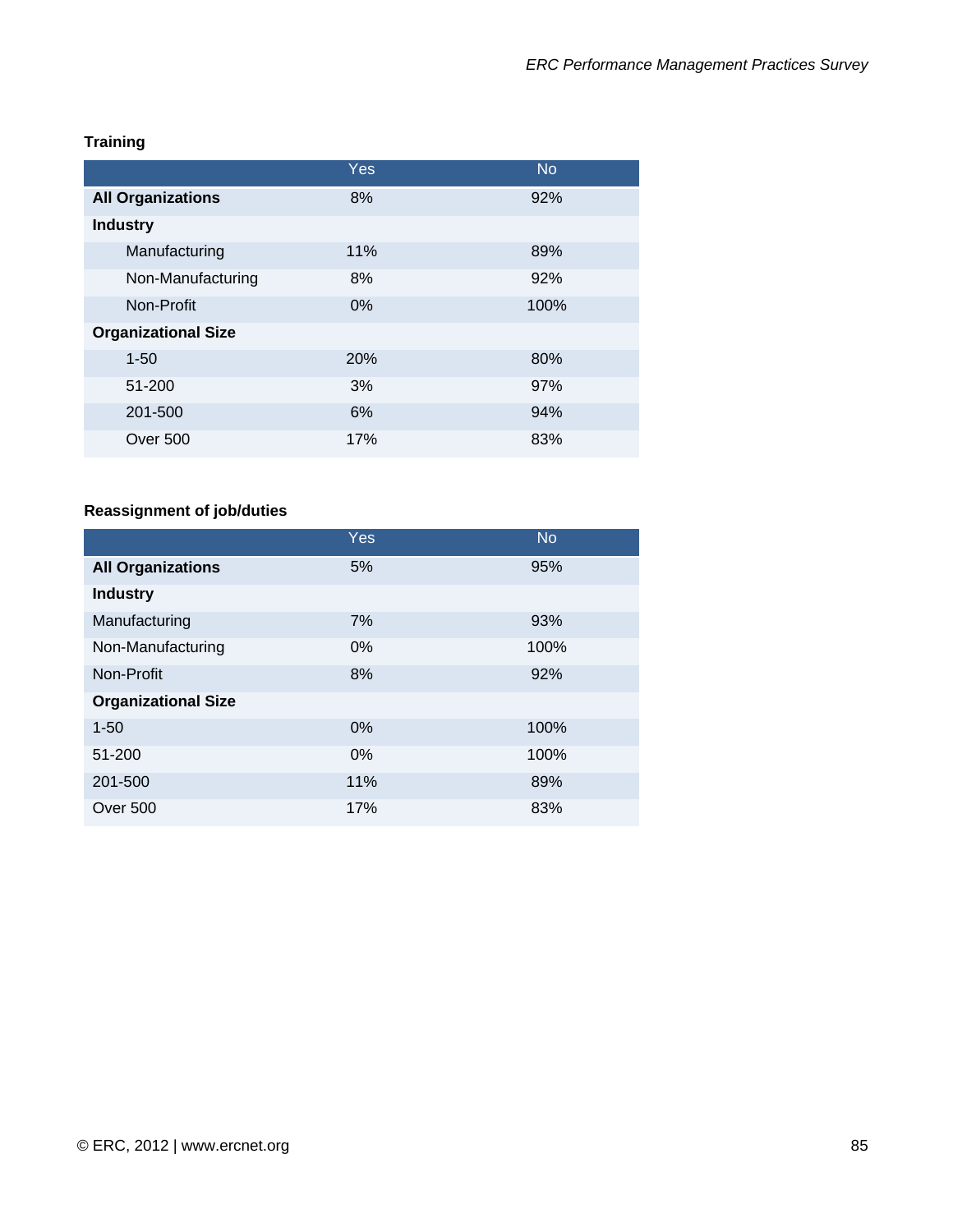**Figure 21a | Does your organization's performance management system experience any of the following challenges?** 

#### **Failure of supervisors to provide on-going feedback**

|                            | Yes | <b>No</b> |
|----------------------------|-----|-----------|
| <b>All Organizations</b>   | 60% | 40%       |
| <b>Industry</b>            |     |           |
| Manufacturing              | 58% | 42%       |
| Non-Manufacturing          | 53% | 47%       |
| Non-Profit                 | 85% | 15%       |
| <b>Organizational Size</b> |     |           |
| $1 - 50$                   | 40% | 60%       |
| 51-200                     | 56% | 44%       |
| 201-500                    | 74% | 26%       |
| <b>Over 500</b>            | 83% | 17%       |

#### **Inconsistent performance documentation by supervisors**

|                            | Yes | <b>No</b> |
|----------------------------|-----|-----------|
| <b>All Organizations</b>   | 58% | 42%       |
| <b>Industry</b>            |     |           |
| Manufacturing              | 47% | 53%       |
| Non-Manufacturing          | 62% | 38%       |
| Non-Profit                 | 77% | 23%       |
| <b>Organizational Size</b> |     |           |
| $1 - 50$                   | 40% | 60%       |
| 51-200                     | 59% | 41%       |
| 201-500                    | 65% | 35%       |
| Over 500                   | 67% | 33%       |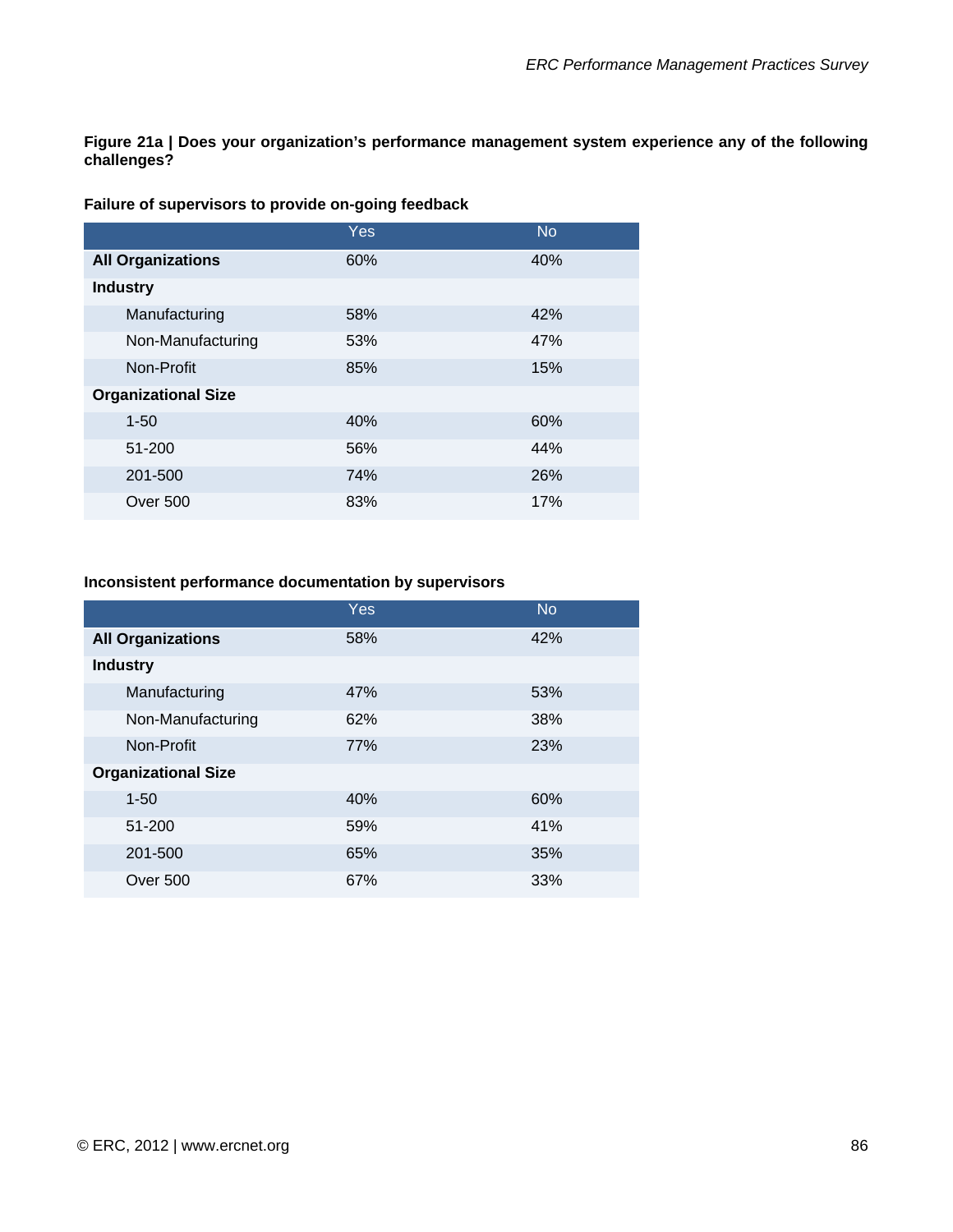|                            | Yes | <b>No</b> |
|----------------------------|-----|-----------|
| <b>All Organizations</b>   | 43% | 57%       |
| <b>Industry</b>            |     |           |
| Manufacturing              | 53% | 47%       |
| Non-Manufacturing          | 29% | 71%       |
| Non-Profit                 | 54% | 46%       |
| <b>Organizational Size</b> |     |           |
| $1 - 50$                   | 27% | 73%       |
| 51-200                     | 46% | 54%       |
| 201-500                    | 43% | 57%       |
| Over 500                   | 67% | 33%       |

#### **Inconsistency with ratings**

### **Lack of employee accountability for meeting goals or performance**

|                            | Yes | <b>No</b> |
|----------------------------|-----|-----------|
| <b>All Organizations</b>   | 39% | 61%       |
| <b>Industry</b>            |     |           |
| Manufacturing              | 39% | 61%       |
| Non-Manufacturing          | 26% | 74%       |
| Non-Profit                 | 69% | 31%       |
| <b>Organizational Size</b> |     |           |
| $1 - 50$                   | 13% | 87%       |
| 51-200                     | 49% | 51%       |
| 201-500                    | 35% | 65%       |
| Over 500                   | 50% | 50%       |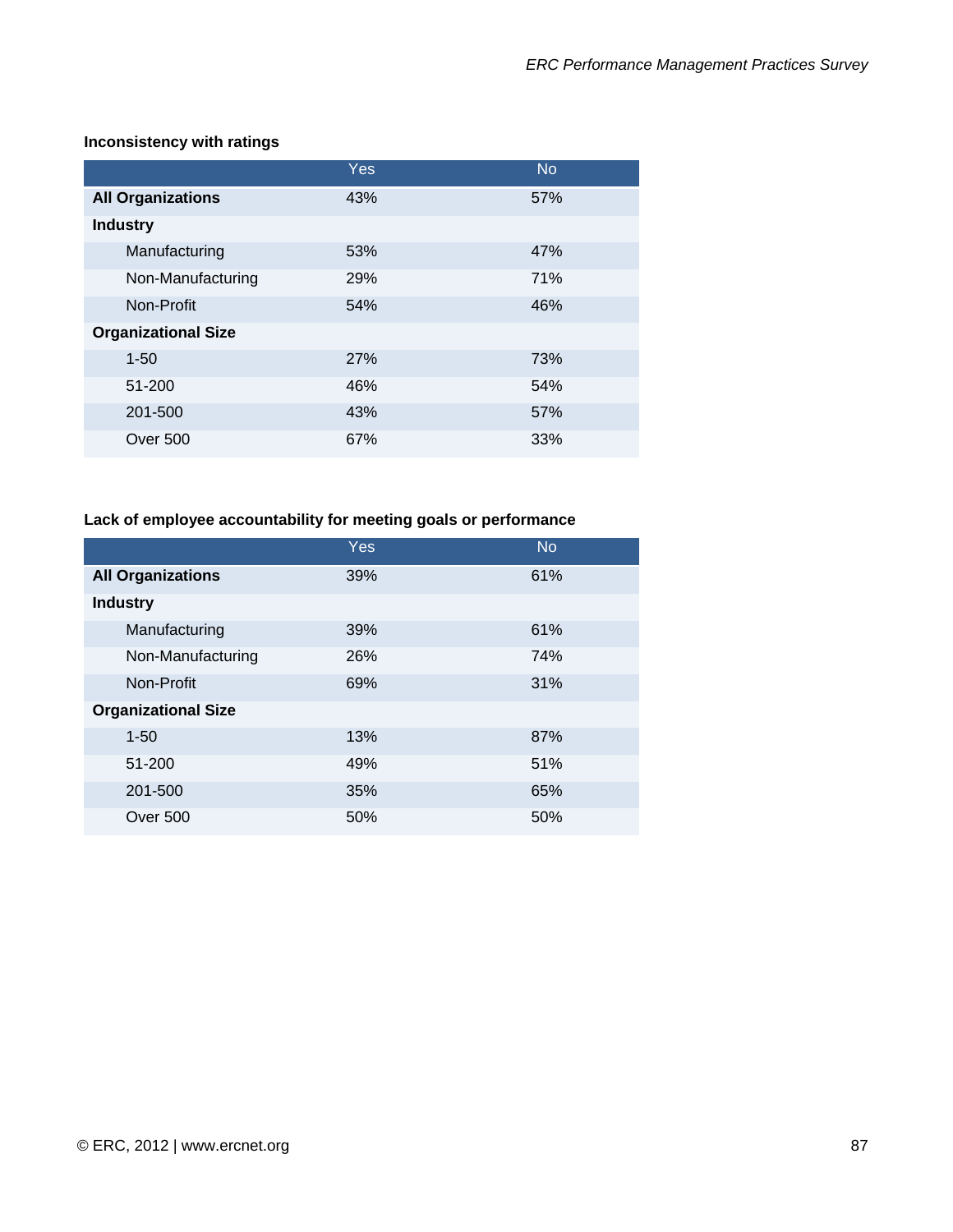|                            | Yes | <b>No</b> |
|----------------------------|-----|-----------|
| <b>All Organizations</b>   | 34% | 66%       |
| <b>Industry</b>            |     |           |
| Manufacturing              | 25% | 75%       |
| Non-Manufacturing          | 41% | 59%       |
| Non-Profit                 | 38% | 62%       |
| <b>Organizational Size</b> |     |           |
| $1 - 50$                   | 27% | 73%       |
| 51-200                     | 31% | 69%       |
| 201-500                    | 48% | 52%       |
| Over 500                   | 17% | 83%       |

#### **Inconsistent application of system by supervisors**

### **Poor linkages of performance management system to other HR practices**

|                            | Yes | <b>No</b> |
|----------------------------|-----|-----------|
| <b>All Organizations</b>   | 19% | 81%       |
| <b>Industry</b>            |     |           |
| Manufacturing              | 17% | 83%       |
| Non-Manufacturing          | 12% | 88%       |
| Non-Profit                 | 46% | 54%       |
| <b>Organizational Size</b> |     |           |
| $1 - 50$                   | 13% | 87%       |
| 51-200                     | 21% | 79%       |
| 201-500                    | 17% | 83%       |
| <b>Over 500</b>            | 33% | 67%       |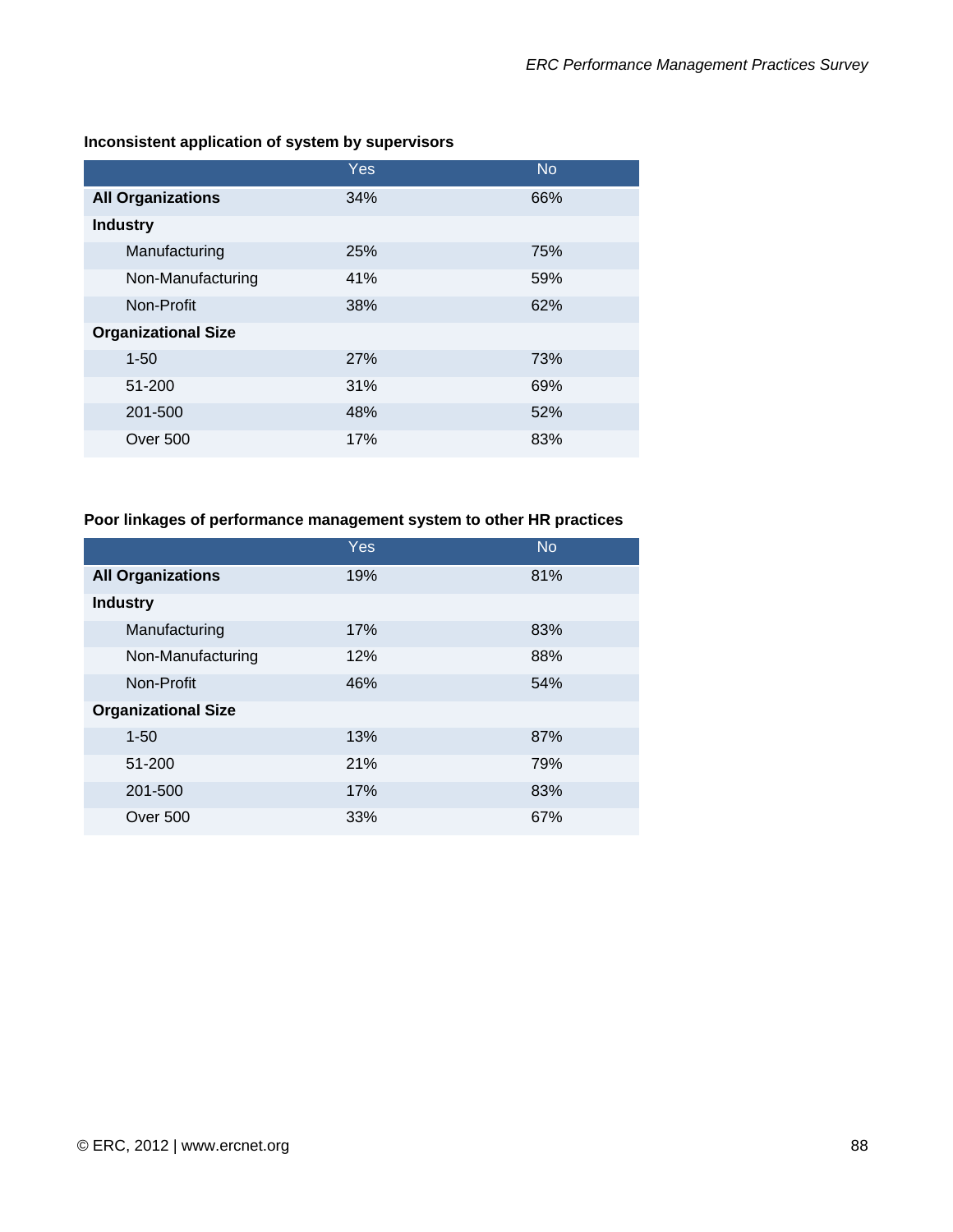|                            | <b>Yes</b> | <b>No</b> |
|----------------------------|------------|-----------|
| <b>All Organizations</b>   | 12%        | 88%       |
| <b>Industry</b>            |            |           |
| Manufacturing              | 17%        | 83%       |
| Non-Manufacturing          | 6%         | 94%       |
| Non-Profit                 | 15%        | 85%       |
| <b>Organizational Size</b> |            |           |
| $1 - 50$                   | 13%        | 87%       |
| 51-200                     | 15%        | 85%       |
| 201-500                    | 9%         | 91%       |
| <b>Over 500</b>            | $0\%$      | 100%      |

### **Poorly designed evaluation form (i.e., inaccurately measures performance)**

### **Other**

|                            | Yes | <b>No</b> |
|----------------------------|-----|-----------|
| <b>All Organizations</b>   | 7%  | 93%       |
| <b>Industry</b>            |     |           |
| Manufacturing              | 6%  | 94%       |
| Non-Manufacturing          | 9%  | 91%       |
| Non-Profit                 | 8%  | 92%       |
| <b>Organizational Size</b> |     |           |
| $1 - 50$                   | 13% | 87%       |
| 51-200                     | 3%  | 97%       |
| 201-500                    | 9%  | 91%       |
| Over 500                   | 17% | 83%       |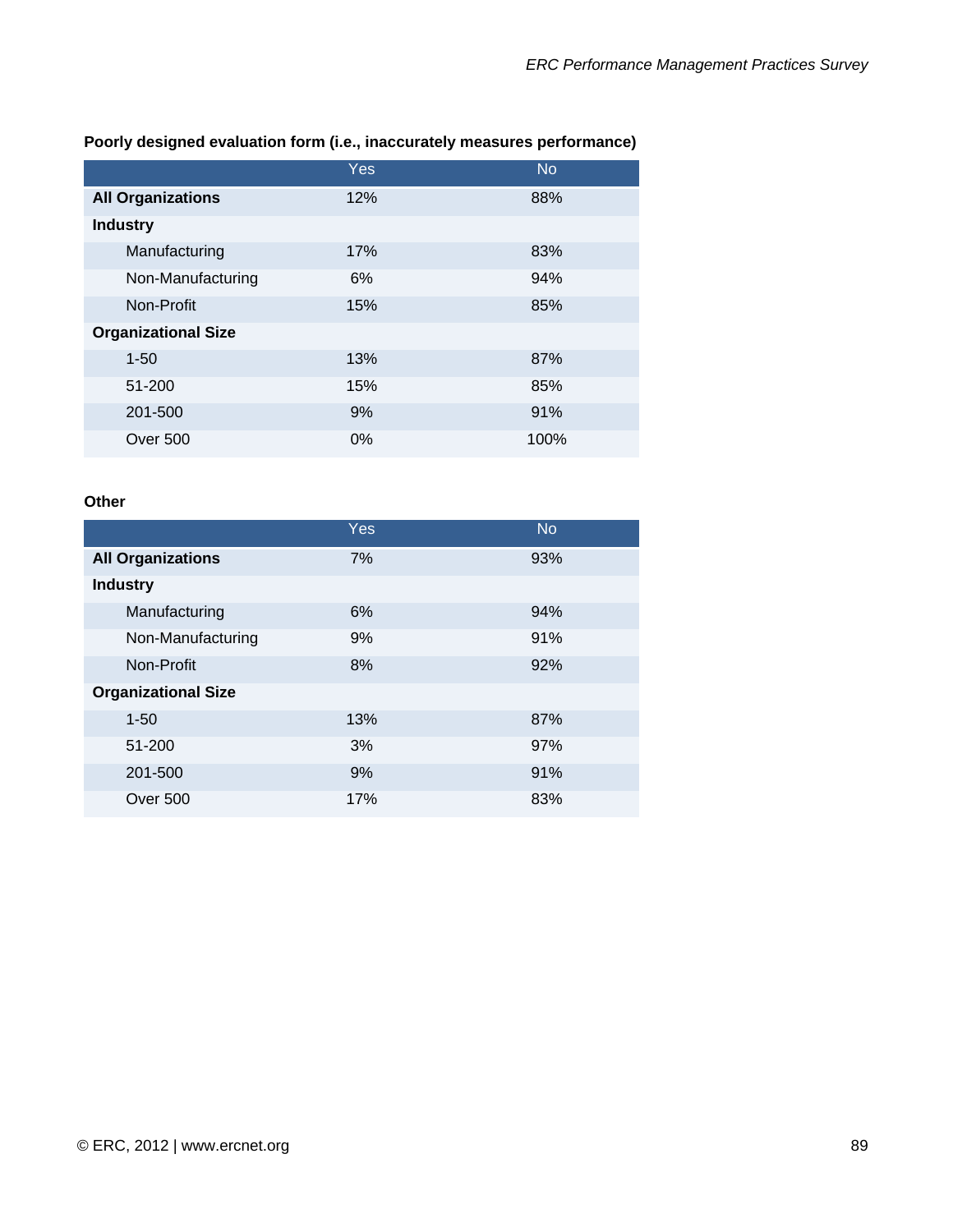#### **Figure 22a | How are executives' performance evaluated?**

#### **Executive performance is not evaluated**

|                            | <b>CEO</b> | <b>Other Executive</b> |
|----------------------------|------------|------------------------|
| <b>All Organizations</b>   | 33%        | 18%                    |
| <b>Industry</b>            |            |                        |
| Manufacturing              | 33%        | 19%                    |
| Non-Manufacturing          | 32%        | 24%                    |
| Non-Profit                 | 31%        | $0\%$                  |
| <b>Organizational Size</b> |            |                        |
| $1 - 50$                   | 33%        | 33%                    |
| 51-200                     | 38%        | 15%                    |
| 201-500                    | 22%        | 17%                    |
| <b>Over 500</b>            | 33%        | $0\%$                  |

#### **Working with the board**

|                            | <b>CEO</b> | <b>Other Executive</b> |
|----------------------------|------------|------------------------|
| <b>All Organizations</b>   | 29%        | 16%                    |
| <b>Industry</b>            |            |                        |
| Manufacturing              | 28%        | 17%                    |
| Non-Manufacturing          | 18%        | 15%                    |
| Non-Profit                 | 62%        | 15%                    |
| <b>Organizational Size</b> |            |                        |
| $1 - 50$                   | 7%         | 13%                    |
| 51-200                     | 38%        | 18%                    |
| 201-500                    | 17%        | 13%                    |
| Over 500                   | 67%        | 17%                    |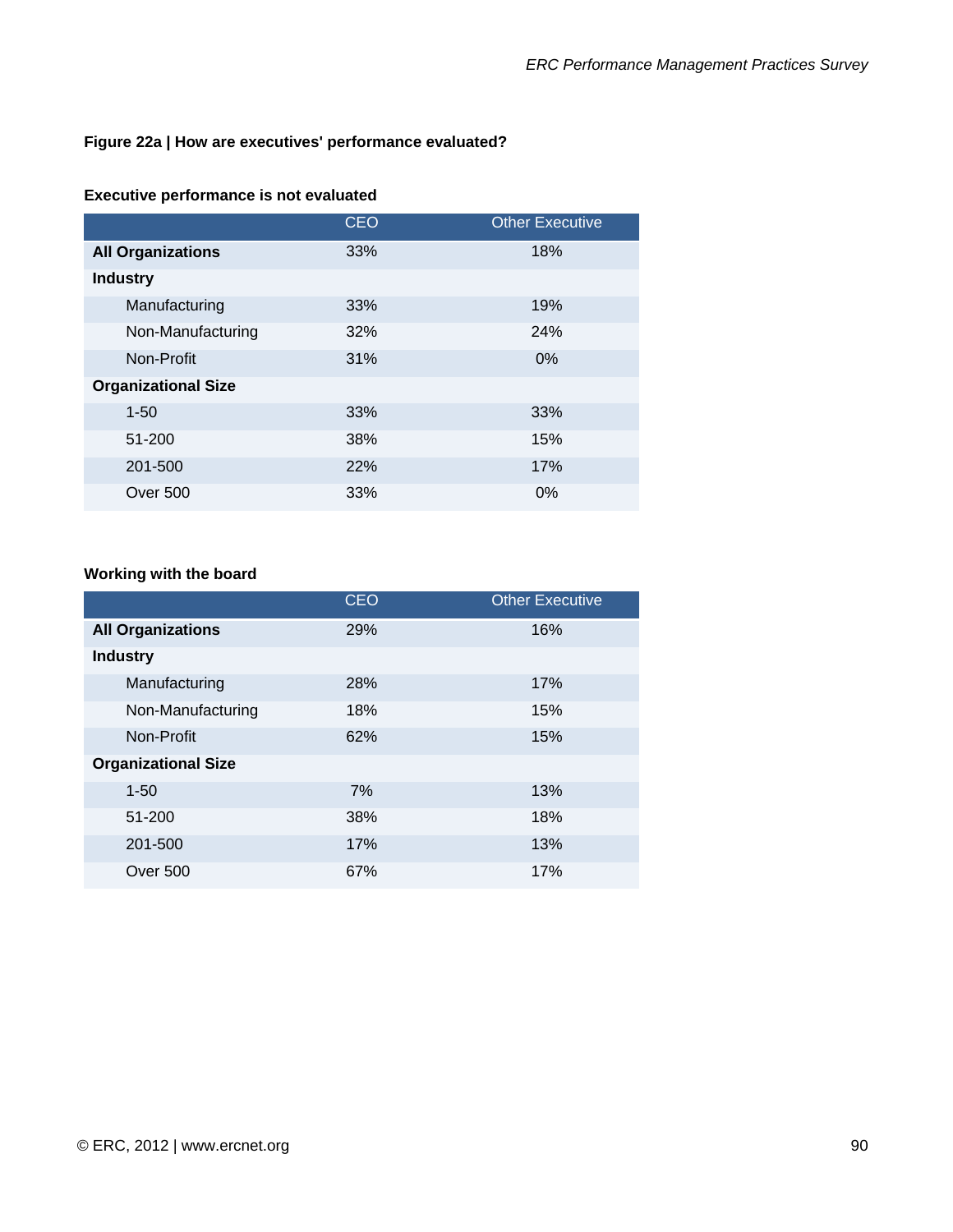### **Leadership/managerial competency**

|                            | <b>CEO</b> | <b>Other Executive</b> |
|----------------------------|------------|------------------------|
| <b>All Organizations</b>   | 20%        | 46%                    |
| <b>Industry</b>            |            |                        |
| Manufacturing              | 25%        | 44%                    |
| Non-Manufacturing          | 18%        | 41%                    |
| Non-Profit                 | 15%        | 62%                    |
| <b>Organizational Size</b> |            |                        |
| $1 - 50$                   | 13%        | 33%                    |
| 51-200                     | 18%        | 49%                    |
| 201-500                    | 22%        | 52%                    |
| Over 500                   | 50%        | 33%                    |

### **Execution of business strategy**

|                            | <b>CEO</b> | <b>Other Executive</b> |
|----------------------------|------------|------------------------|
| <b>All Organizations</b>   | 19%        | 45%                    |
| <b>Industry</b>            |            |                        |
| Manufacturing              | 19%        | 44%                    |
| Non-Manufacturing          | 21%        | 38%                    |
| Non-Profit                 | 15%        | 62%                    |
| <b>Organizational Size</b> |            |                        |
| $1 - 50$                   | 20%        | 20%                    |
| 51-200                     | 18%        | 54%                    |
| 201-500                    | 13%        | 48%                    |
| Over 500                   | 50%        | 33%                    |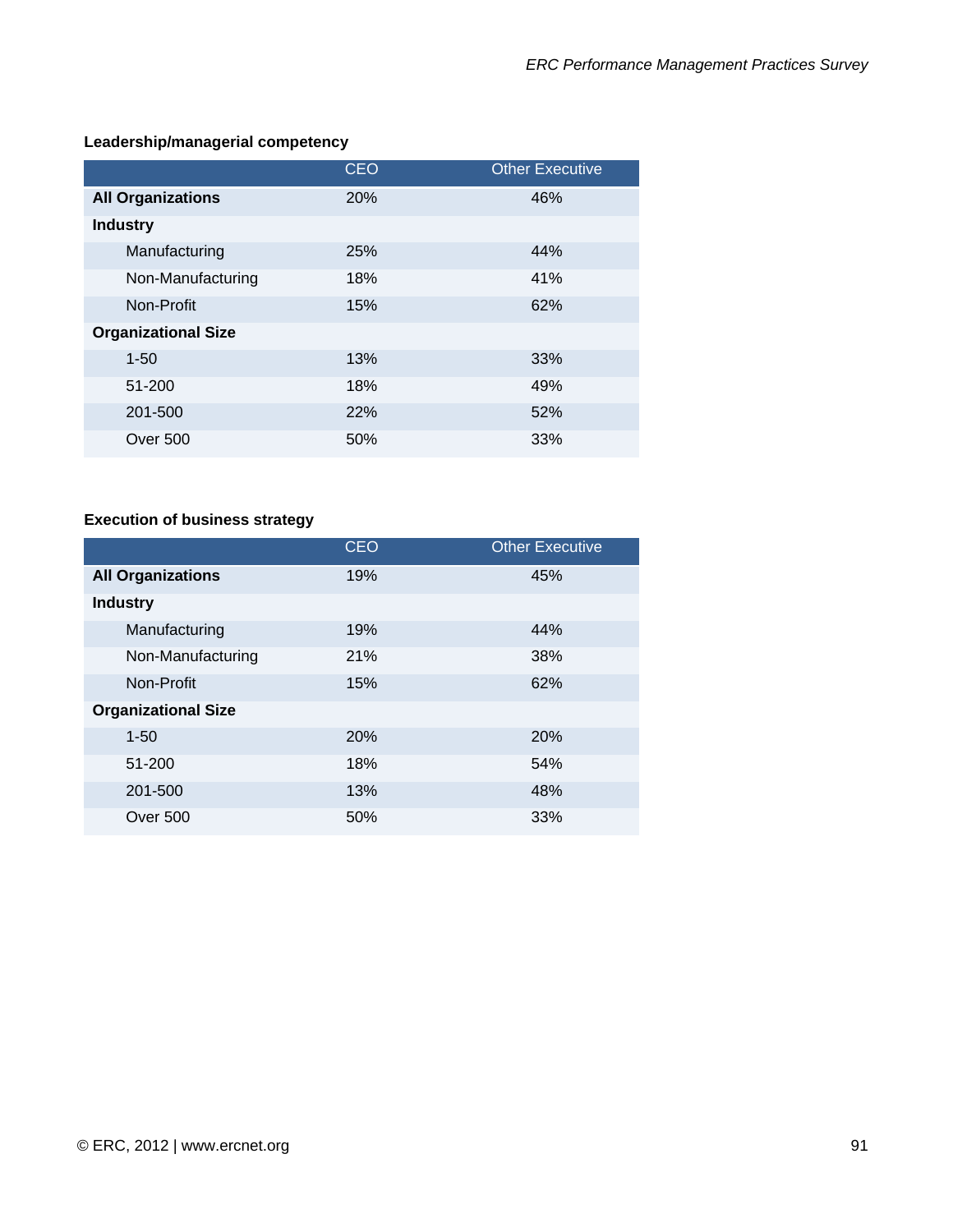|                            | <b>CEO</b> | <b>Other Executive</b> |
|----------------------------|------------|------------------------|
| <b>All Organizations</b>   | 17%        | 45%                    |
| <b>Industry</b>            |            |                        |
| Manufacturing              | 22%        | 36%                    |
| Non-Manufacturing          | 6%         | 56%                    |
| Non-Profit                 | 31%        | 38%                    |
| <b>Organizational Size</b> |            |                        |
| $1 - 50$                   | $0\%$      | 27%                    |
| 51-200                     | 21%        | 44%                    |
| 201-500                    | 9%         | 65%                    |
| Over 500                   | 67%        | 17%                    |

### **Financial management**

### **Performance targets/objectives**

|                            | <b>CEO</b> | <b>Other Executive</b> |
|----------------------------|------------|------------------------|
| <b>All Organizations</b>   | 16%        | 54%                    |
| <b>Industry</b>            |            |                        |
| Manufacturing              | 25%        | 47%                    |
| Non-Manufacturing          | 9%         | 59%                    |
| Non-Profit                 | 8%         | 62%                    |
| <b>Organizational Size</b> |            |                        |
| $1 - 50$                   | 7%         | 40%                    |
| 51-200                     | 18%        | 62%                    |
| 201-500                    | 9%         | 57%                    |
| Over 500                   | 50%        | 33%                    |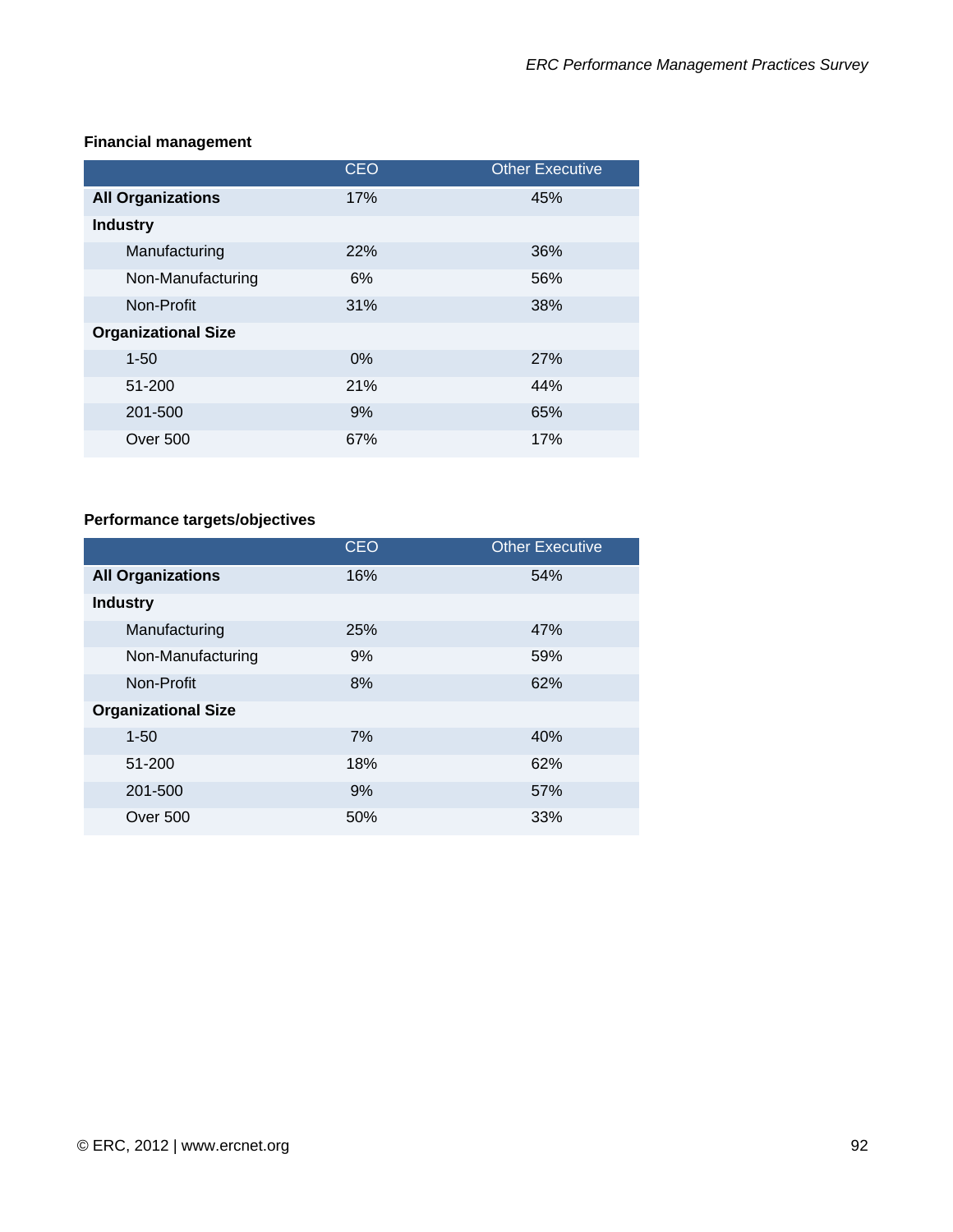### **Relationships with key stakeholders**

|                            | <b>CEO</b> | <b>Other Executive</b> |
|----------------------------|------------|------------------------|
| <b>All Organizations</b>   | 14%        | 30%                    |
| <b>Industry</b>            |            |                        |
| Manufacturing              | 17%        | <b>22%</b>             |
| Non-Manufacturing          | 12%        | 35%                    |
| Non-Profit                 | 15%        | 38%                    |
| <b>Organizational Size</b> |            |                        |
| $1 - 50$                   | 7%         | 27%                    |
| 51-200                     | 10%        | 36%                    |
| 201-500                    | 17%        | 26%                    |
| <b>Over 500</b>            | 50%        | 17%                    |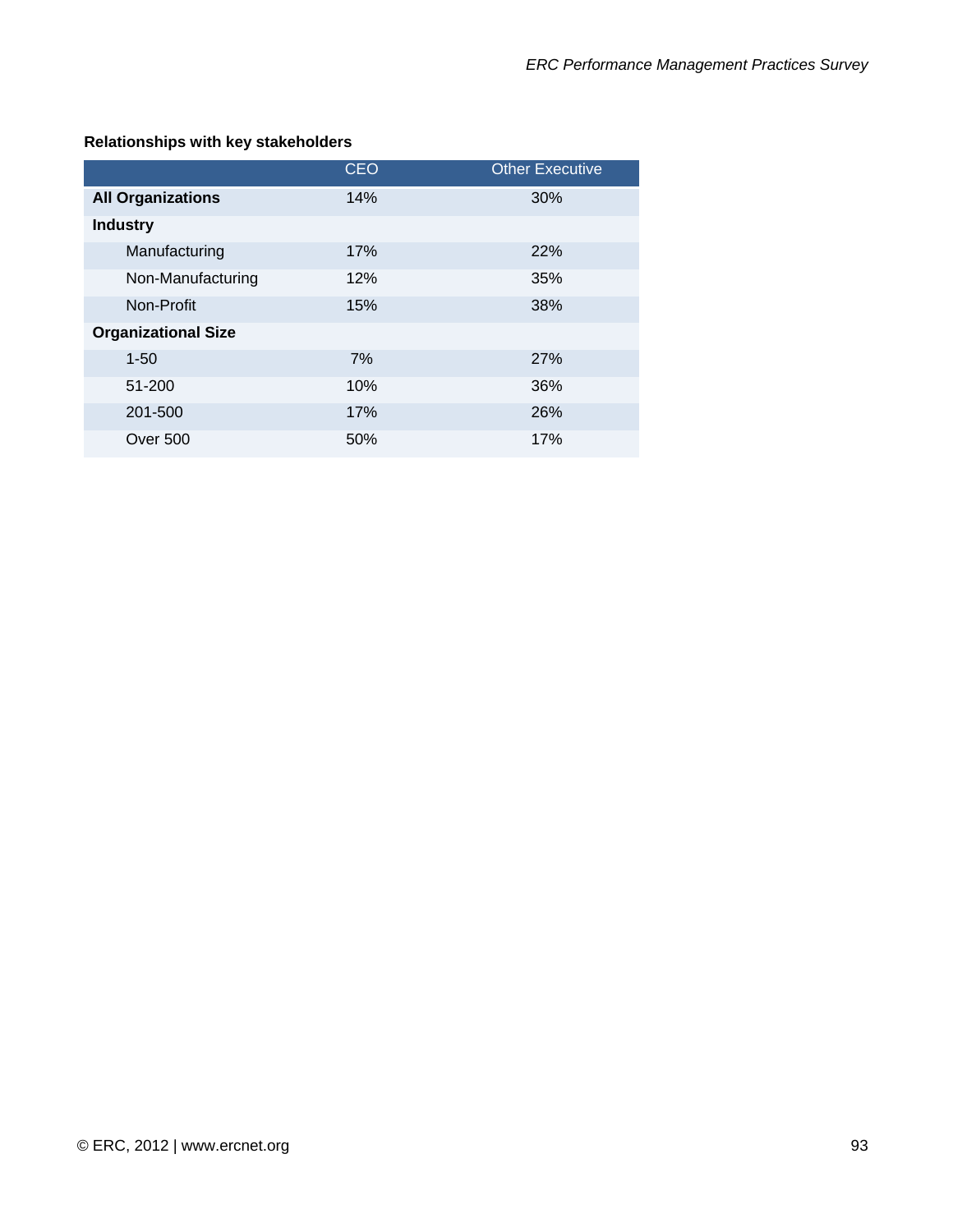#### **Figure 23a | If executives' performance is evaluated, by whom?**

#### **CEO/president**

|                            | <b>Yes</b> | <b>No</b>  |
|----------------------------|------------|------------|
| <b>All Organizations</b>   | 65%        | 35%        |
| <b>Industry</b>            |            |            |
| Manufacturing              | 71%        | 29%        |
| Non-Manufacturing          | 64%        | 36%        |
| Non-Profit                 | 56%        | 44%        |
| <b>Organizational Size</b> |            |            |
| $1 - 50$                   | 44%        | 56%        |
| 51-200                     | 73%        | <b>27%</b> |
| 201-500                    | 67%        | 33%        |
| <b>Over 500</b>            | 67%        | 33%        |

#### **Board of directors**

|                            | Yes | <b>No</b> |
|----------------------------|-----|-----------|
| <b>All Organizations</b>   | 38% | 62%       |
| <b>Industry</b>            |     |           |
| Manufacturing              | 33% | 67%       |
| Non-Manufacturing          | 27% | 73%       |
| Non-Profit                 | 78% | 22%       |
| <b>Organizational Size</b> |     |           |
| $1 - 50$                   | 33% | 67%       |
| 51-200                     | 50% | 50%       |
| 201-500                    | 27% | 73%       |
| Over 500                   | 33% | 67%       |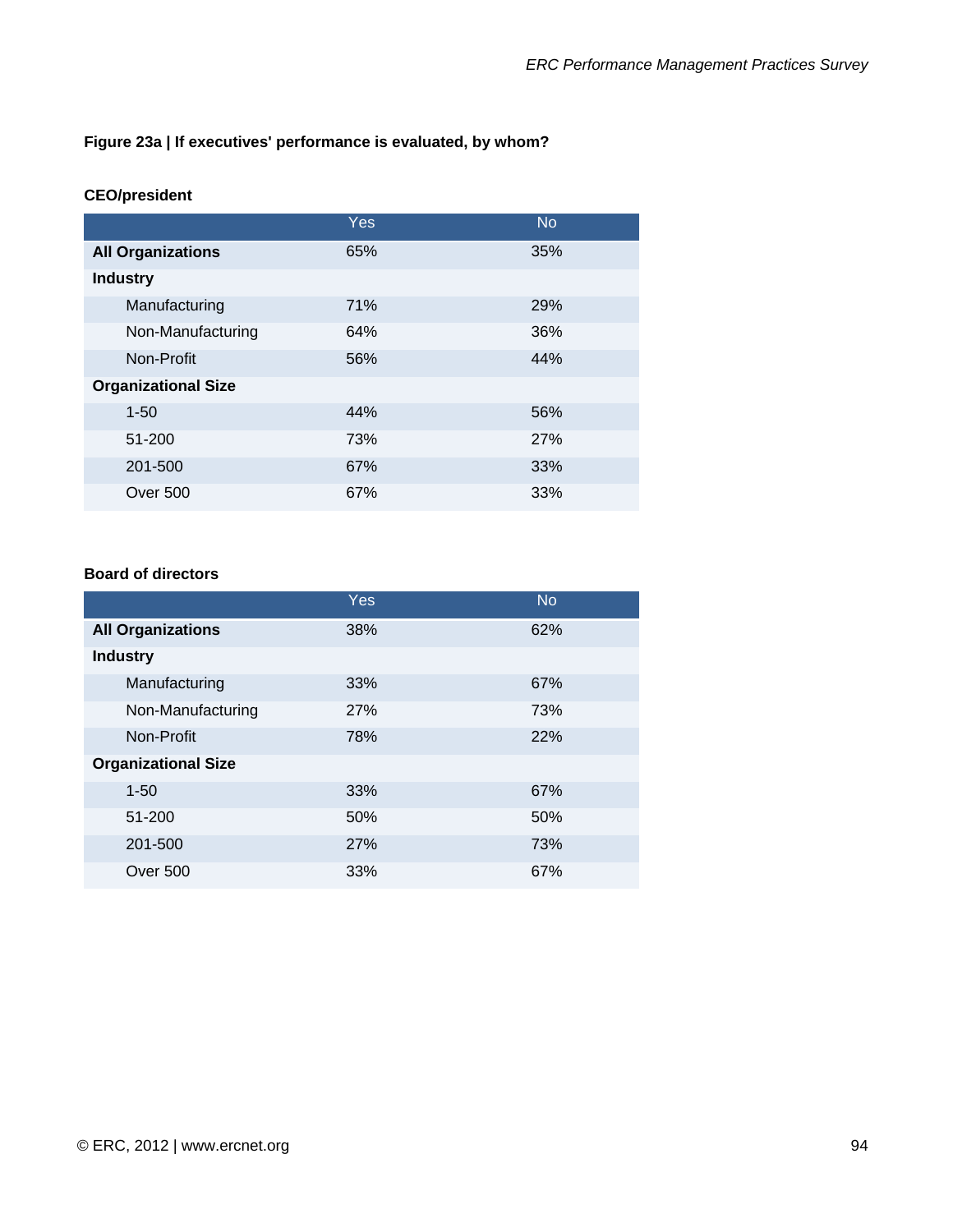### **Upper level management**

|                            | Yes   | <b>No</b> |
|----------------------------|-------|-----------|
| <b>All Organizations</b>   | 13%   | 87%       |
| <b>Industry</b>            |       |           |
| Manufacturing              | 5%    | 95%       |
| Non-Manufacturing          | 27%   | 73%       |
| Non-Profit                 | $0\%$ | 100%      |
| <b>Organizational Size</b> |       |           |
| $1 - 50$                   | $0\%$ | 100%      |
| 51-200                     | 23%   | 77%       |
| 201-500                    | 13%   | 87%       |
| Over 500                   | $0\%$ | 100%      |

### **Ownership**

|                            | Yes   | <b>No</b> |
|----------------------------|-------|-----------|
| <b>All Organizations</b>   | 10%   | 90%       |
| <b>Industry</b>            |       |           |
| Manufacturing              | 14%   | 86%       |
| Non-Manufacturing          | 9%    | 91%       |
| Non-Profit                 | $0\%$ | 100%      |
| <b>Organizational Size</b> |       |           |
| $1 - 50$                   | 11%   | 89%       |
| 51-200                     | $0\%$ | 100%      |
| 201-500                    | 20%   | 80%       |
| Over 500                   | 17%   | 83%       |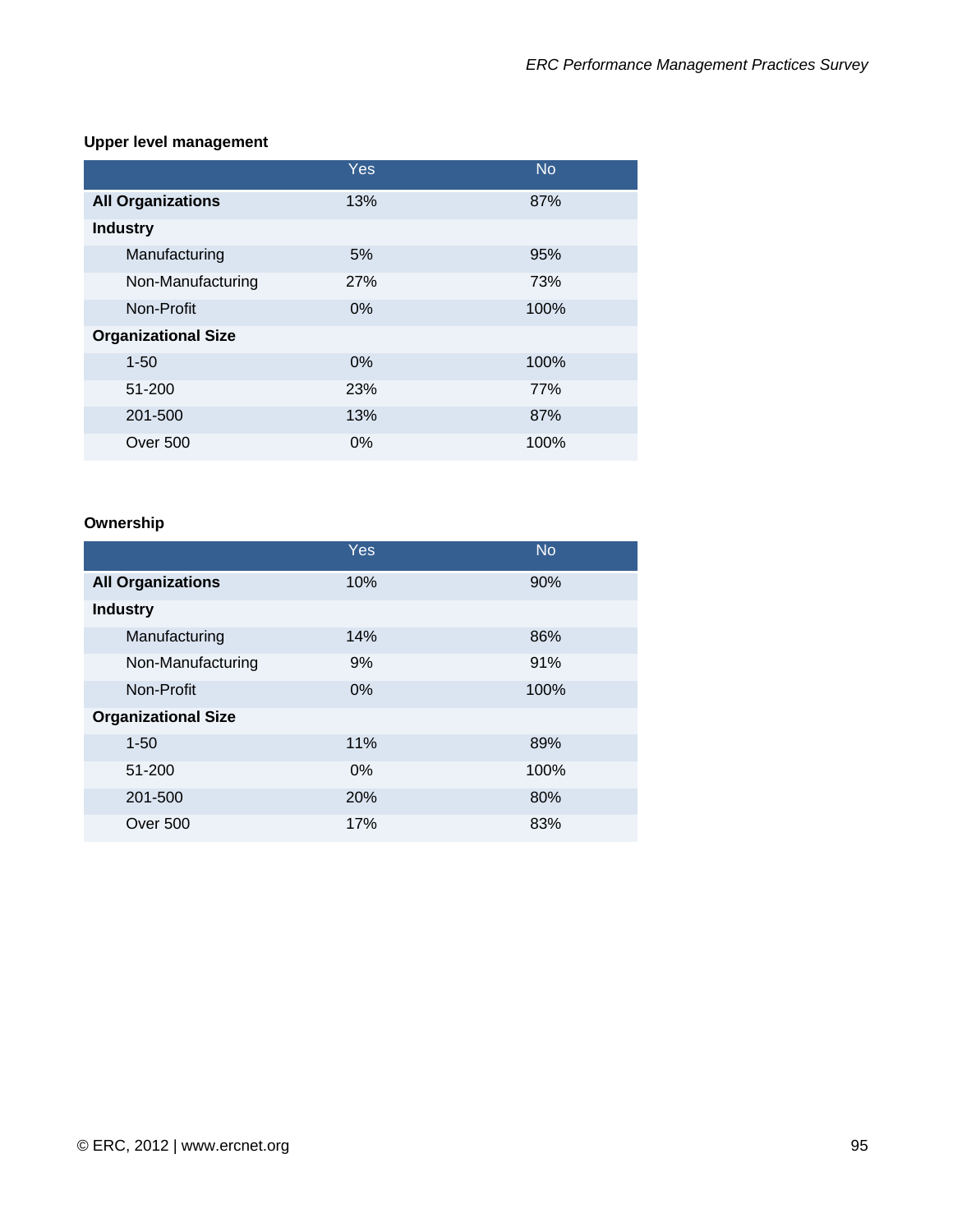#### **360 evaluation**

|                            | Yes   | <b>No</b> |
|----------------------------|-------|-----------|
| <b>All Organizations</b>   | 6%    | 94%       |
| <b>Industry</b>            |       |           |
| Manufacturing              | 0%    | 100%      |
| Non-Manufacturing          | 14%   | 86%       |
| Non-Profit                 | 0%    | 100%      |
| <b>Organizational Size</b> |       |           |
| $1 - 50$                   | 11%   | 89%       |
| 51-200                     | 5%    | 95%       |
| 201-500                    | 7%    | 93%       |
| <b>Over 500</b>            | $0\%$ | 100%      |

#### **Other**

|                            | Yes   | <b>No</b> |
|----------------------------|-------|-----------|
| <b>All Organizations</b>   | 6%    | 94%       |
| <b>Industry</b>            |       |           |
| Manufacturing              | 5%    | 95%       |
| Non-Manufacturing          | 9%    | 91%       |
| Non-Profit                 | 0%    | 100%      |
| <b>Organizational Size</b> |       |           |
| $1 - 50$                   | 11%   | 89%       |
| 51-200                     | 5%    | 95%       |
| 201-500                    | 7%    | 93%       |
| Over 500                   | $0\%$ | 100%      |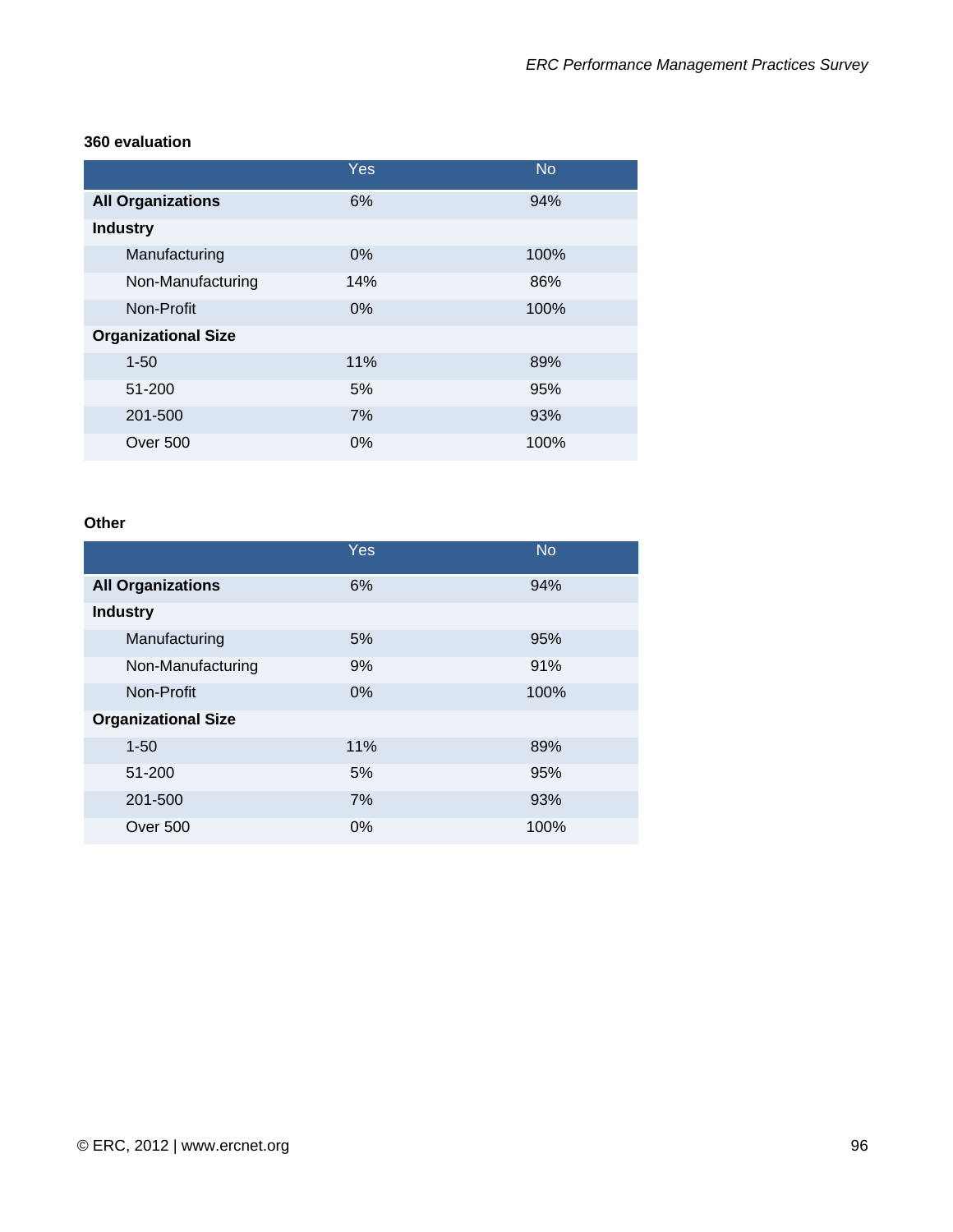|                            | Yes | <b>No</b> |
|----------------------------|-----|-----------|
| <b>All Organizations</b>   | 65% | 35%       |
| <b>Industry</b>            |     |           |
| Manufacturing              | 60% | 40%       |
| Non-Manufacturing          | 73% | 27%       |
| Non-Profit                 | 62% | 38%       |
| <b>Organizational Size</b> |     |           |
| $1 - 50$                   | 71% | 29%       |
| 51-200                     | 54% | 46%       |
| 201-500                    | 77% | 23%       |
| Over 500                   | 83% | 17%       |

#### **Figure 24a | Are performance evaluation results or scores tied to compensation?**

#### **Figure 25a | How are performance evaluation results or scores tied to compensation?**

|                            | Ratings | Overall<br>performance | Informal | Matrix/grid | Goals |
|----------------------------|---------|------------------------|----------|-------------|-------|
| <b>All Organizations</b>   | 48%     | 29%                    | 10%      | 7%          | 7%    |
| <b>Industry</b>            |         |                        |          |             |       |
| Manufacturing              | 69%     | 31%                    | 0%       | 0%          | $0\%$ |
| Non-Manufacturing          | 33%     | 33%                    | 19%      | 5%          | 10%   |
| Non-Profit                 | 50%     | 13%                    | 0%       | 25%         | 13%   |
| <b>Organizational Size</b> |         |                        |          |             |       |
| $1 - 50$                   | 38%     | 13%                    | 38%      | 0%          | 13%   |
| 51-200                     | 29%     | 35%                    | 6%       | 18%         | 12%   |
| 201-500                    | 62%     | 38%                    | 0%       | 0%          | $0\%$ |
| Over 500                   | 100%    | 0%                     | 0%       | $0\%$       | $0\%$ |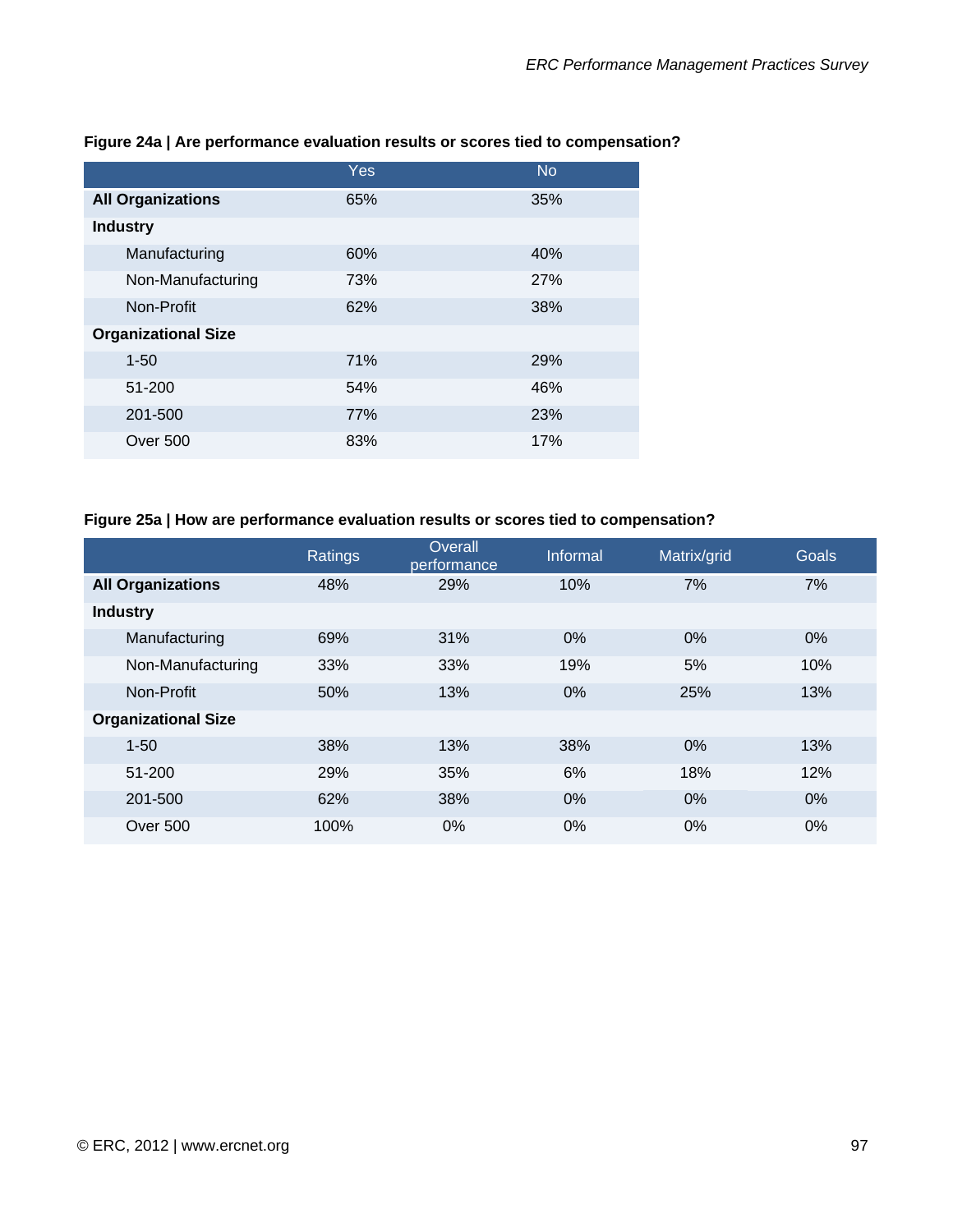**Figure 26a | Does your organization use an online performance management system to do any of the following?** 

#### **Performance review administration**

|                            | <b>Yes</b> | <b>No</b> |
|----------------------------|------------|-----------|
| <b>All Organizations</b>   | 20%        | 80%       |
| <b>Industry</b>            |            |           |
| Manufacturing              | 19%        | 81%       |
| Non-Manufacturing          | 21%        | 79%       |
| Non-Profit                 | 23%        | 77%       |
| <b>Organizational Size</b> |            |           |
| $1 - 50$                   | 7%         | 93%       |
| 51-200                     | 15%        | 85%       |
| 201-500                    | 30%        | 70%       |
| Over 500                   | 50%        | 50%       |

# **Goal setting/cascading goals**

|                            | Yes | <b>No</b> |
|----------------------------|-----|-----------|
| <b>All Organizations</b>   | 17% | 83%       |
| <b>Industry</b>            |     |           |
| Manufacturing              | 19% | 81%       |
| Non-Manufacturing          | 15% | 85%       |
| Non-Profit                 | 15% | 85%       |
| <b>Organizational Size</b> |     |           |
| $1 - 50$                   | 7%  | 93%       |
| 51-200                     | 15% | 85%       |
| 201-500                    | 26% | 74%       |
| Over 500                   | 17% | 83%       |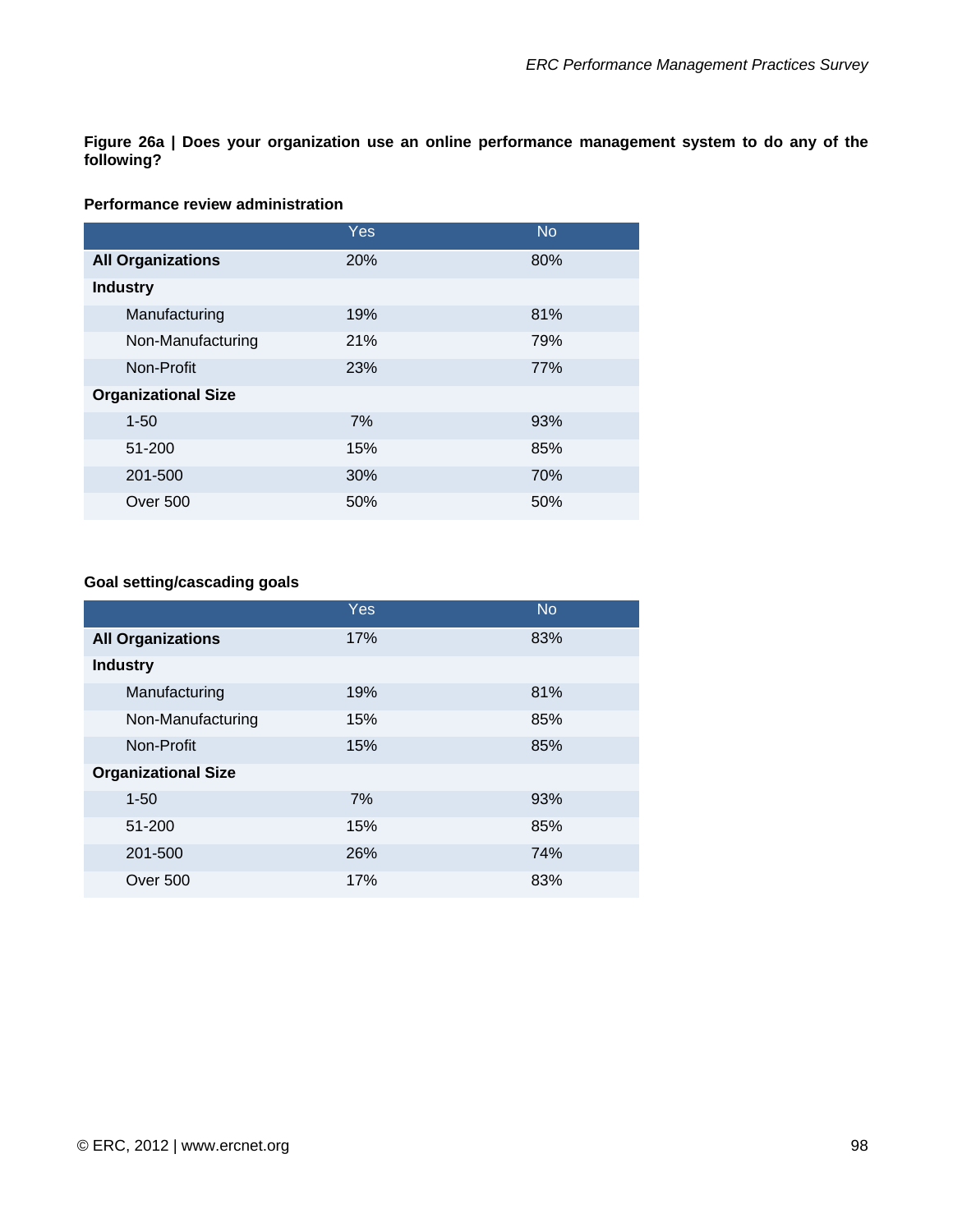### **Tracking/monitoring performance**

|                            | Yes | <b>No</b> |
|----------------------------|-----|-----------|
| <b>All Organizations</b>   | 17% | 83%       |
| <b>Industry</b>            |     |           |
| Manufacturing              | 19% | 81%       |
| Non-Manufacturing          | 15% | 85%       |
| Non-Profit                 | 15% | 85%       |
| <b>Organizational Size</b> |     |           |
| $1 - 50$                   | 7%  | 93%       |
| 51-200                     | 15% | 85%       |
| 201-500                    | 26% | 74%       |
| <b>Over 500</b>            | 17% | 83%       |

### **Competency management**

|                            | <b>Yes</b> | <b>No</b> |
|----------------------------|------------|-----------|
| <b>All Organizations</b>   | 11%        | 89%       |
| <b>Industry</b>            |            |           |
| Manufacturing              | 11%        | 89%       |
| Non-Manufacturing          | 12%        | 88%       |
| Non-Profit                 | 8%         | 92%       |
| <b>Organizational Size</b> |            |           |
| $1 - 50$                   | 0%         | 100%      |
| 51-200                     | 10%        | 90%       |
| 201-500                    | 22%        | 78%       |
| Over 500                   | $0\%$      | 100%      |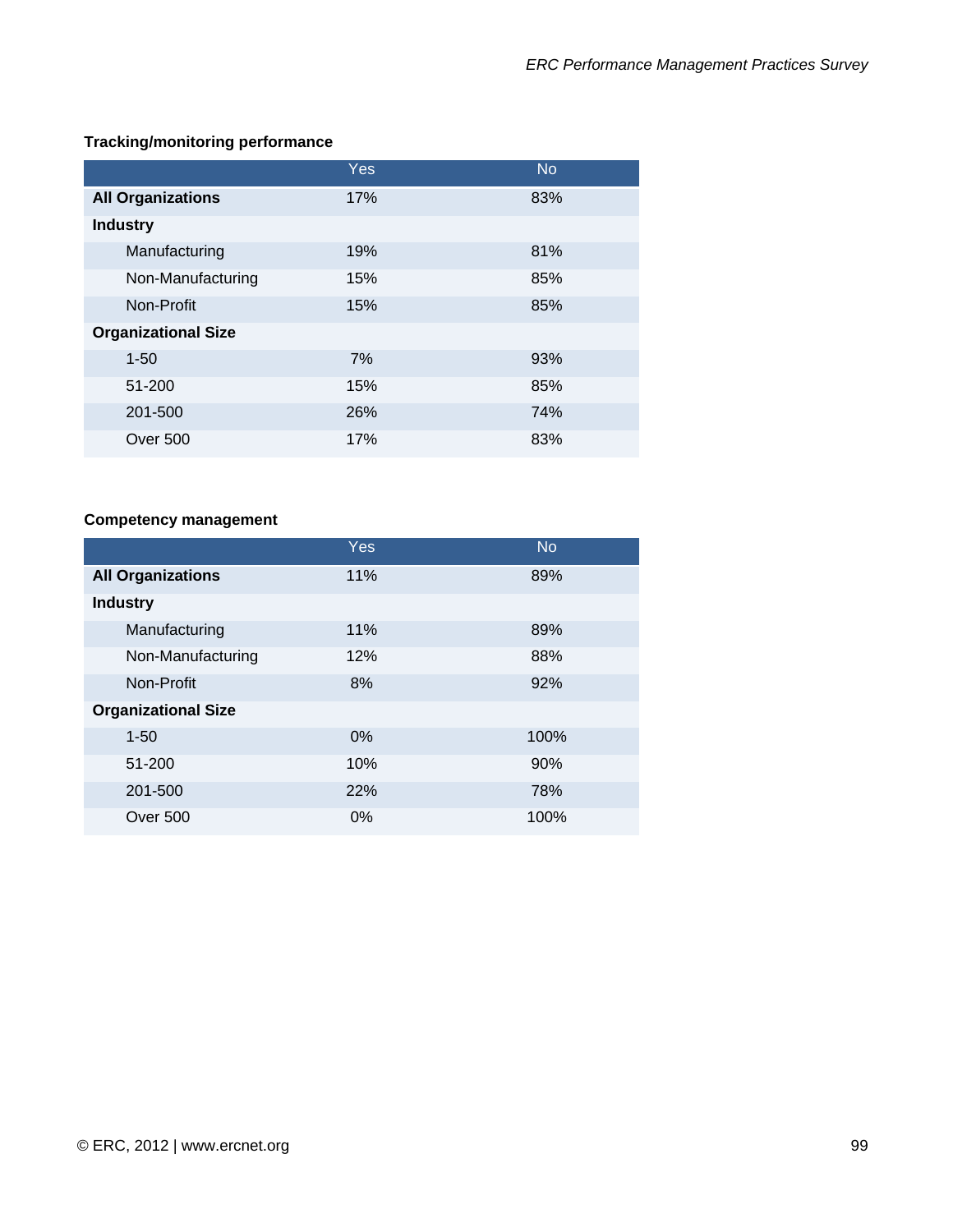### **Development planning**

|                            | Yes | <b>No</b> |
|----------------------------|-----|-----------|
| <b>All Organizations</b>   | 10% | 90%       |
| <b>Industry</b>            |     |           |
| Manufacturing              | 14% | 86%       |
| Non-Manufacturing          | 6%  | 94%       |
| Non-Profit                 | 8%  | 92%       |
| <b>Organizational Size</b> |     |           |
| $1 - 50$                   | 7%  | 93%       |
| 51-200                     | 8%  | 92%       |
| 201-500                    | 17% | 83%       |
| Over 500                   | 0%  | 100%      |

#### **360 Feedback**

|                            | Yes   | <b>No</b> |
|----------------------------|-------|-----------|
| <b>All Organizations</b>   | 6%    | 94%       |
| <b>Industry</b>            |       |           |
| Manufacturing              | 6%    | 94%       |
| Non-Manufacturing          | 9%    | 91%       |
| Non-Profit                 | 0%    | 100%      |
| <b>Organizational Size</b> |       |           |
| $1 - 50$                   | $0\%$ | 100%      |
| 51-200                     | 3%    | 97%       |
| 201-500                    | 17%   | 83%       |
| Over 500                   | $0\%$ | 100%      |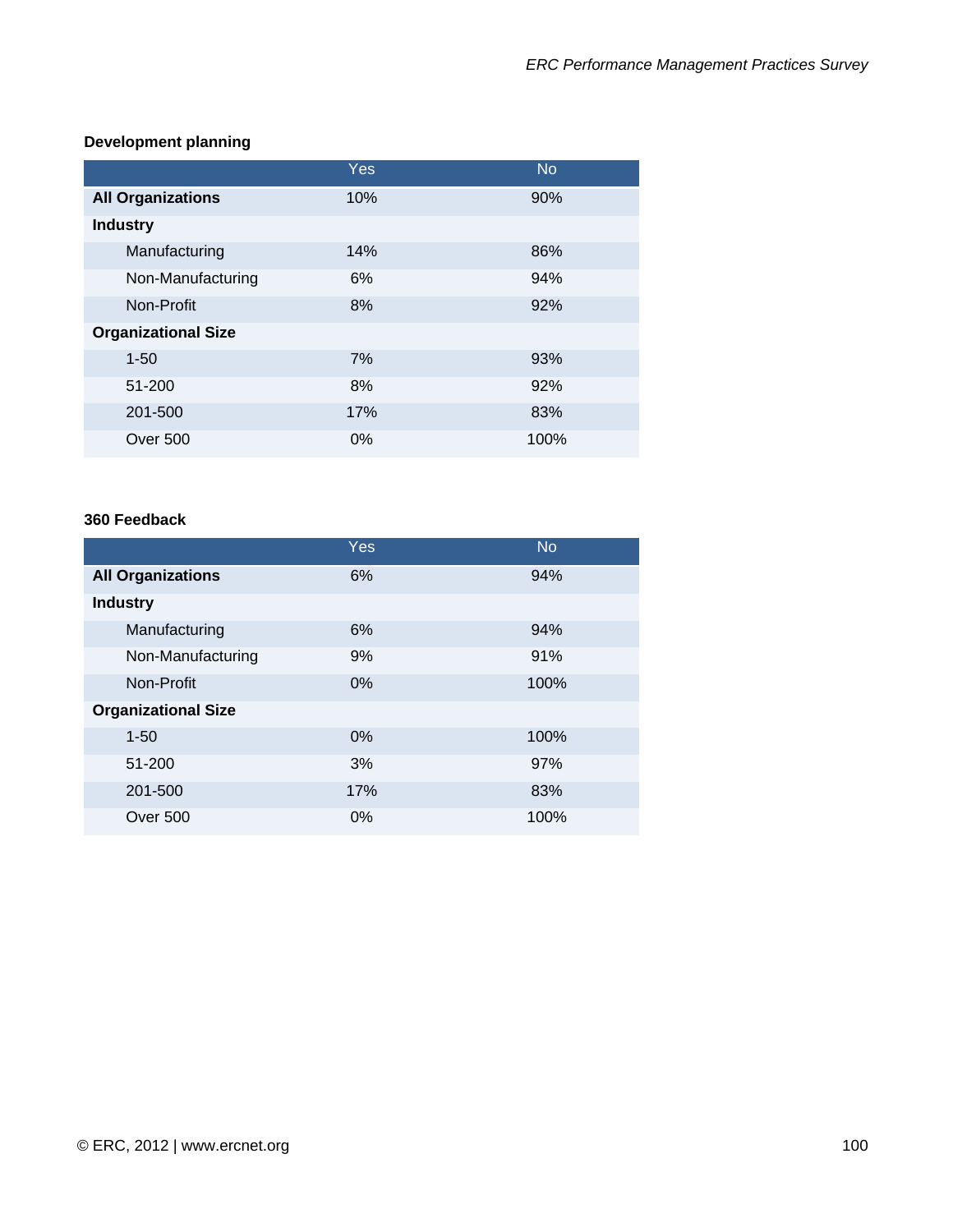**Other** 

|                            | Yes   | <b>No</b> |
|----------------------------|-------|-----------|
| <b>All Organizations</b>   | 6%    | 94%       |
| <b>Industry</b>            |       |           |
| Manufacturing              | 3%    | 97%       |
| Non-Manufacturing          | 9%    | 91%       |
| Non-Profit                 | 8%    | 92%       |
| <b>Organizational Size</b> |       |           |
| $1 - 50$                   | $0\%$ | 100%      |
| 51-200                     | 5%    | 95%       |
| 201-500                    | 9%    | 91%       |
| Over 500                   | 17%   | 83%       |

**Figure 28a | If your organization is not currently using a performance management technology solution how soon does your organization plan to implement one?** 

|                            | 6 months or<br>less | 6-12 months | 12-24 months | Other time<br>period | N/A (do not plan<br>to implement) |
|----------------------------|---------------------|-------------|--------------|----------------------|-----------------------------------|
| <b>All Organizations</b>   | 7%                  | 10%         | 7%           | 2%                   | 74%                               |
| <b>Industry</b>            |                     |             |              |                      |                                   |
| Manufacturing              | $0\%$               | 13%         | 17%          | 0%                   | 71%                               |
| Non-Manufacturing          | 13%                 | 8%          | 0%           | 4%                   | 75%                               |
| Non-Profit                 | 10%                 | 10%         | $0\%$        | 0%                   | 80%                               |
| <b>Organizational Size</b> |                     |             |              |                      |                                   |
| $1 - 50$                   | 9%                  | 18%         | $0\%$        | 0%                   | 73%                               |
| 51-200                     | 7%                  | 0%          | 10%          | 3%                   | 79%                               |
| 201-500                    | 7%                  | 14%         | 7%           | 0%                   | 71%                               |
| <b>Over 500</b>            | $0\%$               | 50%         | 0%           | 0%                   | 50%                               |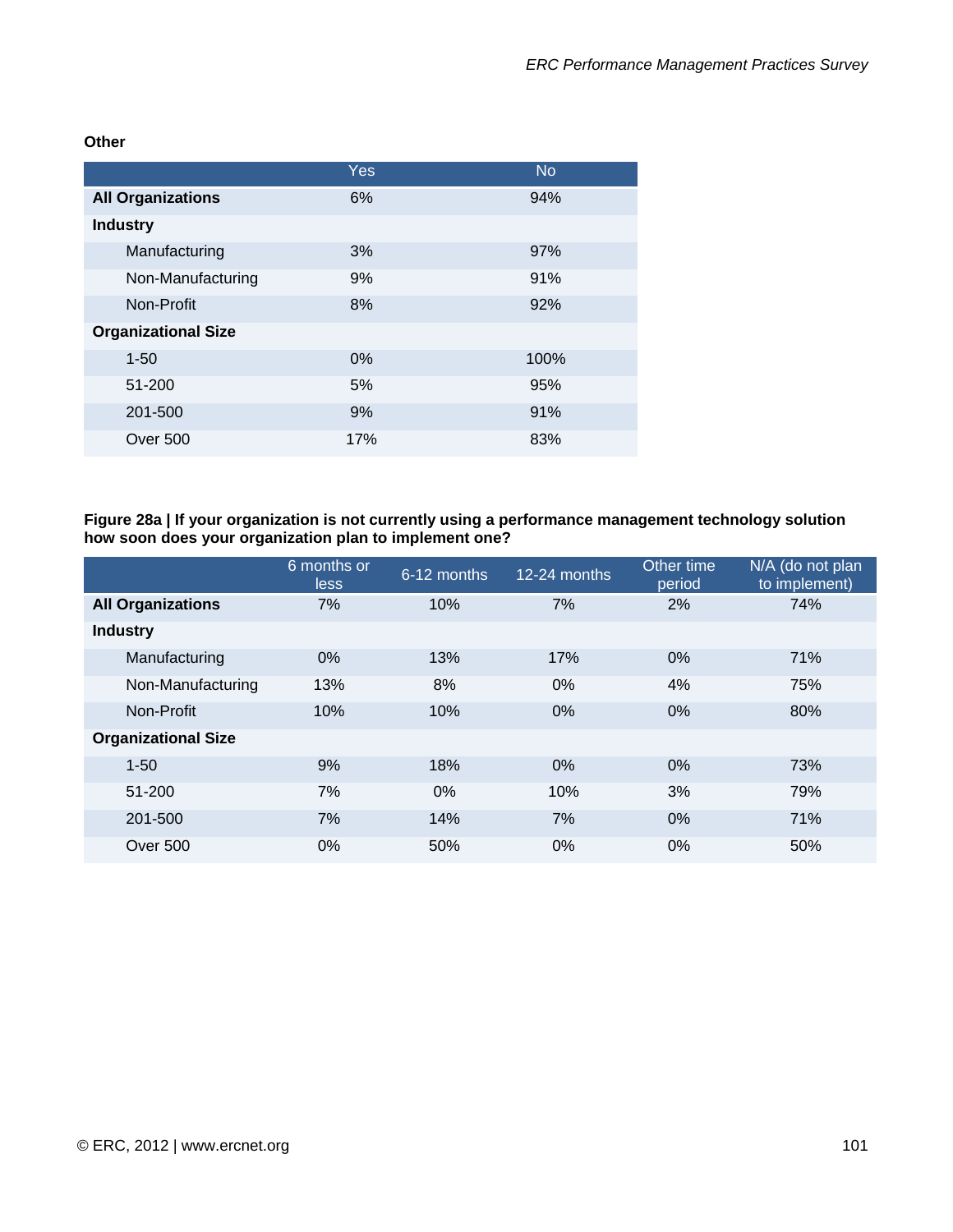# **Appendix B: Numeric Rating Scales**

- Two scales used
	- $\circ$  1 = Does Not Meet, 2 = Meets, 3 = Exceeds
	- $\circ$  1 = Does Not Meet, 2 = Inconsistently Meets, 3 = Meets, 4 = Exceeds, 5 = Far Exceeds
- $1 =$  Unsatisfactory; 2 = Needs Development; 3 = Meets Expectations; 4 = Exceeds Expectations; 5 = Substantially Exceeds Expectations
- $\bullet$  5 = Exceptional; 4 = Exceed Expectations; 3 = Meets Expectations; 2 = Below Expectations; 1 = **Unsatisfactory**
- $\bullet$  1 = Significantly Exceeds Expectations; 2 = Exceeds Expectations; 3 = Meets Expectations; 4 = Needs Improvement; 5 = Unsatisfactory
- 1 = Unsatisfactory/Needs improvement; 2=Below Average Performer; 3=Solid Performer; 4=Above Average/Excellent Performer; 5=Exceptional/Outstanding Performer
- $4 =$  Exceptional performance;  $3 =$  Exceeds Requirements;  $2 =$  Meets Requirements;  $1 =$  Marginal;  $0 =$ **Unsatisfactory**
- $\bullet$  1 = Unacceptable; 2 = Below expectations; 3 = Satisfactory; 4 = Above average; 5 = Exceptional
- $\bullet$  1 = Unsatisfactory; 2 = Needs Improvement; 3 = Meets Job Requirements; 4 = Exceed Job Requirements; 5 = Outstanding
- $\bullet$  1 = Did not meet expectations; 2 = Met some expectations; 3 = Met expectation; 4 = Exceeded expectations; 5 = Significantly exceeds expectations
- $1 =$  unsatisfactory; 2 = needs improvement; 3 = satisfactory; 4 = excellent
- $1 =$  Unacceptable;  $2 =$  Fair/Marginally Proficient;  $3 =$  Good/Fully Proficient;  $4 =$  Very Good/Excellent;  $5 =$ **Distinguished**
- Dual rating: number(competency) and letter (results)
	- $\circ$  1 = does not meet; 3 = meets 5 = exceeds
	- $\circ$  Letters: U = unsatisfactory, N = Needs improvement, P = performing, H = highly performing, O = outstanding
- $\bullet$  1 = Does not meet requirements; 2 = Meets requirements; 3 = Exceeds requirements
- $\bullet$  0 = Does not meet expectations; 1 = Meets expectations
- 5 = High Performer; 4 = Valued Performer; 3 = Contributor; 2 = Needs Improvement; 1 = Unacceptable
- $1 =$  Needs improvement;  $2 =$  Meets performance expectations;  $3 =$  Consistently exceeds performance expectations
- 1 = Does not meet;  $2$  = Minimal meets;  $3$  = Meets;  $4$  = Exceeds;  $5$  = Over achieves
- $1 =$  unsatisfactory;  $3 =$  Good;  $5 =$  Outstanding
- $0 =$  Unsatisfactory; 1 = Improvement needed; 2 = Satisfactory; 3 = Very Good; 4 = Outstanding
- $1 =$  Does not meet requirements;  $2 =$  Meets requirements;  $3 =$  Exceeds requirements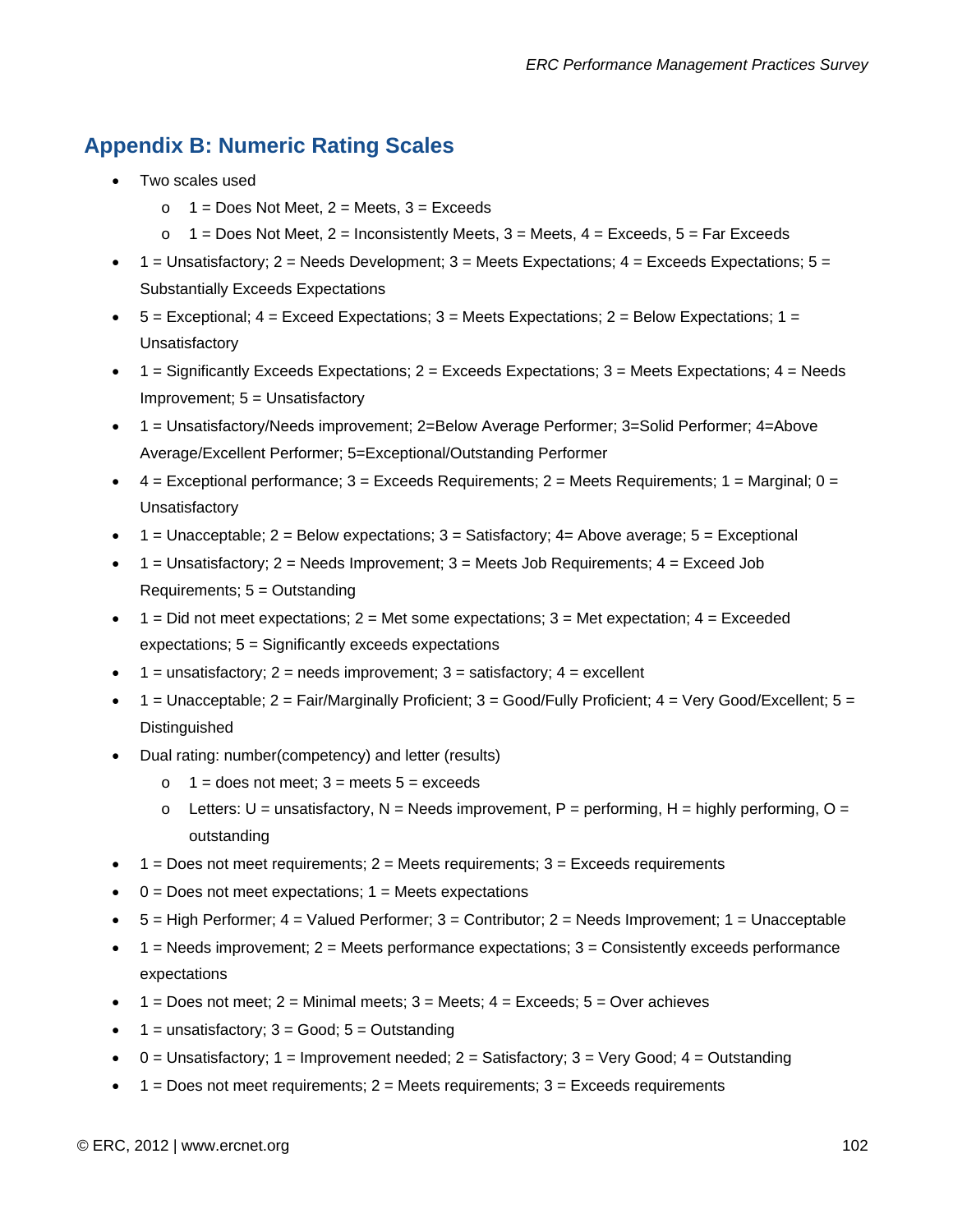- 1 = Unsatisfactory- Performance falls substantially short of job requirements. Consequences may include, but are not limited to, reassignment, termination, corrective action, demotion or redefinition of duties; 2 = Marginal- Performance does not meet an acceptable level in all areas. Improvement is needed;  $3 =$ Satisfactory- Has performed at a fully satisfactory level, meets the requirements of the job in all respects and occasionally exceeds job performance standard; 4 = Distinctive Performance- Performance is significantly better than average. Performance consistently exceeds standards; 5 = Outstanding-Exceptional performance of unusually high caliber. Remarkable achievement and pacesetting performance.
- $1 =$  Fails to meet minimum standards;  $2 =$  Objectives missed/minimally acceptable;  $3 =$  Job duties completed competently/thoroughly;  $4 =$  Consistently achieves challenging objectives;  $5 =$  Exceeds expectations
- 5 = Outstanding: always surpasses expectations of this job factor & is recognized by peers as a leader & positive example for others; 4 = Above Expectations: consistently achieves and often exceeds performance required for this job factor; 3 = Meets Expectations (norm): meets all expectation of this job factor, successfully performs duties as listed in job description; 2 = Below Expectations: occasionally fails to meet this job factor expectation (additional coaching may be warranted);  $1 = Not$  Acceptable: consistently fails to meet this job factor expectation (job performance improvement plan is required)
- $1 =$  Performance Unacceptable;  $2 =$  Needs Improvement;  $3 =$  Meets Expectations;  $4 =$  Exceeds Expectations
- $1 =$  Does not meet requirements,  $2 =$  Needs Improvement  $3 =$  Meets requirements,  $3 =$  Exceeds requirements 5= Outstanding
- $5 =$  Exceeds;  $4 =$  Meets;  $3 =$  Needs improvement;  $2 =$  Unsatisfactory
- 5 = Exceptional: Consistently exceeds all relevant performance standards. Provides leadership, fosters teamwork, is highly productive, innovative, responsive and generates top quality work. Active in industryrelated professional and/or community groups; 4 = Exceeds Expectations: Consistently meets and often exceeds all relevant performance standards. Shows initiative and versatility, works collaboratively, has strong technical & interpersonal skills or has achieved significant improvement in these areas; 3 = Meets Expectations: Meets all relevant performance standards. Seldom exceeds or falls short of desired results or objectives. Lacks appropriate level of skills or is inexperienced/still learning the scope of the job; 2 = Below Expectations: Sometimes meets the performance standards. Seldom exceeds and often falls short of desired results. Performance has declined significantly, or employee has not sustained adequate improvement, as required since the last performance review or performance improvement plan;  $1 =$ Needs Improvement: Consistently falls short of performance standards.
- $5 =$  Outstanding;  $4 =$  Commendable;  $3 =$  Successful;  $2 =$  Marginal;  $1 =$  Unsatisfactory
- $1 =$  Ineffective;  $2 =$  Fair;  $3 =$  Good;  $4 =$  Superior
- 1= Does not meet requirements; 2= Meets requirements; 3= Exceeds requirements
- 1= Unacceptable; 2= Needs improvement; 3=Meets expectations; 4=Exceeds expectations

 $\oslash$  ERC, 2012 | www.ercnet.org 103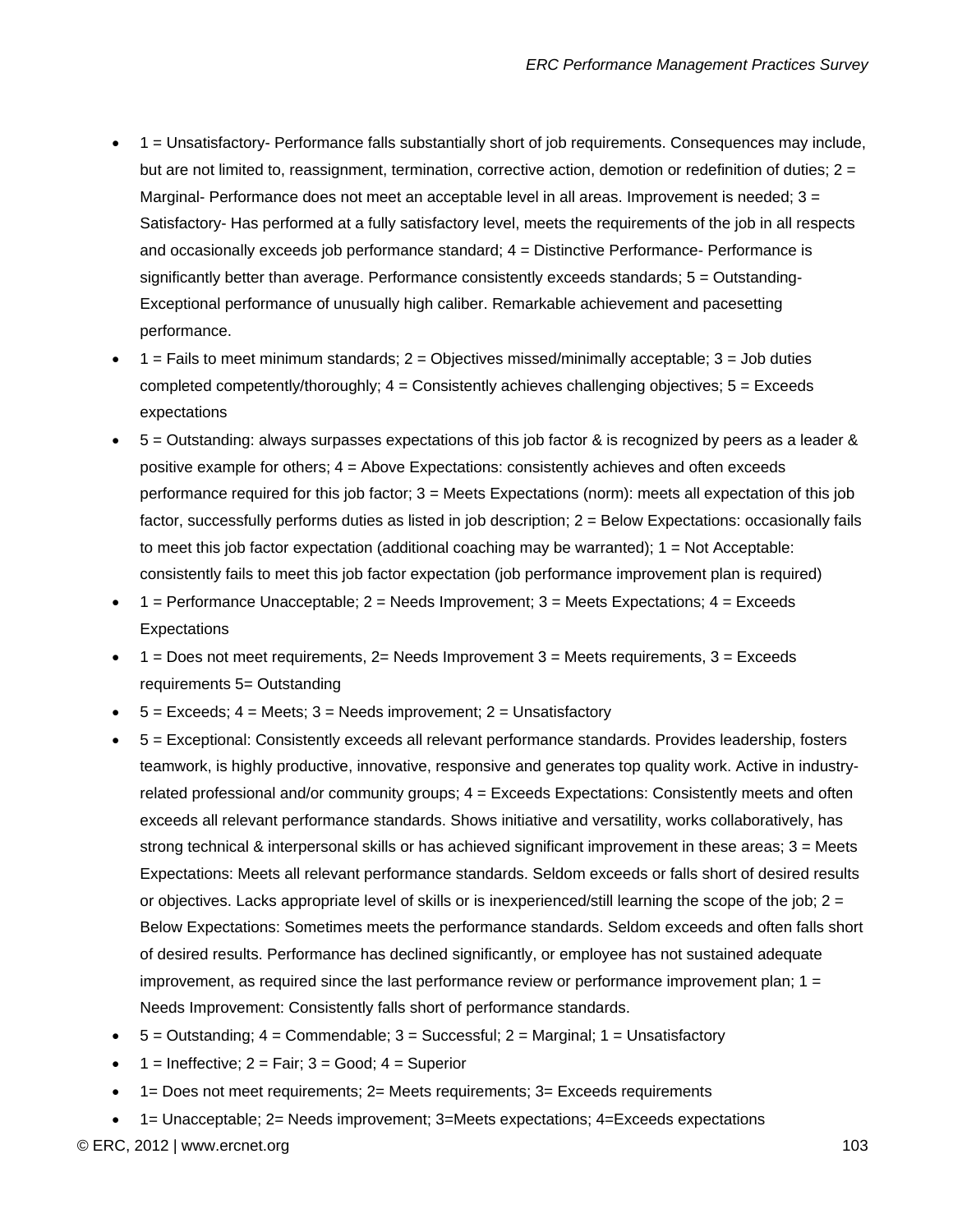- 1= Failing; 2= Fair; 3= Good; 4= Very Good; 5= Outstanding
- $\bullet$  0-3 = Does not meet; 4-7 = Usually meets; 8-10 = Exceeds
- $1.0 =$  Does not meet expectations;  $1.5 =$  Nearly Meets expectations;  $2.0 =$  Meets expectations;  $2.5 =$ Nearly Exceeds expectations; 3.0 = Exceeds expectations"
- 1 = Underperforming;  $2 =$  Emerging;  $3 =$  Competent;  $4 =$  Strength;  $5 =$  Mastery
- $3 =$  Consistently exceeds standards;  $2 =$  Consistently meets/sometimes exceeds standards;  $1 =$  Meets standards; 0 = Does not meet standards
- $1 =$  Unsatisfactory;  $2 =$  Fair;  $3 =$  Good;  $4 =$  Very good;  $5 =$  Excellent"
- $1$  = Never meets and often falls short of desired results;  $2$  = Almost meets and often accomplishes desired results;  $3 =$  Accomplishes desired results;  $4 =$  Often exceeds desired results;  $5 =$  Greatly exceeds all desired results
- $1 =$  Unsatisfactory;  $2 =$  Need Improvement;  $3 =$  Competent/Meets Expectations;  $4 =$  Exceeds **Expectations**
- $\bullet$  1 = Does not meet requirements; 2 = Sometimes meets requirements; 3 = Meets requirements; 4 = Sometimes exceeds expectations; 5 = Always exceeds expectations
- $\bullet$  1 = Unsatisfactory; 2 = Needs Improvement; 3 = Meets Requirements; 4 = Exceeds Requirements; 5 = **Outstanding**
- $1 =$  Unacceptable;  $2 =$  Requires improvement;  $3 =$  Competent;  $4 =$  Very good;  $5 =$  Excellent
- $1 =$  Does not meet expectations;  $2 =$  Needs development;  $3 =$  Meets expectations;  $4 =$  Exceeds Expectations; 5 = Substantially Exceeds Expectations
- 5 = Exceeds Expectation (Exempt & Non-Exempt); 4 = Strong (Exempt); 3 = Proficient (Exempt) Meets Expectations (Non-Exempt); 1=Needs Improvement (Exempt & Non-Exempt)
- $1 =$  Outstanding;  $2 =$  Very Good;  $3 =$  Average;  $4 =$  Below Average;  $5 =$  Unsatisfactory
- $1 =$  Below expectations;  $3 =$  Meets expectations;  $5 =$  Exceeds expectations
- $\bullet$  1 = Excels; 2 = Exceeds Expectations; 3 = Meets expectations; 4 = Below expectations; 5 = Needs immediate improvement; 6 = Performance Improvement Plan
- We have a 5 point ranking. Each # has its own criteria per the section in the review that it pertains to. For example:  $5 =$  Perfect attendance;  $3 =$  Average attendance;  $1 =$  Below average
- 1 = Performance well below the minimum position requirements. Requires immediate review and action including implementation of Performance Improvement Plan (PIP); 2 = Partially achieves, performance is inconsistent, development required in deficient areas; 3 = Achieves expectations, good, solid performance meeting position requirements; 4 = Exceeds expectations; consistently generates results exceeding expectations; 5 = Outstanding performance that results in extraordinary and exceptional accomplishments with significant contributions to goals of the department or organization.
- $1$  = Fails to meet expectations;  $2$  = Partially satisfies expectations;  $3$  = Meets expectations;  $4$  = Exceeds expectations; 5 = Greatly exceeds expectations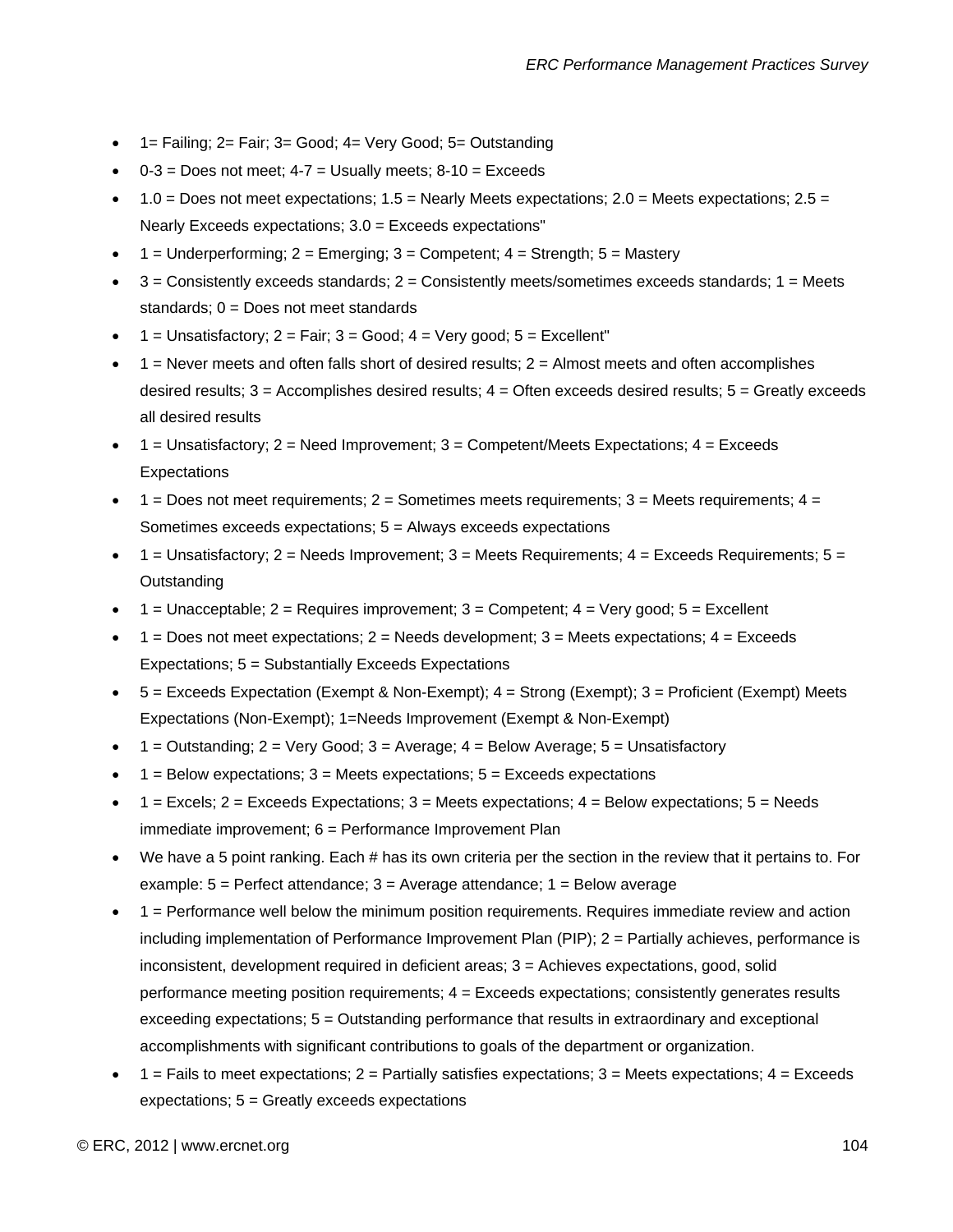# **Appendix C: Self-Appraisal**

The following are what employees are asked to assess in organizations that give employee self-appraisals.

- Team Members assess their fundamentals
- Areas of assessment include: Accomplishments/Job Knowledge, Quality of Work/Productivity, Customer Commitment, and Communication
- They assess competencies, their goals, mission effectiveness, strengths, next year's goals, any training needed.
- Whether or not they know what is expected of them? Are their areas where they need additional training? Do they know the mission of the organization?
- We've only just conducted 360 reviews on upper and middle management in the last 6 months and we have not determined yet whether it will be an ongoing process.
- Employee assesses goals/accomplishments and individual competencies/behaviors assigned.
- Our self evaluation focuses on the performance goals that were set for them that year. They provide narrative responses to how they feel they accomplished or didn't accomplish those goals and describe what roadblocks they hit. The form is entirely narrative and is different from the supervisor appraisal form.
- Position factors, individual goals
- They have defined goals; they are asked to explain what has been achieved for these goals.
- Overall performance, quality, quantity, improvement since last review, area needing supervisor assistance
- They are asked to self assess their goal accomplishment, their competency display and an overall comments section
- Their accomplishments of goals and objectives during the previous year.
- Evaluate key behaviors
- Attendance & Punctuality:(e.g., acceptable overall attendance, here on time, schedules vacation in advance)
- Flexibility:(e.g., accepts overtime as needed to meet deadlines and work demands)
- Productivity/Quantity of Work(e.g., productivity meets/exceeds standards, completes all assignments within specified time limits, integrates new tasks/priorities into existing responsibilities)
- Reliability: (e.g., can multi-task assignments, adjusts to unexpected changes in work demands to meet timetables, can deliver timely results and follow up)
- Job Specific Knowledge & Skills: (e.g., demonstrates professional knowledge/skills to perform essential job duties; up-to-date on industry/discipline news, equipment, best practices, works without supervision, shows initiative in learning new/related job skills)
- Project Management Skills: (e.g., balances constraints of time, cost & scope/quality; practical judgment for solution)
- Business Communication Skills: (e.g., proposals/reports/presentations, letters & memos)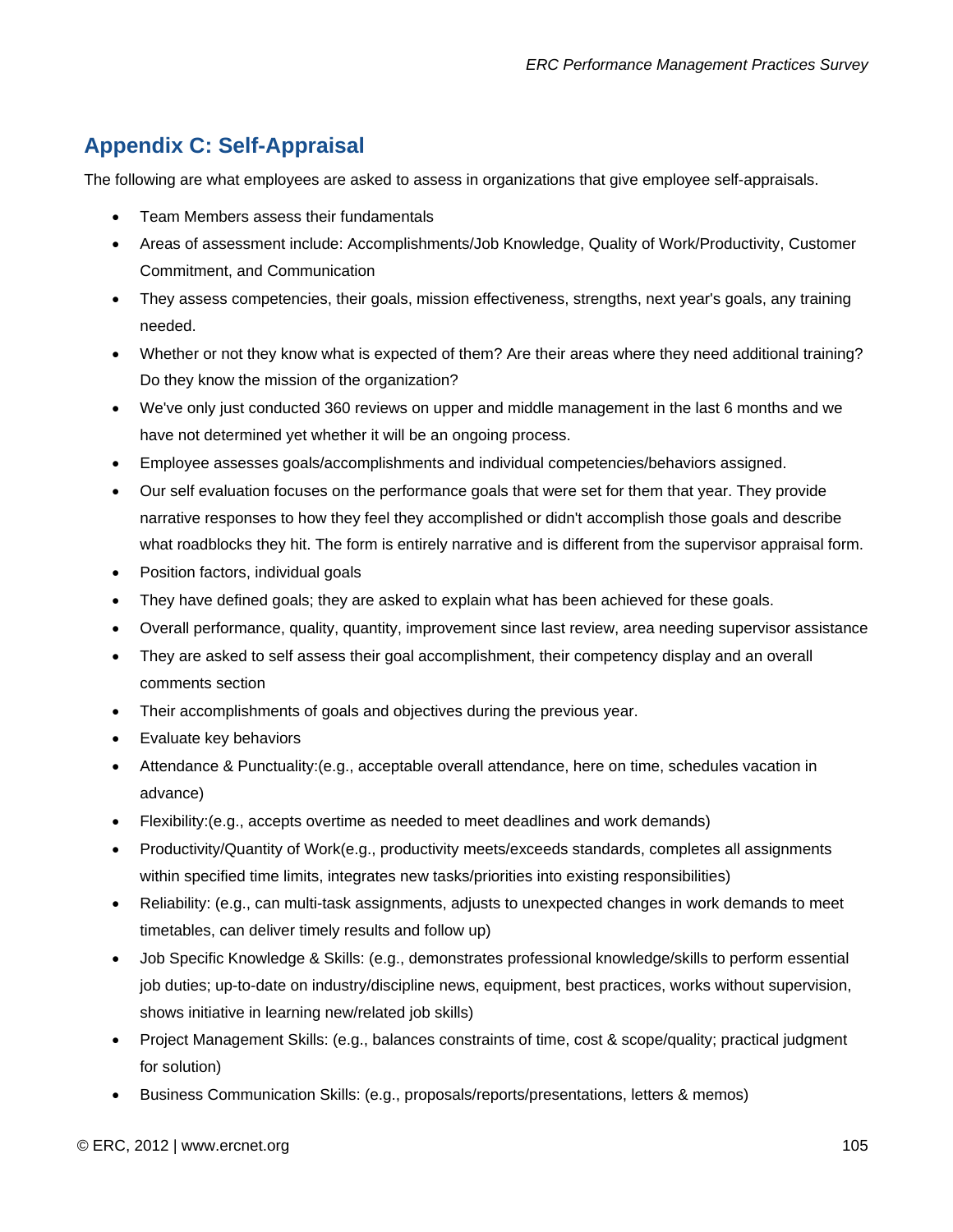- Interpersonal Communication Skills: (e.g., ability to get along with co-workers and outside partners clear, positive, productive communication in all formats: verbal, email, written)
- Computer Skills: e.g., MS Word/Excel, internet/email, other job specific programs relevant to position)
- Collaboration/Teamwork/Mentoring Skills: (e.g., willingness to take on additional assignments, helps others without being asked, puts differences aside, "can do" attitude, contributes to department and interdepartmental projects and priorities)
- Policies/Procedures:(e.g., follows all company rules/policies, including safety initiatives and procurement/ cost savings guidelines, follows all department SOPs and documentation: submits accurate timesheets, checklists)
- Quality Improvement/Innovation or Creativity: (e.g., shares good ideas and seeks new ideas to improve workplace and work flow)
- Supervisory employees only
	- Leadership:(e.g., able to collaborate, motivate /train /delegate, resolve conflict fairly & timely)
	- Business Development: (e.g., can develop new ideas/leads)
- Have performance requirements been made clear to me?
- Do I have what I need to meet these performance requirements?
- Do I believe my opinions count?
- Do I understand how my work supports the company mission?
- Do I believe [organization name] is committed to customer care and quality?
- Am I provided with opportunities to grow?
- What were your accomplishments and strengths this year? What are some areas you feel you need improvement? How could your supervisor help you do a better job? What training or development would help improve your performance? What ideas for your own goals do you have for this coming year?
- Certain managers use this tool and it's not company-wide. List important accomplishments, biggest disappointments and improvement areas.
- Exempt associates only do self-appraisals on demonstration of competencies and business goal attainment
- Competencies and objectives
- Employee completes their appraisal and submits to their supervisor for review and comment. The review meeting is a dialogue.
- Self appraisals are not routinely used throughout the organization but some managers use them to help with the appraisal discussion. HR does not see them beforehand.
- Employees evaluate themselves on 1) job knowledge, 2) what they like about their job, 3) what they like least about their job, 4) what would they change about their job if they could, 5) what goals did you meet since the last evaluation, 6) what goals would you like to accomplish before the next evaluation, 7)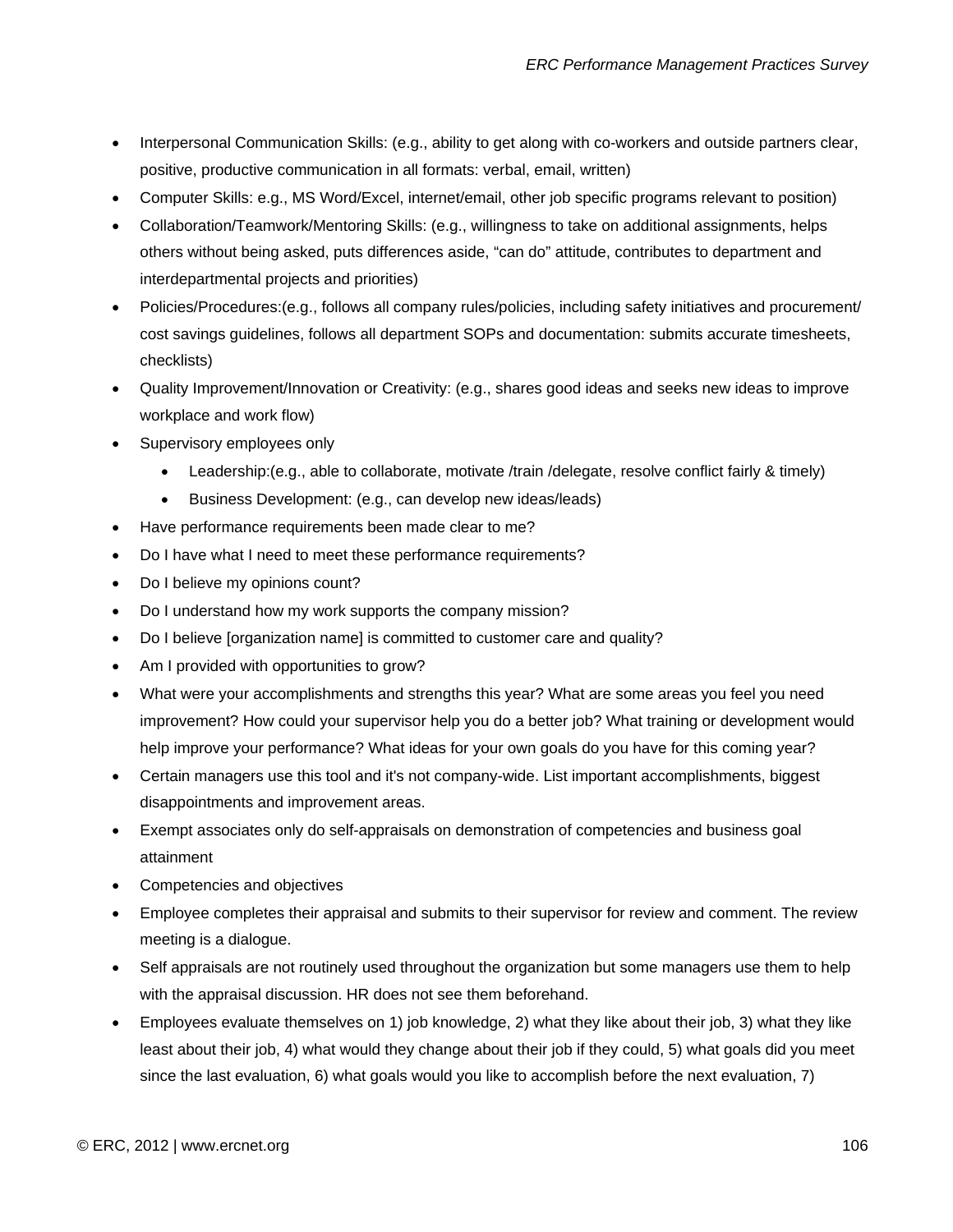initiative, 8) attitude, 9) rate themselves (needs improvement, average, above average, excellent). Employees use a similar form when evaluating their supervisor, but it is more simple

- Specific accomplishments for the past year; areas of concern; strengths and best part of job; things that would make job more fulfilling; additional experience/training needed; specific goals for next period; short/long-term career goals.
- Following and living out the [organization name] Charter and Good Place Principals? Achieving the results intended for the Role? Why or Why Not? How do others see you? How do you get along with others? What do you want to work on and become in the next few months and year?
- Assess core and role specific competencies and their goals
- Employee self-appraisal consists of separate target questions specific to their function area and/or level of position.
- Management receives appraisal form and evaluates his/her own Leadership Skills; Flexibility/Problem Solving/Decision-Making skills; Technical/Professional skills; Administrative skills; Communication skills; Interpersonal skills; Creativity; Initiative; Persistence; Ability to work with other; Leadership; Attitude
- Assess their goals and where they are at in attaining them.
- Likes, dislikes, areas for improvement, goals
- Goals that they achieved. Goals that they want to achieve. What I did best. What I want to do better at.
- Employees are asked to write in paragraph form what they did well over the past 12 months and what they are most proud of. In addition, we ask employees to articulate career goals so the manager/company can assist the employee achieve their desire results.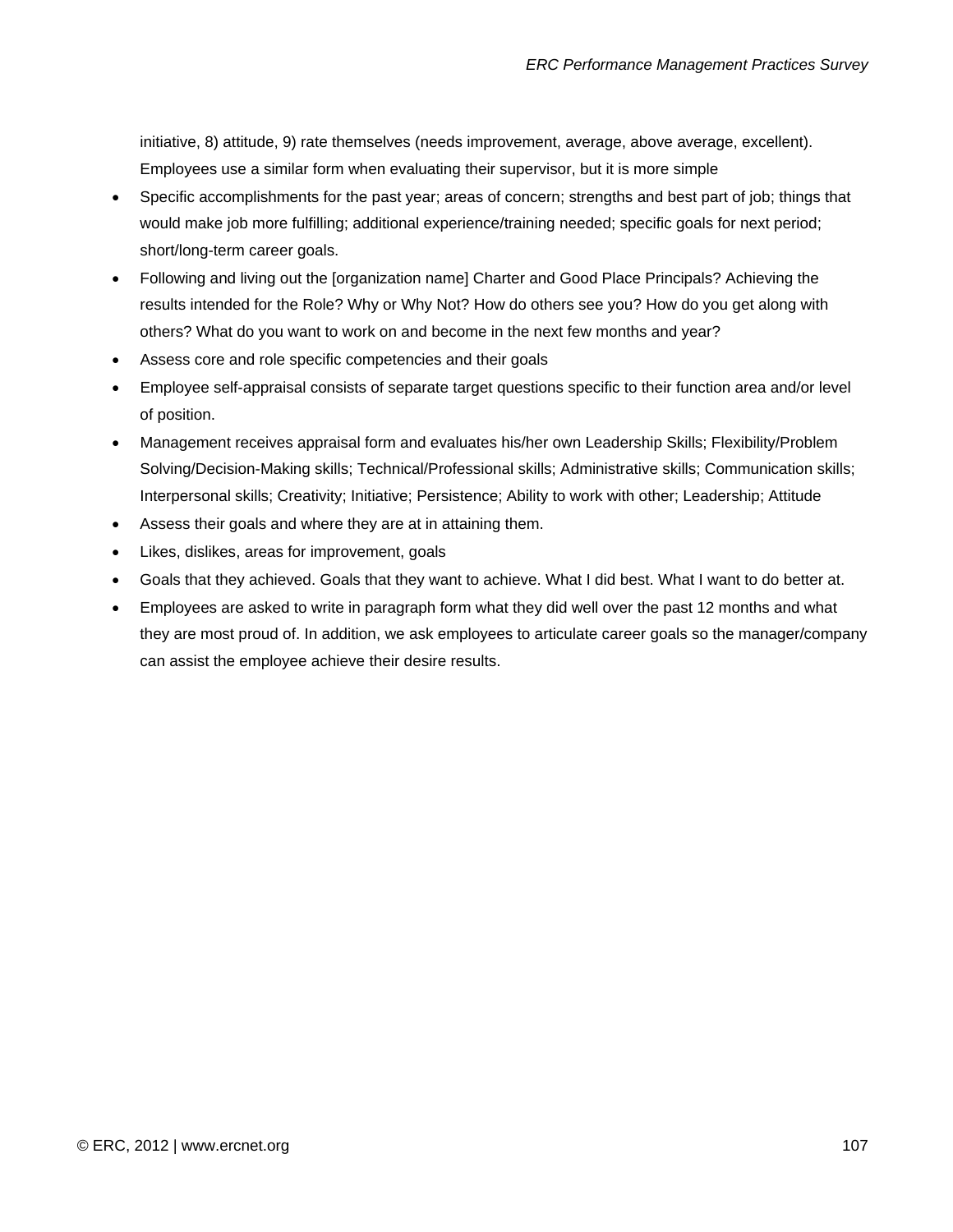## **Appendix D: Below Standard Performance**

The following are processes by which organizations deal with below standard performance

- Timely, informal feedback, coaching sessions, progressive discipline, PIP's
- Usually put on a development plan initially. If no improvement, release employee
- Coach for improvement, discipline; reassign to put in a position where the person can be successful.
- Coaching/counseling/PIP as needed. Progressive discipline up to and including termination.
- Performance Improvement Plan
- Performance meeting is held, plan is established, training & necessary follow-ups are scheduled.
- Documentation and discussion with the employee about the areas of concern. A plan for improvement with timeline is created, if performance is not improved action is taken.
- They are put on a Performance Improvement Plan
- Individual Improvements Plans are developed with goals and deadlines, supervisory assistance can be offered, realignment of duties can be discussed.
- Performance Improvement Plan
- Staff may be terminated immediately or we may put them on a PIP (performance improvement plan) and monitor continued improved
- There must be a written action plan for below standard performance.
- Progressive discipline approach, starts with verbal counseling, then writing and finally a formal performance improvement plan
- Monthly performance reviews with measurement against specific performance improvement metrics
- Informal conversation to discuss the expectation and how the standards were missed. If the performance doesn't improve, a verbal warning is given. If the performance doesn't improve a written warning is given. If the performance still doesn't improve we give a 3 day suspension and a written warning. This includes a performance improvement plan detailing the expectations of the manager/organization. If performance doesn't improve the employee will likely be terminated at this point.
- Performance plan over the next 90 days, no improvement, then out
- A below standard employee would not fare well with our company. Because our business depends on repeat business below standard performers would not set well with our customers nor the team they work with. These types of employees would not be employed by us. They would be dismissed immediately if it wasn't something we could coach and assist with for improvement.
- Open communication and official documentation
- Coaching, counseling by manager, PIP
- Performance Improvement Plans for non-union employees. Progressive discipline for union employees.
- Supervisor fills out an employee corrective action plan and discusses what corrections need to be made with the employee.
- © ERC, 2012 | www.ercnet.org 108 • Establish a process improvement plan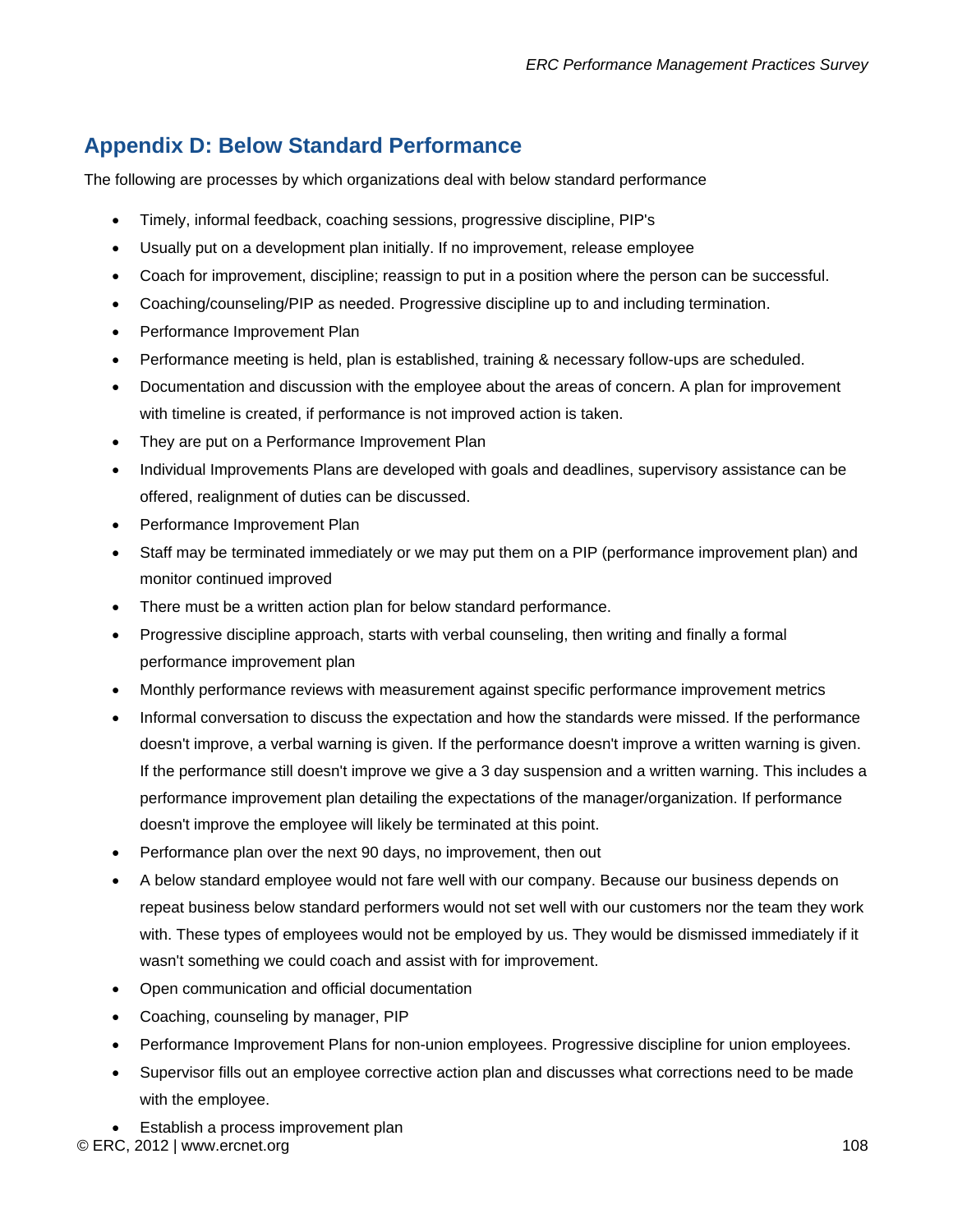- Conversation with the employee to determine if they have all of the resources they need to perform at the expected level; Additional training; Performance improvement plans are implemented when necessary.
- Evaluate, improvement plan, follow-up
- Job Coaching
- Corrective action
- Employees will receive a written warning with specify metrics of items that need to be met within a certain time frame.
- Individual are couched and retrained
- First a conversation between supervisor and employee. Next is a memo to file (if there is an 'incident' of problems (vs. poor performance) the memo might happen immediately. Next would be the PIP and finally a final warning and separation
- Progressive problem solving.
- unrecorded conference on issues
- Document issues
- Warning
- **Termination**
- Set goals for improvement and continued meetings with employee to achieve the goals. If no improvement is achieved employee will be referred to EAP and/or terminated
- Review with employee and improvement plan.
- 90 Day review and set goals for improvement.
- Documented conversations and disciplinary process
- We have a good group and don't have too much of this. We use PIP if need be and utilize local resources to help get employee back on track
- The supervisor works with the employee to set goals and development practices for below standard performance.
- Standards are discussed and the employee is given time to improve on performance then they are reevaluated.
- A performance improvement plan is developed and implemented; regular review dates are documented; if still no improvement, the progressive disciplinary system is started
- Development plan to give the individual an opportunity to improve if appropriate.
- Performance Improvement Agreements or PIPS
- Below standard performers are given a 90 Day Action Plan with clear goals/objectives.
- Develops individual improvement plan with supervisor, employee and COO. Includes behaviors, goals, and dates to achieve same.
- Document the problems then go through progressive discipline (Verbal Warnings, Written Warnings, Performance Improvement Plans, Up to Termination)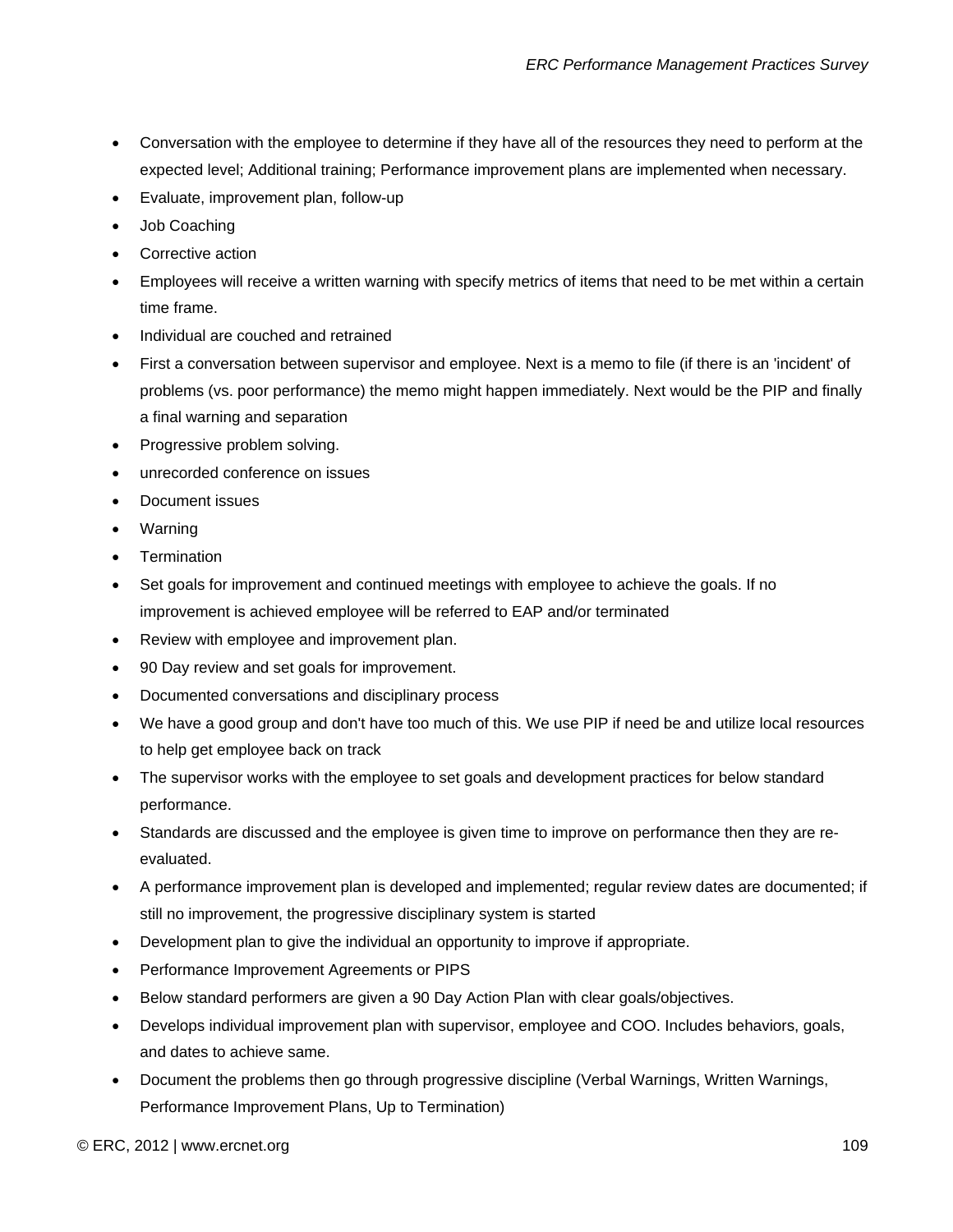- Verbal discussion with written notes for the file. Written evaluation with discussion.
- Verbal and related discussion, then a written warning and corrective action plan, then dismissal
- Training, feedback, coaching, Performance Improvement Plans
- 1:1 Coaching
- **Corrective Action Sequence** 
	- o Verbal Warning
	- o Written Warning
	- o Final Written Warning
- Ongoing performance feedback and development planning, if non-performance continues, employee may be counseled up to termination.
- Depending on the situation, employees who are not performing are usually placed on a performance improvement plan which outlines 1) problem behavior/performance, expected behaviors, action plan, timeline, and final review date.
- Documented conversation with the employee and a specific improvement plan agreed upon between the supervisor and employee complete with dates and reviews.
- Expectations are set and monitored by both manager and employee, based on a certain timeframe.
- They will be placed on a 90-day probationary period and re-trained. If there is no improvement, the employee-employer relationship is terminated
- The issue is addressed with the employee verbally with a discussion of expectations for improvement; if no improvement, then the issue is documented and formally addressed with employee; continued lack of improvement, a 2nd written warning is issued by HR.
- They are placed on a Performance Improvement Plan.
- We give a period of time for improvement based upon the work performance area. Also, any increase can be held back until the standard of performance has been corrected or improved.
- Create a plan, specifying areas for improvement, dates of review and consequences for no improvement.
- Discussion with employee with an e-mail backing up the discussion. If not improvement, a formal counseling statement is given to the employee.
- Below standard performance is discussed with employee and a Performance Improvement plan is developed with a timeline in place. If employee doesn't adhere or cannot improve, termination ensues.
- Manager/HR meets with employee. May already have performance improvement plan prepared for initial meeting. If not, prepare (Performance Improvement Plan) PIP and meet with employee for review of PIP. Follow up meetings with employee on the specific dates indicated in the performance improvement plan.
- Supervisors/managers discuss below standard performance with individual and together work on plan to improve with follow-up on date specified. Supervisor documents improvements for discussion at specified date.
- Performance Improvement Plan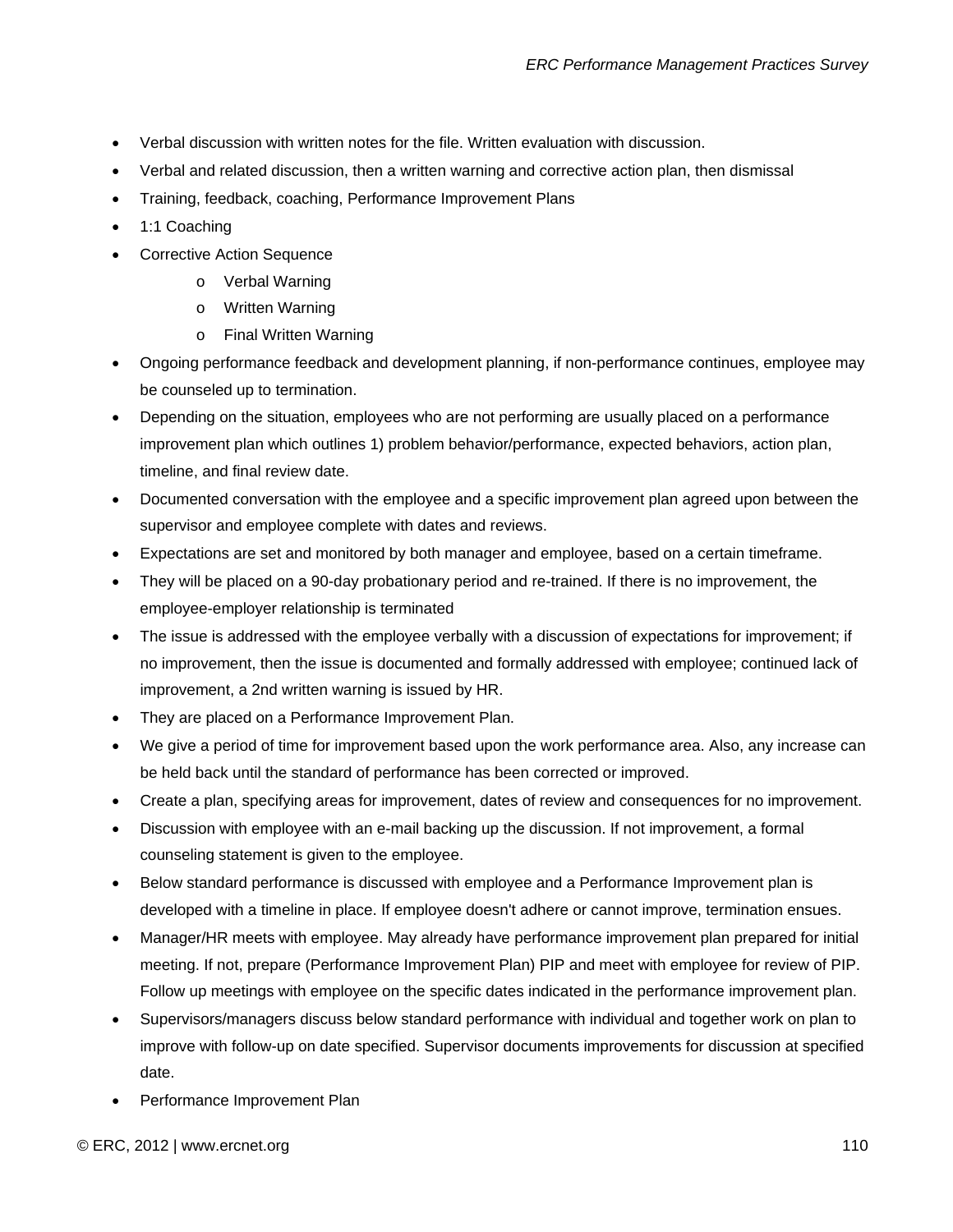- Discipline Steps
	- o Discuss with employee
	- o Agree on improvement
	- o Monitor improvement
- We coach team members the best that we can. We only strive to hire for a position once. If coaching does not work, then we ask the employee if this job is right for them.
- Progressive discipline
- Typically when a performance issue arises, the manager, employee and HR get together to discuss the challenges and why the individual is performing below the standard. The company will work with the employee to improve the performance through the development of an IDP (Individual Development Plan). Managers are expected to meet with employees at least once a week to review the performance of the employee. Any adjustments are made and tools are provided to employees. At the end of the process, the hope is to get the employee back to an acceptable performance level. However, if that is not the case, and all efforts have been exhausted, the employee can be separated.
- Performance improvement plan when appropriate. 5 step process:
	- 1. Documented coaching
	- 2. Documented verbal warning
	- 3. First written warning
	- 4. Second written warning/suspension
	- 5. Final written warning/termination
- Initial verbal discussion followed by documented warnings or performance improvement plan.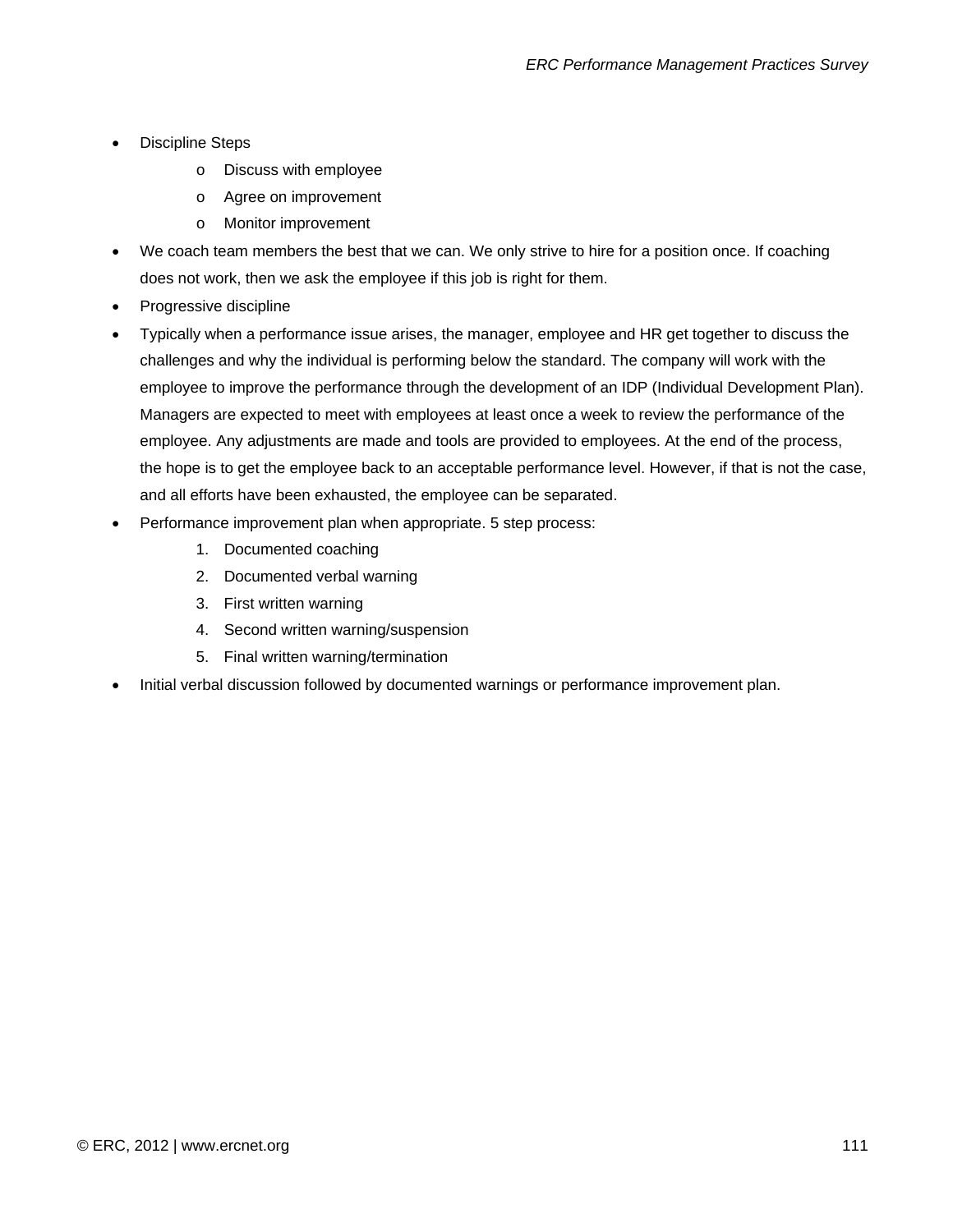## **Appendix E: Performance Evaluation and Compensation**

The following are processes by which organizations tie performance evaluation and compensation.

- Goals are tied, other performance factors are not
- For the Executives some of their compensation is 'at risk' depending on goal attainment. If goals are hit, predetermined bonuses are rewarded
- Less productive/enthusiastic personnel are sometimes given less of pay increase in order to reward other employees that are excelling.
- On informal basis
- No standard form and no standard compensation formula. If they are improving and doing a good job they are rewarded.
- Staff is grouped in like groupings and scores are added, averaged, Standard deviation, then folks are placed into 'buckets'.
- Take the overall performance management score and use the compensation grid to see where the individual falls within the quartiles. Used as a guideline for the merit increase.
- Compensation matrix based on performance evaluation
- Our Vice-President has a quarterly performance bonus bases on performance.
- Individual review affects both raises and bonus
- Compensation is based on performance as well as the salary surveys of ERC with the job title.
- Pay for performance
- The better the review the higher the raise.
- Pay is strictly based on performance
- Pay for Performance Employee and Management
- Achievement of MBO's Executives
- Achievement of Company Performance Goals Execs
- While appraisals and salary reviews don't happen at the same time they are both related to compensation. Appraisals are annual during the employee's anniversary month while salary reviews occur in spring. Performance is a factor in receiving a compensation increase however there isn't a formal scoring system in place.
- Merit Increases are tied to performance
- Pay for Performance is fundamental to compensation recommendations
- Based on company and employee performance, this determines amount of an employee's raise or bonus.
- We receive annual increases. Each department can allocate increases based on their budget and performance of employees.
- Typically employees' merit increases are based on the overall performance of the employee.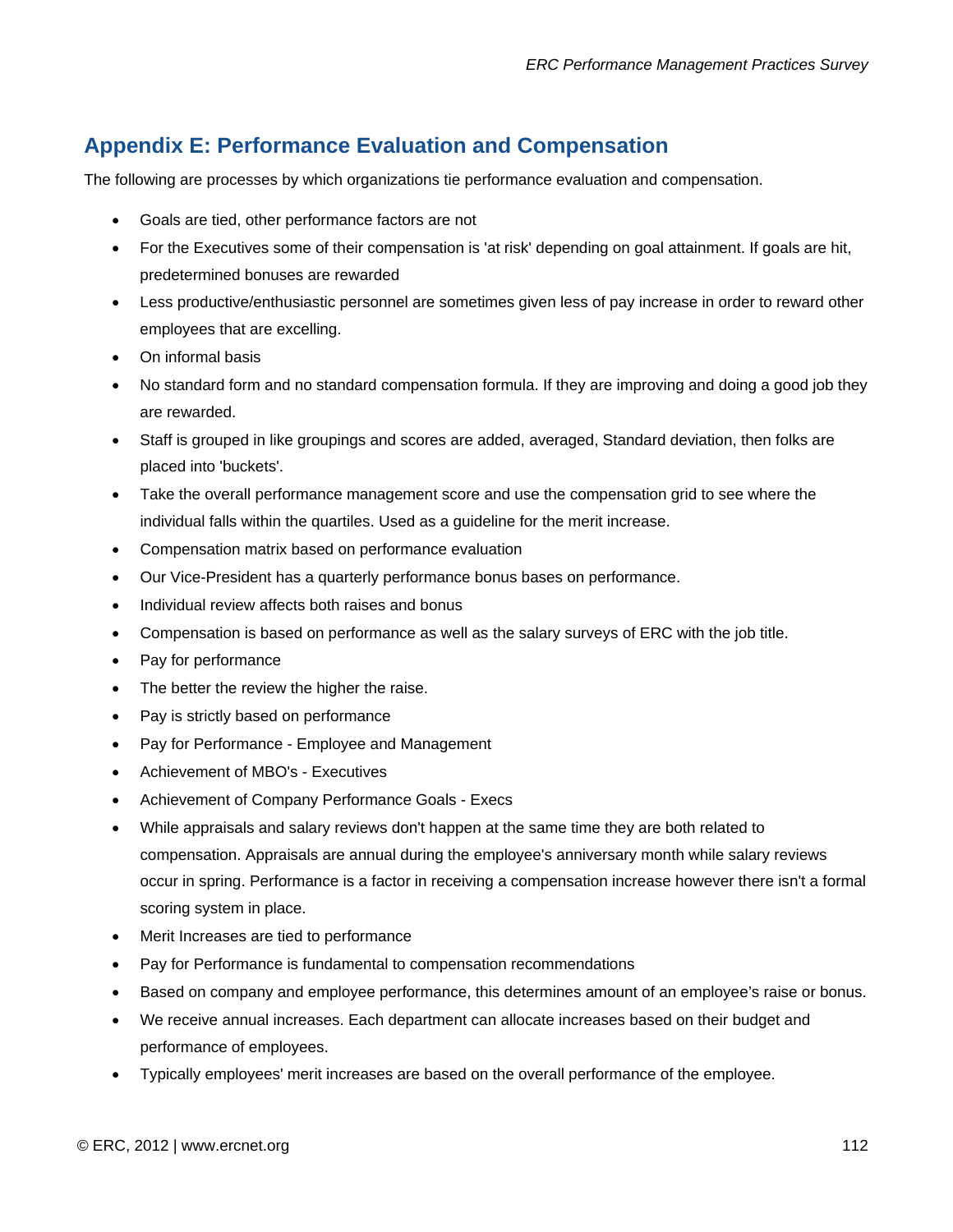- Our executives are treated the same as other employees; use the same performance evaluation and same method of calculating increases. Only if budgets are tight, would the executives perhaps not be eligible for an increase.
- A full raise amount is not able to be given to those with scores lower than a 3 in any area.
- Overall evaluation score is tied to annual merit increase cycle. Individual goal attainment is linked to the company's incentive program.
- Merits awarded based on performance rating
- Rating score equates to a increase range
- Annual increases are only awarded to those receiving high performance evaluation ratings. Scores, however, are not tied to a specific percentage of an increase- the amount is still discretionary at this point.
- Percentage based on evaluation score (e.g.)1-3% increase, those scoring below  $1.5 = 1\%$ ; those scoring 1.6-2.5 =  $2\%$ ; those scoring  $2.6 - 3 = 3\%$
- Evaluation is tied to percentage awarded.
- Not 100% tied, but a poor evaluation will limit the raise if any warranted. Obviously if a person is a top performer and evaluated well it will build case for an increase in compensation.
- Raise amounts tie in to performance; for example, someone who scores all 2's (needs improvement) will receive a below average raise. Someone who scores all 4's (exceeds expectations) will receive an above average raise.
- Somewhat. They are usually both completed at the same time of the year and depending on the performance evaluation an increase can be higher or lower than a general increase percentage.
- Employees who do not meet expectations will not receive an increase. Employees who are high performers usually receive a performance bonus in addition to their annual increase. This year our scoring has changed but expect employees will receive different increase amounts based on their scores.
- Evaluation results and relative placement in the pay range each play a part in the annual pay increase opportunities for all employees. We consider the employee's pay relative to the medium competitive comp for that role as well as their performance during the past year.
- Score times the rate increase %
- Merit increases are based on scores. Budget is 3%. If you are an "Exceeds" will get a 4% or 5% increase whereas "Needs Improvement" will not receive or only will receive 1%.
- The better the score, the more improvement from previous evaluation, the better the compensation raise.
- Scoring is tied to percentages which are tied to performance bonuses.
- Proprietary formula
- The higher the rating scores, the higher the percentage increase.
- People receive an increase identically commensurate with appraisal score. i.e., an average score of 3 translates into a 3% pay increase; score of 4 = 4% increase, etc. Scores of 2 or 1 generally do not receive an increase.